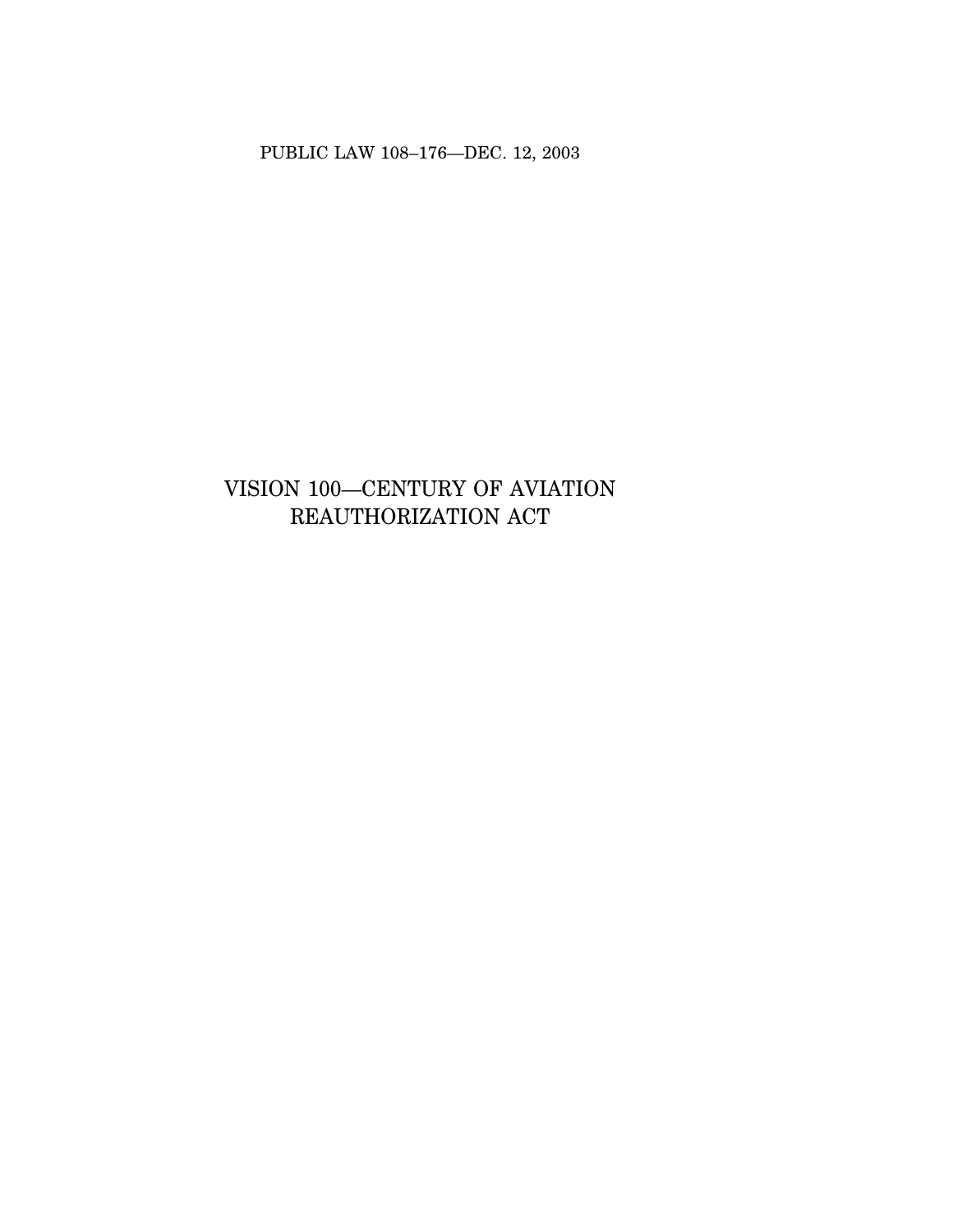## Public Law 108–176 108th Congress

## An Act

Dec. 12, 2003

[H.R. 2115]

To amend title 49, United States Code, to reauthorize programs for the Federal Aviation Administration, and for other purposes.

*Be it enacted by the Senate and House of Representatives of the United States of America in Congress assembled*,

49 USC 40101 note. Vision 100— Century of Aviation Reauthorization Act.

## **SECTION 1. SHORT TITLE; TABLE OF CONTENTS.**

(a) SHORT TITLE.—This Act may be cited as the ''Vision 100— Century of Aviation Reauthorization Act''.

(b) TABLE OF CONTENTS.—The table of contents for this Act is as follows:

Sec. 1. Short title; table of contents.

- Sec. 2. Amendments to title 49, United States Code. Sec. 3. Applicability.
- 
- Sec. 4. Findings.

#### TITLE I—AIRPORT AND AIRWAY IMPROVEMENTS

#### Subtitle A—Funding of FAA Programs

- Sec. 101. Airport planning and development and noise compatibility planning and programs.
- Sec. 102. Air navigation facilities and equipment. Sec. 103. Federal Aviation Administration operations.
- 
- Sec. 104. Funding for aviation programs.
- Sec. 105. Agreements for operation of airport facilities. Sec. 106. Insurance.
- 

#### Subtitle B—Passenger Facility Fees

- Sec. 121. Low-emission airport vehicles and ground support equipment.
- Sec. 122. Use of fees to pay debt service.
- Sec. 123. Streamlining of the passenger facility fee program.
- Sec. 124. Financial management of passenger facility fees.

#### Subtitle C—AIP Modifications

- Sec. 141. Airfield pavement.
- Sec. 142. Replacement of baggage conveyor systems.
- Sec. 143. Authority to use certain funds for airport security programs and activities.
	-
	- Sec. 144. Grant assurances. Sec. 145. Clarification of allowable project costs.
	- Sec. 146. Apportionments to primary airports. Sec. 147. Cargo airports.
		-
	-
	- Sec. 148. Considerations in making discretionary grants. Sec. 149. Flexible funding for nonprimary airport apportionments.
	- Sec. 150. Use of apportioned amounts.
	- Sec. 151. Increase in apportionment for, and flexibility of, noise compatibility planning programs.
	- Sec. 152. Pilot program for purchase of airport development rights.
	- Sec. 153. Military airport program.
	- Sec. 154. Airport safety data collection.
	- Sec. 155. Airport privatization pilot program.
	- Sec. 156. Innovative financing techniques.
	- Sec. 157. Airport security program.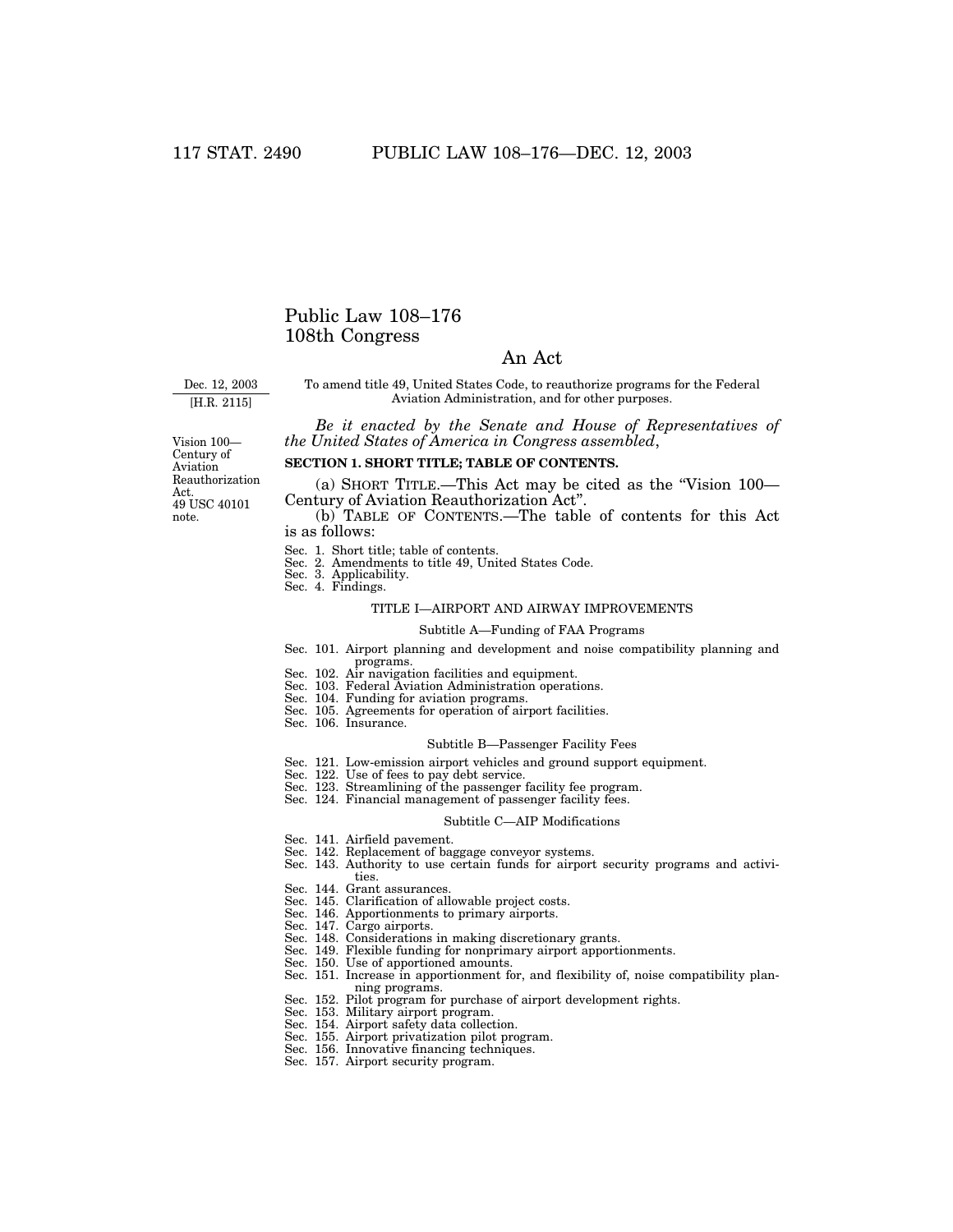- Sec. 159. Low-emission airport vehicles and infrastructure.
- Sec. 160. Compatible land use planning and projects by State and local govern-
- ments. Sec. 161. Temporary increase in Government share of certain AIP project costs.
- 
- Sec. 162. Share of airport project costs. Sec. 163. Federal share for private ownership of airports.
- Sec. 164. Disposition of land acquired for noise compatibility purposes. Sec. 165. Hangar construction grant assurance.
- 
- Sec. 166. Terminal development costs.

#### Subtitle D—Miscellaneous

- 
- Sec. 181. Design-build contracting. Sec. 182. Pilot program for innovative financing of air traffic control equipment. Sec. 183. Cost sharing of air traffic modernization projects.
- 
- 
- Sec. 184. Facilities and equipment reports. Sec. 185. Civil penalty for permanent closure of an airport without providing sufficient notice.
- 
- 
- Sec. 186. Midway Island Airport. Sec. 187. Intermodal planning. Sec. 188. Marshall Islands, Micronesia, and Palau. Sec. 189. Limitation on approval of certain programs.
- 
- Sec. 190. Conveyance of airport.

## TITLE II—FAA ORGANIZATION

### Subtitle A—FAA Reform

- 
- 
- Sec. 201. Management advisory committee members.<br>Sec. 202. Reorganization of the air traffic services subcommittee.<br>Sec. 203. Clarification of the responsibilities of the Chief Operating Officer.<br>Sec. 204. Deputy Administr
- 

#### Subtitle B—Miscellaneous

- 
- Sec. 221. Controller staffing. Sec. 222. Whistleblower protection under acquisition management system.
- Sec. 223. FAA purchase cards. Sec. 224. Procurement.
- 
- Sec. 225. Definitions. Sec. 226. Air traffic controller retirement.
- Sec. 227. Design organization certificates.
- Sec. 228. Judicial review.
- Sec. 229. Overflight fees.

#### TITLE III—ENVIRONMENTAL PROCESS

## Subtitle A—Aviation Development Streamlining

- Sec. 301. Short title. Sec. 302. Findings.
- 
- Sec. 303. Airport capacity enhancement.
- Sec. 304. Aviation project streamlining.
- Sec. 305. Elimination of duplicative requirements.
- Sec. 306. Construction of certain airport capacity projects.
- Sec. 307. Issuance of orders.
- Sec. 308. Limitations.
- Sec. 309. Relationship to other requirements.

#### Subtitle B—Miscellaneous

- Sec. 321. Report on long-term environmental improvements.
- Sec. 322. Noise disclosure.
- Sec. 323. Overflights of national parks.
- Sec. 324. Noise exposure maps.
- Sec. 325. Implementation of Chapter 4 noise standards.
- Sec. 326. Reduction of noise and emissions from civilian aircraft.
- Sec. 327. Special rule for airport in Illinois.

## TITLE IV—AIRLINE SERVICE IMPROVEMENTS

## Subtitle A—Small Community Air Service

- Sec. 401. Exemption from hold-in requirements.
- Sec. 402. Adjustments to account for significantly increased costs.
- Sec. 403. Joint proposals.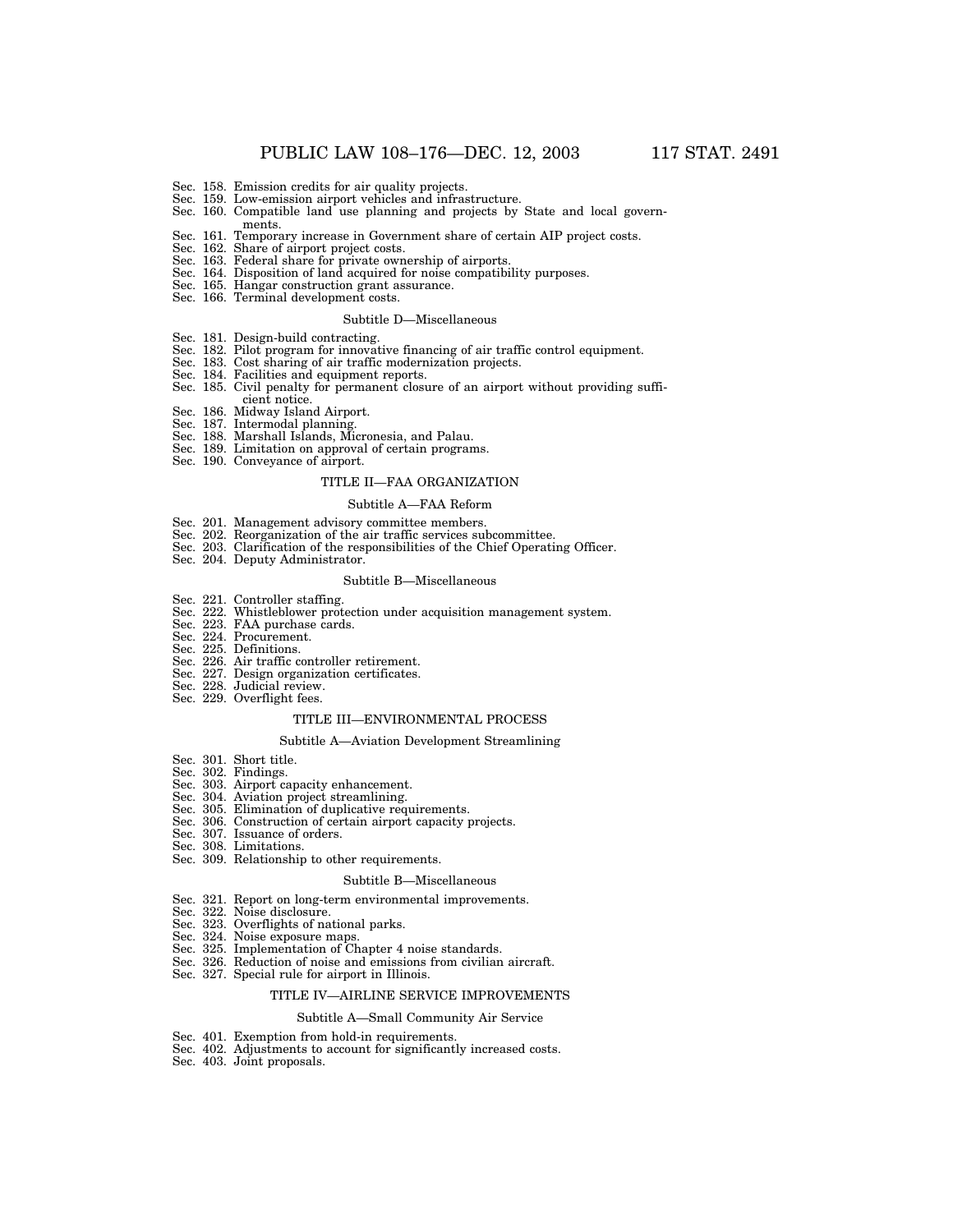- Sec. 404. Essential air service authorization.
- Sec. 405. Community and regional choice programs.
- Sec. 406. Code-sharing pilot program.
- Sec. 407. Tracking service.
- Sec. 408. EAS local participation program.
- Sec. 409. Measurement of highway miles for purposes of determining eligibility of essential air service subsidies.
	- Sec. 410. Incentive program.
	- Sec. 411. National Commission on Small Community Air Service.
	- Sec. 412. Small community air service.

#### Subtitle B—Miscellaneous

- Sec. 421. Data on incidents and complaints involving passenger and baggage security screening.
- Sec. 422. Delay reduction actions.
- Sec. 423. Collaborative decisionmaking pilot program.
- Sec. 424. Competition disclosure requirement for large and medium hub airports.
- Sec. 425. Slot exemptions at Ronald Reagan Washington National Airport.
- Sec. 426. Definition of commuter aircraft.
- Sec. 427. Airfares for members of the Armed Forces.
- Sec. 428. Air carriers required to honor tickets for suspended service.

#### TITLE V—AVIATION SAFETY

- Sec. 501. Counterfeit or fraudulently represented parts violations.
- Sec. 502. Runway safety standards.
- Sec. 503. Civil penalties.
- Sec. 504. Improvement of curriculum standards for aviation maintenance technicians.
- Sec. 505. Assessment of wake turbulence research and development program.
- Sec. 506. FAA inspector training.
- Sec. 507. Air transportation oversight system plan.

#### TITLE VI—AVIATION SECURITY

- Sec. 601. Certificate actions in response to a security threat.
- Sec. 602. Justification for air defense identification zone.
- Sec. 603. Crew training.
- Sec. 604. Study of effectiveness of transportation security system.
- Sec. 605. Airport security improvement projects.
- Sec. 606. Charter security.
- Sec. 607. CAPPS2.
- Sec. 608. Report on passenger prescreening program.
- Sec. 609. Arming cargo pilots against terrorism.
- Sec. 610. Removal of cap on TSA staffing level.
- Sec. 611. Foreign repair stations.
- Sec. 612. Flight training.
- Sec. 613. Deployment of screeners at Kenai, Homer, and Valdez, Alaska.

#### TITLE VII—AVIATION RESEARCH

- Sec. 701. Authorization of appropriations.
- Sec. 702. Federal Aviation Administration Science and Technology Scholarship Program.
- Sec. 703. National Aeronautics and Space Administration Science and Technology Scholarship Program.
- Sec. 704. Research program to improve airfield pavements.
- Sec. 705. Ensuring appropriate standards for airfield pavements.
- Sec. 706. Development of analytical tools and certification methods.
- Sec. 707. Research on aviation training.
- Sec. 708. FAA Center for Excellence for applied research and training in the use of advanced materials in transport aircraft.
- Sec. 709. Air Transportation System Joint Planning and Development Office.
- Sec. 710. Next generation air transportation senior policy committee.
- Sec. 711. Rotorcraft research and development initiative.
- Sec. 712. Airport Cooperative Research Program.

#### TITLE VIII—MISCELLANEOUS

- Sec. 801. Definitions.
- Sec. 802. Report on aviation safety reporting system.
- Sec. 803. Anchorage air traffic control.
- Sec. 804. Extension of Metropolitan Washington Airports Authority.
- Sec. 805. Improvement of aviation information collection.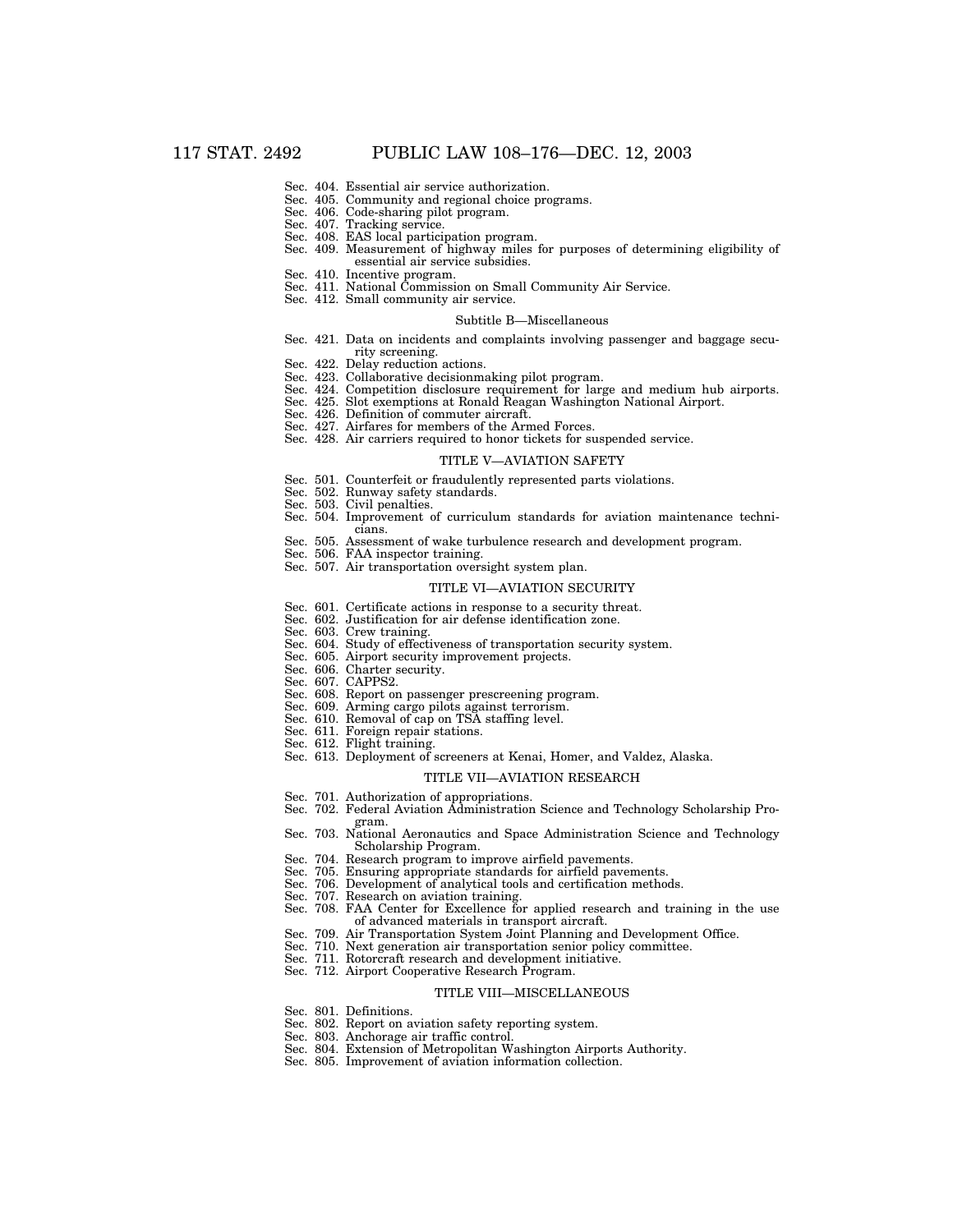- Sec. 807. Air carrier citizenship.
- Sec. 808. United States presence in global air cargo industry.
- Sec. 809. Availability of aircraft accident site information. Sec. 810. Notice concerning aircraft assembly.
- 
- Sec. 811. Type certificates. Sec. 812. Reciprocal airworthiness certification.
- 
- Sec. 813. International role of the FAA. Sec. 814. Flight attendant certification.
- Sec. 815. Air quality in aircraft cabins.
- Sec. 816. Recommendations concerning travel agents. Sec. 817. Reimbursement for losses incurred by general aviation entities.
- 
- Sec. 818. International air show.
- Sec. 819. Report on certain market developments and government policies.
- Sec. 820. International air transportation.
- Sec. 821. Reimbursement of air carriers for certain screening and related activities.
- Sec. 822. Charter airlines.
- Sec. 823. General aviation flights at Ronald Reagan Washington National Airport.
- Sec. 824. Review of air carrier compensation.
- Sec. 825. Noise control plan for certain airports.
- Sec. 826. GAO report on airlines' actions to improve finances and on executive compensation.
- Sec. 827. Private air carriage in Alaska.
- Sec. 828. Report on waivers of preference for buying goods produced in the United States.
- Sec. 829. Navigation fees.

#### TITLE IX—EXTENSION OF AIRPORT AND AIRWAY TRUST FUND EXPENDITURE AUTHORITY

- Sec. 901. Extension of expenditure authority.
- Sec. 902. Technical correction to flight segment.

### **SEC. 2. AMENDMENTS TO TITLE 49, UNITED STATES CODE.**

Except as otherwise expressly provided, whenever in this Act an amendment or repeal is expressed in terms of an amendment to, or a repeal of, a section or other provision, the reference shall be considered to be made to a section or other provision of title 49, United States Code.

#### **SEC. 3. APPLICABILITY.**

Except as otherwise specifically provided, this Act and the amendments made by this Act shall apply only to fiscal years beginning after September 30, 2003.

#### **SEC. 4. FINDINGS.**

Congress finds the following:

(1) The United States has revolutionized the way people travel, developing new technologies and aircraft to move people more efficiently and more safely.

(2) Past Federal investment in aeronautics research and development has benefited the economy and national security of the United States and the quality of life of its citizens.

(3) The total impact of civil aviation on the United States economy exceeds \$900,000,000,000 annually and accounts for 9 percent of the gross national product and 11,000,000 jobs in the national workforce. Civil aviation products and services generate a significant surplus for United States trade accounts, and amount to significant numbers of the Nation's highly skilled, technologically qualified work force.

(4) Aerospace technologies, products, and services underpin the advanced capabilities of our men and women in uniform and those charged with homeland security.

(5) Future growth in civil aviation increasingly will be constrained by concerns related to aviation system safety and

49 USC 106 note.

49 USC 40101 note.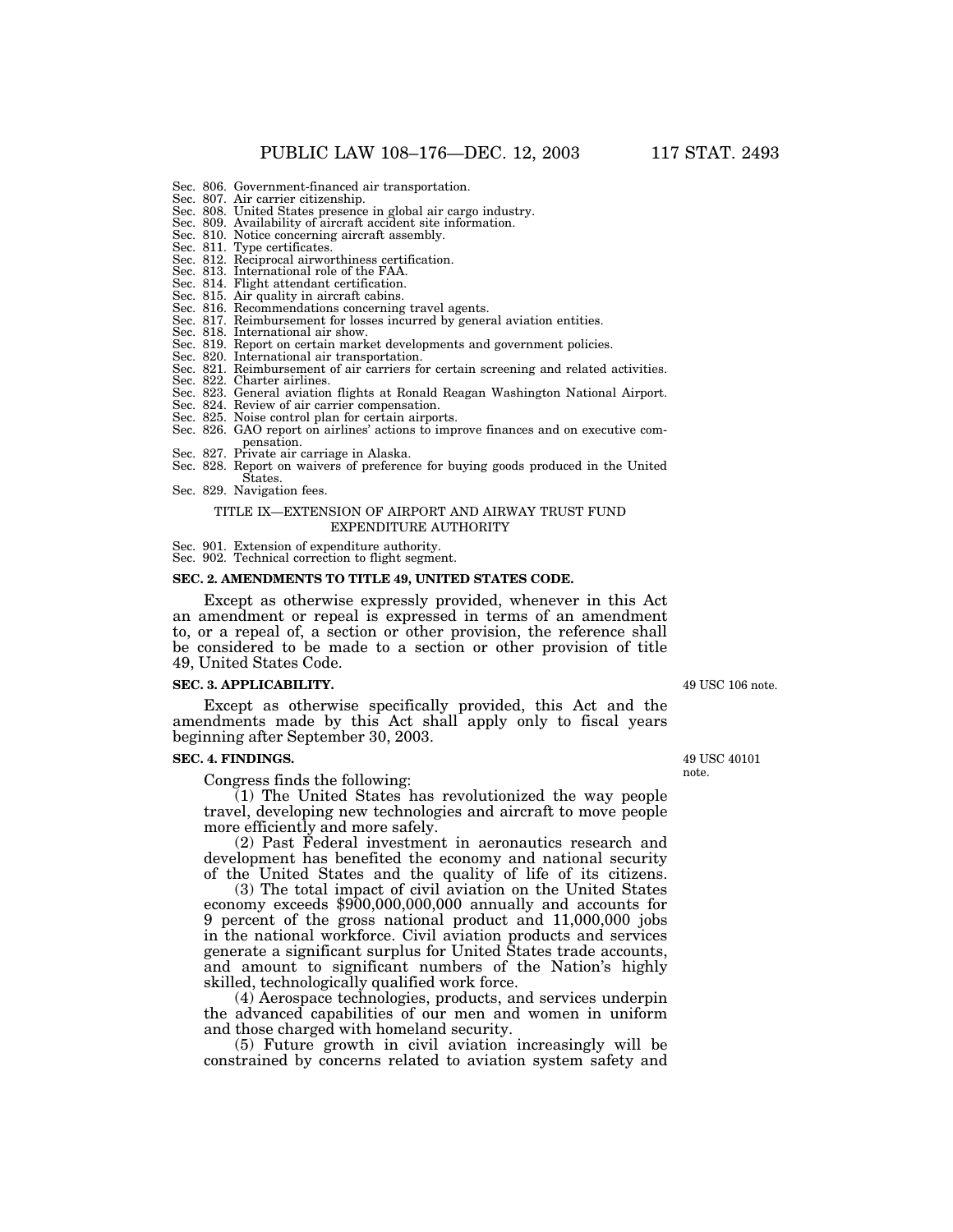security, aviation system capabilities, aircraft noise, emissions, and fuel consumption.

(6) Revitalization and coordination of the United States efforts to maintain its leadership in aviation and aeronautics are critical and must begin now.

(7) A recent report by the Commission on the Future of the United States Aerospace Industry outlined the scope of the problems confronting the aerospace and aviation industries in the United States and found that—

(A) aerospace will be at the core of the Nation's leadership and strength throughout the 21st century;

(B) aerospace will play an integral role in the Nation's economy, security, and mobility; and

(C) global leadership in aerospace is a national imperative.

(8) Despite the downturn in the global economy, projections of the Federal Aviation Administration indicate that upwards of 1,000,000,000 people will fly annually by 2013. Efforts must begin now to prepare for future growth in the number of airline passengers.

(9) The United States must increase its investment in research and development to revitalize the aviation and aerospace industries, to create jobs, and to provide educational assistance and training to prepare workers in those industries for the future.

# **TITLE I—AIRPORT AND AIRWAY IMPROVEMENTS**

## **Subtitle A—Funding of FAA Programs**

## **SEC. 101. AIRPORT PLANNING AND DEVELOPMENT AND NOISE COMPATIBILITY PLANNING AND PROGRAMS.**

(a) AUTHORIZATION.—Section 48103 is amended—

(1) by striking ''September 30, 1998'' and inserting ''September 30, 2003''; and

(2) by striking paragraphs (1) through (5) and inserting the following:

"(1)  $$3,400,000,000$  for fiscal year 2004;

 $(2)$  \$3,500,000,000 for fiscal year 2005;

 $(3)$ \$3,600,000,000 for fiscal year 2006; and

 $(4)$  \$3,700,000,000 for fiscal year 2007."

(b) OBLIGATIONAL AUTHORITY.—Section 47104(c) is amended by striking ''September 30, 2003'' and inserting ''September 30, 2007''.

## **SEC. 102. AIR NAVIGATION FACILITIES AND EQUIPMENT.**

Section 48101 is amended—

(1) in subsection (a) by striking paragraphs (1) through (5) and inserting the following:

 $"(1) $3,138,000,000$  for fiscal year 2004;

 $'(2)$  \$2,993,000,000 for fiscal year 2005;

 $(3)$ \$3,053,000,000 for fiscal year 2006; and

 $(4)$  \$3,110,000,000 for fiscal year 2007.";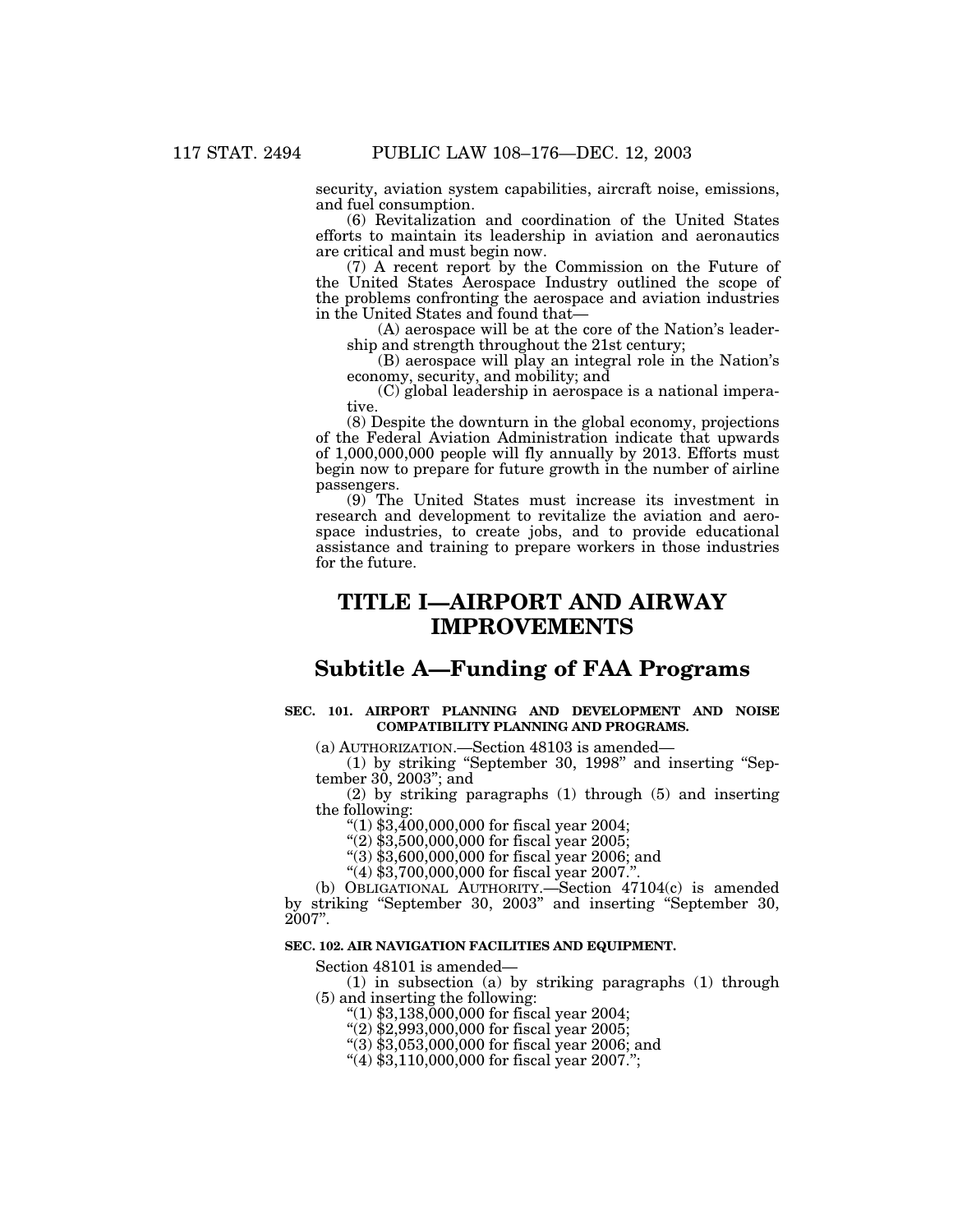(2) by striking subsections (b), (d), and (e) and redesignating subsection (c) as subsection (b);

(3) by inserting after subsection (b) (as so redesignated) the following:

"(c) ENHANCED SAFETY AND SECURITY FOR AIRCRAFT OPER-ATIONS IN THE GULF OF MEXICO.—Of amounts appropriated under subsection (a), such sums as may be necessary for fiscal years 2004 through 2007 may be used to expand and improve the safety, efficiency, and security of air traffic control, navigation, low altitude communications and surveillance, and weather services in the Gulf of Mexico.

''(d) OPERATIONAL BENEFITS OF WAKE VORTEX ADVISORY SYSTEM.—Of amounts appropriated under subsection (a), such sums as may be necessary for each of fiscal years 2004 through 2007 may be used for the development and analysis of wake vortex advisory systems.

''(e) GROUND-BASED PRECISION NAVIGATIONAL AIDS.—Of amounts appropriated under subsection (a), such sums as may be necessary for each of fiscal years 2004 to 2007 may be used to establish a program for the installation of a precision approach aid designed to improve aircraft accessibility at mountainous airports with limited land if the approach aid is able to provide curved and segmented approach guidance for noise abatement purposes and other such approach aids and is certified or approved by the Administrator.'';

 $(4)$  in subsection  $(f)$ –

(A) by striking ''for fiscal years beginning after September 30, 2000''; and

(B) by inserting "may be used" after "necessary"; and (5) by adding at the end the following:

''(h) STANDBY POWER EFFICIENCY PROGRAM.—Of amounts appropriated under subsection (a), such sums as may be necessary for each of fiscal years 2004 through 2007 may be used by the Secretary of Transportation, in cooperation with the Secretary of Energy and, where applicable, the Secretary of Defense, to establish a program to improve the efficiency, cost effectiveness, and environmental performance of standby power systems at Federal Aviation Administration sites, including the implementation of fuel cell technology.

''(i) PILOT PROGRAM TO PROVIDE INCENTIVES FOR DEVELOPMENT OF NEW TECHNOLOGIES.—Of amounts appropriated under subsection (a), \$500,000 for fiscal year 2004 may be used for the conduct of a pilot program to provide operating incentives to users of the airspace for the deployment of new technologies, including technologies to facilitate expedited flight routing and sequencing of takeoffs and landings.''.

## **SEC. 103. FEDERAL AVIATION ADMINISTRATION OPERATIONS.**

(a) IN GENERAL.—Section  $106(k)(1)$  is amended to read as follows:

''(1) SALARIES, OPERATIONS, AND MAINTENANCE.—There is authorized to be appropriated to the Secretary of Transportation salaries, operations, Administration—

''(A) \$7,591,000,000 for fiscal year 2004;

''(B) \$7,732,000,000 for fiscal year 2005;

 $(C)$  \$7,889,000,000 for fiscal year 2006; and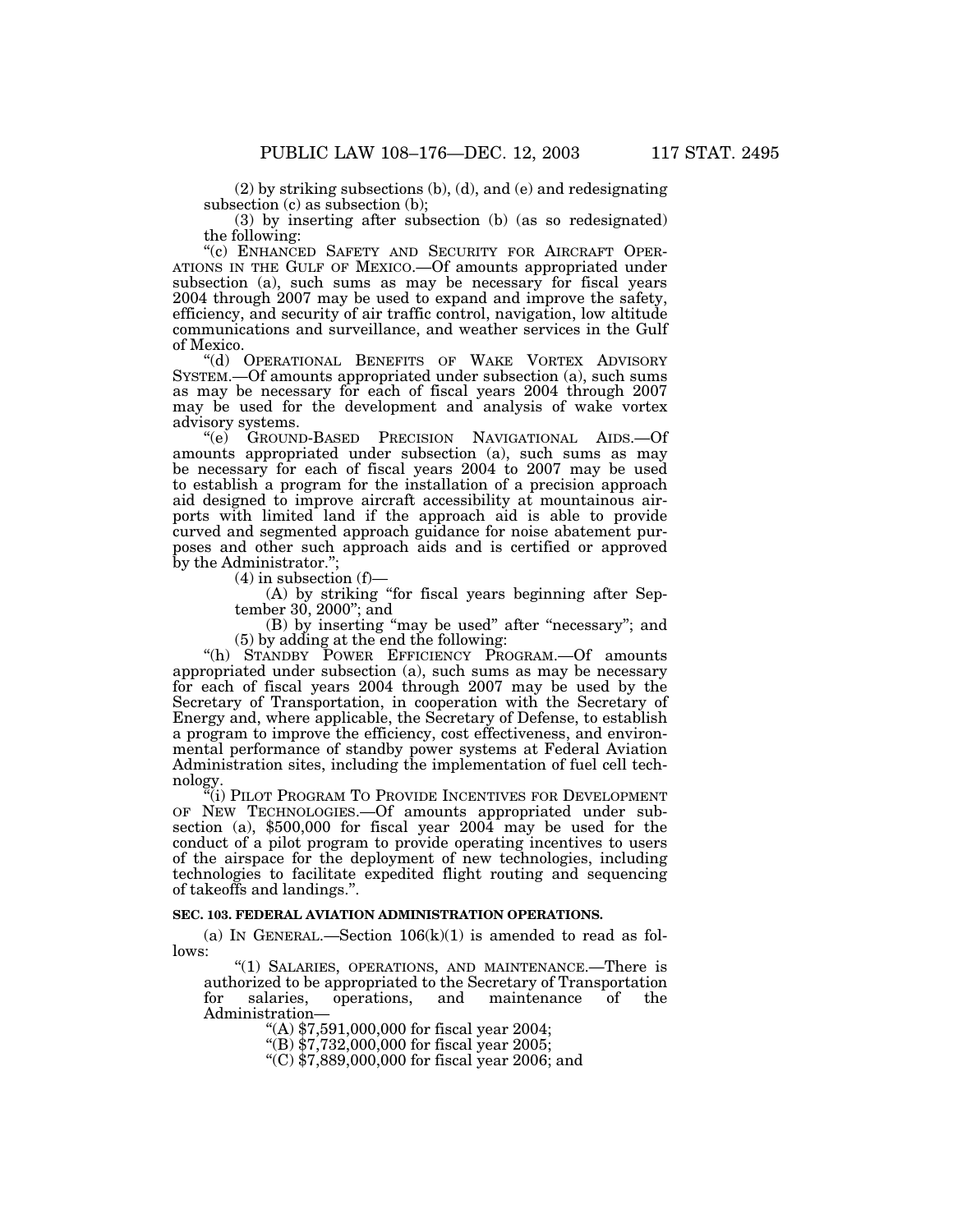''(D) \$8,064,000,000 for fiscal year 2007.

Such sums shall remain available until expended.".<br>(b) AUTHORIZED EXPENDITURES.—Section 106(k)(2) EXPENDITURES.—Section  $106(k)(2)$  is amended—

(1) by striking subparagraphs (A) and (B) and subparagraphs  $(F)$  through  $(I)$ ;

(2) by redesignating subparagraphs (C), (D), and (E) as subparagraphs (A), (B), and (C), respectively;

 $(3)$  in subparagraphs  $(A)$ ,  $(B)$ , and  $(C)$  (as so redesignated) by striking ''fiscal years 2000 through 2003'' and inserting "fiscal years 2004 through 2007"; and

(4) by adding after subparagraph (C) (as so redesignated) the following:

" $(D)$  Such sums as may be necessary for fiscal years 2004 through 2007 for the Center for Management Development of the Federal Aviation Administration to operate training courses and to support associated student travel for both residential and field courses.

"(E) Such sums as may be necessary for fiscal years 2004 through 2007 to carry out and expand the Air Traffic Control Collegiate Training Initiative.

"(F) Such sums as may be necessary for fiscal years 2004 through 2007 for the completion of the Alaska aviation safety project with respect to the 3 dimensional mapping of Alaska's main aviation corridors.

''(G) Such sums as may be necessary for fiscal years 2004 through 2007 to carry out the Aviation Safety Reporting System.''.

(c) AIRLINE DATA AND ANALYSIS.—There is authorized to be appropriated to the Secretary of Transportation, out of the Airport and Airway Trust Fund established by section 9502 of the Internal Revenue Code of 1986 (26 U.S.C. 9502), \$3,971,000 for fiscal year 2004, \$4,045,000 for fiscal year 2005, \$4,127,000 for fiscal year 2006, and \$4,219,000 for fiscal year 2007 to gather aviation data and conduct analyses of such data in the Bureau of Transportation Statistics of the Department of Transportation.

## **SEC. 104. FUNDING FOR AVIATION PROGRAMS.**

(a) IN GENERAL.—Chapter 481 is further amended by adding at the end the following:

#### **''§ 48114. Funding for aviation programs**

''(a) AUTHORIZATION OF APPROPRIATIONS.—

''(1) AIRPORT AND AIRWAY TRUST FUND GUARANTEE.—

''(A) IN GENERAL.—The total budget resources made available from the Airport and Airway Trust Fund each fiscal year through fiscal year 2007 pursuant to sections 48101, 48102, 48103, and 106(k) of title 49, United States Code, shall be equal to the level of receipts plus interest credited to the Airport and Airway Trust Fund for that fiscal year. Such amounts may be used only for aviation investment programs listed in subsection (b).

''(B) GUARANTEE.—No funds may be appropriated or limited for aviation investment programs listed in subsection (b) unless the amount described in subparagraph (A) has been provided.

Appropriation authorization.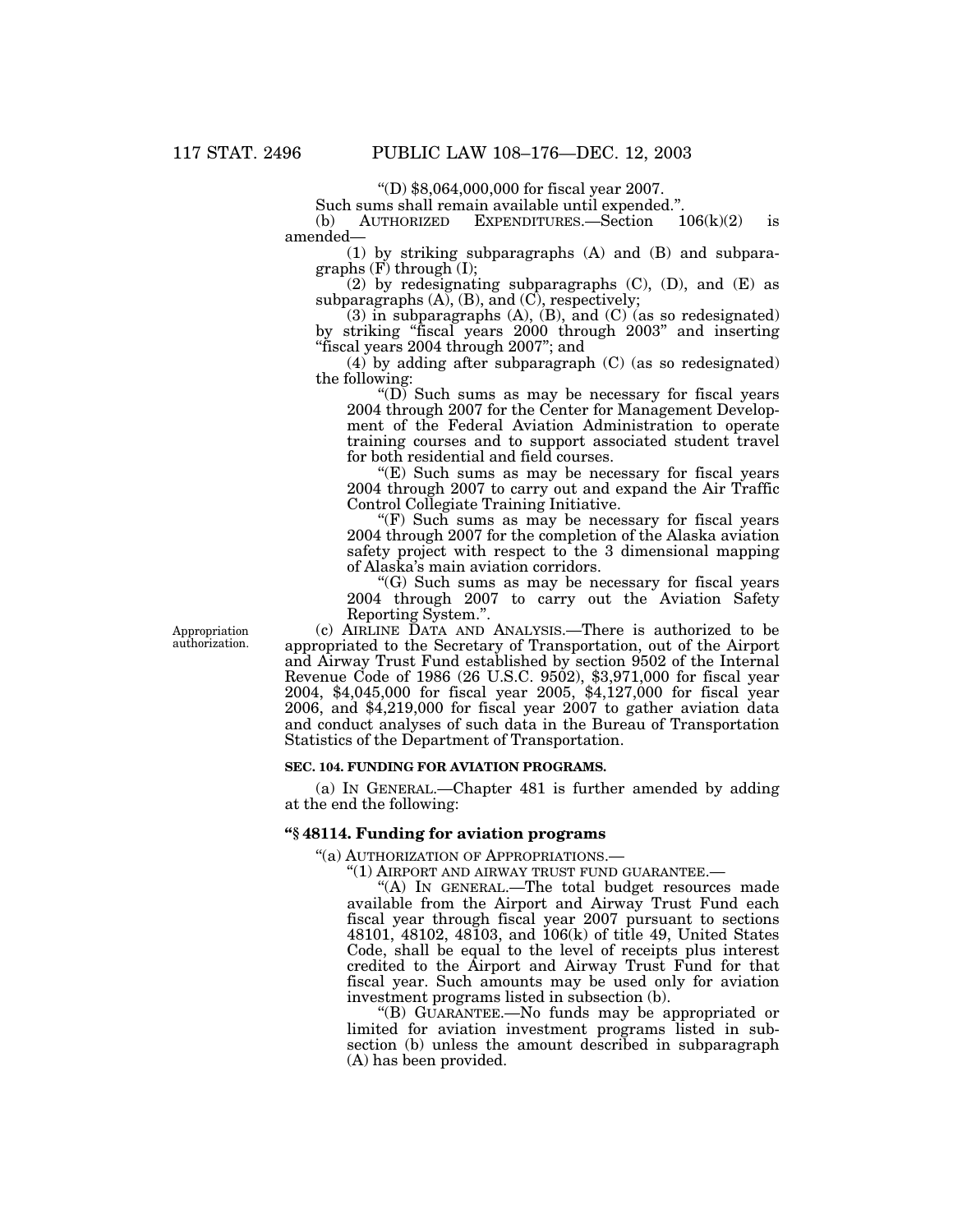"(2) ADDITIONAL AUTHORIZATIONS OF APPROPRIATIONS FROM THE GENERAL FUND.—In any fiscal year through fiscal year 2007, if the amount described in paragraph (1) is appropriated, there is further authorized to be appropriated from the general fund of the Treasury such sums as may be necessary for the Federal Aviation Administration Operations account.

''(b) DEFINITIONS.—In this section, the following definitions apply:

"(1) TOTAL BUDGET RESOURCES.—The term 'total budget resources' means the total amount made available from the Airport and Airway Trust Fund for the sum of obligation limitations and budget authority made available for a fiscal year for the following budget accounts that are subject to the obligation limitation on contract authority provided in this title and for which appropriations are provided pursuant to authorizations contained in this title:

"(A)  $69-8106-0-7-402$  (Grants in Aid for Airports).

"(B)  $69-8107-0-7-402$  (Facilities and Equipment).

 $(C)$  69–8108–0–7–402 (Research and Development).

''(D) 69–8104–0–7–402 (Trust Fund Share of Operations).

"(2) LEVEL OF RECEIPTS PLUS INTEREST.—The term 'level of receipts plus interest' means the level of excise taxes and interest credited to the Airport and Airway Trust Fund under section 9502 of the Internal Revenue Code of 1986 for a fiscal year as set forth in the President's budget baseline projection as defined in section 257 of the Balanced Budget and Emergency Deficit Control Act of 1985 (Public Law 99–177) (Treasury identification code 20–8103–0–7–402) for that fiscal year submitted pursuant to section 1105 of title 31, United States Code.

''(c) ENFORCEMENT OF GUARANTEES.—

''(1) TOTAL AIRPORT AND AIRWAY TRUST FUND FUNDING.— It shall not be in order in the House of Representatives or the Senate to consider any bill, joint resolution, amendment, motion, or conference report that would cause total budget resources in a fiscal year for aviation investment programs described in subsection (b) to be less than the amount required by subsection  $(a)(1)(A)$  for such fiscal year.

"(2) CAPITAL PRIORITY.—It shall not be in order in the House of Representatives or the Senate to consider any bill, joint resolution, amendment, motion, or conference report that provides an appropriation (or any amendment thereto) for any fiscal year through fiscal year 2007 for Research and Development or Operations if the sum of the obligation limitation for Grants-in-Aid for Airports and the appropriation for Facilities and Equipment for such fiscal year is below the sum of the authorized levels for Grants-in-Aid for Airports and for Facilities and Equipment for such fiscal year.''.

(b) CONFORMING AMENDMENT.—The analysis for chapter 481 is amended by adding at the end the following:

#### ''48114. Funding for aviation programs.''.

(c) REPEAL.—Section 106 of the Wendell H. Ford Aviation Investment and Reform Act for the 21st Century (49 U.S.C. 48101 note) and the item relating to such section in the table of contenets in section 1(b) of such Act are repealed.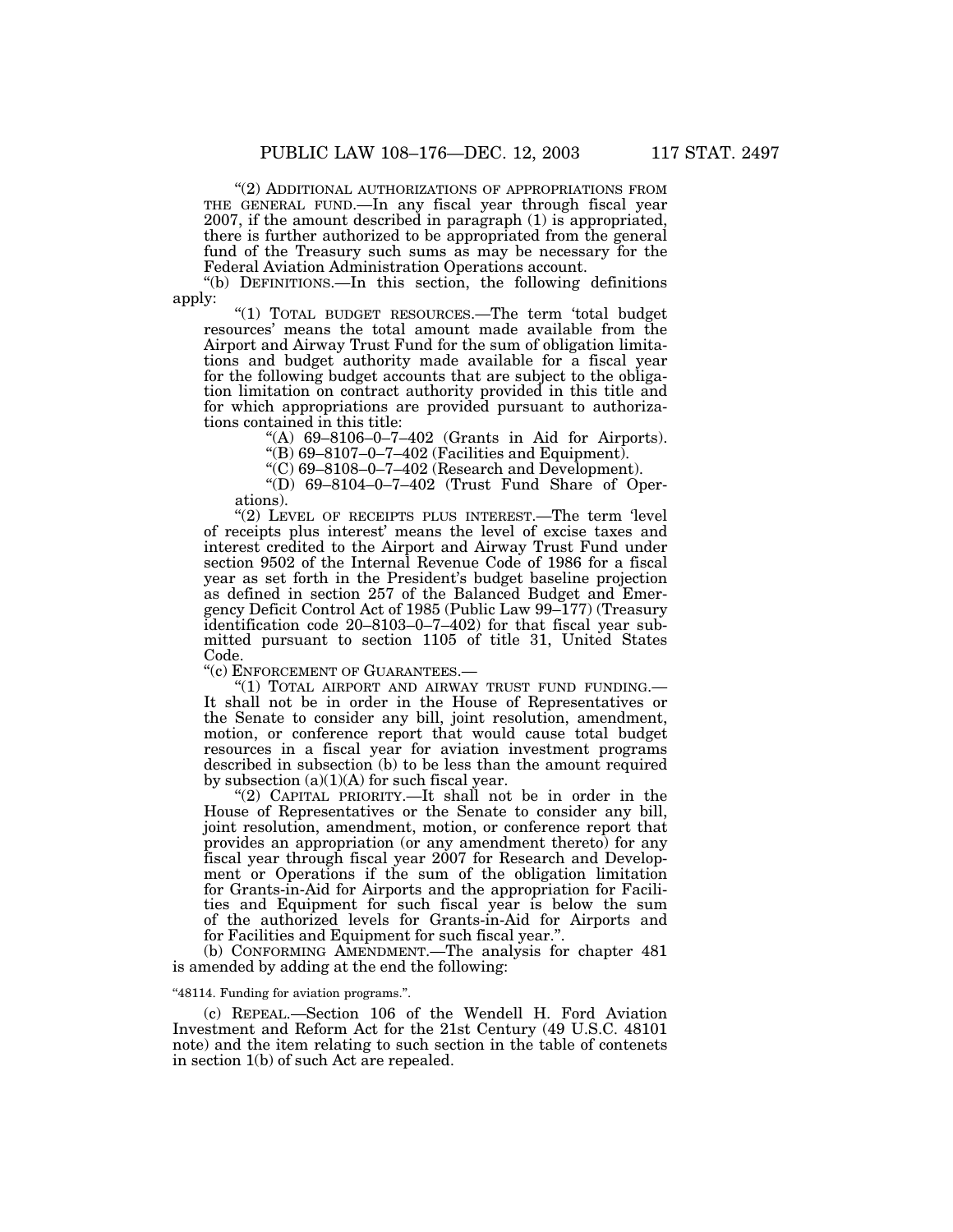#### **SEC. 105. AGREEMENTS FOR OPERATION OF AIRPORT FACILITIES.**

Section 47124 is amended—

(1) by striking subsection (a) and inserting the following: ''(a) GOVERNMENT RELIEF FROM LIABILITY.—The Secretary of Transportation shall ensure that an agreement under this subchapter with a qualified entity (as determined by the Secretary), State, or a political subdivision of a State to allow the entity, State, or subdivision to operate an airport facility relieves the United States Government from any liability arising out of, or related to, acts or omissions of employees of the entity, State, or subdivision in operating the airport facility.'';

 $(2)$  by striking subsection  $(b)(2)$  and inserting the following: "(2) The Secretary may make a contract with a qualified entity (as determined by the Secretary) or, on a sole source basis, with a State or a political subdivision of a State to allow the entity, State, or subdivision to operate an airport traffic control tower classified as a level I (Visual Flight Rules) tower if the Secretary decides that the entity, State, or subdivision has the capability to comply with the requirements of this paragraph. The contract shall require that the entity, State, or subdivision comply with applicable safety regulations in operating the facility and with applicable competition requirements in making a subcontract to perform work to carry out the contract.'';

 $(3)$  in subsection  $(b)(3)$ -

(A) in the paragraph heading by striking ''PILOT'';

(B) by striking ''pilot'' each place it appears; and

(C) in subparagraph (E) by striking ''\$6,000,000 per fiscal year'' and inserting ''\$6,500,000 for fiscal 2004, \$7,000,000 for fiscal year 2005, \$7,500,000 for fiscal year 2006, and \$8,000,000 for fiscal year 2007''; and

(4) in subsection  $(b)(4)(C)$  by striking "\$1,100,000." and inserting "\$1,500,000.".

#### **SEC. 106. INSURANCE.**

(a) AIRCRAFT MANUFACTURERS.—

(1) IN GENERAL.—Section 44302 is amended by adding at the end the following:

''(g) AIRCRAFT MANUFACTURERS.—

''(1) IN GENERAL.—The Secretary may provide to an aircraft manufacturer insurance for loss or damage resulting from operation of an aircraft by an air carrier and involving war or terrorism.

"(2) AMOUNT.—Insurance provided by the Secretary under this subsection shall be for loss or damage in excess of the greater of the amount of available primary insurance or \$50,000,000.

"(3) TERMS AND CONDITIONS.—Insurance provided by the Secretary under this subsection shall be subject to the terms and conditions set forth in this chapter and such other terms and conditions as the Secretary may prescribe.''.

(2) DEFINITION OF AIRCRAFT MANUFACTURER.—Section 44301 is amended—

(A) by redesignating paragraphs (1) and (2) as paragraphs (2) and (3), respectively; and

(B) by inserting before paragraph (2) (as so redesignated) the following: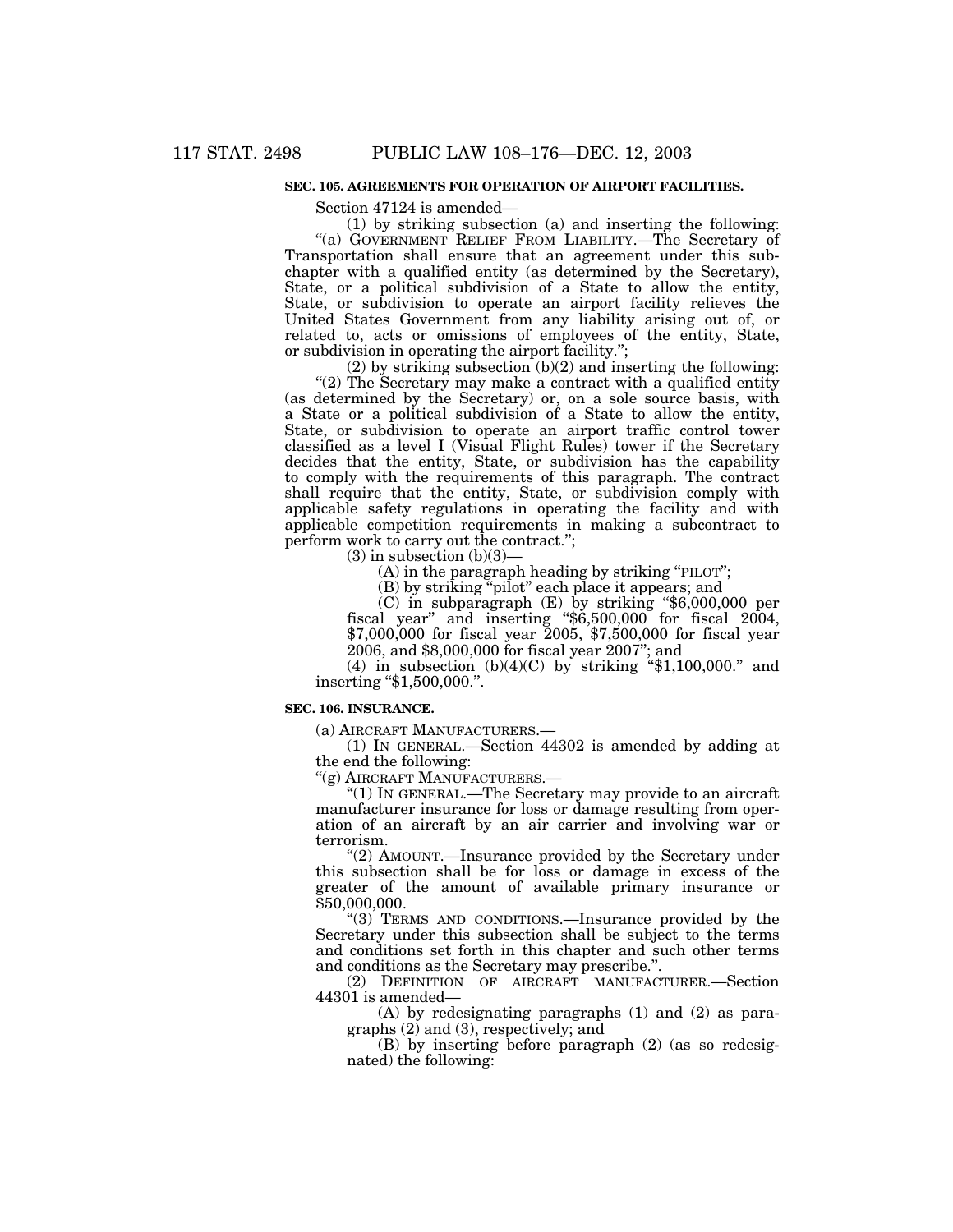"(1) 'aircraft manufacturer' means any company or other business entity, the majority ownership and control of which is by United States citizens, that manufactures aircraft or aircraft engines.''.

(3) COVERAGE.—Section 44303(a) is amended—

(A) in the subsection heading by striking ''IN GENERAL'' and inserting ''IN GENERAL''; and

(B) by adding at the end the following:

''(6) loss or damage of an aircraft manufacturer resulting from operation of an aircraft by an air carrier and involving war or terrorism.''.

(b) AIRCRAFT MANUFACTURER LIABILITY FOR THIRD-PARTY CLAIMS ARISING OUT OF ACTS OF TERRORISM.—Section 44303(b) is amended by adding at the end the following: ''The Secretary may extend the provisions of this subsection to an aircraft manufacturer (as defined in section 44301) of the aircraft of the air carrier involved.''.

(c) PREMIUMS AND LIMITATIONS ON COVERAGE AND CLAIMS.— Section 44306(b) is amended by striking "air" and inserting "insurance''.

(d) ENDING EFFECTIVE DATE.—Section 44310 is amended by striking ''December 31, 2004'' and inserting ''March 30, 2008''.

(e) TECHNICAL CORRECTION.—Effective November 19, 2001, section 124(b) of the Aviation and Transportation Security Act (115 Stat. 631) is amended by striking "to carry out foreign policy" and inserting ''to carry out the foreign policy''.

# Effective date.

49 USC 44306.

# **Subtitle B—Passenger Facility Fees**

## **SEC. 121. LOW-EMISSION AIRPORT VEHICLES AND GROUND SUPPORT EQUIPMENT.**

(a) IN GENERAL.—Section  $40117(a)(3)$  is amended by inserting at the end the following:

> ''(G) A project for converting vehicles and ground support equipment used at a commercial service airport to low-emission technology (as defined in section 47102) or to use cleaner burning conventional fuels, retrofitting of any such vehicles or equipment that are powered by a diesel or gasoline engine with emission control technologies certified or verified by the Environmental Protection Agency to reduce emissions, or acquiring for use at a commercial service airport vehicles and ground support equipment that include low-emission technology or use cleaner burning fuels if the airport is located in an air quality nonattainment area (as defined in section 171(2) of the Clean Air Act (42 U.S.C. 7501(2))) or a maintenance area referred to in section 175A of such Act (42 U.S.C. 7505a) and if such project will result in an airport receiving appropriate emission credits as described in section 47139.''.

(b) MAXIMUM COST FOR CERTAIN LOW-EMISSION TECHNOLOGY PROJECTS.—Section 40117(b) is amended by adding at the end the following:

''(5) MAXIMUM COST FOR CERTAIN LOW-EMISSION TECH-NOLOGY PROJECTS.—The maximum cost that may be financed by imposition of a passenger facility fee under this section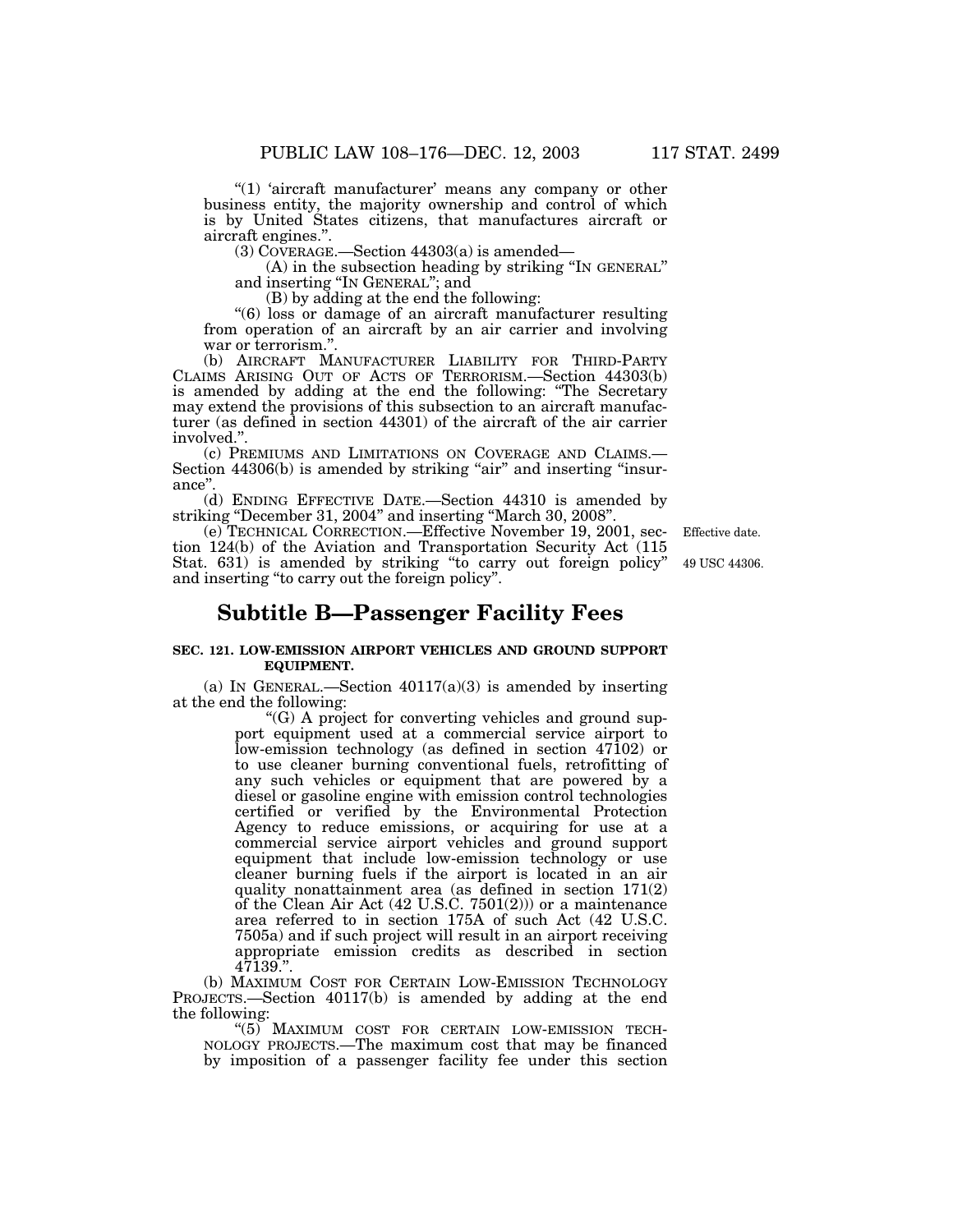for a project described in subsection  $(a)(3)(G)$  with respect to a vehicle or ground support equipment may not exceed the incremental amount of the project cost that is greater than the cost of acquiring a vehicle or equipment that is not lowemission and would be used for the same purpose, or the cost of low-emission retrofitting, as determined by the Secretary."

(c) GROUND SUPPORT EQUIPMENT DEFINED.—Section 40117(a) is amended—

(1) by redesignating paragraphs (4) and (5) as paragraphs (5) and (6), respectively; and

(2) by inserting after paragraph (3) the following:

 $\mathcal{H}(4)$  GROUND SUPPORT EQUIPMENT.—The term <sup>r</sup>ground support equipment' means service and maintenance equipment used at an airport to support aeronautical operations and related activities.''.

(d) GUIDANCE.—The Secretary, in consultation with the Administrator of the Environmental Protection Agency, shall issue guidance determining eligibility of projects, and how benefits to air quality must be demonstrated, under the amendments made by this section.

### **SEC. 122. USE OF FEES TO PAY DEBT SERVICE.**

Sections 40117(b) is further amended by adding at the end the following:

''(6) DEBT SERVICE FOR CERTAIN PROJECTS.—In addition to the uses specified in paragraphs (1) and (4), the Secretary may authorize a passenger facility fee imposed under paragraph (1) or (4) to be used for making payments for debt service on indebtedness incurred to carry out at the airport a project that is not an eligible airport-related project if the Secretary determines that such use is necessary due to the financial need of the airport.''.

#### **SEC. 123. STREAMLINING OF THE PASSENGER FACILITY FEE PRO-GRAM.**

(a) APPLICATION REQUIREMENTS.—Section 40117(c) is amended—

(1) by adding at the end of paragraph (2) the following:  $\cdot$ <sup>"(E)</sup> The agency must include in its application or notice submitted under subparagraph (A) copies of all certifications of agreement or disagreement received under subparagraph (D).

 $(F)$  For the purpose of this section, an eligible agency providing notice and an opportunity for consultation to an air carrier or foreign air carrier is deemed to have satisfied the requirements of this paragraph if the eligible agency limits such notices and consultations to air carriers and foreign air carriers that have a significant business interest at the airport. In the subparagraph, the term 'significant business interest' means an air carrier or foreign air carrier that had no less than 1.0 percent of passenger boardings at the airport in the prior calendar year, had at least 25,000 passenger boardings at the airport in the prior calendar year, or provides scheduled service at the airport.'';

(2) by redesignating paragraph (3) as paragraph (4);

(3) by inserting after paragraph (2) the following:

49 USC 40117 note.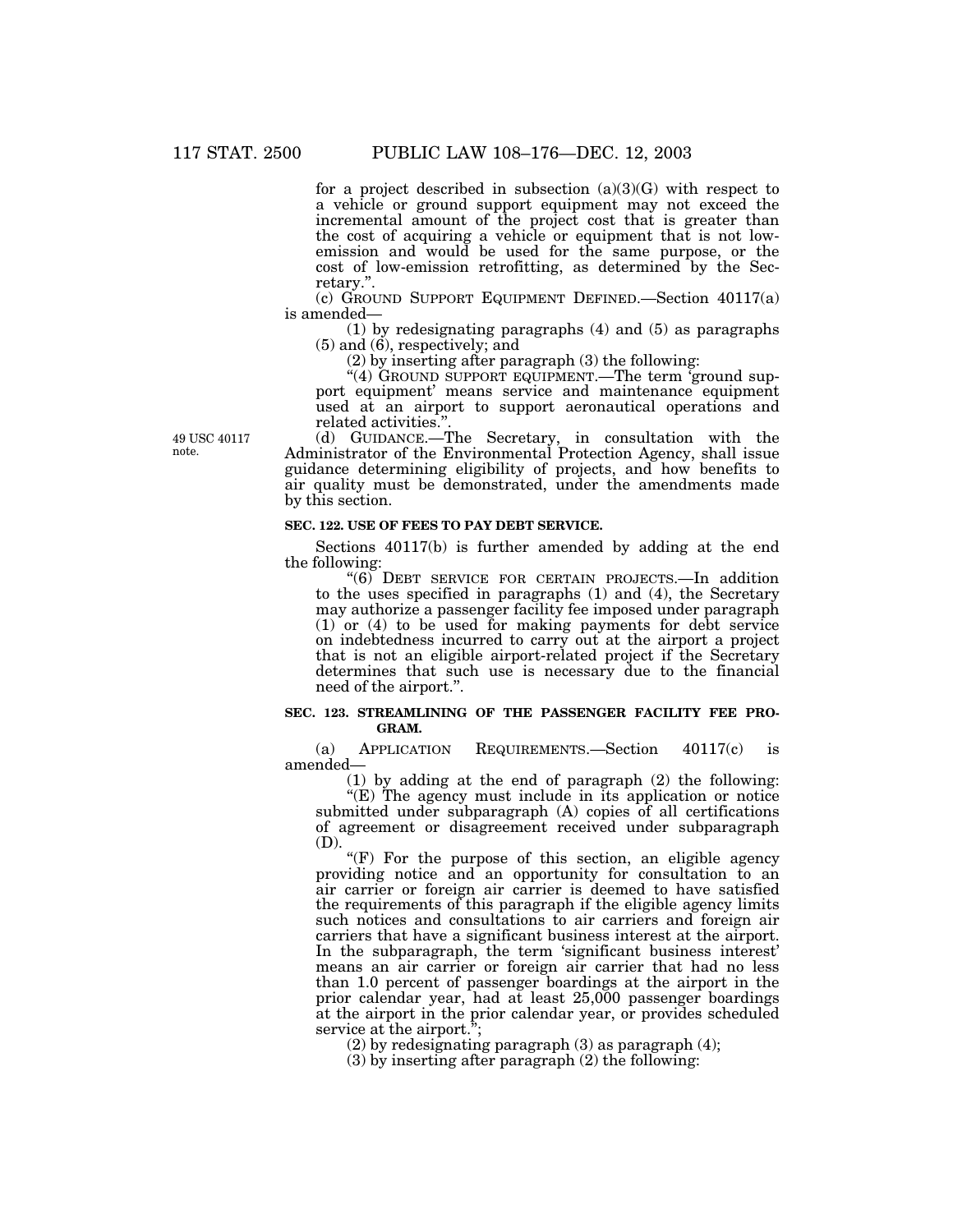''(3) Before submitting an application, the eligible agency must provide reasonable notice and an opportunity for public comment. The Secretary shall prescribe regulations that define reasonable notice and provide for at least the following under this paragraph:

 $(A)$  A requirement that the eligible agency provide public notice of intent to collect a passenger facility fee so as to inform those interested persons and agencies that may be affected. The public notice may include—

''(i) publication in local newspapers of general circulation;

''(ii) publication in other local media; and

"(iii) posting the notice on the agency's Internet website.

''(B) A requirement for submission of public comments no sooner than 30 days, and no later than 45 days, after the date of the publication of the notice.

''(C) A requirement that the agency include in its application or notice submitted under subparagraph (A) copies of all comments received under subparagraph  $(B)$ .<sup> $\ddot{r}$ </sup>; and

(4) in the first sentence of paragraph (4) (as redesignated by paragraph (2) of this subsection) by striking "shall" and inserting "may".

(b) PILOT PROGRAM FOR PASSENGER FACILITY FEE AUTHORIZA-TIONS AT NONHUB AIRPORTS.—Section 40117 is amended by adding at the end the following:

''(l) PILOT PROGRAM FOR PASSENGER FACILITY FEE AUTHORIZA-TIONS AT NONHUB AIRPORTS.—

''(1) IN GENERAL.—The Secretary shall establish a pilot program to test alternative procedures for authorizing eligible agencies for nonhub airports to impose passenger facility fees. An eligible agency may impose in accordance with the provisions of this subsection a passenger facility fee under this section. For purposes of the pilot program, the procedures in this subsection shall apply instead of the procedures otherwise provided in this section.

"(2) NOTICE AND OPPORTUNITY FOR CONSULTATION.—The eligible agency must provide reasonable notice and an opportunity for consultation to air carriers and foreign air carriers in accordance with subsection  $(c)(2)$  and must provide reasonable notice and opportunity for public comment in accordance with subsection  $(c)(3)$ .

''(3) NOTICE OF INTENTION.—The eligible agency must submit to the Secretary a notice of intention to impose a passenger facility fee under this subsection. The notice shall include—

"(A) information that the Secretary may require by regulation on each project for which authority to impose a passenger facility fee is sought;

''(B) the amount of revenue from passenger facility fees that is proposed to be collected for each project; and

 $C$ ) the level of the passenger facility fee that is proposed.

"(4) ACKNOWLEDGEMENT OF RECEIPT AND INDICATION OF OBJECTION.—The Secretary shall acknowledge receipt of the

Deadline.

Applicability.

Notice. Regulations.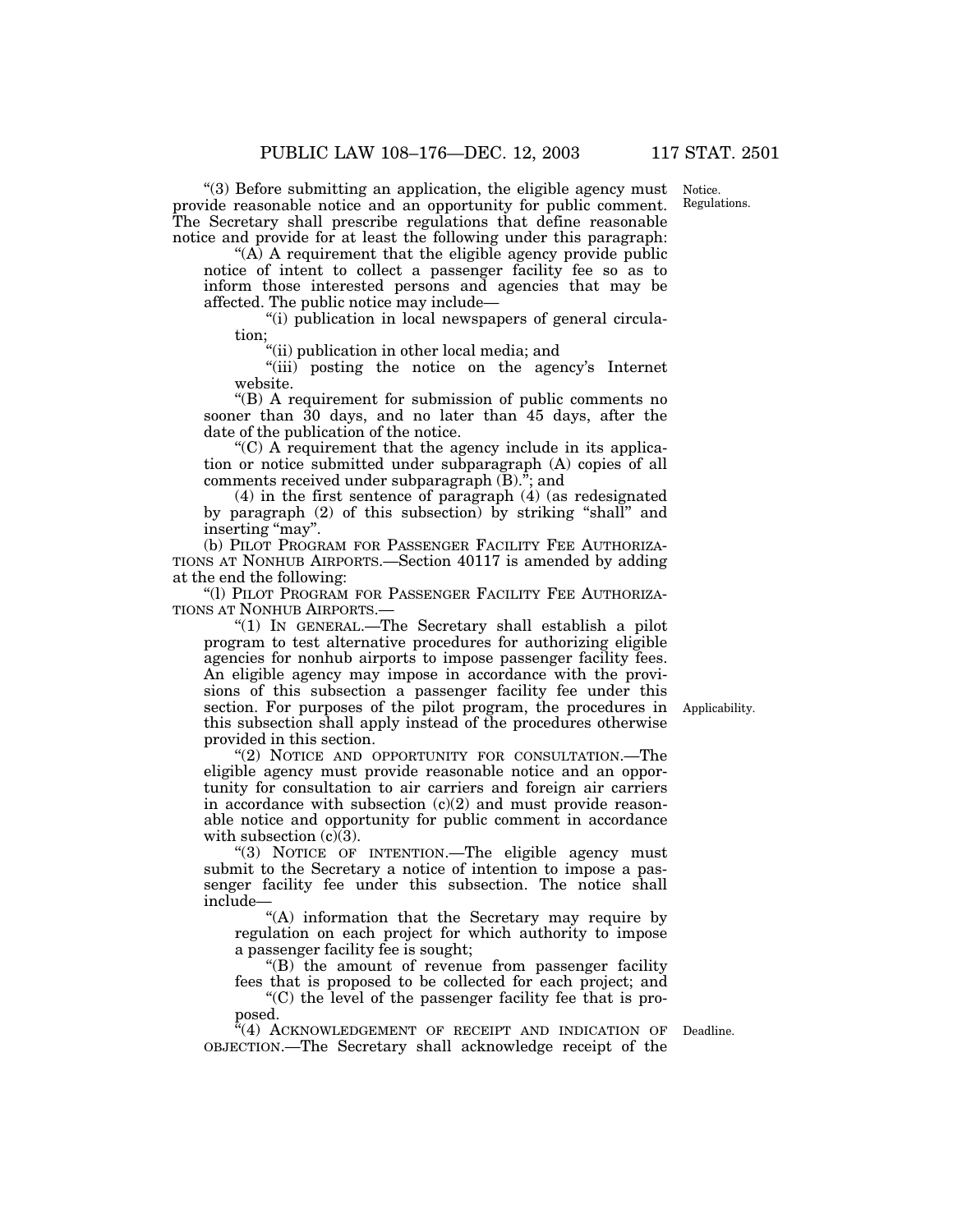notice and indicate any objection to the imposition of a passenger facility fee under this subsection for any project identified in the notice within 30 days after receipt of the eligible agency's notice.

''(5) AUTHORITY TO IMPOSE FEE.—Unless the Secretary objects within 30 days after receipt of the eligible agency's notice, the eligible agency is authorized to impose a passenger facility fee in accordance with the terms of its notice under this subsection.

''(6) REGULATIONS.—Not later than 180 days after the date of enactment of this subsection, the Secretary shall propose such regulations as may be necessary to carry out this subsection.

''(7) SUNSET.—This subsection shall cease to be effective beginning on the date that is 3 years after the date of issuance of regulations to carry out this subsection.

''(8) ACKNOWLEDGEMENT NOT AN ORDER.—An acknowledgement issued under paragraph (4) shall not be considered an order issued by the Secretary for purposes of section 46110.''. (c) CLARIFICATION OF APPLICABILITY OF PFC'S TO MILITARY CHARTERS.—Section 40117(e)(2) is amended—

(1) by striking the period at the end of subparagraph (C) and inserting a semicolon;

(2) by striking "and" at the end of subparagraph (D);

(3) by striking the period at the end of subparagraph (E) and inserting ''; and''; and

(4) by adding after subparagraph (E) the following:

"(F) enplaning at an airport if the passenger did not pay for the air transportation which resulted in such enplanement due to charter arrangements and payment by the Department of Defense."

(d) TECHNICAL AMENDMENTS.—Section 40117(a)(3)(C) is amended—

(1) by striking ''for costs'' and inserting ''A project for costs''; and

(2) by striking the semicolon and inserting a period.

(e) ELIGIBILITY OF AIRPORT GROUND ACCESS TRANSPORTATION PROJECTS.—Not later than 60 days after the enactment of this Act, the Administrator of the Federal Aviation Administration shall publish in the Federal Register the current policy of the Administration, consistent with current law, with respect to the eligibility of airport ground access transportation projects for the use of passenger facility fees under section 40117 of title 49, United States Code.

## **SEC. 124. FINANCIAL MANAGEMENT OF PASSENGER FACILITY FEES.**

Section 40117 is further amended by adding at the end the following:

"(m) FINANCIAL MANAGEMENT OF FEES.-

"(1) HANDLING OF FEES.—A covered air carrier shall segregate in a separate account passenger facility revenue equal to the average monthly liability for fees collected under this section by such carrier or any of its agents for the benefit of the eligible agencies entitled to such revenue.

"(2) TRUST FUND STATUS.—If a covered air carrier or its agent fails to segregate passenger facility revenue in violation of the subsection, the trust fund status of such revenue shall

Deadline. Federal Register, publication. 49 USC 40117 note.

Deadline.

Deadline.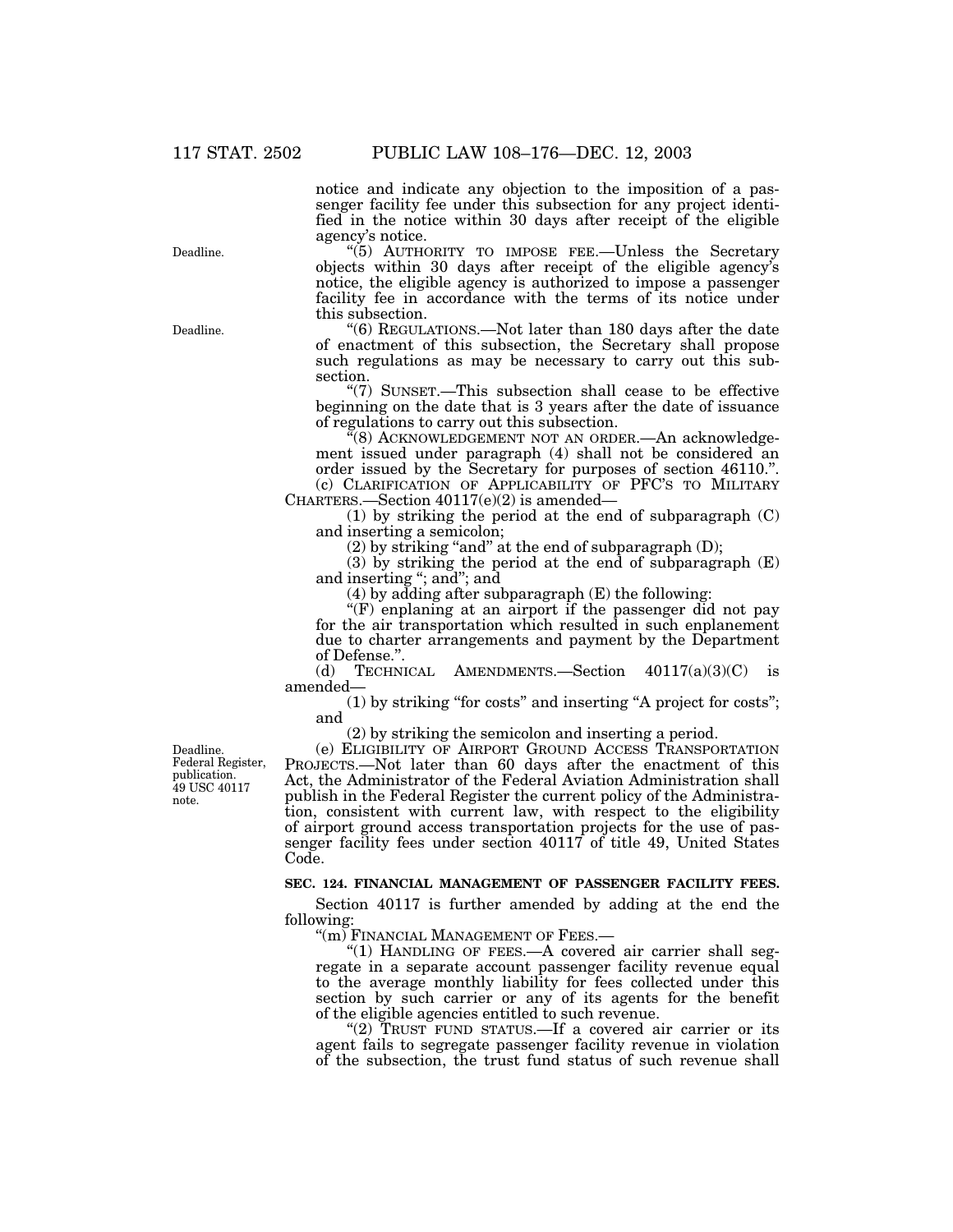not be defeated by an inability of any party to identify and trace the precise funds in the accounts of the air carrier.

"(3) PROHIBITION.—A covered air carrier and its agents may not grant to any third party any security or other interest in passenger facility revenue.

"(4) COMPENSATION TO ELIGIBLE ENTITIES.—A covered air carrier that fails to comply with any requirement of this subsection, or otherwise unnecessarily causes an eligible entity to expend funds, through litigation or otherwise, to recover or retain payment of passenger facility revenue to which the eligible entity is otherwise entitled shall be required to compensate the eligible agency for the costs so incurred.

"(5) INTEREST ON AMOUNTS.—A covered air carrier that collects passenger facility fees is entitled to receive the interest on passenger facility fee accounts if the accounts are established and maintained in compliance with this subsection.

''(6) EXISTING REGULATIONS.—The provisions of section 158.49 of title 14, Code of Federal Regulations, that permit the commingling of passenger facility fees with other air carrier revenue shall not apply to a covered air carrier.

''(7) COVERED AIR CARRIER DEFINED.—In this section, the term 'covered air carrier' means an air carrier that files for chapter 7 or chapter 11 of title 11 bankruptcy protection, or has an involuntary chapter 7 of title 11 bankruptcy proceeding commenced against it, after the date of enactment of this subsection.''.

# **Subtitle C—AIP Modifications**

## **SEC. 141. AIRFIELD PAVEMENT.**

Section 47102(3)(H) is amended by inserting "nonhub airports and" before "airports that are not primary airports".

#### **SEC. 142. REPLACEMENT OF BAGGAGE CONVEYOR SYSTEMS.**

Section  $47102(3)(B)(x)$  is amended by striking the period at the end and inserting the following: ''; except that such activities shall be eligible for funding under this subchapter only using amounts apportioned under section 47114.''.

## **SEC. 143. AUTHORITY TO USE CERTAIN FUNDS FOR AIRPORT SECURITY PROGRAMS AND ACTIVITIES.**

Section 308 of the Federal Aviation Reauthorization Act of 1996 (49 U.S.C. 44901 note; 110 Stat. 3253), and the item relating to such section in the table of contents contained in section 1(b) of that Act, are repealed.

#### **SEC. 144. GRANT ASSURANCES.**

(a) STATUTE OF LIMITATIONS..—Section  $47107(1)(5)(A)$  is amended by inserting "or any other governmental entity" after 'sponsor".

(b) AUDIT CERTIFICATION.—Section 47107(m) is amended—

(1) in paragraph (1) by striking ''promulgate regulations that'' and inserting ''include a provision in the compliance supplement provisions to'';

 $(2)$  in paragraph  $(1)$  by striking "and opinion of the review"; and

(3) by striking paragraph (3).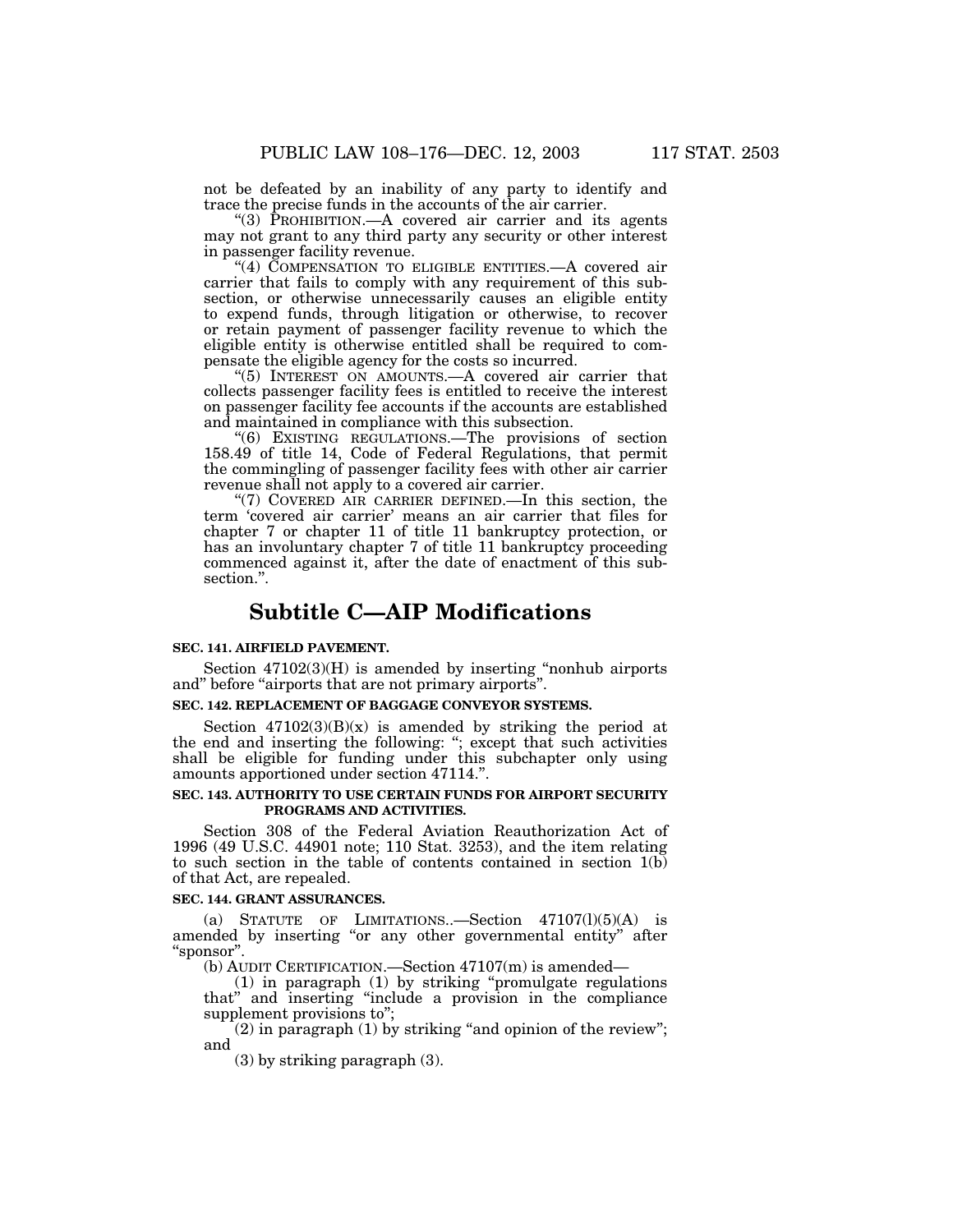## **SEC. 145. CLARIFICATION OF ALLOWABLE PROJECT COSTS.**

Section  $47110(b)(1)$  is amended by inserting before the semicolon at the end ''and any cost of moving a Federal facility impeding the project if the rebuilt facility is of an equivalent size and type''.

### **SEC. 146. APPORTIONMENTS TO PRIMARY AIRPORTS.**

(a) IN GENERAL.—Section  $47114(c)(1)$  is amended by adding at the end the following:

''(F) SPECIAL RULE FOR FISCAL YEARS 2004 AND 2005.— Notwithstanding subparagraph (A) and the absence of scheduled passenger aircraft service at an airport, the Secretary may apportion in fiscal years 2004 and 2005 to the sponsor of the airport an amount equal to the amount apportioned to that sponsor in fiscal year 2002 or 2003, whichever amount is greater, if the Secretary finds that—

''(i) the passenger boardings at the airport were below 10,000 in calendar year  $2002$  or  $2003$ ;

''(ii) the airport had at least 10,000 passenger boardings and scheduled passenger aircraft service in either calendar year 2000 or 2001; and

''(iii) the reason that passenger boardings described in clause (i) were below 10,000 was the decrease in passengers following the terrorist attacks of September  $11, 2001.$ "

(b) SPECIAL RULE FOR TRANSITIONING AIRPORTS.—Section  $47114(f)(3)$  is amended—

(1) in the paragraph heading by striking ''AIRORTS'' and inserting ''AIRPORTS''; and

(2) in subparagraph (B) by striking ''fiscal years 2000 through 2003" and inserting "fiscal year 2004".

#### **SEC. 147. CARGO AIRPORTS.**

Section  $47114(c)(2)$  is amended—

(1) in the paragraph heading by striking ''ONLY''; and

(2) in subparagraph (A) by striking ''3 percent'' and inserting "3.5 percent".

#### **SEC. 148. CONSIDERATIONS IN MAKING DISCRETIONARY GRANTS.**

Section 47115(d) is amended to read as follows:

''(d) CONSIDERATIONS.—

"(1) FOR CAPACITY ENHANCEMENT PROJECTS.—In selecting a project for a grant to preserve and improve capacity funded in whole or in part from the fund, the Secretary shall consider—

''(A) the effect that the project will have on overall national transportation system capacity;

''(B) the benefit and cost of the project, including, in the case of a project at a reliever airport, the number of operations projected to be diverted from a primary airport to the reliever airport as a result of the project, as well as the cost savings projected to be realized by users of the local airport system;

''(C) the financial commitment from non-United States Government sources to preserve or improve airport capacity;

" $(D)$  the airport improvement priorities of the States to the extent such priorities are not in conflict with subparagraphs  $(A)$  and  $(B)$ ;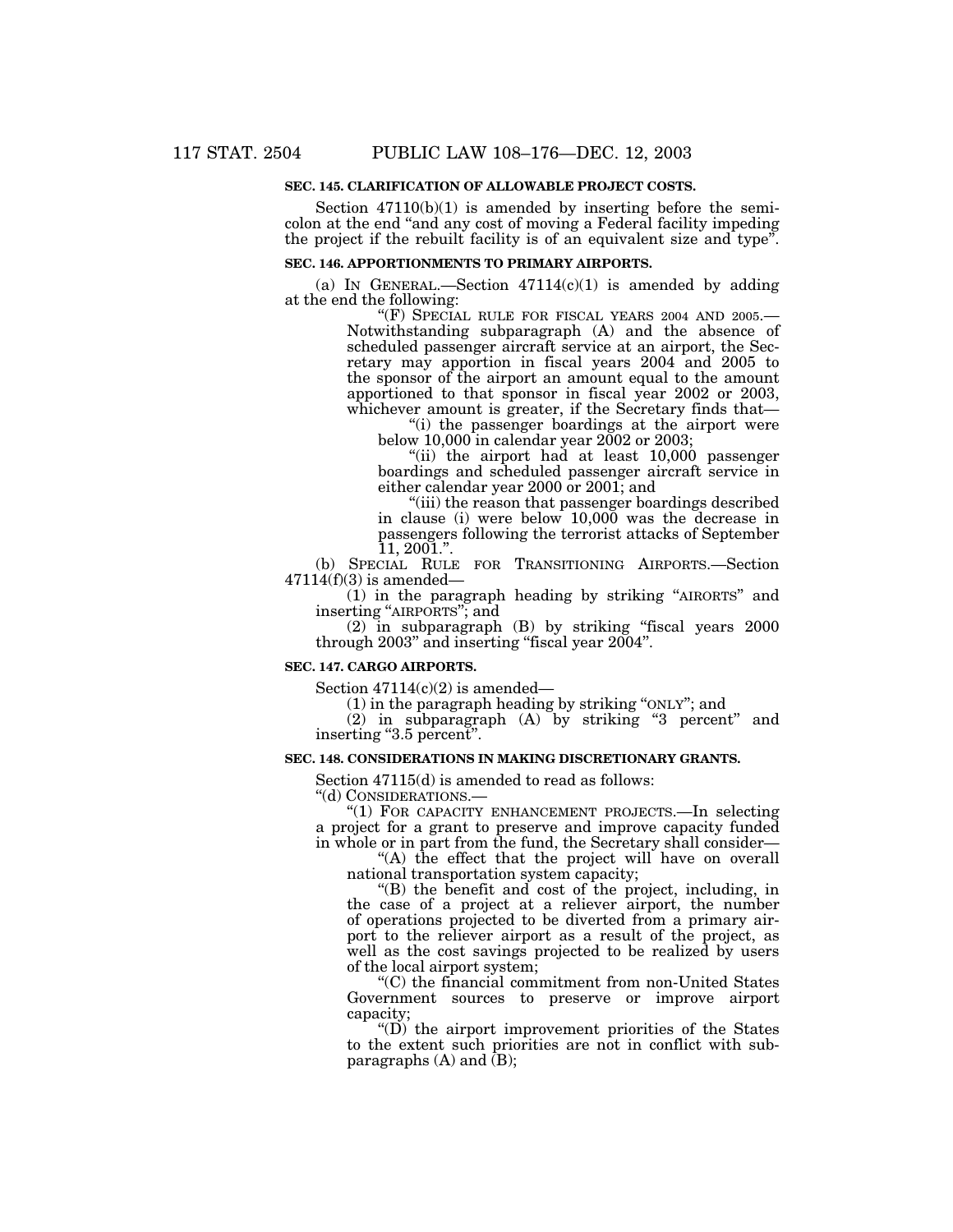''(E) the projected growth in the number of passengers or aircraft that will be using the airport at which the project will be carried out; and

''(F) the ability of the project to foster United States competitiveness in securing global air cargo activity at a United States airport.

"(2) FOR ALL PROJECTS.—In selecting a project for a grant under this section, the Secretary shall consider among other factors whether—

''(A) funding has been provided for all other projects qualifying for funding during the fiscal year under this chapter that have attained a higher score under the numerical priority system employed by the Secretary in administering the fund; and

 $\mathrm{H}(B)$  the sponsor will be able to commence the work identified in the project application in the fiscal year in which the grant is made or within 6 months after the grant is made, whichever is later.''.

#### **SEC. 149. FLEXIBLE FUNDING FOR NONPRIMARY AIRPORT APPOR-TIONMENTS.**

(a) PROJECT GRANT AGREEMENTS.—Section 47108(a) is amended by inserting "or  $47114(d)(3)(A)$ " after "under section  $47114(c)$ ".

(b) ALLOWABLE PROJECT COSTS.—Section 47110 is amended— (1) in subsection  $(b)(2)(C)$  by striking "of this title" and inserting "or section  $47114(d)(3)(A)$ ";

 $(2)$  in subsection  $(g)$ 

(A) by inserting "or section  $47114(d)(3)(A)$ " after "of section  $47114(c)$ ; and

(B) by striking "of project" and inserting "of the project''; and

 $(3)$  by adding at the end the following:

''(h) NONPRIMARY AIRPORTS.—The Secretary may decide that the costs of revenue producing aeronautical support facilities, including fuel farms and hangars, are allowable for an airport development project at a nonprimary airport if the Government's share of such costs is paid only with funds apportioned to the airport sponsor under section  $47114(d)(3)(A)$  and if the Secretary determines that the sponsor has made adequate provision for financing airside needs of the airport.''.

(c) WAIVER.—Section  $47117(c)(2)$  is amended to read as follows:

"(2) WAIVER.—A sponsor of an airport may make an agreement with the Secretary of Transportation waiving the sponsor's claim to any part of the amount apportioned for the airport under sections  $47114(c)$  and  $47114(\overline{d})(3)(A)$  if the Secretary agrees to make the waived amount available for a grant for another public-use airport in the same State or geographical area as the airport, as determined by the Secretary.

(d) TERMINAL DEVELOPMENT COSTS.—Section 47119(b) is amended—

(1) by striking "or" at the end of paragraph  $(3)$ ;

(2) by striking the period at the end of paragraph (4) and inserting ''; or''; and

(3) by adding at the end the following:

''(5) to a sponsor of a nonprimary airport, any part of amounts apportioned to the sponsor for the fiscal year under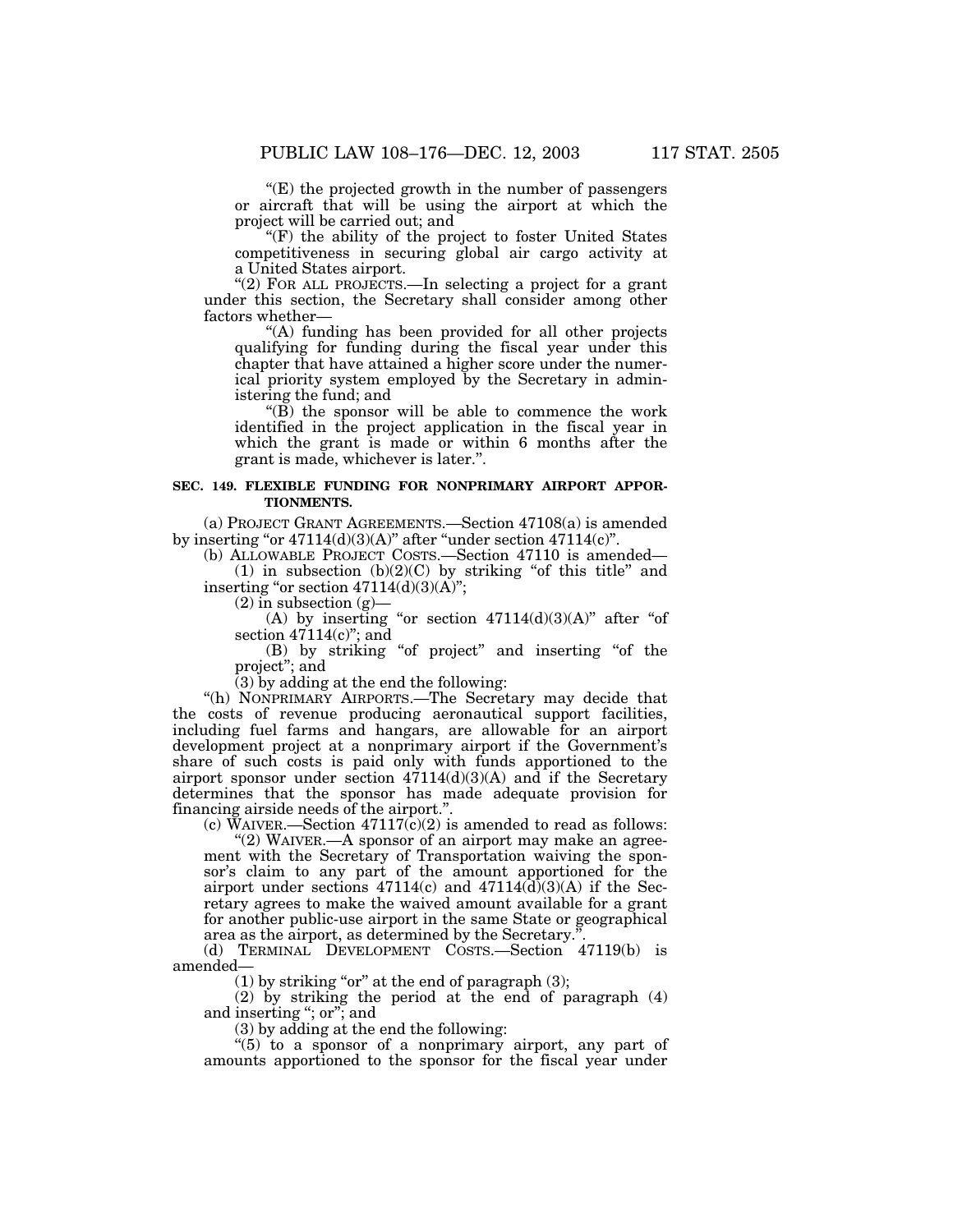section  $47114\left(\frac{d}{3}\right)$  for project costs allowable under section  $47110(d)$ .".

#### **SEC. 150. USE OF APPORTIONED AMOUNTS.**

The first sentence of section 47117(b) is amended by striking "primary airport" and all that follows through "calendar year" and inserting ''nonhub airport or any airport that is not a commercial service airport''.

#### **SEC. 151. INCREASE IN APPORTIONMENT FOR, AND FLEXIBILITY OF, NOISE COMPATIBILITY PLANNING PROGRAMS.**

Section  $47117(e)(1)(A)$  is amended—

(1) by striking ''At least 34 percent'' and inserting ''At least 35 percent'';

 $(2)$  by striking "of this title and" and inserting a comma; (3) by striking "of this title." and inserting  $\frac{a}{b}$ , for noise mitigation projects approved in an environmental record of decision for an airport development project under this title, for compatible land use planning and projects carried out by State and local governments under section 47141, and for airport development described in section 47102(3)(F), 47102(3)(K), or  $47102(3)$ (L) to comply with the Clean Air Act (42 U.S.C. 7401 et seq.).''; and

(4) by striking ''34 percent requirement'' and inserting ''35 percent requirement''.

#### **SEC. 152. PILOT PROGRAM FOR PURCHASE OF AIRPORT DEVELOP-MENT RIGHTS.**

(a) IN GENERAL.—Subchapter I of chapter 471 is amended by adding at the end the following:

#### **''§ 47138. Pilot program for purchase of airport development rights**

''(a) IN GENERAL.—The Secretary of Transportation shall establish a pilot program to support the purchase, by a State or political subdivision of a State, of development rights associated with, or directly affecting the use of, privately owned public use airports located in that State. Under the program, the Secretary may make a grant to a State or political subdivision of a State from funds apportioned under section 47114 for the purchase of such rights.

''(b) GRANT REQUIREMENTS.—

''(1) IN GENERAL.—The Secretary may not make a grant under subsection (a) unless the grant is made—

''(A) to enable the State or political subdivision to purchase development rights in order to ensure that the airport property will continue to be available for use as a public airport; and

''(B) subject to a requirement that the State or political subdivision acquire an easement or other appropriate covenant requiring that the airport shall remain a public use airport in perpetuity.

"(2) MATCHING REQUIREMENT.—The amount of a grant under the program may not exceed 90 percent of the costs of acquiring the development rights.

''(c) GRANT STANDARDS.—The Secretary shall prescribe standards for grants under subsection (a), including—

 $f(1)$  grant application and approval procedures; and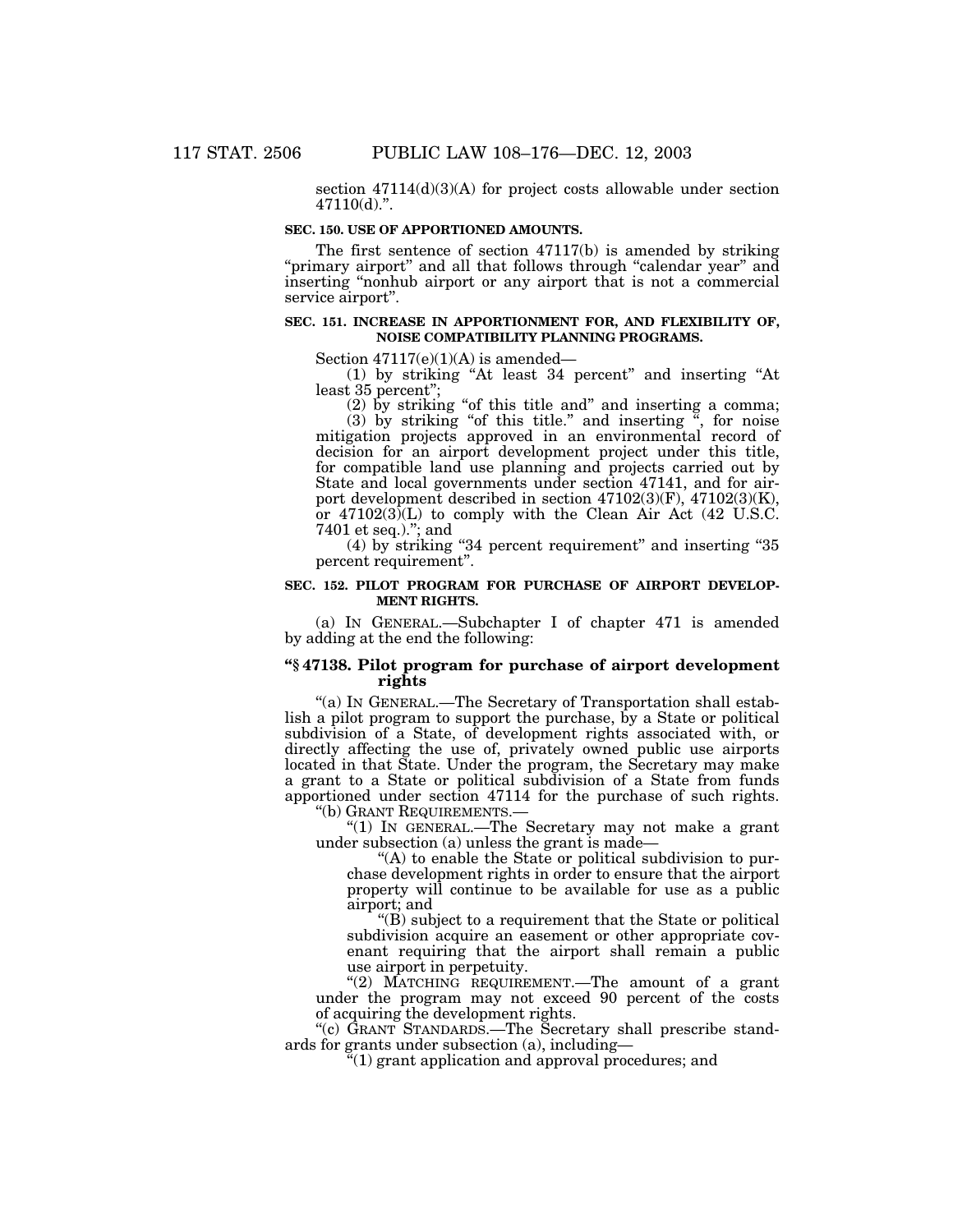$(2)$  requirements for the content of the instrument recording the purchase of the development rights.

''(d) RELEASE OF PURCHASED RIGHTS AND COVENANT.—Any development rights purchased under the program shall remain the property of the State or political subdivision unless the Secretary approves the transfer or disposal of the development rights after making a determination that the transfer or disposal of that right is in the public interest.

''(e) LIMITATION.—The Secretary may not make a grant under the pilot program for the purchase of development rights at more than 10 airports.''.

(b) CONFORMING AMENDMENT.—The analysis for chapter 471 is amended by inserting after the item relating to section 47137 the following:

''47138. Pilot program for purchase of airport development rights.''.

### **SEC. 153. MILITARY AIRPORT PROGRAM.**

Section 47118 is amended—

(1) in subsection (e) by striking ''Not more than \$7,000,000 for each airport from amounts the Secretary distributes under section 47115 of this title for a fiscal year is available'' and inserting ''From amounts the Secretary distributes to an airport under section 47115, \$10,000,000 for each of fiscal years 2004 and 2005, and \$7,000,000 for each fiscal year thereafter, is available'';

(2) in subsection (f) by striking ''Not more than a total of \$7,000,000 for each airport from amounts the Secretary distributes under section 47115 of this title for fiscal years beginning after September 30, 1992, is available'' and inserting the following:

''(1) CONSTRUCTION.—From amounts the Secretary distributes to an airport under section 47115, \$10,000,000 for each of fiscal years 2004 and 2005, and \$7,000,000 for each fiscal year thereafter, is available''; and

(3) by adding at the end of subsection (f) the following: "(2) REIMBURSEMENT.—Upon approval of the Secretary, the sponsor of a current or former military airport the Secretary designates under this section may use an amount apportioned under section 47114, or made available under section 47115 or  $47117(e)(1)(B)$ , to the airport for reimbursement of costs incurred by the airport in fiscal years 2003 and 2004 for construction, improvement, or repair described in paragraph  $(1).$ ".

## **SEC. 154. AIRPORT SAFETY DATA COLLECTION.**

Section 47130 is amended to read as follows:

#### **''§ 47130. Airport safety data collection**

''Notwithstanding any other provision of law, the Administrator of the Federal Aviation Administration may award a contract, using sole source or limited source authority, or enter into a cooperative agreement with, or provide a grant from amounts made available under section 48103 to, a private company or entity for the collection of airport safety data. In the event that a grant is provided under this section, the United States Government's share of the cost of the data collection shall be 100 percent.''.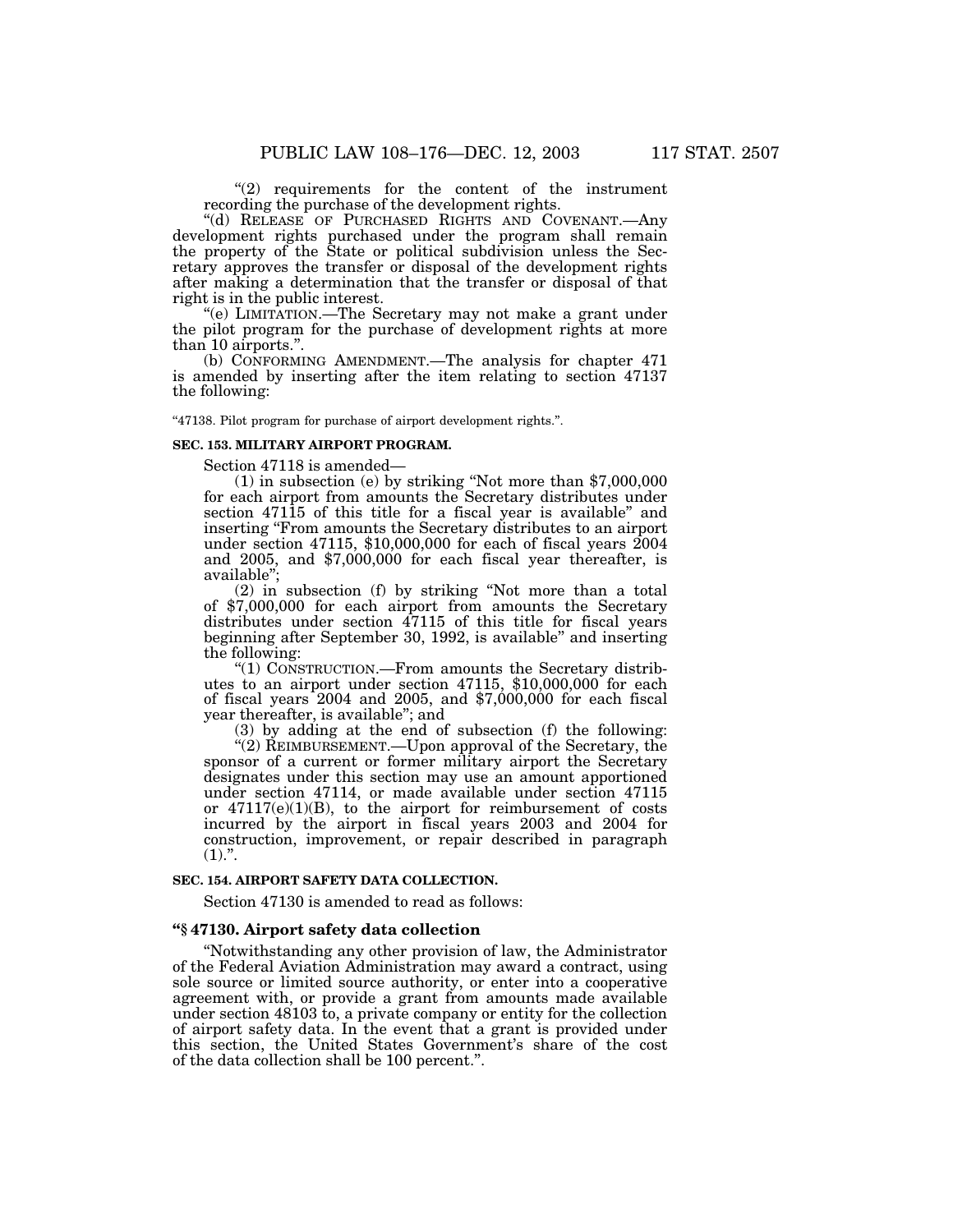## **SEC. 155. AIRPORT PRIVATIZATION PILOT PROGRAM.**

(a) In GENERAL.—Section  $47134(b)(1)$  is amended—

(1) in subparagraph (A) by striking clauses (i) and (ii) and inserting the following:

''(i) in the case of a primary airport, by at least 65 percent of the scheduled air carriers serving the airport and by scheduled and nonscheduled air carriers whose aircraft landing at the airport during the preceding calendar year, had a total landed weight during the preceding calendar year of at least 65 percent of the total landed weight of all aircraft landing at the airport during such year; or

''(ii) in the case of a nonprimary airport, by the Secretary after the airport has consulted with at least 65 percent of the owners of aircraft based at that airport, as determined by the Secretary.'';

(2) by redesignating subparagraph (B) as subparagraph (C); and

(3) by inserting after subparagraph (A) the following:

''(B) OBJECTION TO EXEMPTION.—An air carrier shall be deemed to have approved a sponsor's application for an exemption under subparagraph (A) unless the air carrier has submitted an objection, in writing, to the sponsor within 60 days of the filing of the sponsor's application with the Secretary, or within 60 days of the service of the application upon that air carrier, whichever is later.''.

(b) EFFECTIVE DATE.—The amendments made by subsection (a) shall not affect any application submitted before the date of enactment of this Act.

## **SEC. 156. INNOVATIVE FINANCING TECHNIQUES.**

The first sentence of section 47135(a) is amended by inserting after "approve" the following: ", after the date of enactment of the Vision 100—Century of Aviation Reauthorization Act,''.

### **SEC. 157. AIRPORT SECURITY PROGRAM.**

Section 47137 is amended—

(1) by redesignating subsections (e) and (f) as subsections (f) and (g), respectively; and

(2) by inserting after subsection (d) the following:

''(e) ADMINISTRATION.—The Secretary, in cooperation with the Secretary of Homeland Security, shall administer the program authorized by this section.''.

## **SEC. 158. EMISSION CREDITS FOR AIR QUALITY PROJECTS.**

(a) EMISSIONS CREDIT.—Subchapter I of chapter 471 is further amended by adding at the end the following:

#### **''§ 47139. Emission credits for air quality projects**

''(a) IN GENERAL.—The Administrator of the Environmental Protection Agency, in consultation with the Secretary of Transportation, shall issue guidance on how to ensure that airport sponsors receive appropriate emission reduction credits for carrying out projects described in sections  $40117(a)(3)(G)$ ,  $47102(3)(F)$ , described in sections  $40117(a)(3)(G)$ ,  $47102(3)(F)$ ,  $47102(3)(K)$ , and  $47102(3)(L)$ . Such guidance shall include, at a minimum, the following conditions:

"(1) The provision of credits is consistent with the Clean Air Act (42 U.S.C. 7402 et seq.).

Deadline.

49 USC 47134 note.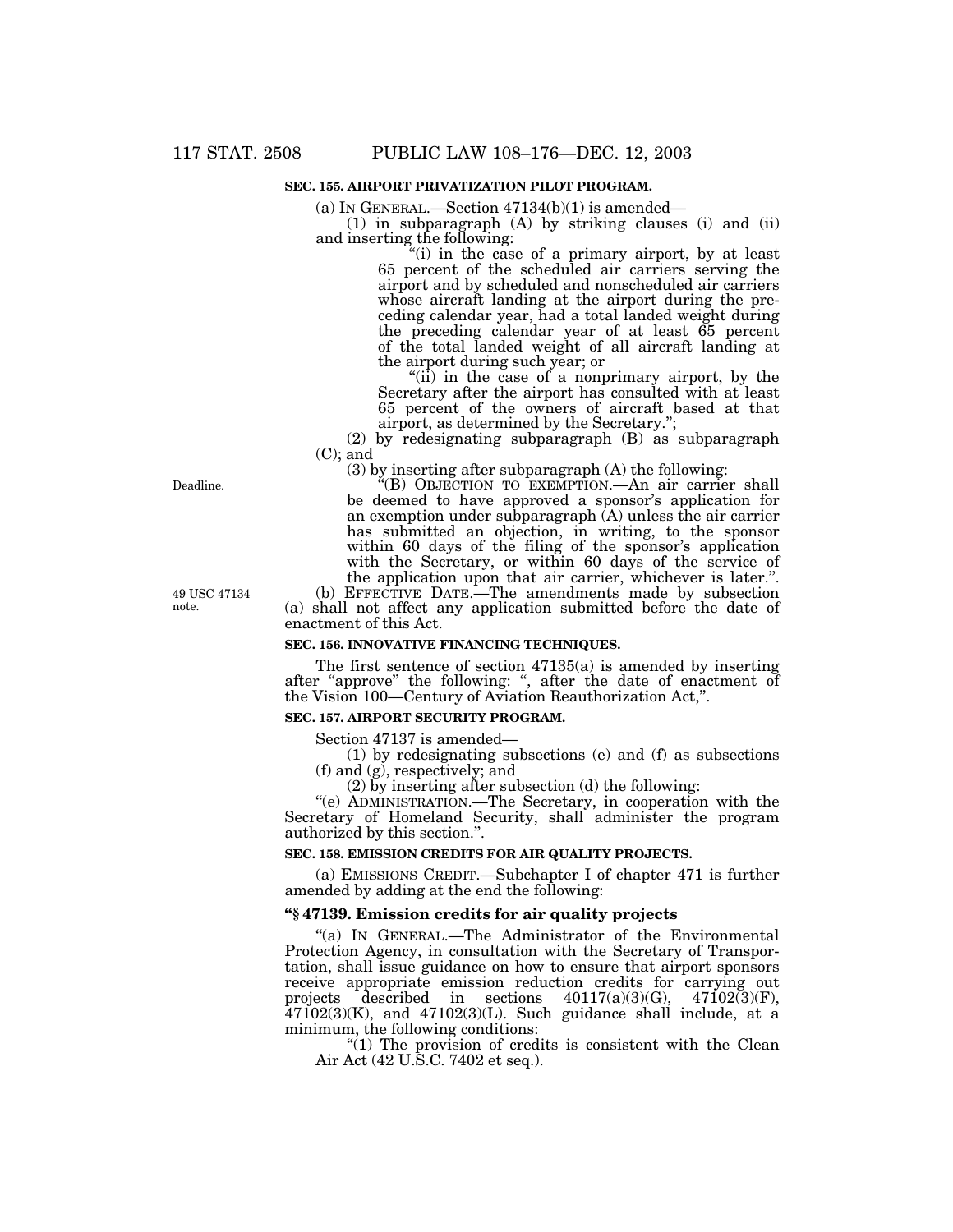''(2) Credits generated by the emissions reductions are kept by the airport sponsor and may only be used for purposes of any current or future general conformity determination under the Clean Air Act or as offsets under the Environmental Protection Agency's new source review program for projects on the airport or associated with the airport.

''(3) Credits are calculated and provided to airports on a consistent basis nationwide.

''(4) Credits are provided to airport sponsors in a timely manner.

''(5) The establishment of a method to assure the Secretary that, for any specific airport project for which funding is being requested, the appropriate credits will be granted.

''(b) ASSURANCE OF RECEIPT OF CREDITS.—As a condition for making a grant for a project described in section 47102(3)(F),  $47102(3)(K)$ ,  $47102(3)(L)$ , or  $47140$  or as a condition for granting approval to collect or use a passenger facility fee for a project described in section  $40117(a)(3)(G)$ ,  $47103(3)(F)$ ,  $47102(3)(K)$ , 47102(3)(L), or 47140, the Secretary must receive assurance from the State in which the project is located, or from the Administrator of the Environmental Protection Agency where there is a Federal implementation plan, that the airport sponsor will receive appropriate emission credits in accordance with the conditions of this section.

''(c) PREVIOUSLY APPROVED PROJECTS.—The Administrator of the Environmental Protection Agency, in consultation with the Secretary, shall determine how to provide appropriate emissions credits to airport projects previously approved under section 47136 consistent with the guidance and conditions specified in subsection (a).

''(d) STATE AUTHORITY UNDER CAA.—Nothing in this section shall be construed as overriding existing State law or regulation pursuant to section 116 of the Clean Air Act (42 U.S.C. 7416).''.

(b) CONFORMING AMENDMENT.—The analysis for chapter 471 is further amended by inserting after the item relating to section 47138 the following:

''47139. Emission credits for air quality projects.''.

#### **SEC. 159. LOW-EMISSION AIRPORT VEHICLES AND INFRASTRUCTURE.**

(a) AIRPORT GROUND SUPPORT EQUIPMENT EMISSIONS RETROFIT PILOT PROGRAM.—

(1) IN GENERAL.—Subchapter I of chapter 471 is further amended by adding at the end the following:

### **''§ 47140. Airport ground support equipment emissions retrofit pilot program**

"(a) IN GENERAL.—The Secretary of Transportation shall carry out a pilot program at not more than 10 commercial service airports under which the sponsors of such airports may use an amount made available under section 48103 to retrofit existing eligible airport ground support equipment that burns conventional fuels to achieve lower emissions utilizing emission control technologies certified or verified by the Environmental Protection Agency.

"(b) LOCATION IN AIR QUALITY NONATTAINMENT OR MAINTE-NANCE AREAS.—A commercial service airport shall be eligible for participation in the pilot program only if the airport is located in an air quality nonattainment area (as defined in section 171(2)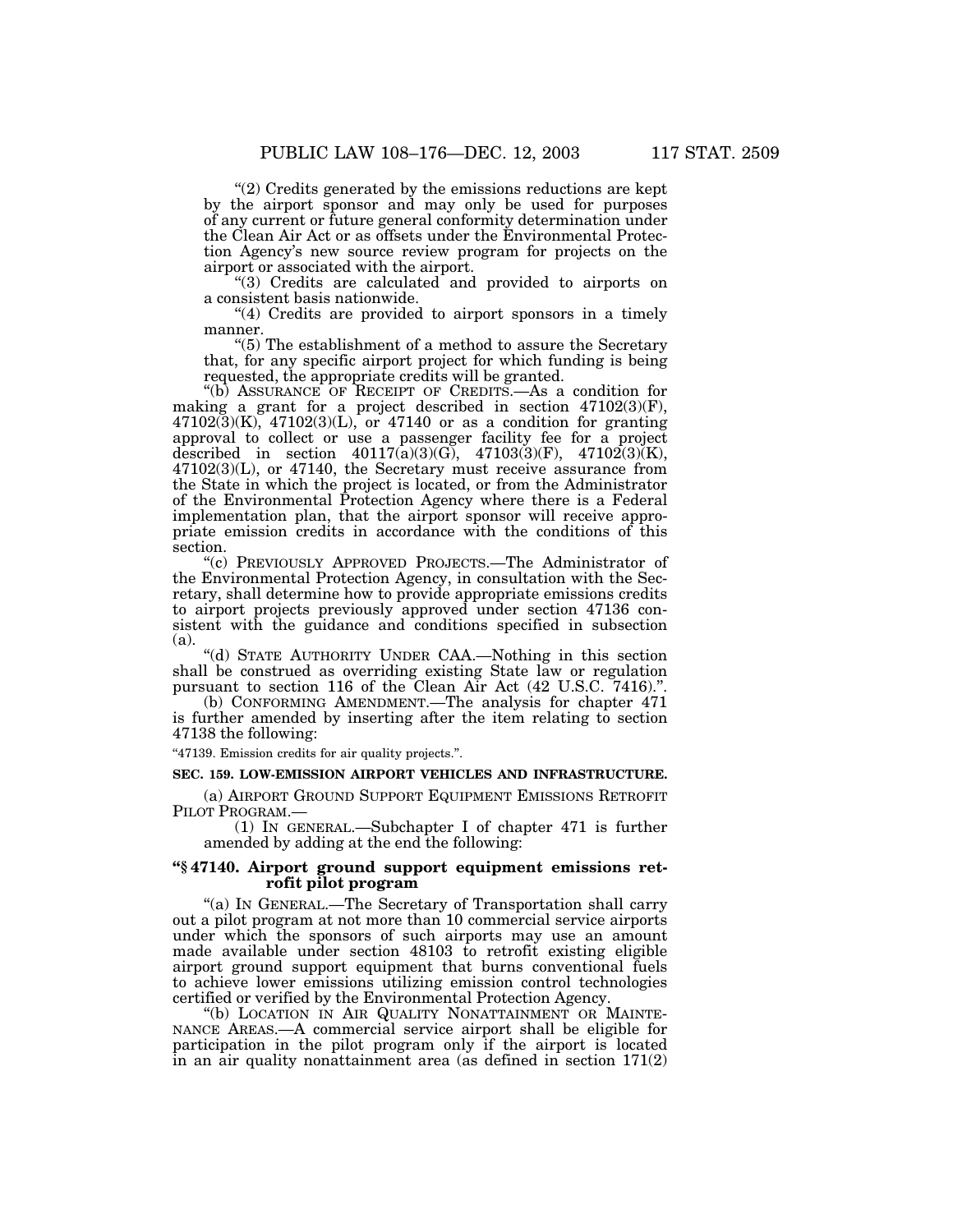of the Clean Air Act (42 U.S.C. 7501(2))) or a maintenance area referred to in section 175A of such Act (42 U.S.C. 7505a).

''(c) SELECTION CRITERIA.—In selecting from among applicants for participation in the pilot program, the Secretary shall give priority consideration to applicants that will achieve the greatest air quality benefits measured by the amount of emissions reduced per dollar of funds expended under the pilot program.

''(d) MAXIMUM AMOUNT.—Not more than \$500,000 may be expended under the pilot program at any single commercial service airport.

''(e) GUIDELINES.—The Secretary, in consultation with the Administrator of the Environmental Protection Agency, shall establish guidelines regarding the types of retrofit projects eligible under the pilot program by considering remaining equipment useful life, amounts of emission reduction in relation to the cost of projects, and other factors necessary to carry out this section. The Secretary may give priority to ground support equipment owned by the airport and used for airport purposes.

''(f) ELIGIBLE EQUIPMENT DEFINED.—In this section, the term 'eligible equipment' means ground service or maintenance equipment that is located at the airport, is used to support aeronautical and related activities at the airport, and will remain in operation at the airport for the life or useful life of the equipment, whichever is earlier."

(2) CONFORMING AMENDMENT.—The analysis for chapter 471 is further amended by inserting after the item relating to section 47139 the following:

''47140. Airport ground support equipment emissions retrofit pilot program.''.

(b) ACTIVITIES ADDED TO DEFINITION OF AIRPORT DEVELOP-MENT-

 $(1)$  In GENERAL.—Section  $47102(3)$  is amended—

(A) by striking subparagraphs (J), (K), and (L) and redesignating subparagraph  $(M)$  as subparagraph  $(J)$ ; and (B) by adding at the end the following:

 $K(K)$  work necessary to construct or modify airport facilities to provide low-emission fuel systems, gate electrification, and other related air quality improvements at a commercial service airport if the airport is located in an air quality nonattainment or maintenance area (as defined in sections 171(2) and 175A of the Clean Air Act (42 U.S.C. 7501(2); 7505a) and if such project will result in an airport receiving appropriate emission credits, as described in section 47139.

''(L) a project for the acquisition or conversion of vehicles and ground support equipment, owned by a commercial service airport, to low-emission technology, if the airport is located in an air quality nonattainment or maintenance area (as defined in sections 171(2) and 175A of the Clean Air Act (42 U.S.C. 7501(2); 7505a) and if such project will result in an airport receiving appropriate emission credits as described in section 47139.'

(2) GUIDANCE.—

(A) ELIGIBLE LOW-EMISSION MODIFICATIONS AND IMPROVEMENTS.—The Secretary of Transportation, in consultation with the Administrator of the Environmental Protection Agency, shall issue guidance describing eligible low-emission modifications and improvements, and stating

49 USC 47102 note.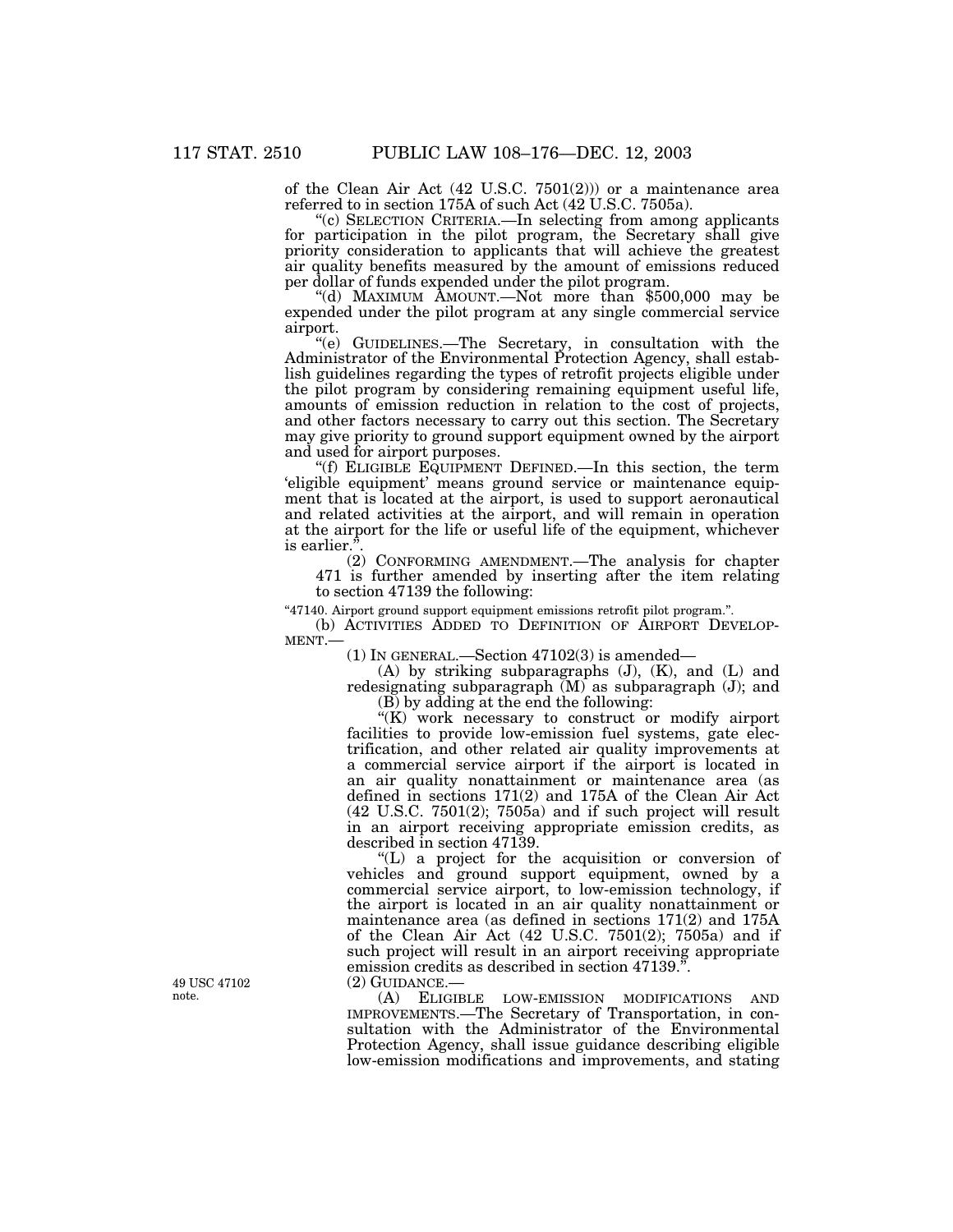how airport sponsors will demonstrate benefits, under section  $47102(3)\overline{(K)}$  of title 49, United States Code, as added by this subsection.

(B) ELIGIBLE LOW-EMISSION VEHICLE TECHNOLOGY.— The Secretary, in consultation with the Administrator, shall issue guidance describing eligible low-emission vehicle technology, and stating how airport sponsors will demonstrate benefits, under section 47102(3)(L) of title 49, United States Code, as added by this subsection.

(c) ALLOWABLE PROJECT COST.—Section 47110(b) is amended— (1) by striking "and" at the end of paragraph  $(4)$ ;

(2) by striking the period at the end of paragraph (5) and inserting ''; and''; and

(3) by adding at the end the following:

''(6) if the cost is for a project not described in section 47102(3) for acquiring for use at a commercial service airport vehicles and ground support equipment owned by an airport that include low-emission technology, but only to the extent of the incremental cost of equipping such vehicles or equipment with low-emission technology, as determined by the Secretary.''. (d) LOW-EMISSION TECHNOLOGY EQUIPMENT.—Section 47102 (as

amended by section 801 of this Act) is further amended by inserting after paragraph (10) the following:

 $\sqrt{\frac{11}{1}}$  'low-emission technology' means technology for vehicles and equipment whose emission performance is the best achievable under emission standards established by the Environmental Protection Agency and that relies exclusively on alternative fuels that are substantially nonpetroleum based, as defined by the Department of Energy, but not excluding hybrid systems or natural gas powered vehicles.''.

#### **SEC. 160. COMPATIBLE LAND USE PLANNING AND PROJECTS BY STATE AND LOCAL GOVERNMENTS.**

(a) IN GENERAL.—Subchapter I of chapter 471 is further amended by adding at the end the following:

## **''§ 47141. Compatible land use planning and projects by State and local governments**

''(a) IN GENERAL.—The Secretary of Transportation may make grants, from amounts set aside under section  $47117(e)(1)(A)$ , to States and units of local government for development and implementation of land use compatibility plans and implementation of land use compatibility projects resulting from those plans for the purposes of making the use of land areas around large hub airports and medium hub airports compatible with aircraft operations. The Secretary may make a grant under this section for a land use compatibility plan or a project resulting from such plan only if—

 $(1)$  the airport operator has not submitted a noise compatibility program to the Secretary under section 47504 or has not updated such program within the preceding 10 years; and

" $(2)$  the land use plan or project meets the requirements of this section.

''(b) ELIGIBILITY.—In order to receive a grant under this section, a State or unit of local government must—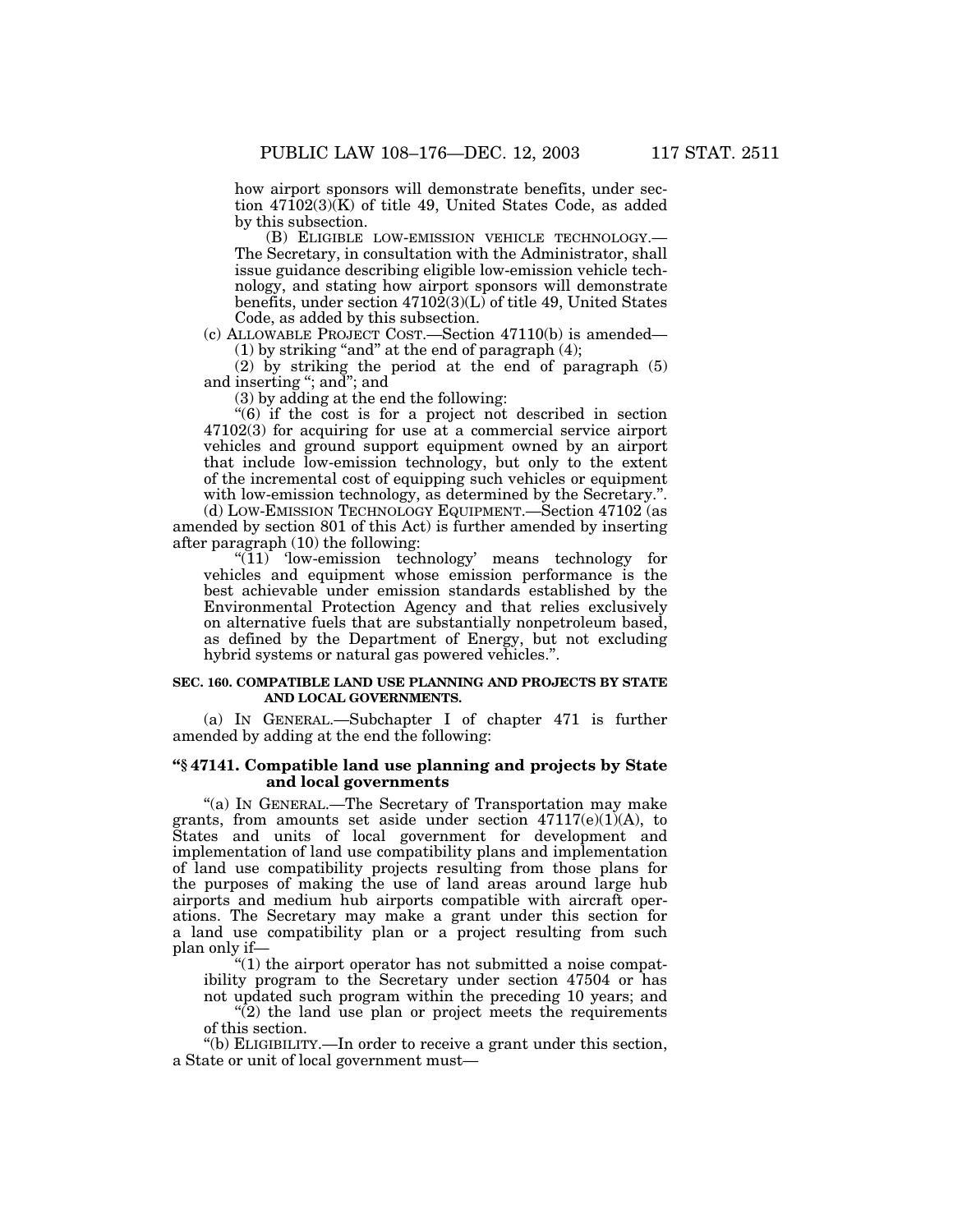''(1) have the authority to plan and adopt land use control measures, including zoning, in the planning area in and around a large or medium hub airport;

"(2) enter into an agreement with the airport owner or operator that the development of the land use compatibility plan will be done cooperatively; and

''(3) provide written assurance to the Secretary that it will achieve, to the maximum extent possible, compatible land uses consistent with Federal land use compatibility criteria under section 47502(3) and that those compatible land uses will be maintained.

''(c) ASSURANCES.—The Secretary shall require a State or unit of local government to which a grant may be made under this section for a land use plan or a project resulting from such plan to provide—

 $''(1)$  assurances satisfactory to the Secretary that the plan—

''(A) is reasonably consistent with the goal of reducing existing noncompatible land uses and preventing the introduction of additional noncompatible land uses;

''(B) addresses ways to achieve and maintain compatible land uses, including zoning, building codes, and any other land use compatibility measures under section  $47504(a)(2)$  that are within the authority of the State or unit of local government to implement;

''(C) uses noise contours provided by the airport operator that are consistent with the airport operation and planning, including any noise abatement measures adopted by the airport operator as part of its own noise mitigation efforts;

''(D) does not duplicate, and is not inconsistent with, the airport operator's noise compatibility measures for the same area; and

 $E(E)$  has been approved jointly by the airport owner or operator and the State or unit of local government; and

 $''(2)$  such other assurances as the Secretary determines to be necessary to carry out this section.

''(d) GUIDELINES.—The Secretary shall establish guidelines to administer this section in accordance with the purposes and conditions described in this section. The Secretary may require a State or unit of local government to which a grant may be made under this section to provide progress reports and other information as the Secretary determines to be necessary to carry out this section.

''(e) ELIGIBLE PROJECTS.—The Secretary may approve a grant under this section to a State or unit of local government for a project resulting from a land use compatibility plan only if the Secretary is satisfied that the project is consistent with the guidelines established by the Secretary under this section, the State or unit of local government has provided the assurances required by this section, the State or unit of local government has implemented (or has made provision to implement) those elements of the plan that are not eligible for Federal financial assistance, and that the project is not inconsistent with applicable Federal Aviation Administration standards.

''(f) SUNSET.—This section shall not be in effect after September 30, 2007.''.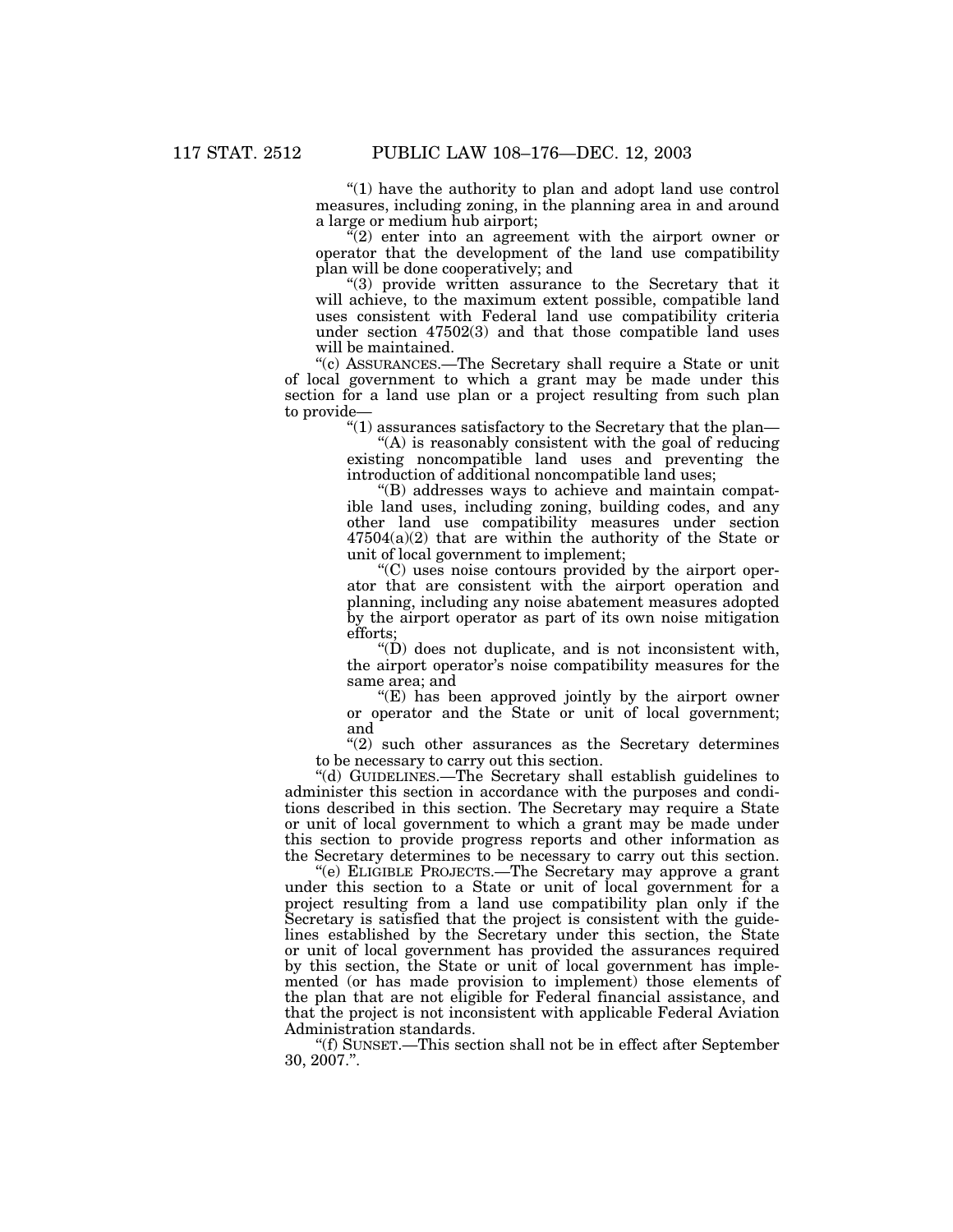(b) CONFORMING AMENDMENT.—The analysis of subchapter I of chapter 471 is further amended by adding at the end the following:

"47141. Compatible land use planning and projects by State and local governments.

#### **SEC. 161. TEMPORARY INCREASE IN GOVERNMENT SHARE OF CERTAIN** 49 USC 47109 **AIP PROJECT COSTS.**

Notwithstanding section 47109(a) of title 49, United States Code, the Government's share of allowable project costs for a grant made in each of fiscal years 2004 through 2007 under chapter 471 of that title for a project described in paragraph (2) or (3) of that section shall be 95 percent.

#### **SEC. 162. SHARE OF AIRPORT PROJECT COSTS.**

(a) IN GENERAL.—Section 47109 is amended—

(1) by redesignating subsection (c) as subsection (d); and

(2) by inserting after subsection (b) the following:

''(c) GRANDFATHER RULE.—

''(1) IN GENERAL.—In the case of any project approved after September 30, 2003, at a small hub airport or nonhub airport that is located in a State containing unappropriated and unreserved public lands and nontaxable Indian lands (individual and tribal) of more than 5 percent of the total area of all lands in the State, the Government's share of allowable costs of the project shall be increased by the same ratio as the basic share of allowable costs of a project divided into the increased (Public Lands States) share of allowable costs of a project as shown on documents of the Federal Aviation Administration dated August 3, 1979, at airports for which the general share was 80 percent on August 3, 1979. This Applicability. subsection shall apply only if—

"(A) the State contained unappropriated and unreserved public lands and nontaxable Indian lands of more than 5 percent of the total area of all lands in the State on August 3, 1979; and

''(B) the application under subsection (b), does not increase the Government's share of allowable costs of the project.

"(2) LIMITATION.—The Government's share of allowable project costs determined under this subsection shall not exceed the lesser of 93.75 percent or the highest percentage Government share applicable to any project in any State under subsection (b).".

(b) CONFORMING AMENDMENT.—Subsection (a) of section 47109 is amended by striking "Except as provided in subsection (b)" and inserting "Except as provided in subsection (b) or subsection (c)".

## **SEC. 163. FEDERAL SHARE FOR PRIVATE OWNERSHIP OF AIRPORTS.**

Section  $47109(a)(4)$  is amended by striking "40 percent" and inserting "70 percent".

#### **SEC. 164. DISPOSITION OF LAND ACQUIRED FOR NOISE COMPAT-IBILITY PURPOSES.**

Section  $47107(c)(2)(A)(iii)$  is amended by inserting before the semicolon at the end the following: ", including the purchase of nonresidential buildings or property in the vicinity of residential

note.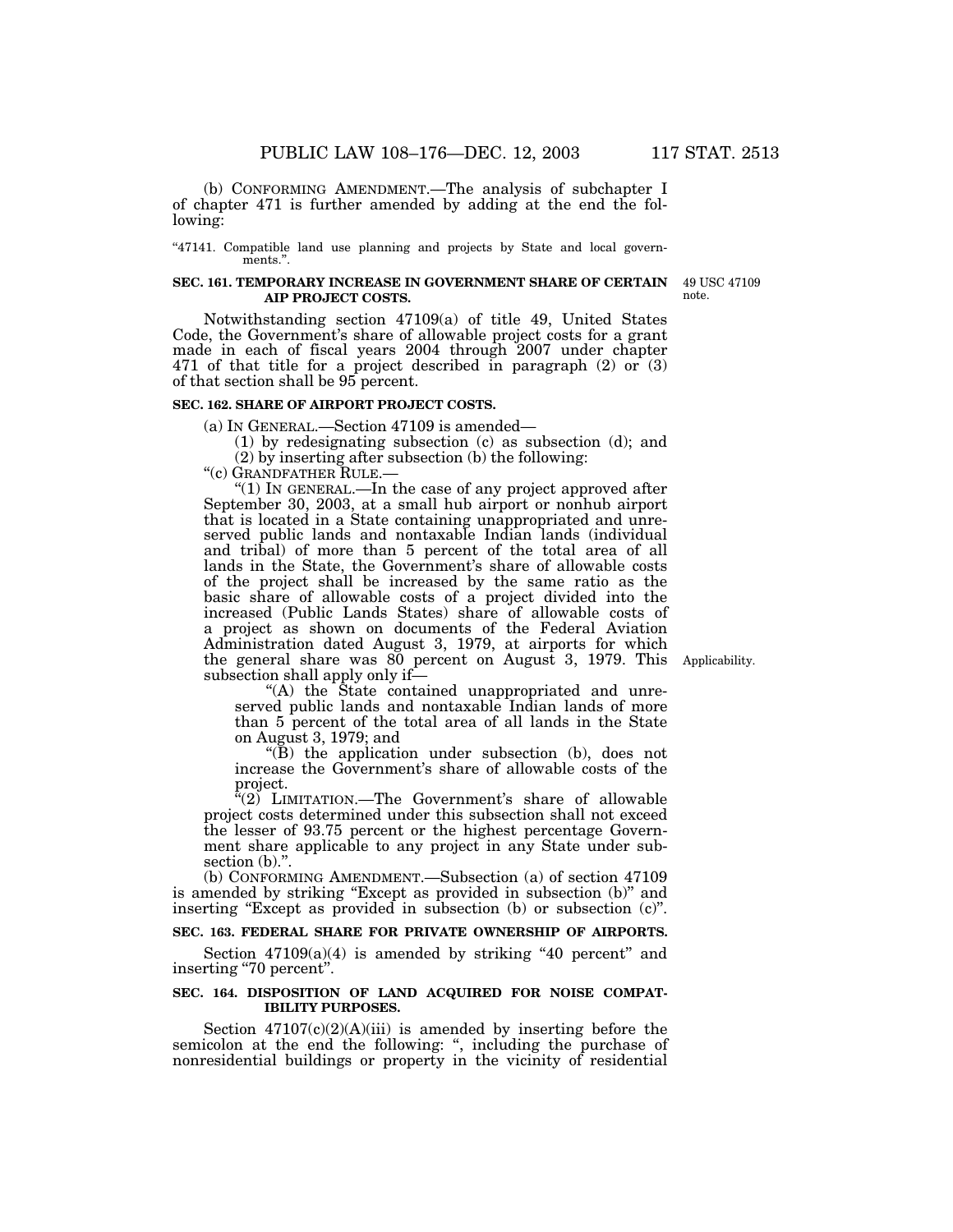buildings or property previously purchased by the airport as part of a noise compatibility program''.

### **SEC. 165. HANGAR CONSTRUCTION GRANT ASSURANCE.**

Section 47107(a) is amended—

(1) by striking "and" at the end of paragraph  $(19)$ ;

(2) by striking the period at the end of paragraph (20) and inserting "; and"; and

(3) by adding at the end the following:

" $(21)$  if the airport owner or operator and a person who owns an aircraft agree that a hangar is to be constructed at the airport for the aircraft at the aircraft owner's expense, the airport owner or operator will grant to the aircraft owner for the hangar a long-term lease that is subject to such terms and conditions on the hangar as the airport owner or operator may impose.''.

### **SEC. 166. TERMINAL DEVELOPMENT COSTS.**

Section 47119(a) is amended to read as follows:

''(a) REPAYING BORROWED MONEY.—

"(1) TERMINAL DEVELOPMENT COSTS INCURRED AFTER JUNE 30, 1970, AND BEFORE JULY 12, 1976.—An amount apportioned under section 47114 and made available to the sponsor of a commercial service airport at which terminal development was carried out after June 30, 1970, and before July 12, 1976, is available to repay immediately money borrowed and used to pay the costs for such terminal development if those costs would be allowable project costs under section 47110(d) if they had been incurred after September 3, 1982.

"(2) TERMINAL DEVELOPMENT COSTS INCURRED BETWEEN JANUARY 1, 1992, AND OCTOBER 31, 1992.—An amount apportioned under section 47114 and made available to the sponsor of a nonhub airport at which terminal development was carried out between January 1, 1992, and October 31, 1992, is available to repay immediately money borrowed and to pay the costs for such terminal development if those costs would be allowable project costs under section 47110(d).

''(3) TERMINAL DEVELOPMENT COSTS AT PRIMARY AIR-PORTS.—An amount apportioned under section 47114 or available under subsection  $(b)(3)$  to a primary airport—

"(A) that was a nonhub airport in the most recent year used to calculate apportionments under section 47114;

''(B) that is a designated airport under section 47118 in fiscal year 2003; and

''(C) at which terminal development is carried out between January 2003 and August 2004,

is available to repay immediately money borrowed and used to pay the costs for such terminal development if those costs would be allowable project costs under section 47110(d).

''(4) CONDITIONS FOR GRANT.—An amount is available for a grant under this subsection only if—

"(A) the sponsor submits the certification required under section 47110(d);

''(B) the Secretary of Transportation decides that using the amount to repay the borrowed money will not defer an airport development project outside the terminal area at that airport; and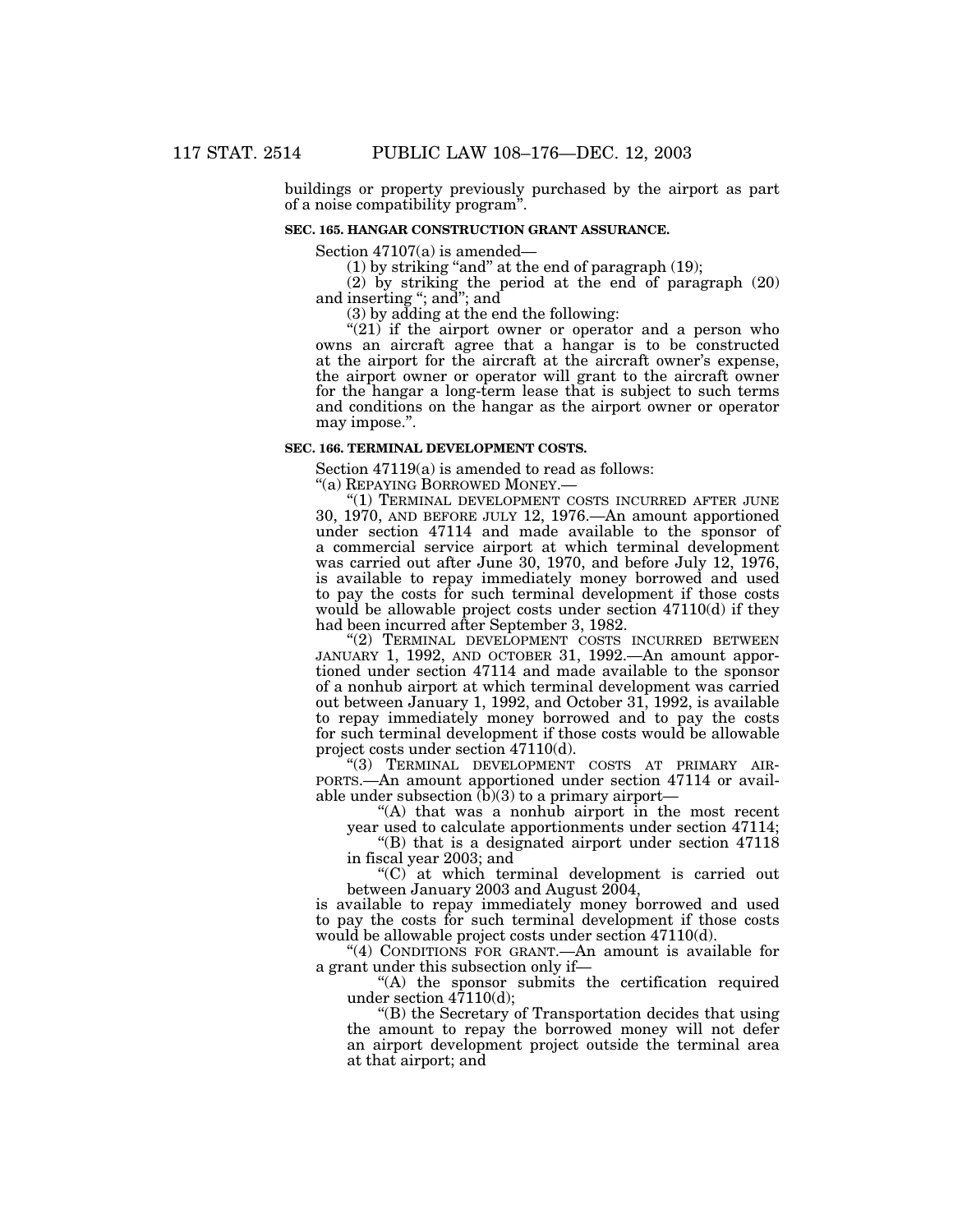''(C) amounts available for airport development under this subchapter will not be used for additional terminal development projects at the airport for at least 1 year beginning on the date the grant is used to repay the borrowed money.

''(5) APPLICABILITY OF CERTAIN LIMITATIONS.—A grant under this subsection shall be subject to the limitations in subsection  $(b)(1)$  and  $(2)$ .".

## **Subtitle D—Miscellaneous**

## **SEC. 181. DESIGN-BUILD CONTRACTING.**

(a) IN GENERAL.—Subchapter I of chapter 471 is further amended by adding at the end the following:

## **''§ 47142. Design-build contracting**

''(a) IN GENERAL.—The Administrator of the Federal Aviation Administration may approve an application of an airport sponsor under this section to authorize the airport sponsor to award a design-build contract using a selection process permitted under applicable State or local law if—

 $''(1)$  the Administrator approves the application using criteria established by the Administrator;

 $(2)$  the design-build contract is in a form that is approved by the Administrator;

''(3) the Administrator is satisfied that the contract will be executed pursuant to competitive procedures and contains a schematic design adequate for the Administrator to approve the grant;

 $(4)$  use of a design-build contract will be cost effective and expedite the project;

''(5) the Administrator is satisfied that there will be no conflict of interest; and

''(6) the Administrator is satisfied that the selection process will be as open, fair, and objective as the competitive bid system and that at least 3 or more bids will be submitted for each project under the selection process.

''(b) REIMBURSEMENT OF COSTS.—The Administrator may reimburse an airport sponsor for design and construction costs incurred before a grant is made pursuant to this section if the project is approved by the Administrator in advance and is carried out in accordance with all administrative and statutory requirements that would have been applicable under this chapter if the project were carried out after a grant agreement had been executed.

''(c) DESIGN-BUILD CONTRACT DEFINED.—In this section, the term 'design-build contract' means an agreement that provides for both design and construction of a project by a contractor.

(b) CONFORMING AMENDMENT.—The analysis for chapter 471 is further amended by inserting after the item relating to section 47141 the following:

''47142. Design-build contracting.''.

#### **SEC. 182. PILOT PROGRAM FOR INNOVATIVE FINANCING OF AIR** 49 USC 44502 **TRAFFIC CONTROL EQUIPMENT.**

note.

(a) IN GENERAL.—In order to test the cost effectiveness and feasibility of long-term financing of modernization of major air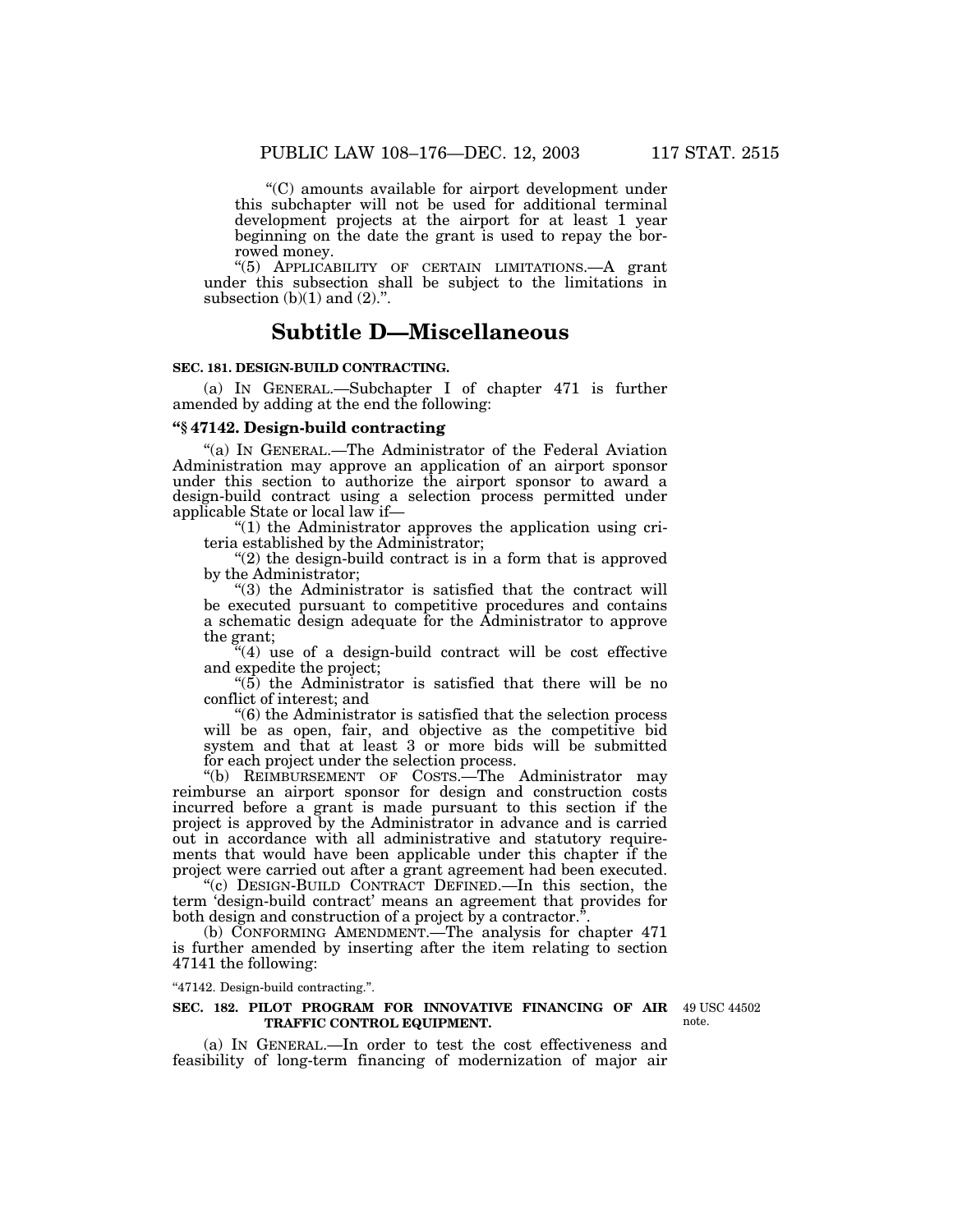traffic control systems, the Administrator of the Federal Aviation Administration may establish a pilot program to test innovative financing techniques through amending, subject to section 1341 of title 31, United States Code, a contract for more than one, but not more than 20, fiscal years to purchase and install air traffic control equipment for the Administration. Such amendments may be for more than one, but not more than 10, fiscal years.

(b) CANCELLATION.—A contract described in subsection (a) may include a cancellation provision if the Administrator determines that such a provision is necessary and in the best interest of the United States. Any such provision shall include a cancellation liability schedule that covers reasonable and allocable costs incurred by the contractor through the date of cancellation plus reasonable profit, if any, on those costs. Any such provision shall not apply if the contract is terminated by default of the contractor.

(c) CONTRACT PROVISIONS.—If feasible and practicable for the pilot program, the Administrator may make an advance contract provision to achieve economic-lot purchases and more efficient production rates.

(d) LIMITATION.—The Administrator may not amend a contract under this section until the program for the terminal automation replacement systems has been rebaselined in accordance with the acquisition management system of the Administration.

(e) ANNUAL REPORTS.—At the end of each fiscal year during the term of the pilot program, the Administrator shall transmit to the Committee on Commerce, Science, and Transportation of the Senate and the Committee on Transportation and Infrastructure of the House of Representatives a report on how the Administrator has implemented in such fiscal year the pilot program, the number and types of contracts or contract amendments that are entered into under the program, and the program's cost effectiveness.

(f) FUNDING.—Out of amounts appropriated under section 48101 for fiscal year 2004, such sums as may be necessary shall be available to carry out this section.

#### **SEC. 183. COST SHARING OF AIR TRAFFIC MODERNIZATION PROJECTS.**

(a) IN GENERAL.—Chapter 445 is amended by adding at the end the following:

## **''§ 44517. Program to permit cost sharing of air traffic modernization projects**

"(a) IN GENERAL.—Subject to the requirements of this section, the Secretary may carry out a program under which the Secretary may make grants to project sponsors for not more than 10 eligible projects per fiscal year for the purpose of improving aviation safety and enhancing mobility of the Nation's air transportation system by encouraging non-Federal investment in critical air traffic control equipment and software.

''(b) FEDERAL SHARE.—The Federal share of the cost of an eligible project carried out under the program shall not exceed 33 percent. The non-Federal share of the cost of an eligible project shall be provided from non-Federal sources, including revenues collected pursuant to section 40117.

''(c) LIMITATION ON GRANT AMOUNTS.—No eligible project may receive more than \$5,000,000 in Federal funds under the program.

''(d) FUNDING.—The Secretary shall use amounts appropriated under section 48101(a) to carry out the program.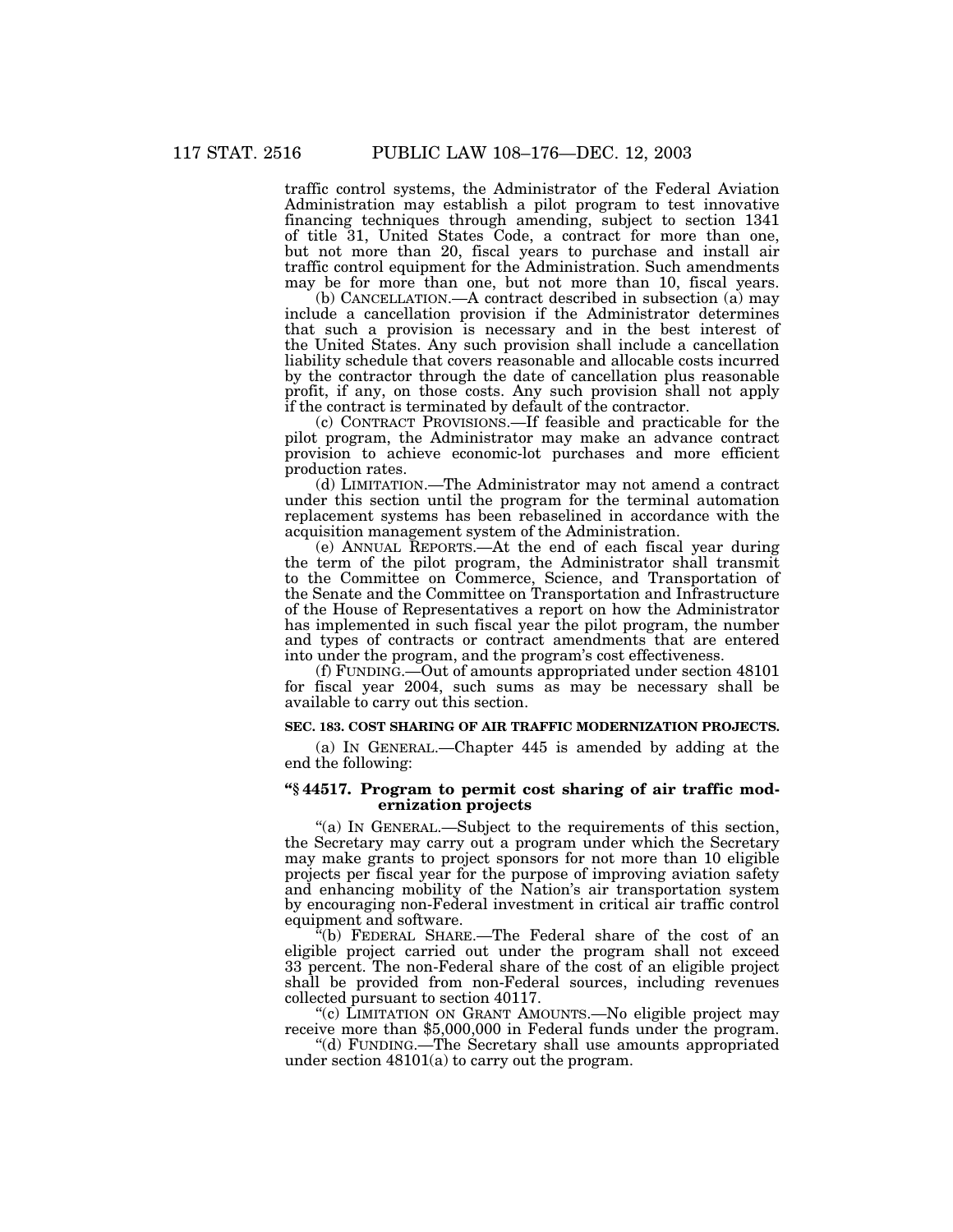''(e) DEFINITIONS.—In this section, the following definitions apply:

"(1) ELIGIBLE PROJECT.—The term 'eligible project' means a project to purchase equipment or software relating to the Nation's air traffic control system that is certified or approved by the Administrator of the Federal Aviation Administration and that promotes safety, efficiency, or mobility. Such projects may include—

''(A) airport-specific air traffic facilities and equipment, including local area augmentation systems, instrument landing systems, weather and wind shear detection equipment, and lighting improvements;

''(B) automation tools to effect improvements in airport capacity, including passive final approach spacing tools and traffic management advisory equipment; and

''(C) equipment and software that enhance airspace control procedures or assist in en route surveillance, including oceanic and offshore flight tracking.

"(2) PROJECT SPONSOR.—The term 'project sponsor' means any major user of the national airspace system, as determined by the Secretary, including a public-use airport or a joint venture between a public-use airport and one or more air carriers.

"(f) TRANSFERS OF EQUIPMENT.—Notwithstanding any other provision of law, and upon agreement by the Administrator, a project sponsor may transfer, without consideration, to the Federal Aviation Administration, facilities, equipment, or automation tools, the purchase of which was assisted by a grant made under this section, if such facilities, equipment or tools meet Federal Aviation Administration operation and maintenance criteria.

''(g) GUIDELINES.—The Administrator shall issue advisory guidelines on the implementation of the program. The guidelines shall not be subject to administrative rulemaking requirements under subchapter II of chapter 5 of title 5.''.

(b) CONFORMING AMENDMENT.—The analysis for chapter 445 is amended by adding at the end the following:

''44517. Program to permit cost sharing of air traffic modernization projects.''.

#### **SEC. 184. FACILITIES AND EQUIPMENT REPORTS.**

(a) BIANNUAL REPORTS.—Beginning 180 days after the date of enactment of this Act, the Administrator of the Federal Aviation Administration shall transmit a report to the Senate Committee on Commerce, Science, and Transportation and the House of Representatives Committee on Transportation and Infrastructure every 6 months that describes—

(1) the 10 largest programs funded under section 48101(a) of title 49, United States Code;

(2) any changes in the budget for such programs;

(3) the program schedule; and

(4) technical risks associated with the programs.

(b) SUNSET PROVISION.—This section shall cease to be effective beginning on the date that is 4 years after the date of enactment of this Act.

### **SEC. 185. CIVIL PENALTY FOR PERMANENT CLOSURE OF AN AIRPORT WITHOUT PROVIDING SUFFICIENT NOTICE.**

(a) IN GENERAL.—Chapter 463 is amended by adding at the end the following:

Effective date. 49 USC 48101 note.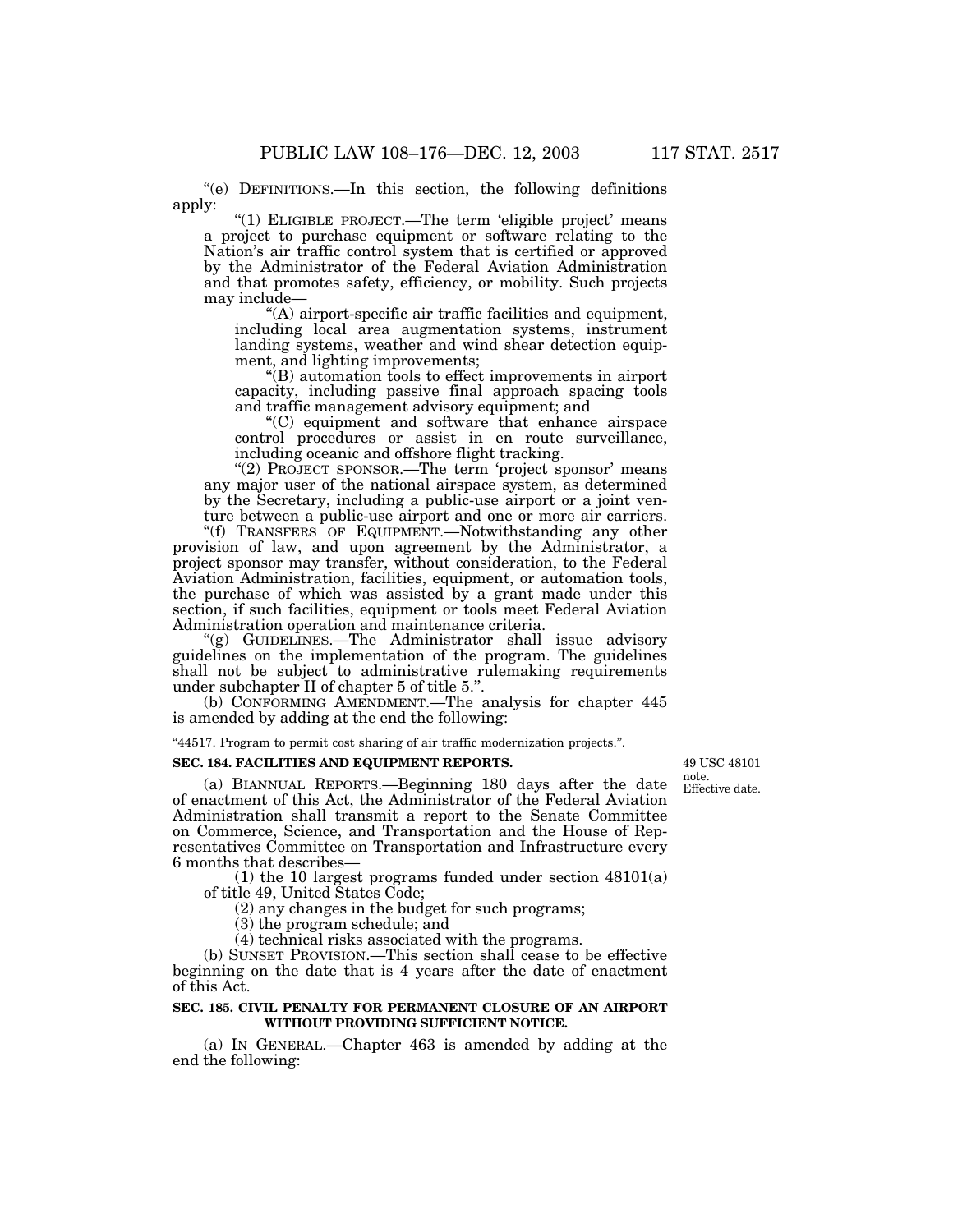#### **''§ 46319. Permanent closure of an airport without providing sufficient notice**

Deadline.

''(a) PROHIBITION.—A public agency (as defined in section 47102) may not permanently close an airport listed in the national plan of integrated airport systems under section 47103 without providing written notice to the Administrator of the Federal Aviation Administration at least 30 days before the date of the closure.

''(b) PUBLICATION OF NOTICE.—The Administrator shall publish

each notice received under subsection (a) in the Federal Register.<br>"(c) CIVIL PENALTY.—A public agency violating subsection (a) shall be liable for a civil penalty of \$10,000 for each day that the airport remains closed without having given the notice required by this section.''.

(b) CONFORMING AMENDMENT.—The analysis for chapter 463 is amended by adding at the end the following:

''46319. Permanent closure of an airport without providing sufficient notice.''.

#### **SEC. 186. MIDWAY ISLAND AIRPORT.**

(a) FINDINGS.—Congress finds that the continued operation of the Midway Island Airport in accordance with the standards of the Federal Aviation Administration applicable to commercial airports is critical to the safety of commercial, military, and general aviation in the mid-Pacific Ocean region.

(b) MEMORANDUM OF UNDERSTANDING ON SALE OF AIRCRAFT FUEL.—The Secretaries of Transportation, Defense, Interior, and Homeland Security shall enter into a memorandum of understanding to facilitate the sale of aircraft fuel on Midway Island at a price that will generate sufficient revenue to improve the ability of the airport to operate on a self-sustaining basis in accordance with the standards of the Federal Aviation Administration applicable to commercial airports. The memorandum shall also address the long-range potential of promoting tourism as a means to generate revenue to operate the airport.<br>(c) TRANSFER OF NAVIGATION AIDS AT MIDWAY ISLAND AIR-

PORT.—The Midway Island Airport may transfer, without consideration, to the Administrator the navigation aids at the airport. The Administrator shall accept the navigation aids and operate and maintain the navigation aids under criteria of the Administrator.

(d) FUNDING TO SECRETARY OF THE INTERIOR FOR MIDWAY ISLAND AIRPORT.—The Secretary of Transportation may enter into a reimbursable agreement with the Secretary of the Interior for the purpose of funding airport development, as defined in section 47102(3) of title 49, United States Code, at Midway Island Airport for fiscal years ending before October 1, 2007, from amounts available in the discretionary fund established by section 47115 of such title. The maximum obligation under the agreement for any such fiscal year shall be \$2,500,000.

#### **SEC. 187. INTERMODAL PLANNING.**

Section  $47106(c)(1)(A)$  is amended—

 $(1)$  by striking "and" at the end of clause  $(i)$ ;

(2) by adding ''and'' at the end of clause (ii); and

(3) by adding at the end the following:

''(iii) with respect to an airport development project involving the location of an airport, runway, or major runway extension at a medium or large hub airport, the airport

Federal Register, publication.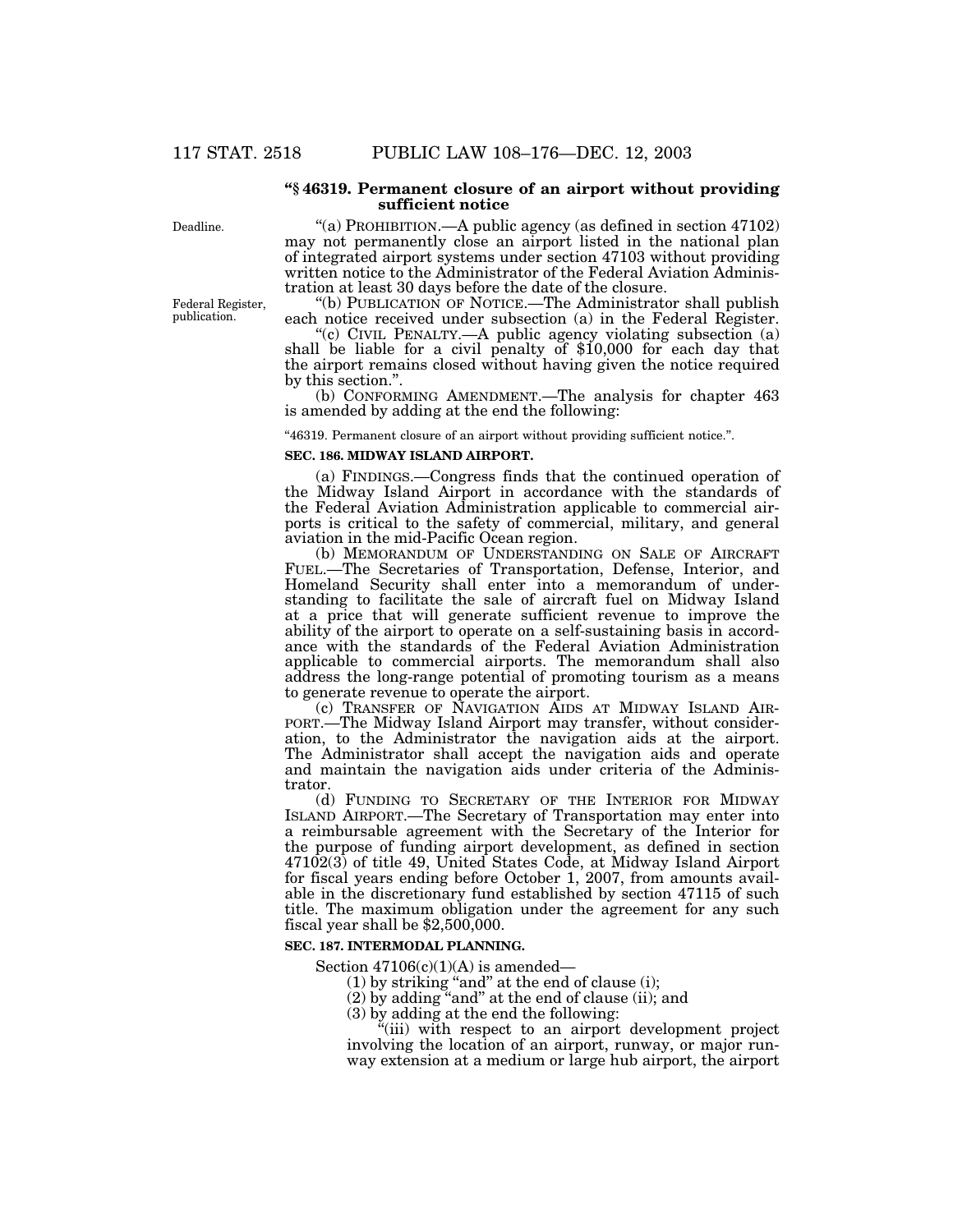sponsor has made available to and has provided upon request to the metropolitan planning organization in the area in which the airport is located, if any, a copy of the proposed amendment to the airport layout plan to depict the project and a copy of any airport master plan in which the project is described or depicted;''.

## **SEC. 188. MARSHALL ISLANDS, MICRONESIA, AND PALAU.**

Section 47115 is amended by adding at the end the following:

''(j) MARSHALL ISLANDS, MICRONESIA, AND PALAU.—For fiscal years 2004 through 2007, the sponsors of airports located in the Republic of the Marshall Islands, Federated States of Micronesia, and Republic of Palau shall be eligible for grants under this section and section 47116.''.

#### **SEC. 189. LIMITATION ON APPROVAL OF CERTAIN PROGRAMS.**

Section 47504(b) is amended by adding at the end the following: "(4) The Secretary shall not approve in fiscal years 2004 through 2007 a program submitted under subsection (a) if the program requires the expenditure of funds made available under section 48103 for mitigation of aircraft noise less than 65 DNL.''.

#### **SEC. 190. CONVEYANCE OF AIRPORT.**

(a) OFFER OF CONVEYANCE.—Subject to the requirements of this section, the Chaluka Corporation is hereby offered ownership of the surface estate in the former Nikolski Radio Relay Site on Umnak Island, Alaska, and the Aleut Corporation is hereby offered the subsurface estate of that Site, in exchange for relinquishment by the Chaluka Corporation and the Aleut Corporation of Lot 1, Section 14, Township 81 South, Range 133 West, Seward Meridian, Alaska.

(b) ACCEPTANCE AND RELINQUISHMENT.—

(1) IN GENERAL.—The Secretary of the Interior shall convey the land as provided in subsection (c) if the Chaluka Corporation and the Aleut Corporation take the actions specified in paragraphs (2) and (3), respectively.

(2) CHALUKA CORPORATION.—As a condition for conveyance under subsection (c), the Chaluka Corporation shall notify the Secretary of the Interior within 180 days after the date of enactment of this Act that, by means of a legally binding resolution of the Board of Directors, the Chaluka Corporation—

(A) accepts the offer under subsection (a);

(B) confirms that the area surveyed by the Bureau of Land Management for the purpose of fulfilling the Chaluka Corporation's final entitlements under sections 12(a) and 12(b) of the Alaska Native Claims Settlement Act (43 U.S.C. 1611(a) and (b)), identified as Group Survey Number 773, accurately represents the Chaluka Corporation's final, irrevocable Alaska Native Claims Settlement Act priorities and entitlements unless any tract in Group Survey Number 773 is ultimately not conveyed as the result of an appeal; and

(C) relinquishes Lot 1, Section 14, Township 81 South, Range 133 West, Seward Meridian, Alaska, which will be charged against the Chaluka Corporation's final entitlement under section 12(b) of the Alaska Native Claims Settlement Act (43 U.S.C. 1611(b)).

Notification. Deadline.

Alaska.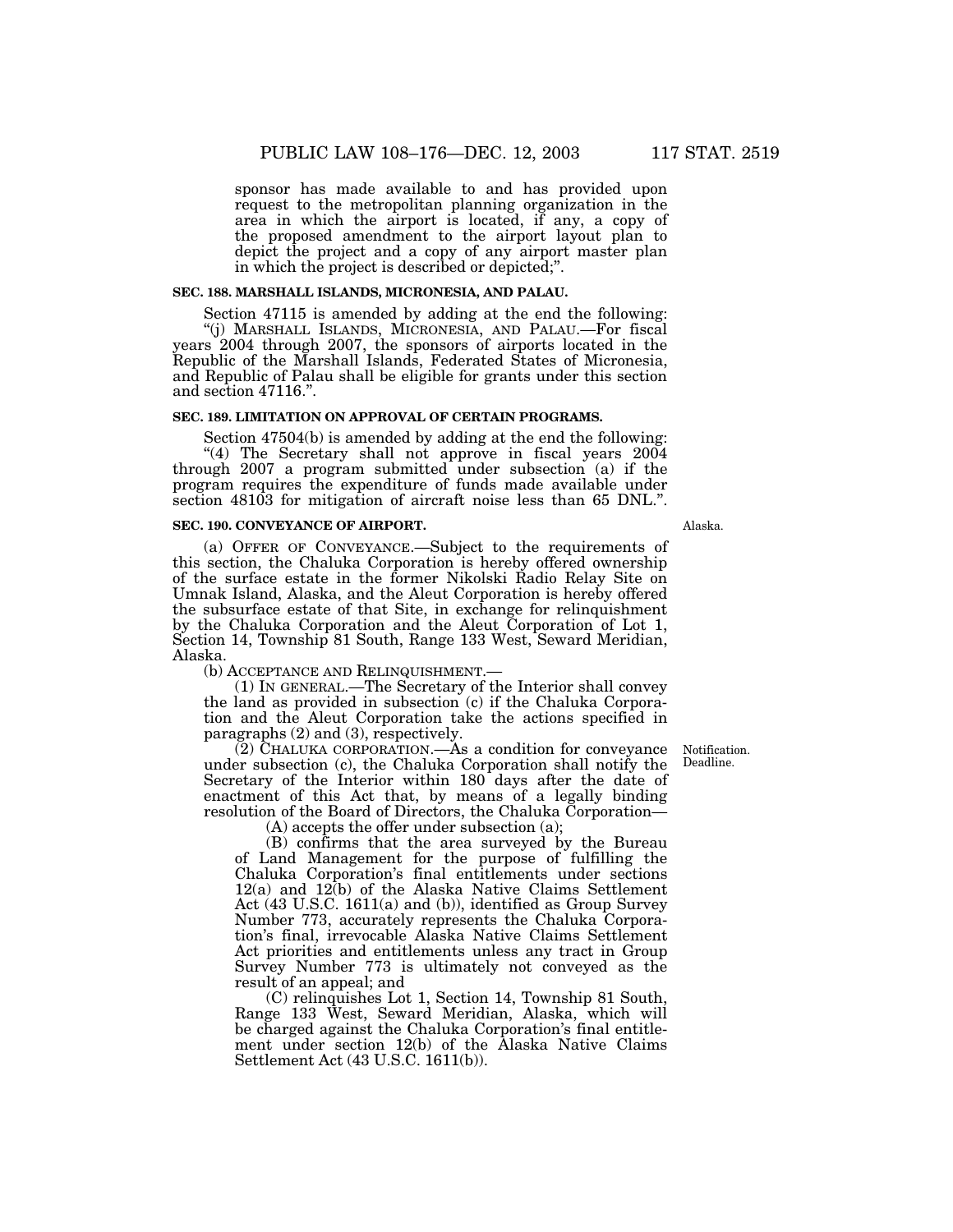Notification. Deadline.

(3) ALEUT CORPORATION.—As a condition for the conveyance under subsection (c), the Aleut Corporation shall notify the Secretary of the Interior within 180 days after the date of enactment of this Act that, by means of a legally binding resolution of the Board of Directors, accompanied by the written legal opinion of counsel as to the legal sufficiency of the Board of Directors' action, the Aleut Corporation—

(A) accepts the offer under subsection (a); and

(B) relinquishes all rights to Lot 1, Section 14, Township 81 South, Range 133 West, Seward Meridian, Alaska. (c) REQUIREMENT TO CONVEY.—

(1) CONVEYANCE.—Notwithstanding the existence of Public Land Order 2374, upon receipt from the Chaluka Corporation and from the Aleut Corporation of their acceptances made in accordance with the requirements of subsections (b)(2) and (b)(3), respectively, of the offer under subsection (a), the Secretary of the Interior shall convey to the Chaluka Corporation the surface estate, and to the Aleut Corporation the subsurface estate, of—

(A) Phase I lands as soon as practicable; and

(B) each parcel of Phase II lands upon completion of environmental restoration of Phase II lands in accordance with applicable law.

(2) PHASE I LIABILITY LIMIT.—Notwithstanding section 107 of the Comprehensive Environmental Response, Compensation, and Liability Act of 1980 (42 U.S.C. 9607), neither the Chaluka Corporation nor the Aleut Corporation shall be subject to any liability for—

(A) the presence or release of a hazardous substance, as that term is defined by section 101(14) of that Act  $(16 \text{ U.S.C. } 9601(14))$ , on Phase I lands or the presence of solid waste on Phase I lands, which predates conveyance of those lands to the Chaluka Corporation and the Aleut Corporation pursuant to this section; or

(B) any release, from any of the hazardous substances or solid wastes referred to in subparagraph (A), following conveyance of Phase I lands under this section, so long as the presence of or releases from those hazardous substances or solid wastes are not the result of actions by the Chaluka Corporation or the Aleut Corporation.

(3) CONTINUED ACCESS OVER HILL AND BEACH STREETS.— The surface estate conveyed under paragraph (1) shall be subject to the public's right of access over Hill and Beach Streets, located on Tract B of United States Survey 4904.

(d) TREATMENT AS ANCSA LANDS.—Conveyances made under subsection (c) shall be considered to be conveyances under the Alaska Native Claims Settlement Act (43 U.S.C. 1601 et seq.), and are subject to the provisions of that Act except sections  $14(c)(3)$ , 14(c)(4), and 17(b)(3) (43 U.S.C. 1613(c)(3), 1613(c)(4), and  $1616(b)(3)$ ).

(e) AUTHORITY TO CONVEY CERTAIN OTHER LANDS.—The Secretary of the Interior shall at no cost to the recipient convey ownership of—

(1) an estate in fee simple in—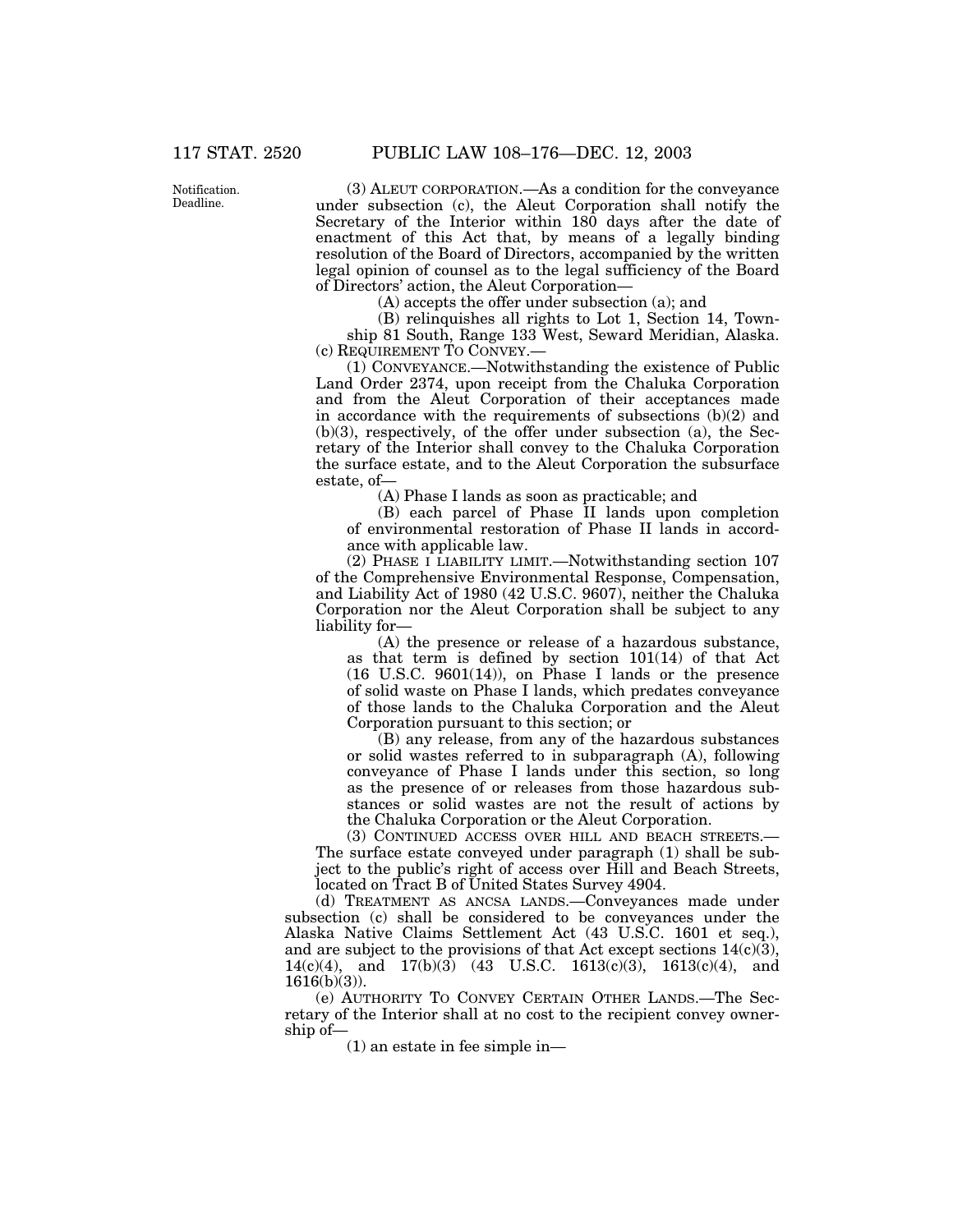(A) each of Lots 1, 2, 5, 6, and 9 of Tract B of Amended United States Survey 4904 that is the subject of an Aleutian Housing Authority mutual help occupancy agreement, to the Aleutian Housing Authority; and

(B) the remainder of such Lots to the current occupants; and

(2) an estate in fee simple in the Nikolski powerhouse land, to—

(A) the Indian Reorganization Act Tribal Government for the Native Village of Nikolski, upon completion of the environmental restoration described in subsection (f), if after the restoration the powerhouse continues to be located on the Nikolski powerhouse land; or

(B) the surface estate to the Chaluka Corporation and the subsurface estate to the Aleut Corporation, if after the restoration, the Nikolski powerhouse is no longer located on the Nikolski powerhouse land. –

(f) RESTORATION OF POWERHOUSE LAND.—The Denali Commission, in consultation with the appropriate agency of the State of Alaska, is authorized to arrange for environmental restoration, in accordance with applicable law, of the areas on, beneath, and adjacent to the Nikolski powerhouse land that are contaminated as a result of powerhouse operations and activities.

(g) ACCESS.—As a condition of the conveyance of land under subsection (c), the Chaluka Corporation shall permit the United States Government, and its agents, employees, and contractors, to have unrestricted access to the airfield at Nikolski in perpetuity for site investigation, restoration, remediation, and environmental monitoring of the former Nikolski Radio Relay Site and reasonable access to that airfield, and to other land conveyed under this section, for any activity associated with management of lands owned by the United States and for other governmental purposes without cost to the Government.

(h) SURVEY REQUIREMENTS.—

(1) BLM SURVEYS.—The Bureau of Land Management is not required to conduct additional on-the-ground surveys as a result of conveyances under this section. The patent to the Chaluka Corporation may be based on protracted section lines and lotting where relinquishment under subsection  $(b)(2)(C)$ results in a change to the Chaluka Corporation's final boundaries.

(2) MONUMENTATION.—No additional monumentation is required to complete those final boundaries.

(i) AUTHORIZATION OF APPROPRIATIONS.—

(1) FEDERAL AGENCIES.—There is authorized to be appropriated to the Department of the Interior and other appropriate agencies such sums as are necessary to carry out the provisions of this section.

(2) POWERHOUSE LAND RESTORATION.—There is authorized to be appropriated \$1,500,000 to reimburse the appropriate State of Alaska agency for costs required for environmental restoration of the Nikolski powerhouse land, in accordance with applicable law.

(j) TERMINATION.—This section shall cease to be effective if either the Chaluka Corporation or the Aleut Corporation affirmatively rejects the offer under subsection (a) or if after 180 days following the date of enactment of this Act either corporation has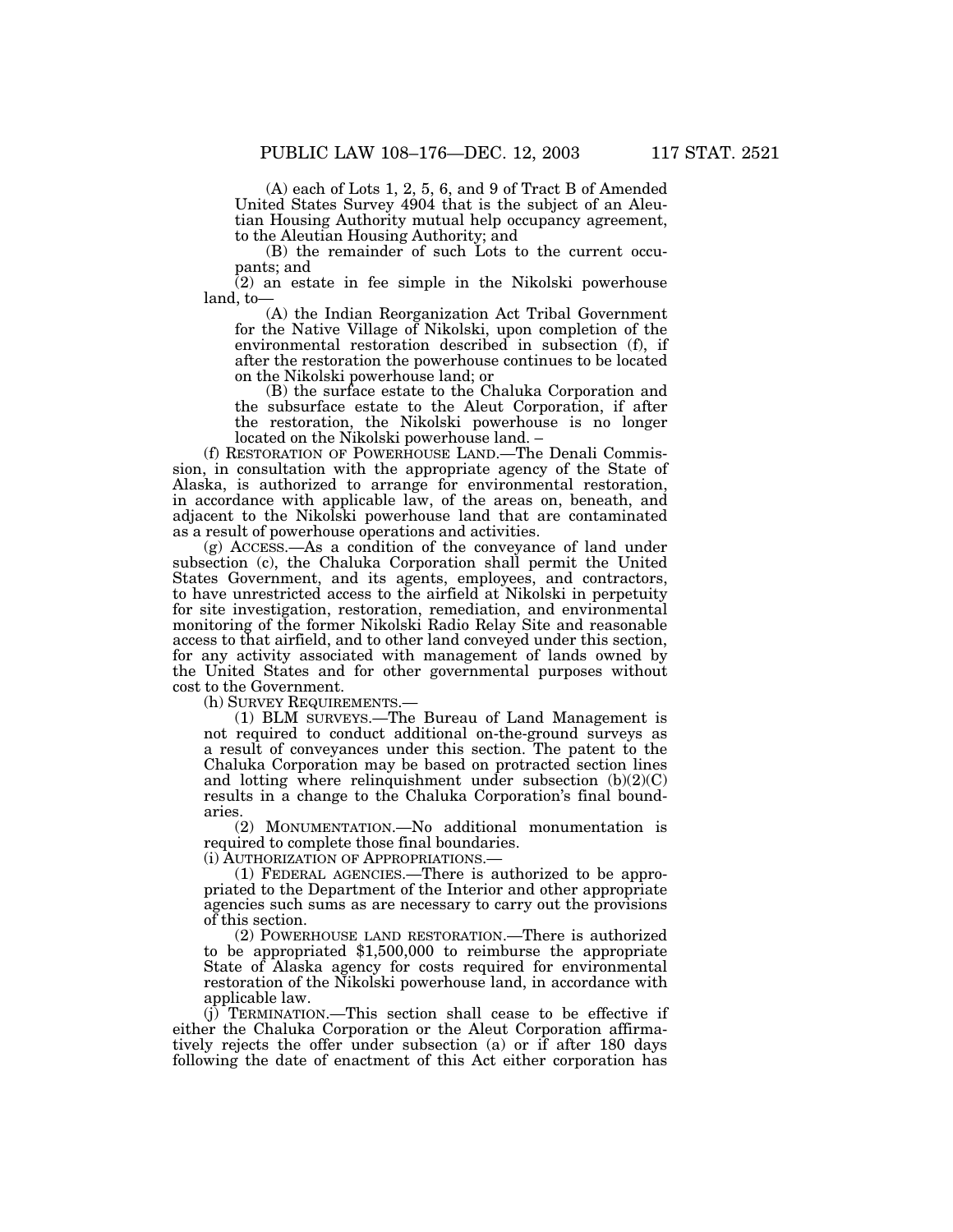not taken the actions specified in subsection  $(b)(2)$  or  $(b)(3)$ , respectively.

(k) DEFINITIONS.—In this section, the following definitions apply:

(1) The term ''Aleut Corporation'' means the regional corporation established under the Alaska Native Claims Settlement Act (43 U.S.C. 1601 et seq.) for the region in which the Native Village of Nikolski, Alaska, is located.

(2) The term ''Chaluka Corporation'' means the village corporation established under the Alaska Native Claims Settlement Act (43 U.S.C. 1601 et seq.) for the Native Village of Nikolski, Alaska.

(3) The term ''former Nikolski Radio Relay Site'' means the portions of Tracts A, B, and C of Public Land Order 2374 that are surveyed as Tracts 37, 37A, 38, 39, and 39A of Township 83 South, Range 136 West, Seward Meridian, Alaska, and Tract B of United States Survey 4904, Alaska, except—

 $(A)$  Lots 1, 2, 5, 6, and  $9$  of Tract B of Amended United States Survey 4904; and

(B) the Nikolski powerhouse land.

(4) The term ''Nikolski powerhouse land'' means the parcel of land upon which is located the power generation building for supplying power to the Native Village of Nikolski, the boundaries of which are described generally as follows: Beginning at the point at which the southerly boundary of Tract 39 of Township 83 South, Range 136 West, Seward Meridian, Alaska, intersects the easterly boundary of the road that connects the Native Village of Nikolski and the airfield at Nikolski; then meandering in a northeasterly direction along the easterly boundary of that road until the road intersects the westerly boundary of the road that connects Umnak Lake and the airfield; then meandering in a southerly direction along the western boundary of that Umnak Lake road until that western boundary intersects the southern boundary of such Tract 39; then proceeding eastward along the southern boundary of such Tract 39 to the beginning point.

(5) The term ''Phase I lands'' means Tract 39 of Township 83 South, Range 136 West, Seward Meridian, excluding the Nikolski powerhouse land.

(6) The term ''Phase II lands'' means the portion of the former Nikolski Radio Relay Site not conveyed as Phase I lands.

# **TITLE II—FAA ORGANIZATION**

# **Subtitle A—FAA Reform**

## **SEC. 201. MANAGEMENT ADVISORY COMMITTEE MEMBERS.**

Section 106(p) is amended—

(1) in the subsection heading by inserting ''AND AIR TRAFFIC SERVICES BOARD" after "COUNCIL"; and

 $(2)$  in paragraph  $(2)$ —

 $(A)$  by striking "consist of" and all that follows through "members, who" and inserting "consist of 13 members, who'';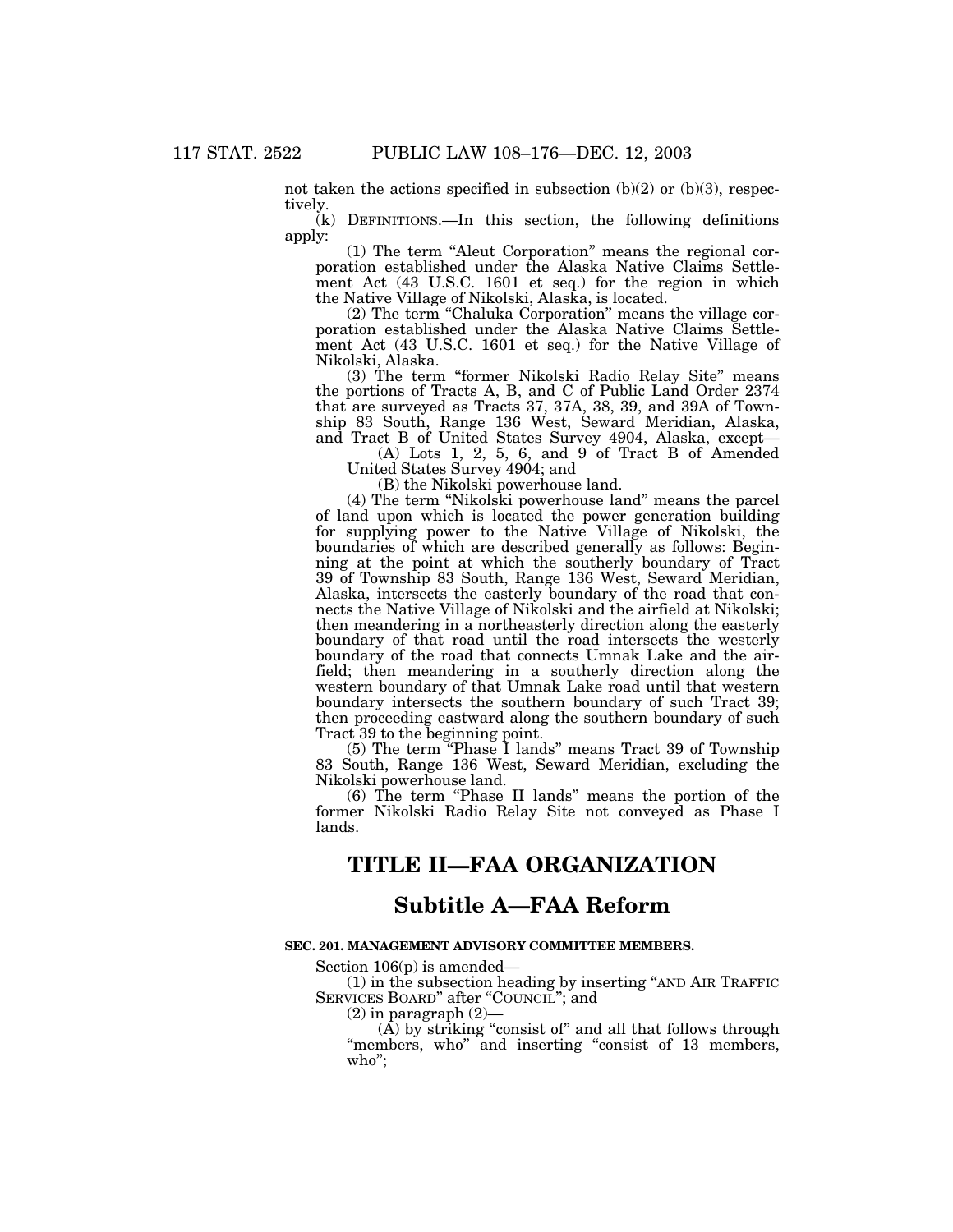(B) by inserting after "Senate" in subparagraph (C)(i) '', except that initial appointments made after May 1, 2003, shall be made by the Secretary of Transportation'';

(C) by striking the semicolon at the end of subparagraph (C)(ii) and inserting ''; and''; and

(D) by striking ''employees, by—'' in subparagraph (D) and all that follows through the period at the end of subparagraph (E) and inserting "employees, by the Secretary of Transportation.''.

#### **SEC. 202. REORGANIZATION OF THE AIR TRAFFIC SERVICES SUB-COMMITTEE.**

Section 106(p) is amended—

(1) by striking paragraph (3) and inserting the following: ''(3) QUALIFICATIONS.—No officer or employee of the United

States Government may be appointed to the Council under paragraph  $(2)(C)$  or to the Air Traffic Services Committee.";

 $(2)$  in paragraph  $(4)(C)$  by inserting "or Air Traffic Services" Committee'' after ''Council'' each place it appears;

(3) in paragraph (5) by inserting '', the Air Traffic Services Committee," after "Council";

 $(4)$  in paragraph  $(6)(C)$ —

(A) by striking ''SUBCOMMITTEE'' in the subparagraph heading and inserting "COMMITTEE";

(B) by striking ''member'' and inserting ''members'';

 $(C)$  by striking "under paragraph  $(2)(E)$ " the first place it appears and inserting ''to the Air Traffic Services Committee''; and

(D) by striking ''of the members first'' and all that follows through the period at the end and inserting ''the first members of the Committee shall be the members of the Air Traffic Services Subcommittee of the Council on the day before the date of enactment of the Vision 100—Century of Aviation Reauthorization Act who shall serve in an advisory capacity until such time as the President appoints the members of the Committee under paragraph (7).'';

 $(5)$  in paragraph  $(6)(D)$  by striking "under paragraph  $(2)(E)$ " and inserting ''to the Committee'';

 $(6)$  in paragraph  $(6)(E)$  by inserting "or Committee" after ''Council'';

(7) in paragraph  $(6)(F)$  by inserting "of the Council or Committee" after "member";

 $(8)$  in the second sentence of subparagraph  $(6)(G)$ —

(A) by striking "Council" and inserting "Committee"; and

(B) by striking "appointed under paragraph  $(2)(E)$ ";  $(9)$  in paragraph  $(6)$  $(H)$ –

(A) by striking ''SUBCOMMITTEE'' in the subparagraph heading and inserting "COMMITTEE";

(B) by striking "under paragraph  $(2)(E)$ " in clause (i) and inserting ''to the Committee''; and

(C) by striking ''Air Traffic Services Subcommittee'' and inserting "Committee";

 $(10)$  in paragraph  $(6)(I)(i)$ —

(A) by striking "appointed under paragraph  $(2)(E)$  is" and inserting "is serving as"; and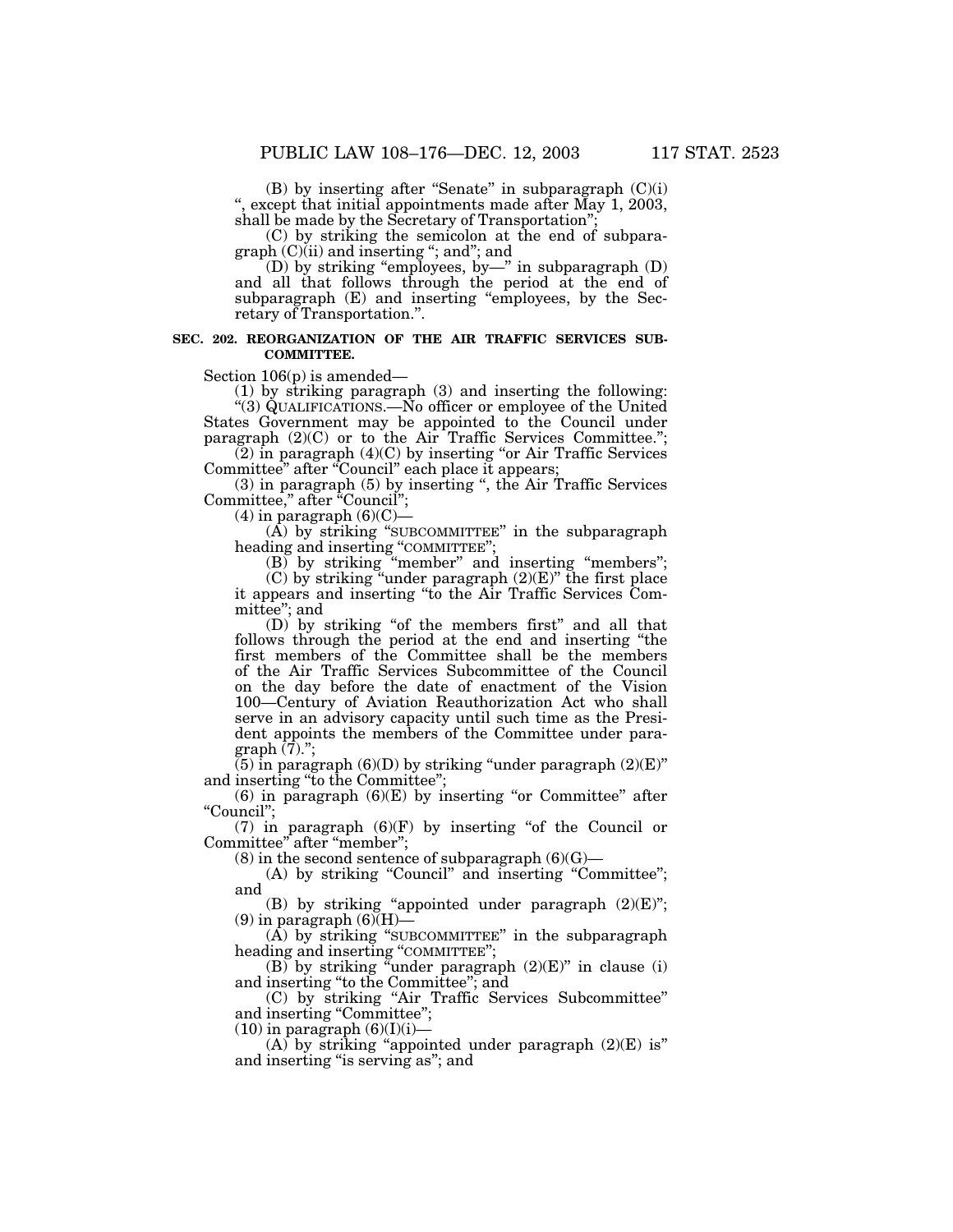(B) by striking ''Subcommittee'' and inserting ''Committee'';

 $(11)$  in paragraph  $(6)(I)(ii)$ —

(A) by striking "appointed under paragraph  $(2)(E)$ " and inserting ''who is a member of the Committee''; and

(B) by striking "Subcommittee" and inserting "Committee'';

 $(12)$  in paragraph  $(6)(K)$  by inserting "or Committee" after ''Council'';

 $(13)$  in paragraph  $(6)(L)$  by inserting "or Committee" after ''Council'' each place it appears; and

 $(14)$  in paragraph  $(7)$ —

(A) by striking ''SUBCOMMITTEE'' in the paragraph heading and inserting "COMMITTEE";

(B) by striking subparagraph (A) and inserting the following:

''(A) ESTABLISHMENT.—The Administrator shall establish a committee that is independent of the Council by converting the Air Traffic Services Subcommittee of the Council, as in effect on the day before the date of enactment of the Vision 100—Century of Aviation Reauthorization Act, into such committee. The committee shall be known as the Air Traffic Services Committee (in this subsection referred to as the 'Committee').'';

(C) by redesignating subparagraphs (B) through (F) as subparagraphs (D) through (H), respectively;

(D) by inserting after subparagraph (A) the following:

''(B) MEMBERSHIP AND QUALIFICATIONS.—Subject to paragraph  $(6)(C)$ , the Committee shall consist of five members, one of whom shall be the Administrator and shall serve as chairperson. The remaining members shall be appointed by the President with the advice and consent of the Senate and—

''(i) shall have a fiduciary responsibility to represent the public interest;

''(ii) shall be citizens of the United States; and

"(iii) shall be appointed without regard to political affiliation and solely on the basis of their professional experience and expertise in one or more of the following areas and, in the aggregate, should collectively bring to bear expertise in all of the following areas:

"(I) Management of large service organizations.

''(II) Customer service.

''(III) Management of large procurements.

''(IV) Information and communications technology.

 $\sqrt[\alpha]{v}$  Organizational development.

''(VI) Labor relations.

''(C) PROHIBITIONS ON MEMBERS OF COMMITTEE.—No member of the Committee may—

''(i) have a pecuniary interest in, or own stock in or bonds of, an aviation or aeronautical enterprise, except an interest in a diversified mutual fund or an interest that is exempt from the application of section 208 of title 18;

President. Congress.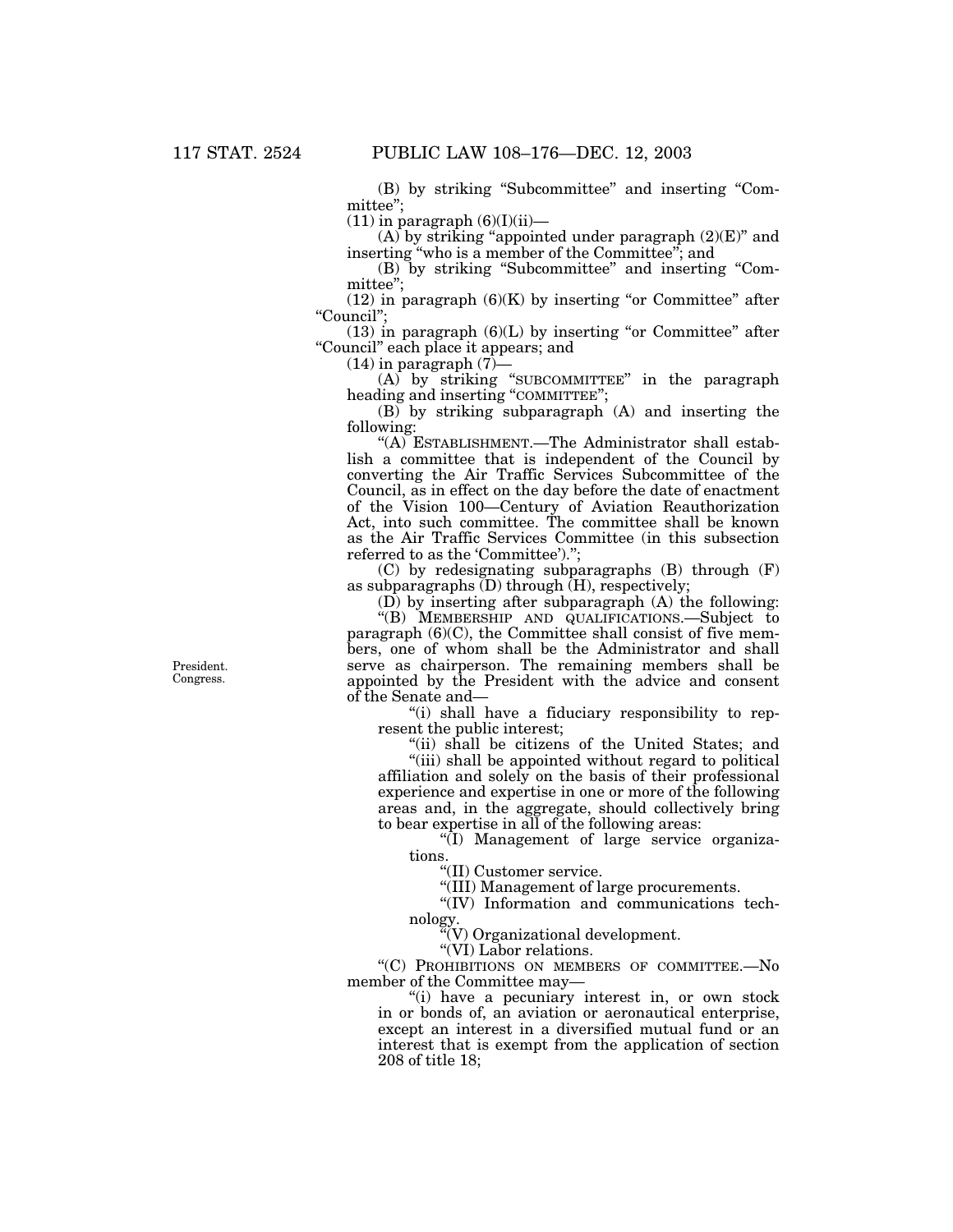''(ii) engage in another business related to aviation or aeronautics; or

"(iii) be a member of any organization that engages, as a substantial part of its activities, in activities to influence aviation-related legislation.'';

(E) by striking ''Subcommittee'' each place it appears in subparagraphs (D) and (E) (as redesignated by subparagraph (C) of this paragraph) and inserting "Committee";

(F) by striking "approve" in subparagraph  $(E)(v)(I)$  (as so redesignated) and inserting ''make recommendations on'';

(G) by striking "request" in subparagraph  $(E)(v)(II)$ (as so redesignated) and inserting "recommendations";

(H) by striking ''ensure that the budget request supports'' in subparagraph (E)(v)(III) (as so redesignated) and inserting "base such budget recommendations on";

(I) by striking ''The Secretary shall submit'' in subparagraph (E) (as so redesignated) and all that follows through the period at the end of such subparagraph (E);

(J) by striking subparagraph  $(F)$  (as so redesignated) and inserting the following:

"(F) COMMITTEE PERSONNEL MATTERS AND EXPENSES.-

''(i) PERSONNEL MATTERS.—The Committee may appoint and terminate for purposes of employment by the Committee any personnel that may be necessary to enable the Committee to perform its duties, and may procure temporary and intermittent services under section 40122.

''(ii) TRAVEL EXPENSES.—Each member of the Committee shall receive travel expenses, including per diem in lieu of subsistence, in accordance with applicable provisions under subchapter I of chapter 57 of title 5, United States Code.'';

 $(K)$  in subparagraph  $(G)$  (as so redesignated)—

(i) by striking clause (i);

(ii) by redesignating clauses (ii), (iii), and (iv) as clauses (i), (ii), and (iii), respectively; and

(iii) by striking ''Subcommittee'' each place it appears in clauses (i), (ii), and (iii) (as so redesignated) and inserting "Committee";

(L) in subparagraph (H) (as so redesignated)—

(i) by striking ''Subcommittee'' each place it appears and inserting "Committee";

(ii) by striking ''Administrator, the Council'' each place it appears in clauses (i) and (ii) and inserting "Secretary"; and

(iii) in clause (ii) by striking  $\Gamma(B)(i)$ " and inserting "(D)(i)"; and

(M) by adding at the end the following:

''(I) AUTHORIZATION.—There are authorized to be appropriated to the Committee such sums as may be necessary for the Committee to carry out its activities.

#### **SEC. 203. CLARIFICATION OF THE RESPONSIBILITIES OF THE CHIEF OPERATING OFFICER.**

Section 106(r) is amended—

(1) in each of paragraphs (1)(A) and (2)(A) by striking "Air Traffic Services Subcommittee of the Aviation Management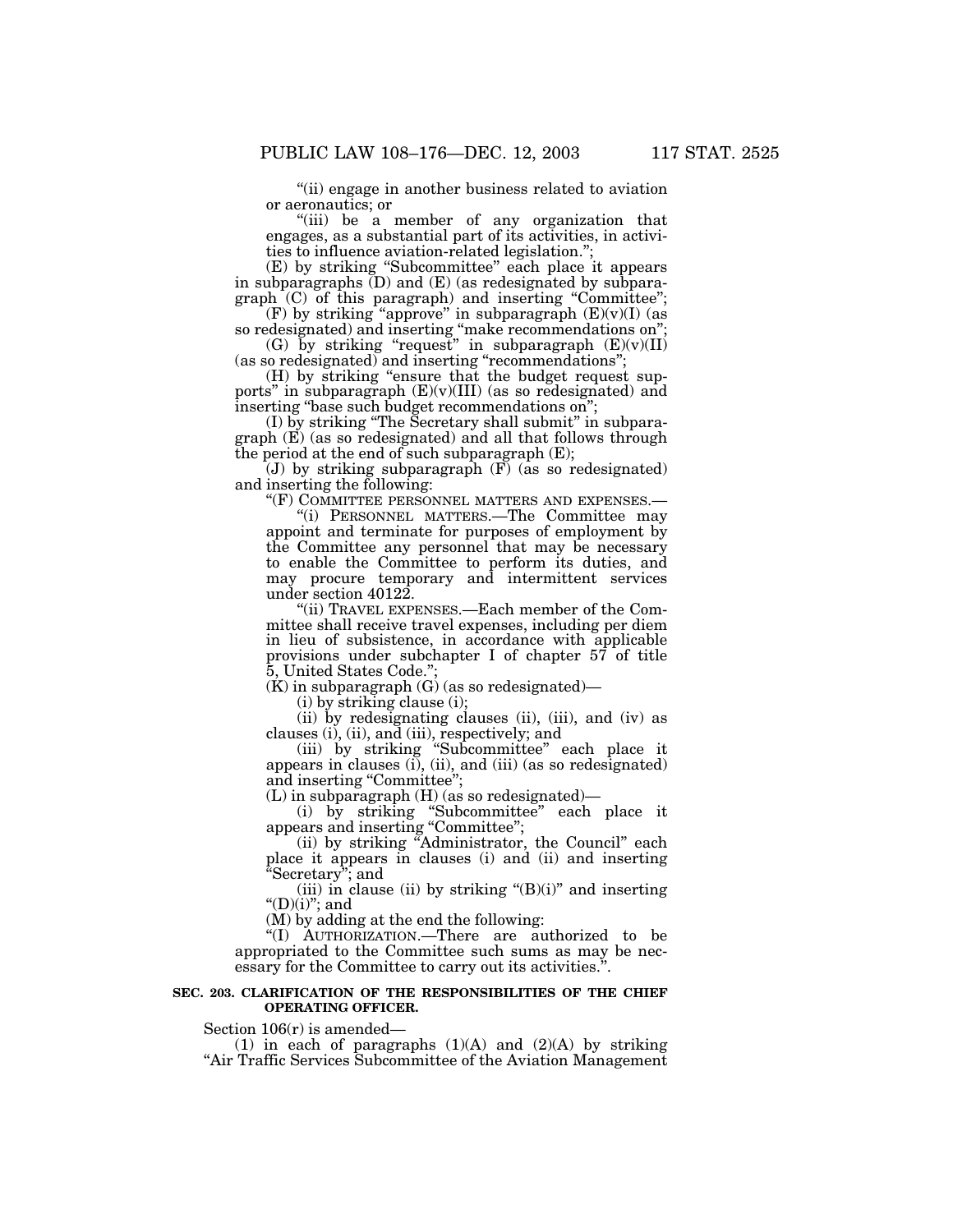Advisory Council" and inserting "Air Traffic Services Committee"

 $(2)$  in paragraph  $(2)(B)$  by inserting "in" before "paragraph"  $(3).$ ";

 $(3)$  in paragraph  $(3)$  by striking "Air Traffic Control Subcommittee of the Aviation Management Advisory Committee'' and inserting "Air Traffic Services Committee";

(4) in paragraph (4) by striking ''Transportation and Congress'' and inserting ''Transportation, the Committee on Transportation and Infrastructure of the House of Representatives, and the Committee on Commerce, Science, and Transportation of the Senate'';

 $(5)$  in paragraph  $(5)(A)$ —

 $(\overline{A})$  by striking "develop a" and inserting "implement" the''; and

(B) by striking '', including the establishment of'' and inserting ''in order to further'';

 $(6)$  in paragraph  $(5)(B)$ —

 $(A)$  by striking "review" and all that follows through ''Administration,'' and inserting ''oversee the day-to-day operational functions of the Administration for air traffic control,'';

(B) by striking "and" at the end of clause (ii);

(C) by striking the period at the end of clause (iii) and inserting "; and"; and

(D) by adding at the end the following:

 $\ddot{f}(iv)$  the management of cost-reimbursable contracts.'';

(7) in paragraph  $(5)(C)(i)$  by striking "prepared by the Administrator'';

 $(8)$  in paragraph  $(5)(C)(ii)$  by striking "and the Secretary of Transportation'' and inserting ''and the Committee''; and

 $(9)$  in paragraph  $(5)(C)(iii)$ —

(A) by inserting "agency's" before "annual"; and

(B) by striking ''developed under subparagraph (A) of this subsection.'' and inserting ''for air traffic control services.''.

# **SEC. 204. DEPUTY ADMINISTRATOR.**

Section 106(d) is amended—

(1) by redesignating paragraphs (2) and (3) as (3) and (4), respectively; and

 $(2)$  by inserting after paragraph  $(1)$  the following:

''(2) The annual rate of basic pay of the Deputy Administrator shall be set by the Secretary but shall not exceed the annual rate of basic pay payable to the Administrator of the Federal Aviation Administration.''.

# **Subtitle B—Miscellaneous**

Effective date. 49 USC 44506 note.

#### **SEC. 221. CONTROLLER STAFFING.**

(a) ANNUAL REPORT.—Beginning with the submission of the Budget of the United States to the Congress for fiscal year 2005, the Administrator of the Federal Aviation Administration shall transmit a report to the Senate Committee on Commerce, Science, and Transportation and the House of Representatives Committee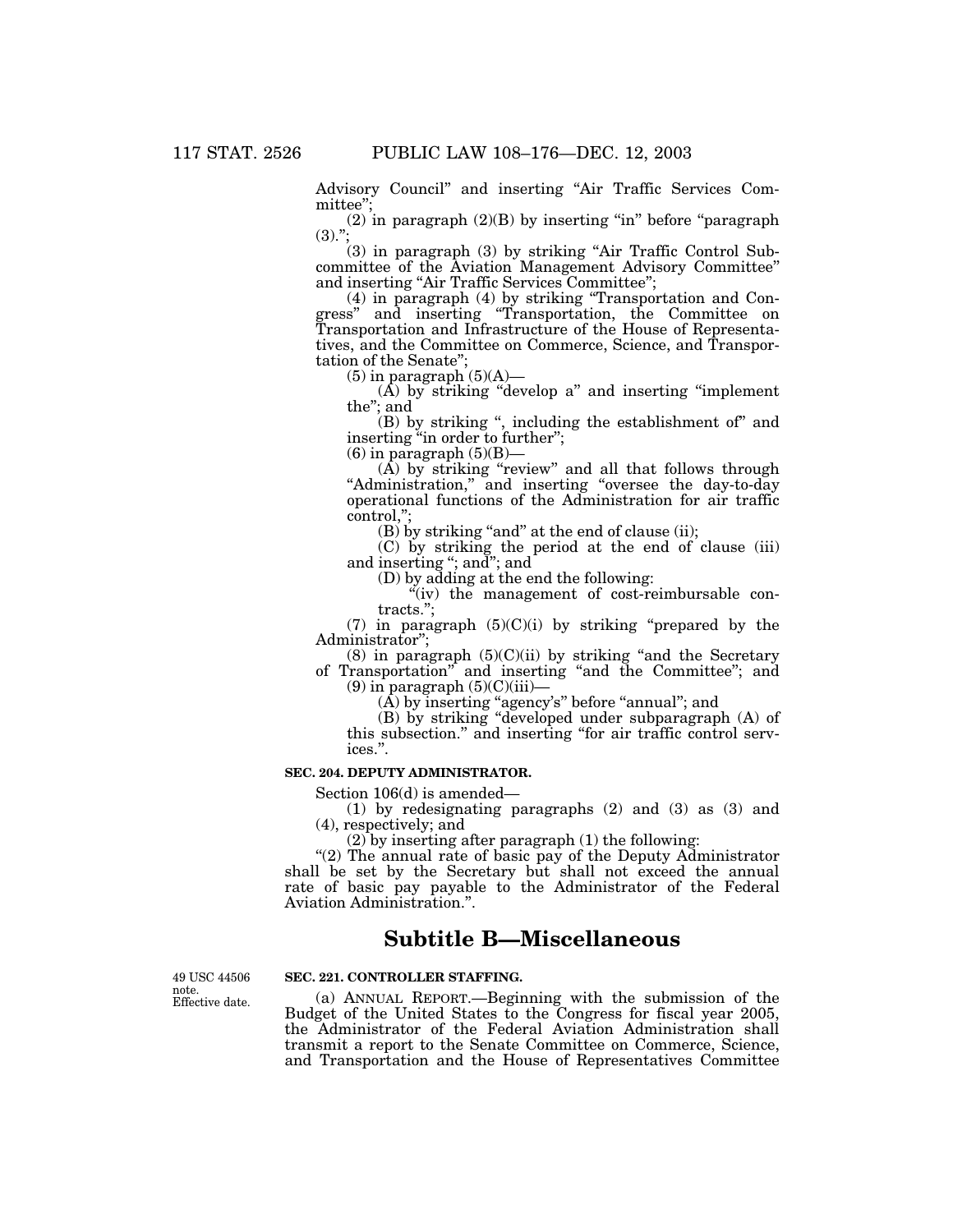on Transportation and Infrastructure that describes the overall air traffic controller staffing plan, including strategies to address anticipated retirement and replacement of air traffic controllers. (b) HUMAN CAPITAL WORKFORCE STRATEGY.—

(1) DEVELOPMENT.—The Administrator shall develop a comprehensive human capital workforce strategy to determine the most effective method for addressing the need for more air traffic controllers that is identified in the June 2002 report of the General Accounting Office.

(2) COMPLETION DATE.—Not later than 1 year after the date of enactment of this Act, the Administrator shall complete development of the strategy.

(3) REPORT.—Not later than 30 days after the date on Deadline. which the strategy is completed, the Administrator shall transmit to Congress a report describing the strategy.

#### **SEC. 222. WHISTLEBLOWER PROTECTION UNDER ACQUISITION MANAGEMENT SYSTEM.**

Section  $40110(d)(2)(C)$  is amended by striking "355)." and inserting "355), except for section 315 (41 U.S.C. 265). For the purpose of applying section 315 of that Act to the system, the term 'executive agency' is deemed to refer to the Federal Aviation Administration.''.

#### **SEC. 223. FAA PURCHASE CARDS.**

(a) IN GENERAL.—The Administrator of the Federal Aviation Administration shall take appropriate actions to implement the recommendations contained in the report of the General Accounting Office entitled ''FAA Purchase Cards: Weak Controls Resulted in Instances of Improper and Wasteful Purchases and Missing Assets'', numbered GAO–03–405 and dated March 21, 2003.

Deadline.

(b) REPORT.—Not later than 1 year after the date of enactment of this Act, the Administrator shall transmit to Congress a report containing a description of the actions taken by the Administrator under this section.

#### **SEC. 224. PROCUREMENT.**

(a) DUTIES AND POWERS.—Section 40110(c) is amended—

(1) by striking ''Administration—'' and all that follows through "(2) may—" and inserting "Administration may—";

 $(2)$  by striking subparagraph  $(D)$ ;

(3) by redesignating subparagraphs (A), (B), (C), (E), and

 $(F)$  as paragraphs  $(1)$ ,  $(2)$ ,  $(3)$ ,  $(4)$ , and  $(5)$ , respectively; and (4) by moving such paragraphs (1) through (5) 2 ems to

the left.

(b) ACQUISITION MANAGEMENT SYSTEM.—Section 40110(d) is amended—

 $(1)$  in paragraph  $(1)$ —

(A) by striking ", not later than January 1, 1996,"; and

(B) by striking ''provides for more timely and costeffective acquisitions of equipment and materials.'' and inserting the following:

''provides for—

''(A) more timely and cost-effective acquisitions of equipment, services, property, and materials; and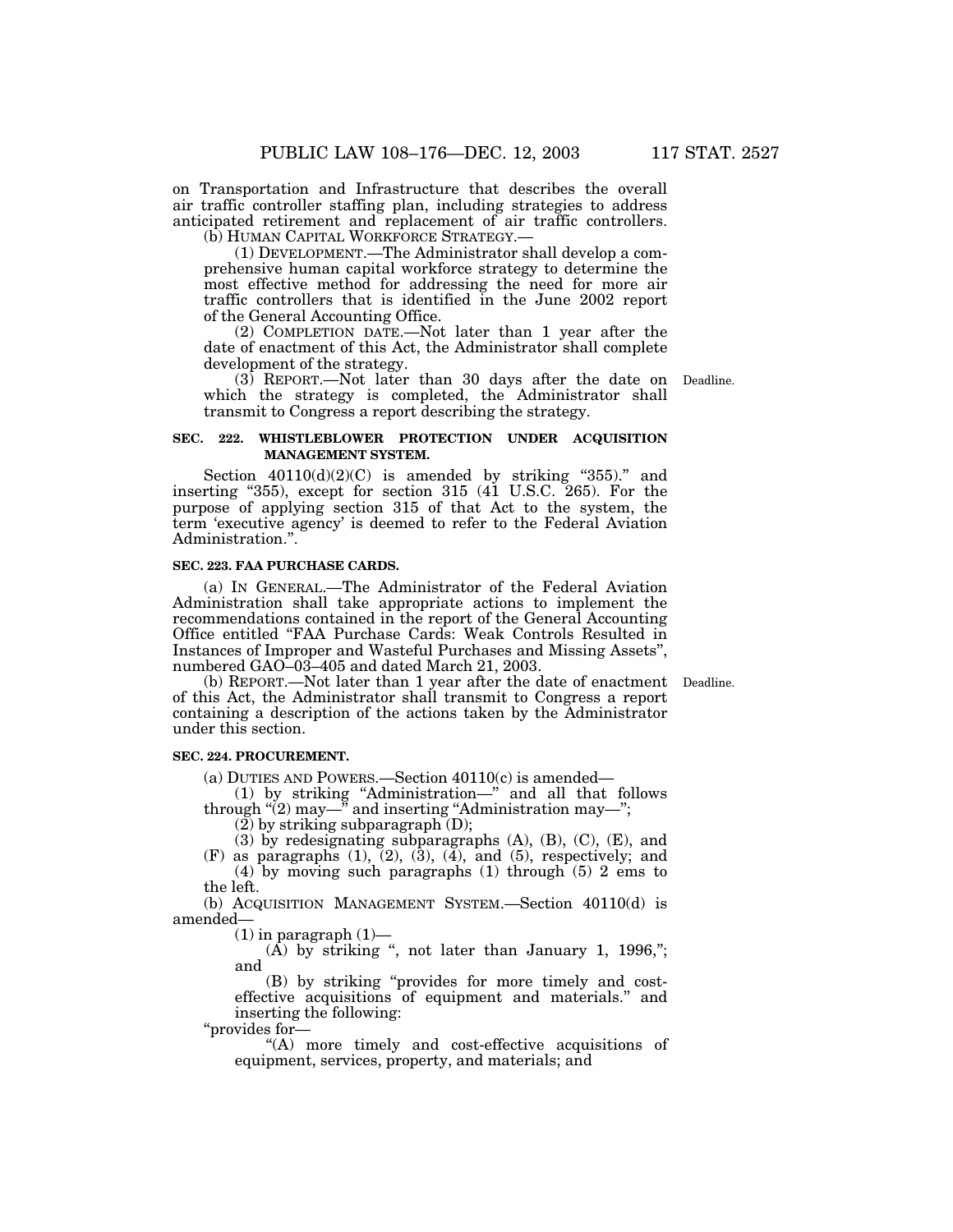''(B) the resolution of bid protests and contract disputes related thereto, using consensual alternative dispute resolution techniques to the maximum extent practicable.''; and (2) by striking paragraph (4), relating to the effective date, and inserting the following:

''(4) ADJUDICATION OF CERTAIN BID PROTESTS AND CONTRACT DISPUTES.—A bid protest or contract dispute that is not addressed or resolved through alternative dispute resolution shall be adjudicated by the Administrator through Dispute Resolution Officers or Special Masters of the Federal Aviation Administration Office of Dispute Resolution for Acquisition, acting pursuant to sections 46102, 46104, 46105, 46106 and 46107 and shall be subject to judicial review under section 46110 and to section 504 of title 5.''.

(c) AUTHORITY OF ADMINISTRATOR TO ACQUIRE SERVICES.—Section  $106(f)(2)(A)(ii)$  is amended by inserting ", services," after "property''.

#### **SEC. 225. DEFINITIONS.**

(a) IN GENERAL.—Section 40102(a) is amended—

(1) by redesignating paragraphs (38) through (42) as paragraphs (43) through (47), respectively;

(2) by inserting after paragraph (37) the following:

"(42) 'small hub airport' means a commercial service airport (as defined in section 47102) that has at least 0.05 percent but less than 0.25 percent of the passenger boardings."

(3) by redesignating paragraphs  $(3\bar{3})$  through  $(37)$  as paragraphs  $(37)$  through  $(41)$  respectively;

(4) by inserting after paragraph (32) the following:

''(36) 'passenger boardings'—

''(A) means, unless the context indicates otherwise, revenue passenger boardings in the United States in the prior calendar year on an aircraft in service in air commerce, as the Secretary determines under regulations the Secretary prescribes; and

''(B) includes passengers who continue on an aircraft in international flight that stops at an airport in the 48 contiguous States, Alaska, or Hawaii for a nontraffic purpose.";

(5) by redesignating paragraph (32) as paragraph (35); (6) by inserting after paragraph (31) the following:

"(34) 'nonhub airport' means a commercial service airport (as defined in section 47102) that has less than 0.05 percent of the passenger boardings.'';

(7) by redesignating paragraphs (30) and (31) as paragraphs (32) and (33), respectively;

(8) by inserting after paragraph (29) the following:

"(31) 'medium hub airport' means a commercial service airport (as defined in section 47102) that has at least 0.25 percent but less than 1.0 percent of the passenger boardings.

(9) by redesignating paragraph (29) as paragraph (30); and

(10) by inserting after paragraph (28) the following:

''(29) 'large hub airport' means a commercial service airport (as defined in section 47102) that has at least 1.0 percent of the passenger boardings.''.

(b) CONFORMING AMENDMENTS.—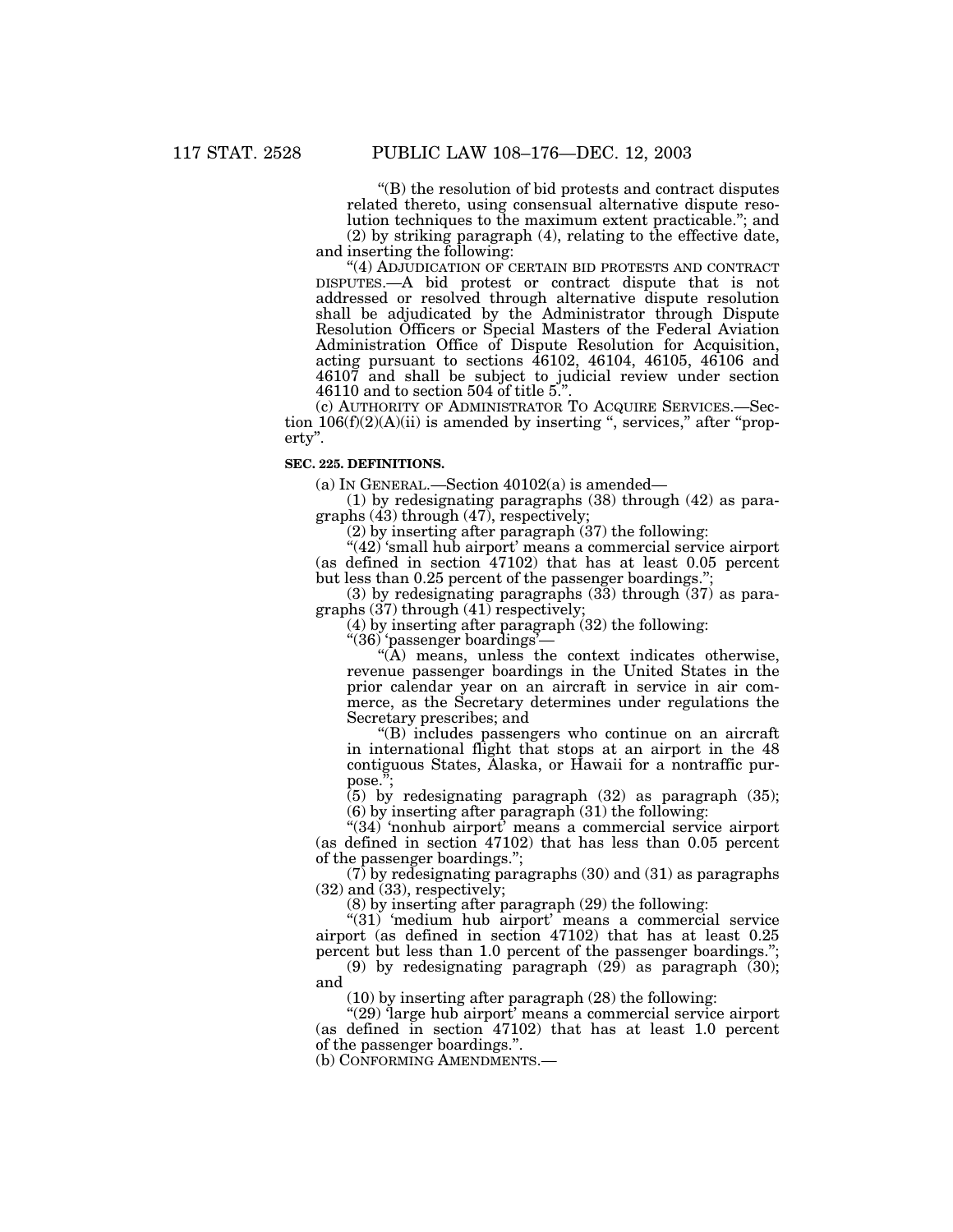(1) AIR SERVICE TERMINATION NOTICE.—Section 41719(d) is amended—

(A) by striking paragraph (1); and

(B) by redesignating paragraphs (2) through (5) as paragraphs (1) through (4), respectively.

(2) SMALL COMMUNITY AIR SERVICE.—Section 41731(a) is amended by striking paragraphs (3) through (5).

(3) AIRPORTS NOT RECEIVING SUFFICIENT SERVICE.—Section 41743 is amended—

(A) in subsection  $(c)(1)$  by striking "(as that term is defined in section  $41731(a)(5)$ "; and

(B) in subsection (f) by striking ''(as defined in section  $41731(a)(3)$ ".

(4) PRESERVATION OF BASIC ESSENTIAL AIR SERVICE AT SINGLE CARRIER DOMINATED HUB AIRPORTS.—Section 41744(b) is amended by striking ''(as defined in section 41731)''.

(5) REGIONAL AIR SERVICE INCENTIVE PROGRAM.—Section 41762 is amended—

(A) by striking paragraphs (11) and (15); and

(B) by redesignating paragraphs (12), (13), (14), and

 $(16)$  as paragraphs  $(11)$ ,  $(12)$ ,  $(13)$ , and  $(14)$ , respectively.

# **SEC. 226. AIR TRAFFIC CONTROLLER RETIREMENT.**

(a) AIR TRAFFIC CONTROLLER DEFINED.—

(1) CIVIL SERVICE RETIREMENT SYSTEM.—Section 8331 of title 5, United States Code, is amended—

(A) by striking "and" at the end of paragraph  $(27)$ ;

(B) by striking the period at the end of paragraph (28) and inserting ''; and''; and

(C) by adding at the end the following:

"(29) the term 'air traffic controller' or 'controller' means-"(A) a controller within the meaning of section  $2109(1)$ ;

and

''(B) a civilian employee of the Department of Transportation or the Department of Defense who is the immediate supervisor of a person described in section  $2109(1)(B)$ .". (2) FEDERAL EMPLOYEES' RETIREMENT SYSTEM.—Section

8401 of title 5, United States Code, is amended—

(A) by striking "and" at the end of paragraph (33); (B) by striking the period at the end of paragraph (34) and inserting ''; and''; and

(C) by adding at the end the following:

"(35) the term 'air traffic controller' or 'controller' means-"(A) a controller within the meaning of section  $2109(1)$ ;

and

''(B) a civilian employee of the Department of Transportation or the Department of Defense who is the immediate supervisor of a person described in section 2109(1)(B).". (3) MANDATORY SEPARATION TREATMENT NOT AFFECTED.—

(A) CIVIL SERVICE RETIREMENT SYSTEM.—Section 8335(a) of title 5, United States Code, is amended by adding at the end the following: ''For purposes of this subsection, the term 'air traffic controller' or 'controller' has the meaning given to it under section 8331(29)(A).''.

(B) FEDERAL EMPLOYEES' RETIREMENT SYSTEM.—Section 8425(a) of title 5, United States Code, is amended by adding at the end the following: ''For purposes of this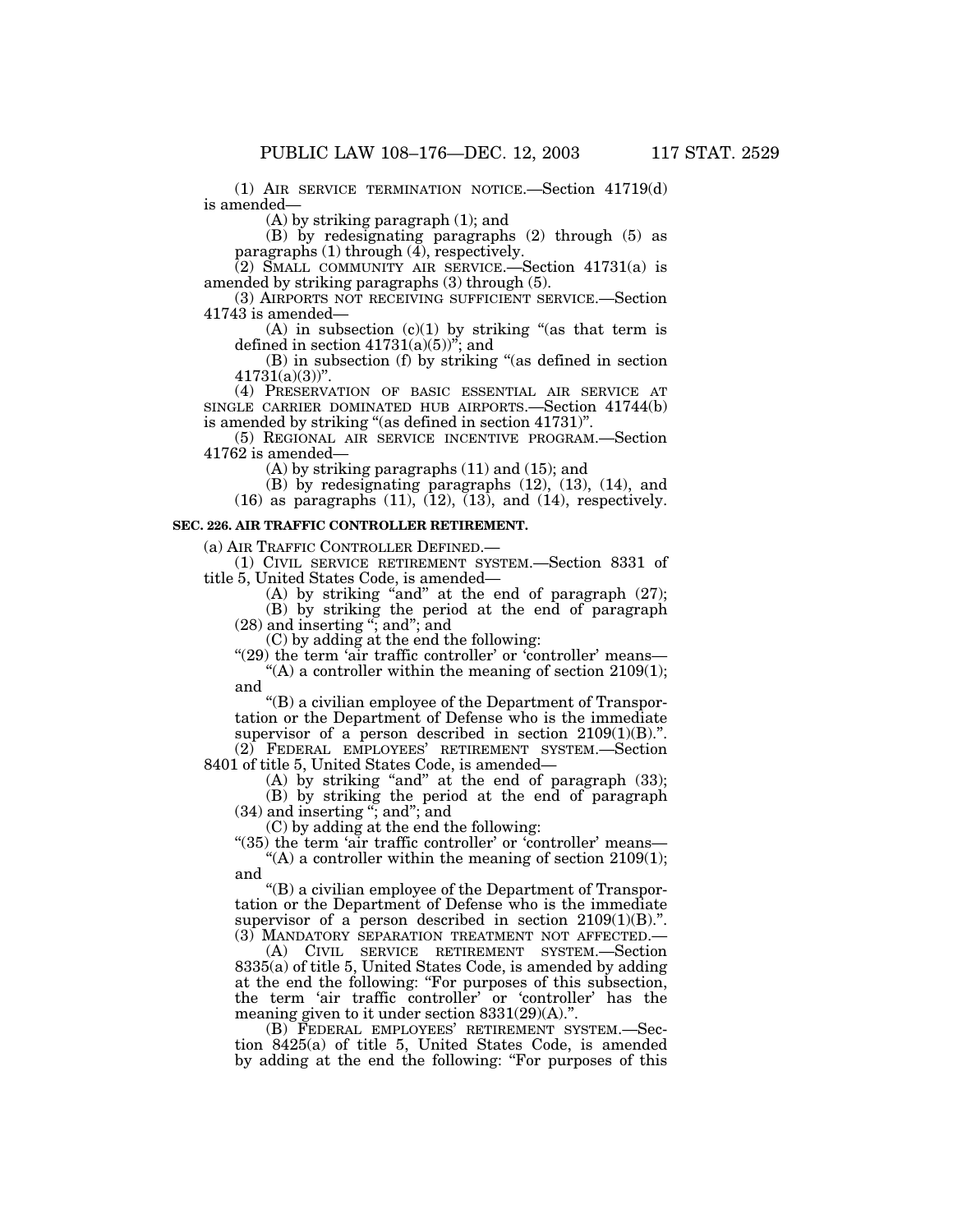subsection, the term 'air traffic controller' or 'controller' has the meaning given to it under section 8401(35)(A).".

(b) MODIFIED ANNUITY COMPUTATION RULE FOR CERTAIN AIR TRAFFIC CONTROLLERS UNDER FERS.—

(1) IN GENERAL.—Section 8415 of title 5, United States Code, is amended—

(A) by redesignating subsections (e) through (j) as subsections (f) through (k), respectively, and by redesignating the second subsection (i) as subsection (l); and

(B) by inserting after subsection (d) the following:

''(e) The annuity of an air traffic controller or former air traffic controller retiring under section 8412(a) is computed under subsection (a), except that if the individual has had at least 5 years of service as an air traffic controller as defined by section  $2109(1)(A)(i)$ , so much of the annuity as is computed with respect to such type of service shall be computed by multiplying  $1\frac{\gamma_{10}}{\gamma_{10}}$ percent of the individual's average pay by the years of such service.''.

(2) CONFORMING AMENDMENTS.  $-(A)^{\check{}}$  Section 8422(d)(2) of title 5, United States Code, is amended by striking ''8415(i)'' and inserting "8415(j)"

(B) Section  $8452(d)(1)$  of such title is amended by striking ''subsection (f)'' and inserting ''subsection (g)''.

(C) Section 8468(b)(1)(A) of such title is amended by striking "through (g)" and inserting "through (h)".

(D) Section 302(a) of the Federal Employees' Retirement System Act of 1986 (5 U.S.C. 8331 note) is amended—

(i) in paragraph  $(1)(D)(VI)$ , by striking "subsection  $(g)$ " and inserting "subsection (h)";

(ii) in paragraph  $(9)$ , by striking "8415 $(f)$ " and inserting "8415(g)"; and

(iii) in paragraph  $(12)(B)(ii)$ , by striking "through  $(f)$ " and inserting ''through (g)''.

(c) EFFECTIVE DATE.—

(1) IN GENERAL.—This section and the amendments made by this section—

(A) shall take effect on the 60th day after the date of enactment of this Act; and

(B) shall apply with respect to—

(i) any annuity entitlement to which is based on an individual's separation from service occurring on or after the effective date of this section; and

(ii) any service performed by any such individual before, on, or after the effective date of this section, subject to paragraph (2).

(2) SPECIAL RULE.—

(A) DEPOSIT REQUIREMENT.—For purposes of determining eligibility for immediate retirement under section 8412(e) of title 5, United States Code, the amendment made by subsection (a)(2) shall, with respect to any service described in subparagraph (B), be disregarded unless there is deposited into the Civil Service Retirement and Disability Fund, with respect to such service, in such time, form, and manner as the Office of Personnel Management by regulation requires, an amount equal to the amount by which—

(i) the deductions from pay which would have been required for such service if the amendments made

5 USC 8401 note.

Applicability.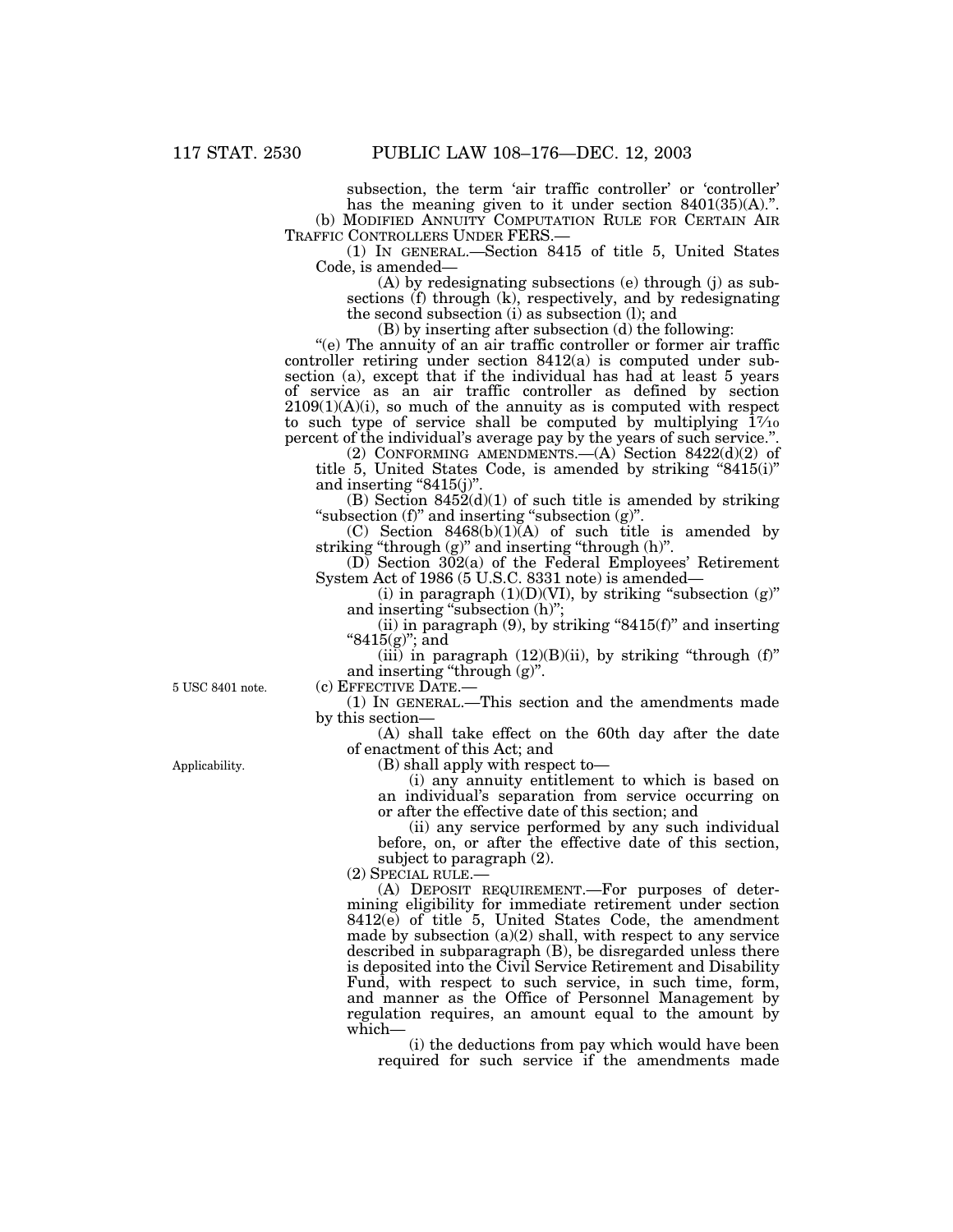by subsection (a)(2) had been in effect when such service was performed, exceeds

(ii) the unrefunded deductions or deposits actually made under subchapter II of chapter 84 of such title with respect to such service.

An amount under this subparagraph shall include interest, computed under paragraphs (2) and (3) of section 8334(e) of such title 5.

(B) PRIOR SERVICE DESCRIBED.—This paragraph applies Applicability. with respect to any service performed by an individual before the effective date of this section as an employee described in section 8401(35)(B) of title 5, United States Code (as amended by subsection (a)(2)).

# **SEC. 227. DESIGN ORGANIZATION CERTIFICATES.**

(a) GENERAL AUTHORITY TO ISSUE CERTIFICATES.—Effective on Effective date. the last day of the 7-year period beginning on the date of enactment of this Act, section  $44702(a)$  is amended by inserting "design organization certificates,'' after ''airman certificates,''.

(b) DESIGN ORGANIZATION CERTIFICATES.—

(1) PLAN.—Not later than 4 years after the date of enactment of this Act, the Administrator of the Federal Aviation Administration shall transmit to the Committee on Transportation and Infrastructure of the House of Representatives and the Committee on Commerce, Science, and Transportation of the Senate a plan for the development and oversight of a system for certification of design organizations to certify compliance with the requirements and minimum standards prescribed under section 44701(a) of title 49, United States Code, for the type certification of aircraft, aircraft engines, propellers, or appliances.

(2) ISSUANCE OF CERTIFICATES.—Section 44704 is amended by adding at the end the following:

''(e) DESIGN ORGANIZATION CERTIFICATES.—

''(1) ISSUANCE.—Beginning 7 years after the date of enactment of this subsection, the Administrator may issue a design organization certificate to a design organization to authorize the organization to certify compliance with the requirements and minimum standards prescribed under section 44701(a) for the type certification of aircraft, aircraft engines, propellers, or appliances.

"(2) APPLICATIONS.—On receiving an application for a design organization certificate, the Administrator shall examine and rate the design organization submitting the application, in accordance with regulations to be prescribed by the Administrator, to determine whether the design organization has adequate engineering, design, and testing capabilities, standards, and safeguards to ensure that the product being certificated is properly designed and manufactured, performs properly, and meets the regulations and minimum standards prescribed under section  $\overline{44701(a)}$ .

''(3) ISSUANCE OF TYPE CERTIFICATES BASED ON DESIGN ORGANIZATION CERTIFICATION.—The Administrator may rely on certifications of compliance by a design organization when making a finding under subsection (a).

Effective date.

49 USC 44702 note.

Deadline. 49 USC 44704 note.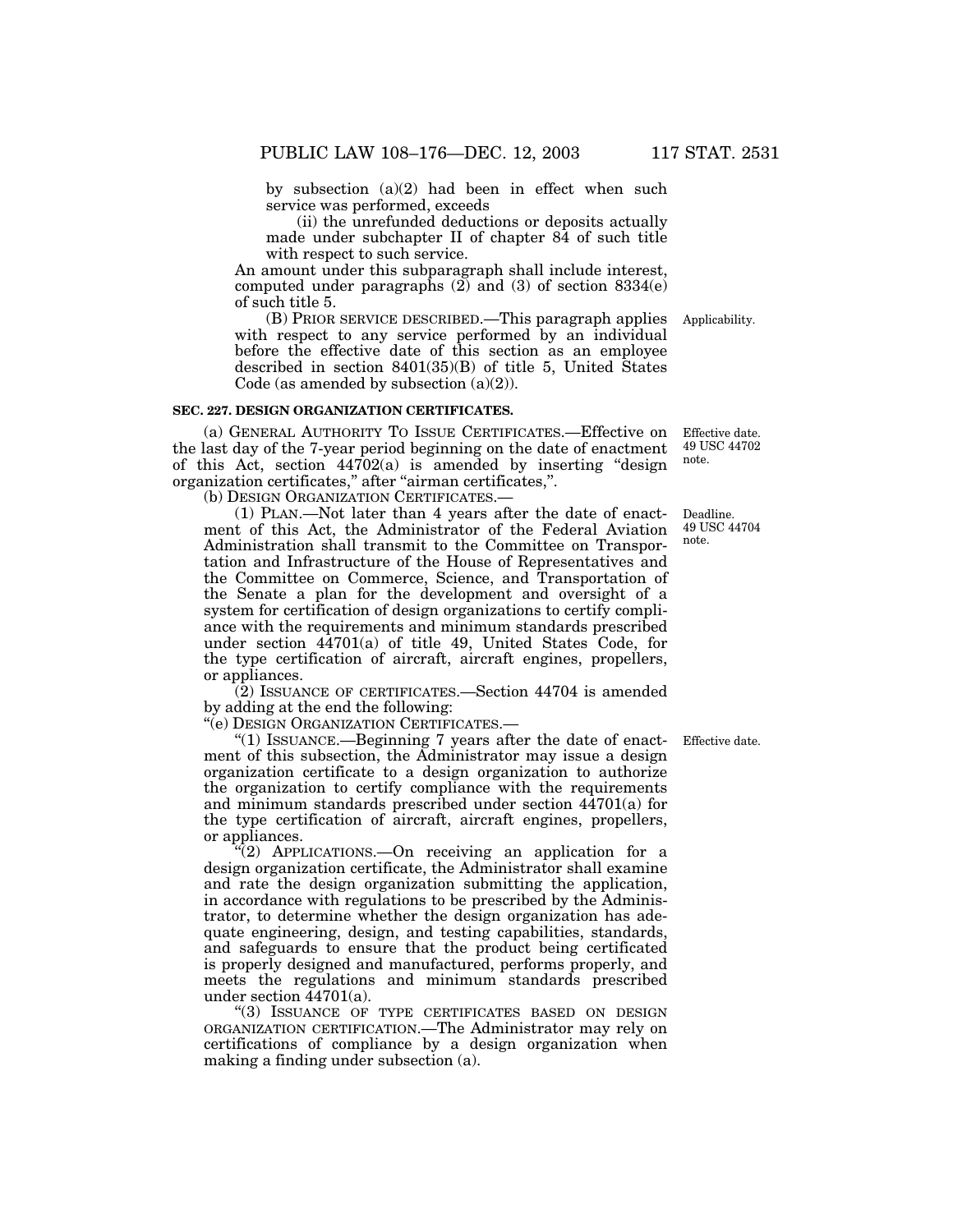''(4) PUBLIC SAFETY.—The Administrator shall include in a design organization certificate issued under this subsection terms required in the interest of safety.

''(5) NO EFFECT ON POWER OF REVOCATION.—Nothing in this subsection affects the authority of the Secretary of Transportation to revoke a certificate.''.

(c) REINSPECTION AND REEXAMINATION.—Section 44709(a) is amended by inserting ''design organization, production certificate holder," after "appliance,".

(d) PROHIBITIONS.—Section 44711(a)(7) is amended by striking ''agency'' and inserting ''agency, design organization certificate, ''.

(e) CONFORMING AMENDMENTS.— (1) SECTION HEADING.—Section 44704 is amended by

striking the section designation and heading and inserting the following:

## **''§ 44704. Type certificates, production certificates, airworthiness certificates, and design organization certificates''.**

(2) CHAPTER ANALYSIS.—The analysis for chapter 447 is amended by striking the item relating to section 44704 and inserting the following:

"44704. Type certificates, production certificates, airworthiness certificates, and design organization certificates.''.

## **SEC. 228. JUDICIAL REVIEW.**

The first sentence of section 46110(a) is amended—

(1) by striking ''safety''; and

(2) by striking ''under this part'' and inserting ''in whole or in part under this part, part B, or subsection (l) or (s) of section 114''.

49 USC 45301 note.

#### **SEC. 229. OVERFLIGHT FEES.**

(a) ADOPTION AND LEGALIZATION OF CERTAIN RULES.—

(1) APPLICABILITY AND EFFECT OF CERTAIN LAW.—Notwithstanding section  $141(d)(1)$  of the Aviation and Transportation Security Act (49 U.S.C. 44901 note), section 45301(b)(1)(B) of title 49, United States Code, is deemed to apply to and to have effect with respect to the authority of the Administrator of the Federal Aviation Administration with respect to the interim final rule and final rule, relating to overflight fees, issued by the Administrator on May 30, 2000, and August 13, 2001, respectively.

(2) ADOPTION AND LEGALIZATION.—The interim final rule and final rule referred to in subsection (a), including the fees issued pursuant to those rules, are adopted, legalized, and confirmed as fully to all intents and purposes as if the same had, by prior Act of Congress, been specifically adopted, authorized, and directed as of the date those rules were originally issued.

(3) FEES TO WHICH APPLICABLE.—This subsection applies to fees assessed after November 19, 2001, and before April 8, 2003, and fees collected after the requirements of subsection (b) have been met.

(b) DEFERRED COLLECTION OF FEES.—The Administrator shall defer collecting fees under section 45301(a)(1) of title 49, United States Code, until the Administrator  $(1)$  reports to Congress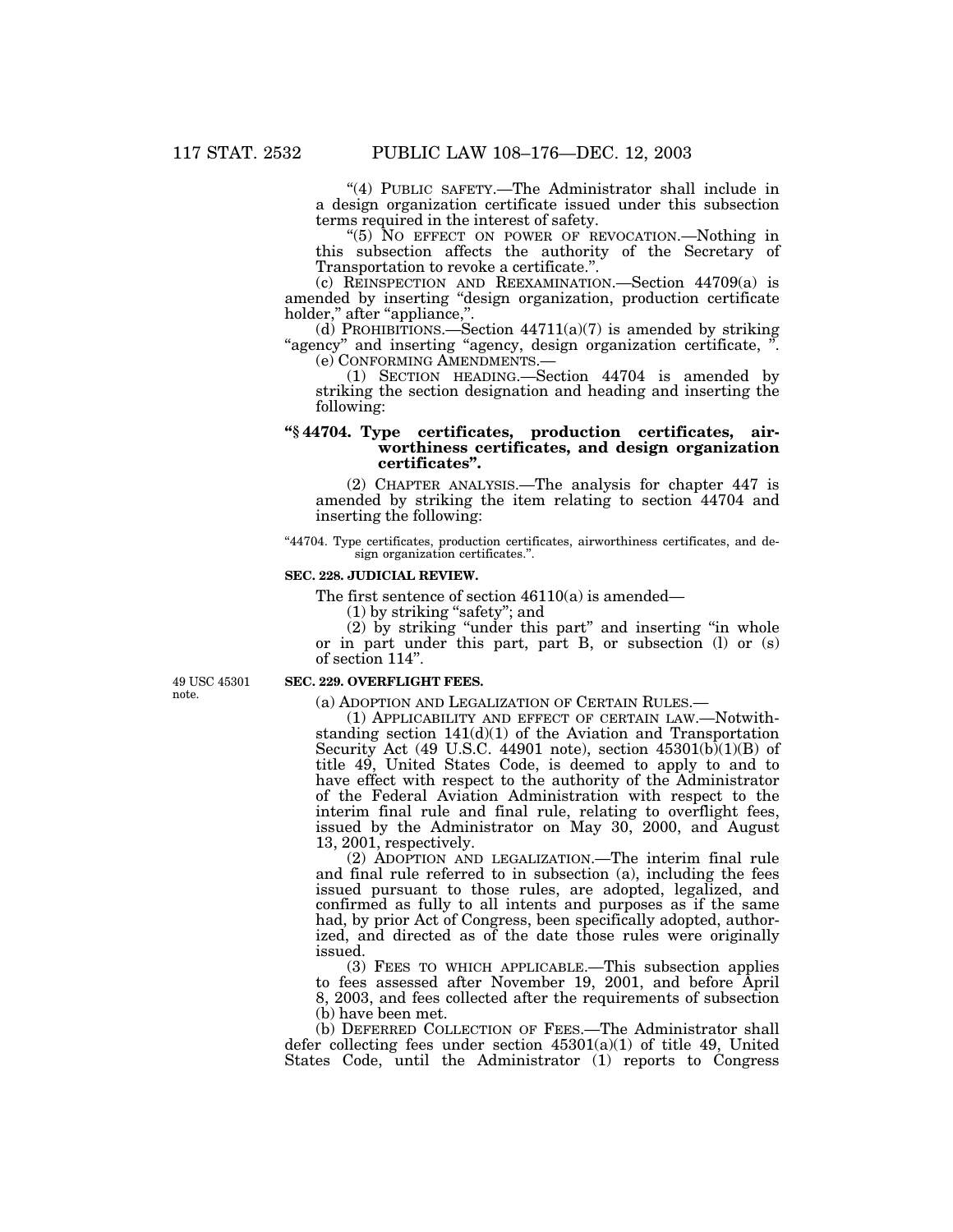responding to the issues raised by the court in Air Transport Association of Canada v. Federal Aviation Administration and Administrator, FAA, decided on April 8, 2003, and (2) consults with users and other interested parties regarding the consistency of the fees established under such section with the international obligations of the United States.

(c) ENFORCEMENT.—The Administrator shall take an appropriate enforcement action under subtitle VII of title 49, United States Code, against any user that does not pay a fee under section  $45301(a)(1)$  of such title.

# **TITLE III—ENVIRONMENTAL PROCESS**

# **Subtitle A—Aviation Development Streamlining**

#### **SEC. 301. SHORT TITLE.**

This title may be cited as "Aviation Streamlining Approval" Process Act of 2003''.

# **SEC. 302. FINDINGS.**

Congress finds that—

(1) airports play a major role in interstate and foreign commerce;

(2) congestion and delays at our Nation's major airports have a significant negative impact on our Nation's economy:

(3) airport capacity enhancement projects at congested airports are a national priority and should be constructed on an expedited basis;

(4) airport capacity enhancement projects must include an environmental review process that provides local citizenry an opportunity for consideration of and appropriate action to address environmental concerns; and

(5) the Federal Aviation Administration, airport authorities, communities, and other Federal, State, and local government agencies must work together to develop a plan, set and honor milestones and deadlines, and work to protect the environment while sustaining the economic vitality that will result from the continued growth of aviation.

# **SEC. 303. AIRPORT CAPACITY ENHANCEMENT.**

Section 40104 is amended by adding at the end the following: "(c) AIRPORT CAPACITY ENHANCEMENT PROJECTS AT CONGESTED AIRPORTS.—In carrying out subsection (a), the Administrator shall take action to encourage the construction of airport capacity enhancement projects at congested airports as those terms are defined in section 47176.''.

#### **SEC. 304. AVIATION PROJECT STREAMLINING.**

(a) IN GENERAL.—Chapter 471 is amended by inserting after subchapter II the following:

Aviation Streamlining Approval Process Act of 2003.

49 USC 40101 note.

49 USC 47171 note.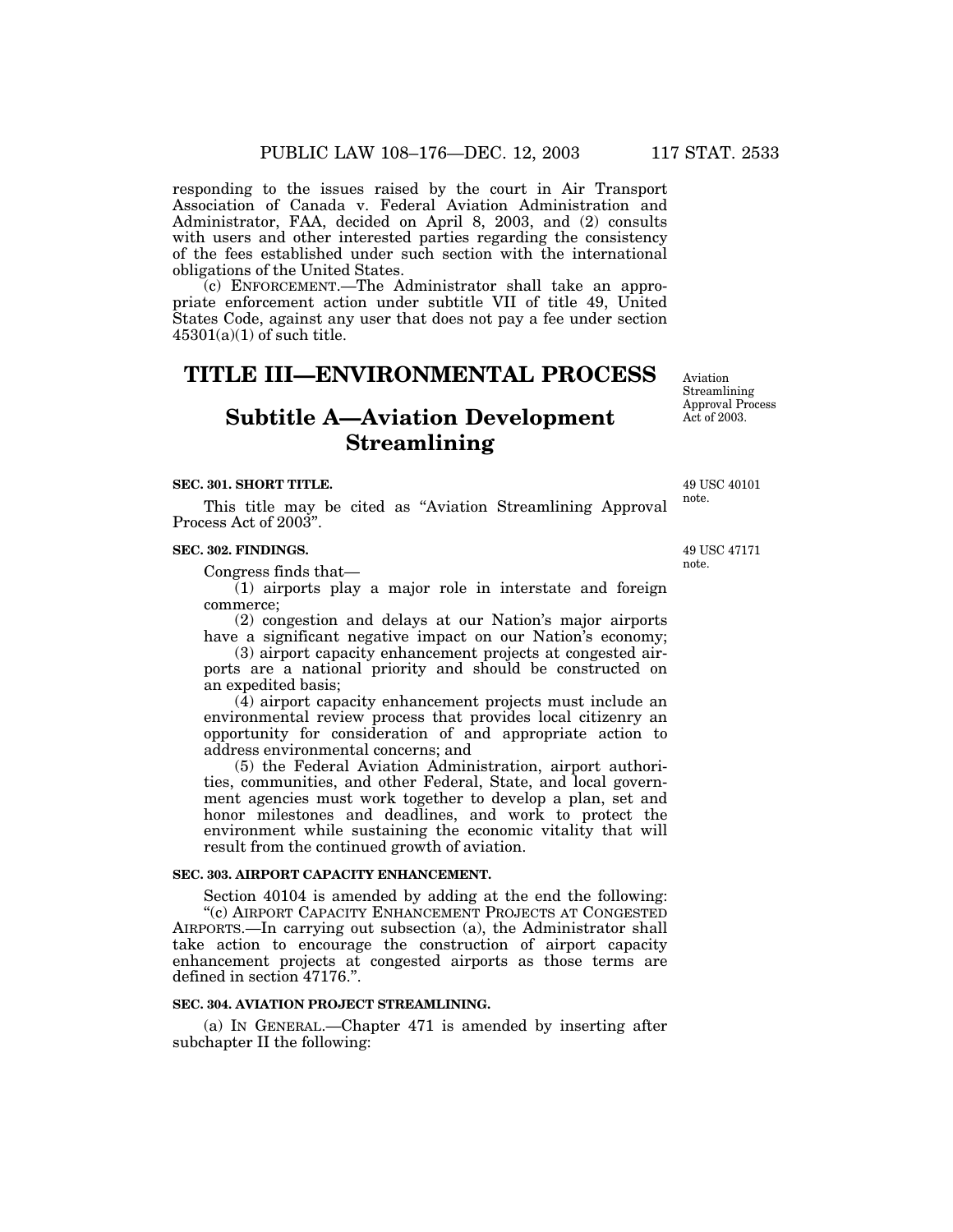# ''SUBCHAPTER III—AVIATION DEVELOPMENT STREAMLINING

# **''§ 47171. Expedited, coordinated environmental review process**

''(a) AVIATION PROJECT REVIEW PROCESS.—The Secretary of Transportation shall develop and implement an expedited and coordinated environmental review process for airport capacity enhancement projects at congested airports, aviation safety projects, and aviation security projects that—

''(1) provides for better coordination among the Federal, regional, State, and local agencies concerned with the preparation of environmental impact statements or environmental assessments under the National Environmental Policy Act of 1969 (42 U.S.C. 4321 et seq.);

"(2) provides that all environmental reviews, analyses, opinions, permits, licenses, and approvals that must be issued or made by a Federal agency or airport sponsor for such a project will be conducted concurrently, to the maximum extent practicable; and

''(3) provides that any environmental review, analysis, opinion, permit, license, or approval that must be issued or made by a Federal agency or airport sponsor for such a project will be completed within a time period established by the Secretary, in cooperation with the agencies identified under subsection (d) with respect to the project.

''(b) AVIATION PROJECTS SUBJECT TO A STREAMLINED ENVIRON-MENTAL REVIEW PROCESS.—

"(1) AIRPORT CAPACITY ENHANCEMENT PROJECTS AT CON-GESTED AIRPORTS.—An airport capacity enhancement project at a congested airport shall be subject to the coordinated and expedited environmental review process requirements set forth in this section.

"(2) AVIATION SAFETY AND AVIATION SECURITY PROJECTS.-

''(A) IN GENERAL.—The Administrator of the Federal Aviation Administration may designate an aviation safety project or aviation security project for priority environmental review. The Administrator may not delegate this designation authority. A designated project shall be subject to the coordinated and expedited environmental review process requirements set forth in this section.

''(B) PROJECT DESIGNATION CRITERIA.—The Administrator shall establish guidelines for the designation of an aviation safety project or aviation security project for priority environmental review. Such guidelines shall provide for consideration of—

''(i) the importance or urgency of the project;

"(ii) the potential for undertaking the environmental review under existing emergency procedures under the National Environmental Policy Act of 1969 (42 U.S.C. 4321 et seq.);

"(iii) the need for cooperation and concurrent reviews by other Federal or State agencies;

"(iv) the prospect for undue delay if the project" is not designated for priority review; and

" $(v)$  for aviation security projects, the views of the Department of Homeland Security.

Guidelines.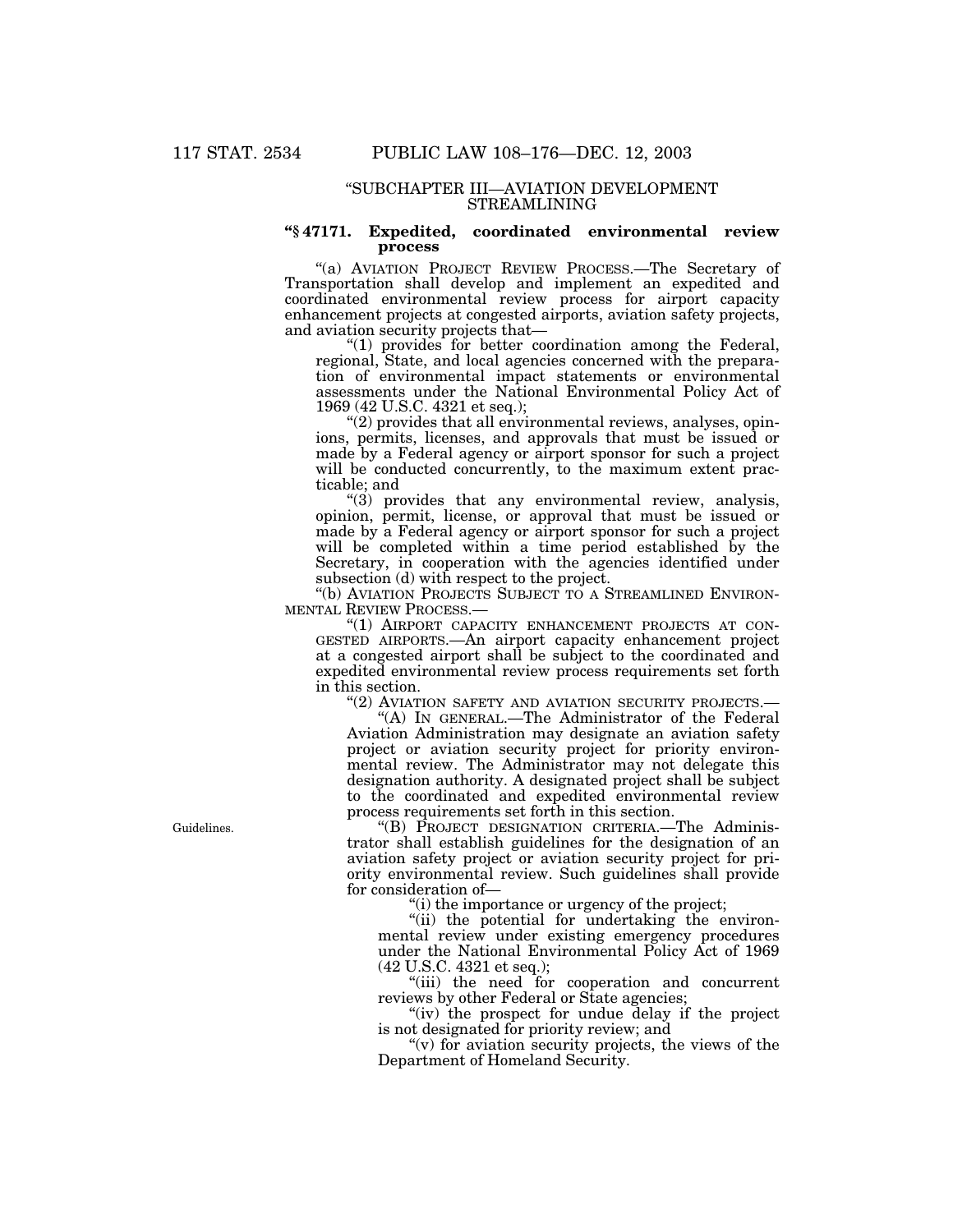"(c) HIGH PRIORITY OF AND AGENCY PARTICIPATION IN COORDINATED REVIEWS.—

"(1) HIGH PRIORITY FOR ENVIRONMENTAL REVIEWS.—Each Federal agency with jurisdiction over an environmental review, analysis, opinion, permit, license, or approval shall accord any such review, analysis, opinion, permit, license, or approval involving an airport capacity enhancement project at a congested airport or a project designated under subsection (b)(2) the highest possible priority and conduct the review, analysis, opinion, permit, license, or approval expeditiously.

Procedures.

''(2) AGENCY PARTICIPATION.—Each Federal agency described in subsection (d) shall formulate and implement administrative, policy, and procedural mechanisms to enable the agency to participate in the coordinated environmental review process under this section and to ensure completion of environmental reviews, analyses, opinions, permits, licenses, and approvals described in subsection (a) in a timely and environmentally responsible manner.

''(d) IDENTIFICATION OF JURISDICTIONAL AGENCIES.—With respect to each airport capacity enhancement project at a congested airport or a project designated under subsection (b)(2), the Secretary shall identify, as soon as practicable, all Federal and State agencies that may have jurisdiction over environmental-related matters that may be affected by the project or may be required by law to conduct an environmental-related review or analysis of the project or determine whether to issue an environmental-related permit, license, or approval for the project.

''(e) STATE AUTHORITY.—Under a coordinated review process being implemented under this section by the Secretary with respect to a project at an airport within the boundaries of a State, the Governor of the State, consistent with State law, may choose to participate in such process and provide that all State agencies that have jurisdiction over environmental-related matters that may be affected by the project or may be required by law to conduct an environmental-related review or analysis of the project or determine whether to issue an environmental-related permit, license, or approval for the project, be subject to the process.

(f) MEMORANDUM OF UNDERSTANDING.—The coordinated review process developed under this section may be incorporated into a memorandum of understanding for a project between the Secretary and the heads of other Federal and State agencies identified under subsection (d) with respect to the project and, if applicable, the airport sponsor.

''(g) USE OF INTERAGENCY ENVIRONMENTAL IMPACT STATEMENT TEAMS.—

''(1) IN GENERAL.—The Secretary may utilize an interagency environmental impact statement team to expedite and coordinate the coordinated environmental review process for a project under this section. When utilizing an interagency environmental impact statement team, the Secretary shall invite Federal, State and Tribal agencies with jurisdiction by law, and may invite such agencies with special expertise, to participate on an interagency environmental impact statement team.

"(2) RESPONSIBILITY OF INTERAGENCY ENVIRONMENTAL IMPACT STATEMENT TEAM.—Under a coordinated environmental review process being implemented under this section, the interagency environmental impact statement team shall assist the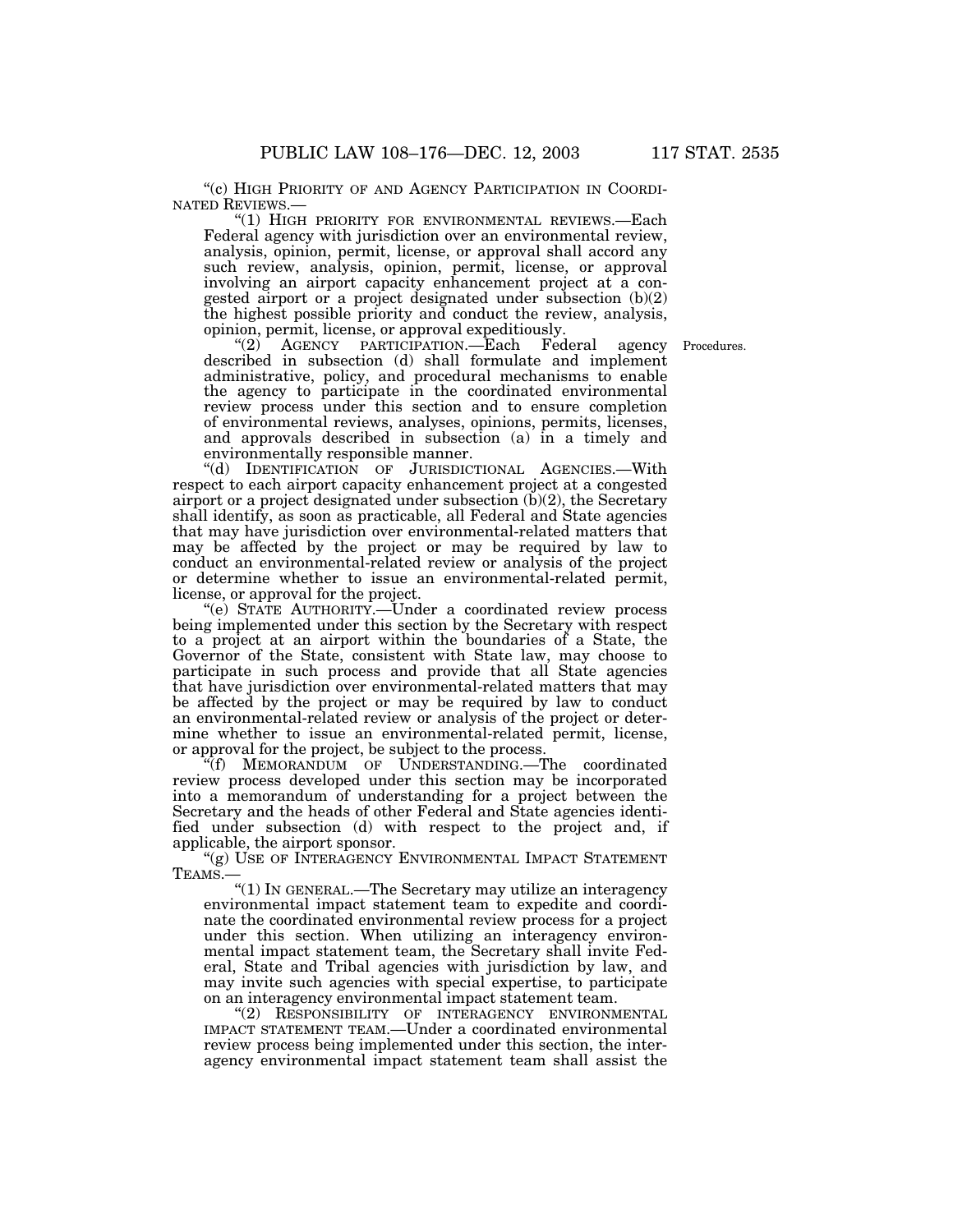Federal Aviation Administration in the preparation of the environmental impact statement. To facilitate timely and efficient environmental review, the team shall agree on agency or Tribal points of contact, protocols for communication among agencies, and deadlines for necessary actions by each individual agency (including the review of environmental analyses, the conduct of required consultation and coordination, and the issuance of environmental opinions, licenses, permits, and approvals). The members of the team may formalize their agreement in a written memorandum.

''(h) LEAD AGENCY RESPONSIBILITY.—The Federal Aviation Administration shall be the lead agency for projects designated under subsection (b)(2) and airport capacity enhancement projects at congested airports and shall be responsible for defining the scope and content of the environmental impact statement, consistent with regulations issued by the Council on Environmental Quality. Any other Federal agency or State agency that is participating in a coordinated environmental review process under this section shall give substantial deference, to the extent consistent with applicable law and policy, to the aviation expertise of the Federal Aviation Administration.

''(i) EFFECT OF FAILURE TO MEET DEADLINE.—

''(1) NOTIFICATION OF CONGRESS AND CEQ.—If the Secretary determines that a Federal agency, State agency, or airport sponsor that is participating in a coordinated review process under this section with respect to a project has not met a deadline established under subsection  $(a)(3)$  for the project, the Secretary shall notify, within 30 days of the date of such determination, the Committee on Commerce, Science, and Transportation of the Senate, the Committee on Transportation and Infrastructure of the House of Representatives, the Council on Environmental Quality, and the agency or sponsor involved about the failure to meet the deadline.

"(2) AGENCY REPORT.—Not later than 30 days after date of receipt of a notice under paragraph (1), the agency or sponsor involved shall submit a report to the Secretary, the Committee on Transportation and Infrastructure of the House of Representatives, the Committee on Commerce, Science, and Transportation of the Senate, and the Council on Environmental Quality explaining why the agency or sponsor did not meet the deadline and what actions it intends to take to complete or issue the required review, analysis, opinion, permit, license, or approval.

''(j) PURPOSE AND NEED.—For any environmental review, analysis, opinion, permit, license, or approval that must be issued or made by a Federal or State agency that is participating in a coordinated review process under this section and that requires an analysis of purpose and need for the project, the agency, notwithstanding any other provision of law, shall be bound by the project purpose and need as defined by the Secretary.

''(k) ALTERNATIVES ANALYSIS.—The Secretary shall determine the reasonable alternatives to an airport capacity enhancement project at a congested airport or a project designated under subsection (b)(2). Any other Federal agency, or State agency that is participating in a coordinated review process under this section with respect to the project shall consider only those alternatives to the project that the Secretary has determined are reasonable.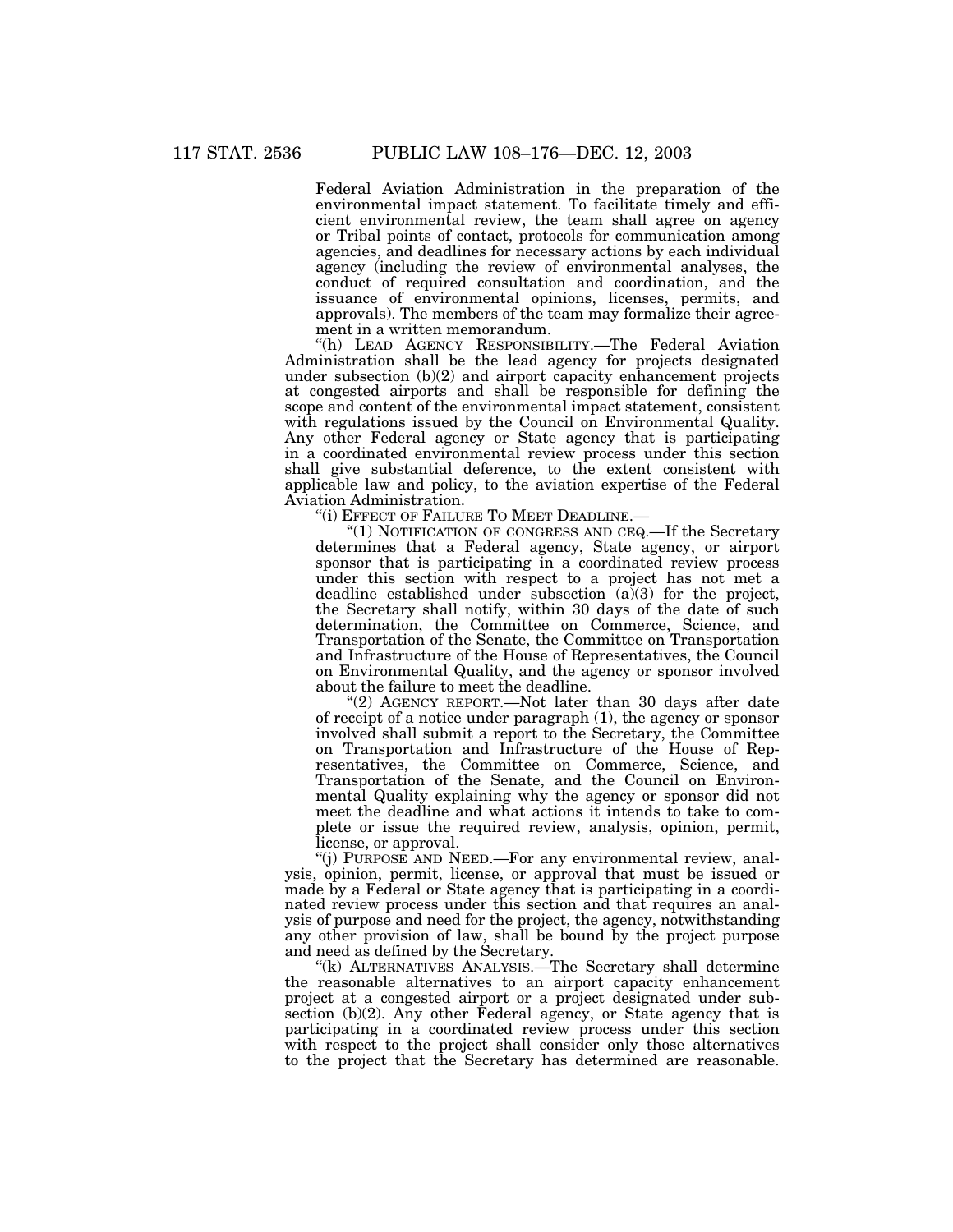''(l) SOLICITATION AND CONSIDERATION OF COMMENTS.—In applying subsections (j) and (k), the Secretary shall solicit and consider comments from interested persons and governmental entities in accordance with the National Environmental Policy Act of 1969 (42 U.S.C. 4371 et seq.).

"(m) MONITORING BY TASK FORCE.—The Transportation Infrastructure Streamlining Task Force, established by Executive Order 13274 (67 Fed. Reg. 59449; relating to environmental stewardship and transportation infrastructure project reviews), may monitor airport projects that are subject to the coordinated review process under this section.

# **''§ 47172. Air traffic procedures for airport capacity enhancement projects at congested airports**

''(a) IN GENERAL.—The Administrator of the Federal Aviation Administration may consider prescribing flight procedures to avoid or minimize potentially significant adverse noise impacts of an airport capacity enhancement project at a congested airport that involves the construction of new runways or the reconfiguration of existing runways during the environmental planning process for the project. If the Administrator determines that noise mitigation flight procedures are consistent with safe and efficient use of the navigable airspace, the Administrator may commit, at the request of the airport sponsor and in a manner consistent with applicable Federal law, to prescribing such procedures in any record of decision approving the project.

''(b) MODIFICATION.—Notwithstanding any commitment by the Administrator under subsection (a), the Administrator may initiate changes to such procedures if necessary to maintain safety and efficiency in light of new information or changed circumstances.

# **''§ 47173. Airport funding of FAA staff**

''(a) ACCEPTANCE OF SPONSOR-PROVIDED FUNDS.—Notwithstanding any other provision of law, the Administrator of the Federal Aviation Administration may accept funds from an airport sponsor, including funds provided to the sponsor under section 47114(c), to hire additional staff or obtain the services of consultants in order to facilitate the timely processing, review, and completion of environmental activities associated with an airport development project.

''(b) ADMINISTRATIVE PROVISION.—Instead of payment from an airport sponsor from funds apportioned to the sponsor under section 47114, the Administrator, with agreement of the sponsor, may transfer funds that would otherwise be apportioned to the sponsor under section 47114 to the account used by the Administrator for activities described in subsection (a).

''(c) RECEIPTS CREDITED AS OFFSETTING COLLECTIONS.—Notwithstanding section 3302 of title 31, any funds accepted under this section, except funds transferred pursuant to subsection (b)—

" $(1)$  shall be credited as offsetting collections to the account that finances the activities and services for which the funds are accepted;

" $(2)$  shall be available for expenditure only to pay the costs of activities and services for which the funds are accepted; and

''(3) shall remain available until expended.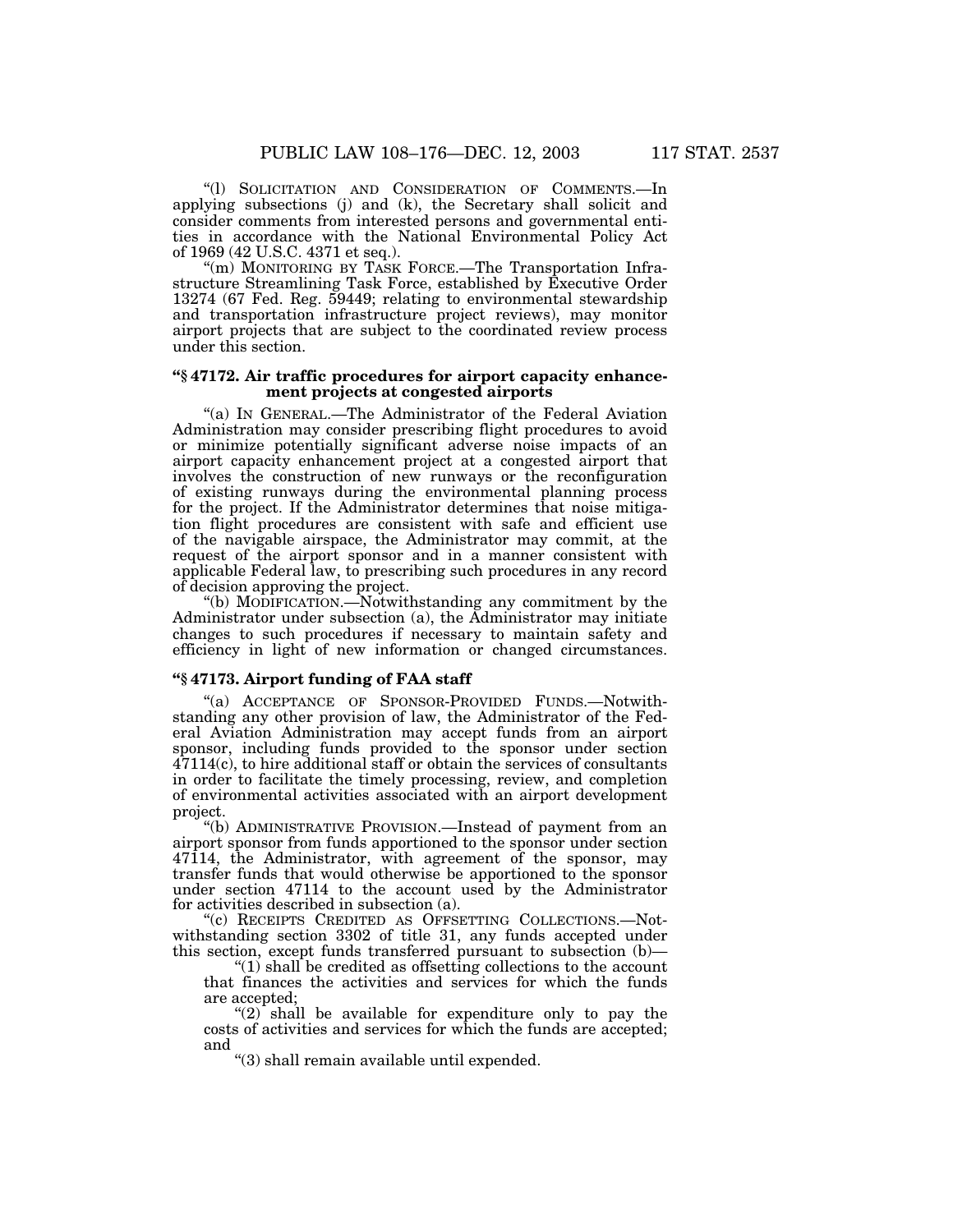''(d) MAINTENANCE OF EFFORT.—No funds may be accepted pursuant to subsection (a), or transferred pursuant to subsection (b), in any fiscal year in which the Federal Aviation Administration does not allocate at least the amount it expended in fiscal year 2002 (excluding amounts accepted pursuant to section 337 of the Department of Transportation and Related Agencies Appropriations Act, 2002 (115 Stat. 862)) for the activities described in subsection (a).

# **''§ 47174. Authorization of appropriations**

''In addition to the amounts authorized to be appropriated under section 106(k), there is authorized to be appropriated to the Secretary of Transportation, out of the Airport and Airway Trust Fund established under section 9502 of the Internal Revenue Code of 1986 (26 U.S.C. 9502), \$4,200,000 for fiscal year 2004 and for each fiscal year thereafter to facilitate the timely processing, review, and completion of environmental activities associated with airport capacity enhancement projects at congested airports.

# **''§ 47175. Definitions**

''In this subchapter, the following definitions apply:

''(1) AIRPORT SPONSOR.—The term 'airport sponsor' has the meaning given the term 'sponsor' under section 47102.

''(2) CONGESTED AIRPORT.—The term 'congested airport' means an airport that accounted for at least 1 percent of all delayed aircraft operations in the United States in the most recent year for which such data is available and an airport listed in table 1 of the Federal Aviation Administration's Airport Capacity Benchmark Report 2001.

"(3) AIRPORT CAPACITY ENHANCEMENT PROJECT.—The term 'airport capacity enhancement project' means—

 $\mathcal{F}(A)$  a project for construction or extension of a runway, including any land acquisition, taxiway, or safety area associated with the runway or runway extension; and

''(B) such other airport development projects as the Secretary may designate as facilitating a reduction in air traffic congestion and delays.

"(4) AVIATION SAFETY PROJECT.—The term 'aviation safety project' means an aviation project that—

"(A) has as its primary purpose reducing the risk of injury to persons or damage to aircraft and property, as determined by the Administrator; and

''(B)(i) is needed to respond to a recommendation from the National Transportation Safety Board, as determined by the Administrator; or

''(ii) is necessary for an airport to comply with part 139 of title 14, Code of Federal Regulations (relating to airport certification).

" $(5)$  AVIATION SECURITY PROJECT.—The term 'aviation security project' means a security project at an airport required by the Department of Homeland Security.

"(6) FEDERAL AGENCY.—The term 'Federal agency' means a department or agency of the United States Government.''.

(b) CONFORMING AMENDMENT.—The analysis for such chapter is amended by adding at the end the following: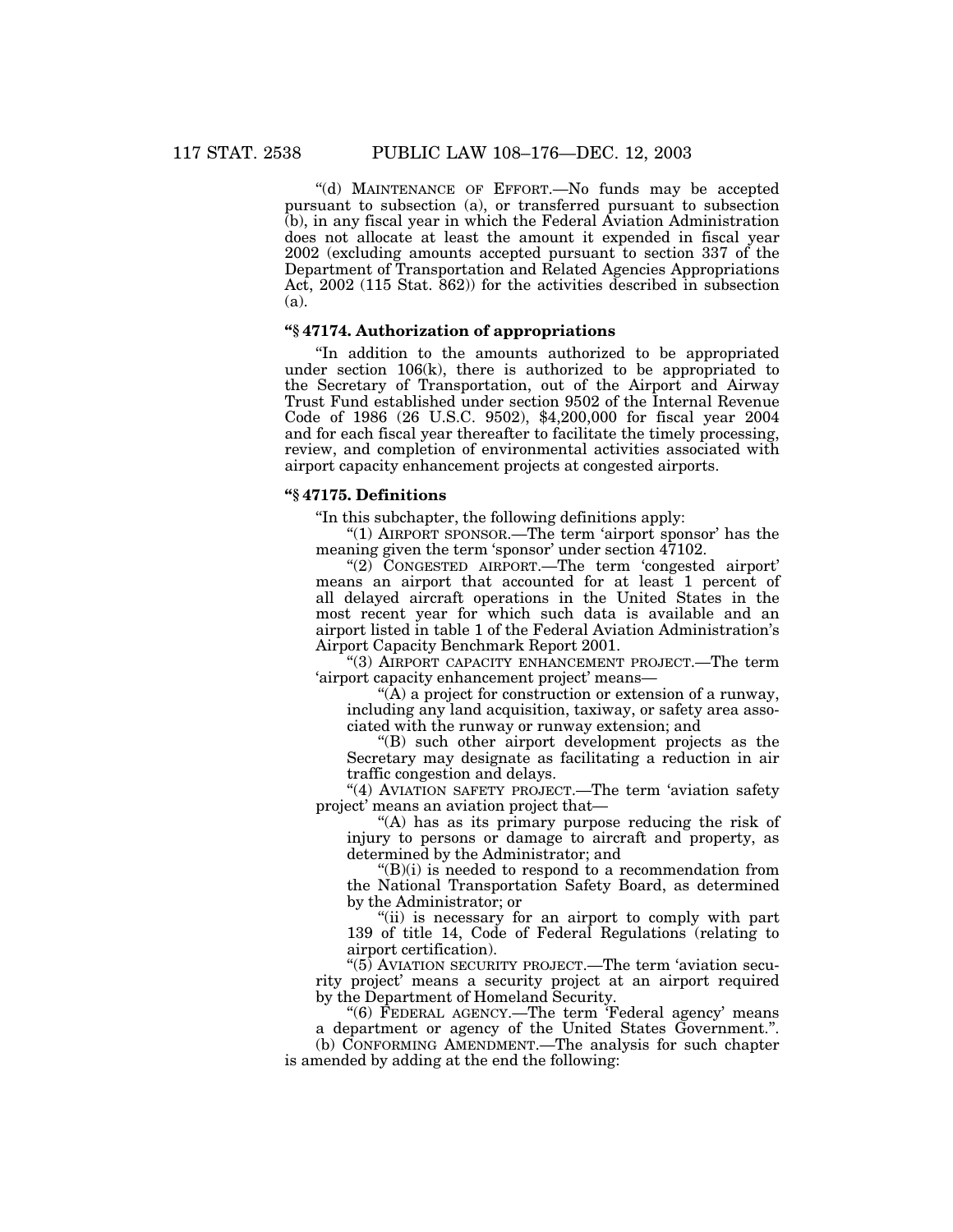''SUBCHAPTER III—AVIATION DEVELOPMENT STREAMLINING

'47171. Expedited, coordinated environmental review process.

''47172. Air traffic procedures for airport capacity enhancement projects at congested airports.

''47173. Airport funding of FAA staff.

"47174. Authorization of appropriations. ''47175. Definitions.''.

# **SEC. 305. ELIMINATION OF DUPLICATIVE REQUIREMENTS.**

Section 47106(c) is amended—

(1) by inserting ''and'' after the semicolon at the end of paragraph  $(1)(A)(iii)$  (as added by this Act);

 $(2)$  by striking subparagraph  $(B)$  of paragraph  $(1)$ ;

(3) by redesignating subparagraph (C) of paragraph (1) as subparagraph  $(\bar{B})$ ;

 $(4)$  in paragraph  $(2)(A)$  by striking "stage 2" and inserting ''stage 3'';

(5) by striking paragraph (4);

(6) by redesignating paragraph (5) as paragraph (4); and

(7) in paragraph (4) (as so redesignated) by striking " $(1)(C)$ " and inserting " $(1)(\bar{B})$ ".

## **SEC. 306. CONSTRUCTION OF CERTAIN AIRPORT CAPACITY PROJECTS.**

Section  $47504(c)(2)$  is amended—

(1) by moving subparagraphs (C) and (D) 2 ems to the right;

 $(2)$  by striking "and" at the end of subparagraph  $(C)$ ;

(3) by striking the period at the end of subparagraph (D) and inserting "; and"; and

(4) by adding at the end the following:

(E) to an airport operator of a congested airport (as defined in section 47175) and a unit of local government referred to in paragraph  $(1)(B)$  of this subsection to carry out a project to mitigate noise in the area surrounding the airport if the project is included as a commitment in a record of decision of the Federal Aviation Administration for an airport capacity enhancement project (as defined in section 47175) even if that airport has not met the requirements of part 150 of title 14, Code of Federal Regulations.''.

#### **SEC. 307. ISSUANCE OF ORDERS.**

Not later than 180 days after the date of enactment of this Act, the Secretary of Transportation shall publish the final Federal Aviation Administration Order 1050.1E, Environmental Impacts: Policies and Procedures. Not later than 180 days after the date of publication of such final order, the Secretary shall publish for public comment the revised Federal Aviation Administration Order 5050.4B, Airport Environmental Handbook.

#### **SEC. 308. LIMITATIONS.**

Nothing in this subtitle, including any amendment made by this title, shall preempt or interfere with—

(1) any practice of seeking public comment;

(2) any power, jurisdiction, or authority that a State agency or an airport sponsor has with respect to carrying out an airport capacity enhancement project; and

(3) any obligation to comply with the provisions of the National Environmental Policy Act of 1969 (42 U.S.C. 4371

Deadlines. Publications.

49 USC 47171 note.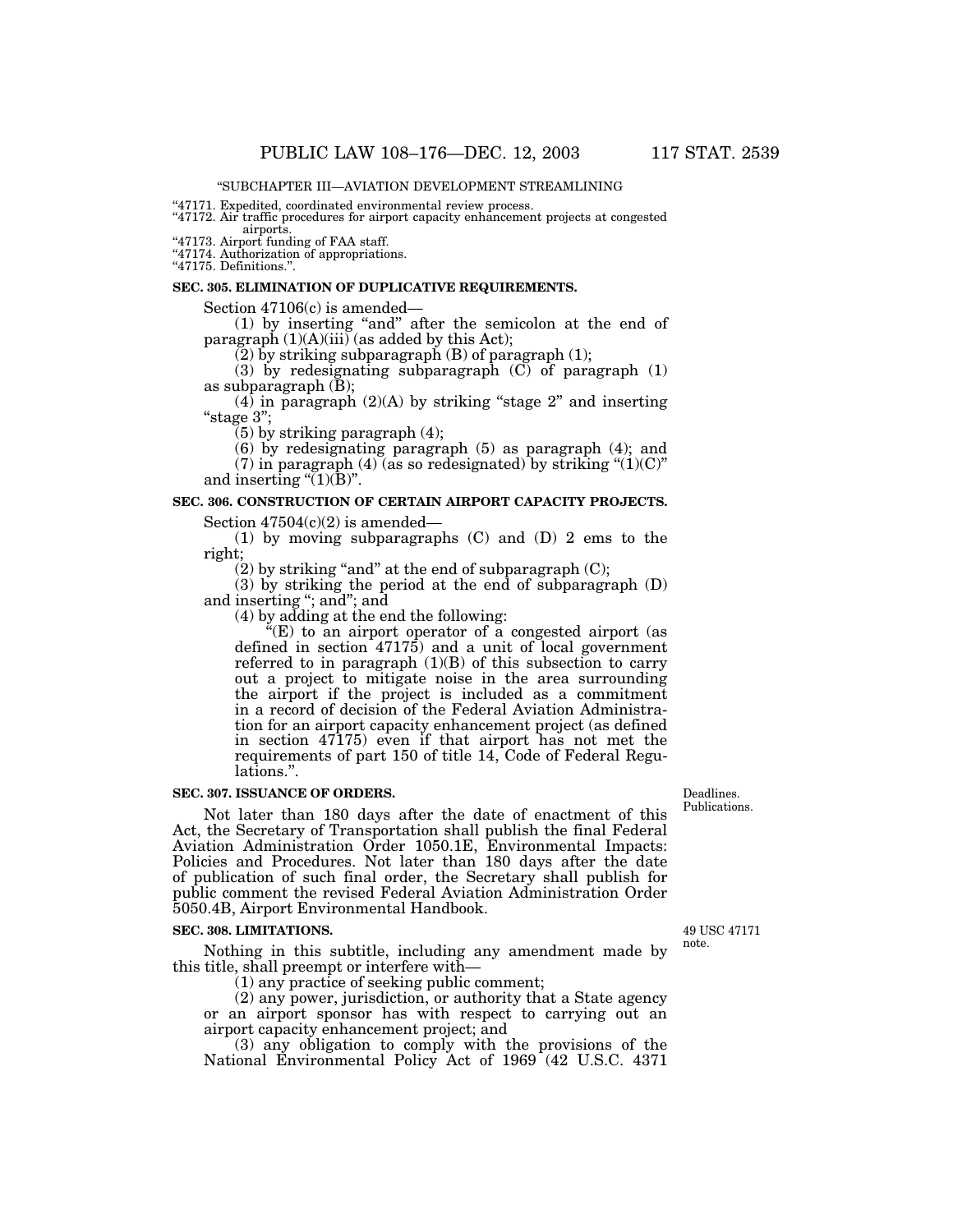et seq.) and the regulations issued by the Council on Environmental Quality to carry out such Act.

49 USC 47171 note.

# **SEC. 309. RELATIONSHIP TO OTHER REQUIREMENTS.**

The coordinated review process required under the amendments made by this subtitle shall apply to an airport capacity enhancement project at a congested airport whether or not the project is designated by the Secretary of Transportation as a high-priority transportation infrastructure project under Executive Order 13274 (67 Fed. Reg. 59449; relating to environmental stewardship and transportation infrastructure project reviews).

# **Subtitle B—Miscellaneous**

49 USC 40101 note.

# **SEC. 321. REPORT ON LONG-TERM ENVIRONMENTAL IMPROVEMENTS.**

(a) IN GENERAL.—The Secretary of Transportation, in consultation with the Administrator of the National Aeronautics and Space Administration, shall conduct a study of ways to reduce aircraft noise and emissions and to increase aircraft fuel efficiency. The study shall—

(1) explore new operational procedures for aircraft to achieve those goals;

(2) identify both near-term and long-term options to achieve those goals;

(3) identify infrastructure changes that would contribute to attainment of those goals;

(4) identify emerging technologies that might contribute to attainment of those goals;

(5) develop a research plan for application of such emerging technologies, including new combustor and engine design concepts and methodologies for designing high bypass ratio turbofan engines so as to minimize the effects on climate change per unit of production of thrust and flight speed; and

(6) develop an implementation plan for exploiting such emerging technologies to attain those goals.

(b) REPORT.—The Secretary shall transmit a report on the study to the Senate Committee on Commerce, Science, and Transportation and the House of Representatives Committee on Transportation and Infrastructure within 1 year after the date of enactment of this Act.

(c) AUTHORIZATION OF APPROPRIATIONS.—There is authorized to be appropriated to the Secretary \$500,000 for fiscal year 2004 to carry out this section.

#### **SEC. 322. NOISE DISCLOSURE.**

(a) NOISE DISCLOSURE SYSTEM IMPLEMENTATION STUDY.—The Administrator of the Federal Aviation Administration shall conduct a study to determine the feasibility of developing a program under which prospective home buyers of property located in the vicinity of an airport could be notified of information derived from noise exposure maps that may affect the use and enjoyment of the property. The study shall assess the scope, administration, usefulness, and burdensomeness of any such program, the costs and benefits of such a program, and whether participation in such a program should be voluntary or mandatory.

(b) PUBLIC AVAILABILITY OF NOISE EXPOSURE MAPS.—The Administrator shall make noise exposure and land use information

Deadline.

49 USC 47503 note.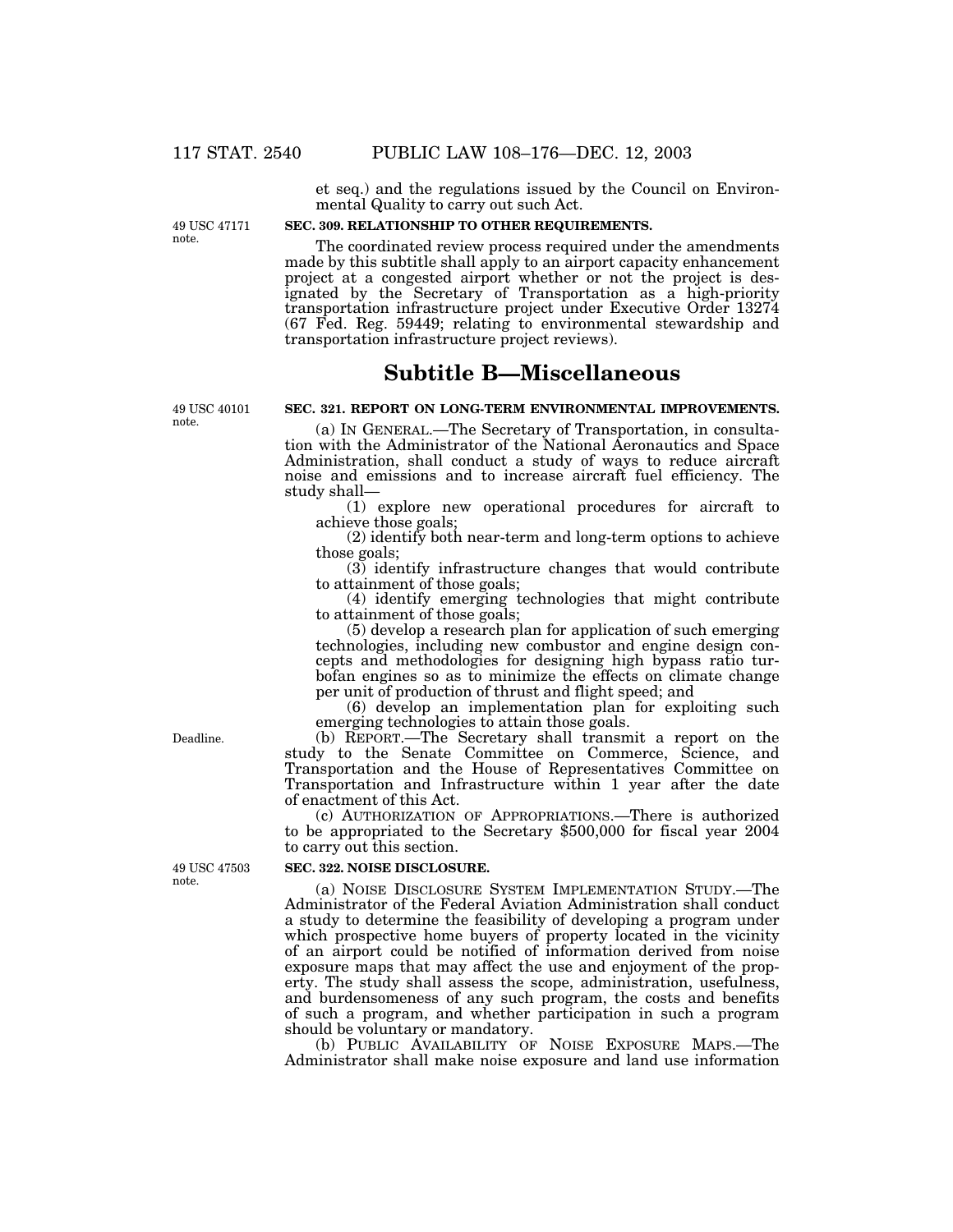from noise exposure maps available to the public via the Internet on its website in an appropriate format.

(c) NOISE EXPOSURE MAP.—In this section, the term ''noise exposure map'' means a noise exposure map prepared under section 47503 of title 49, United States Code.

## **SEC. 323. OVERFLIGHTS OF NATIONAL PARKS.**

(a) IN GENERAL.—Section 40128 is amended—

(1) in subsection  $(a)(1)$  by inserting ", as defined by this section," after "lands" the first place it appears;

(2) in subsections  $(b)(3)(A)$  and  $(b)(3)(B)$  by inserting "over a national park'' after ''operations'';

(3) in subsection  $(b)(3)(C)$  by inserting "over a national park that are also'' after ''operations'';

(4) in subsection  $(b)(3)(D)$  by striking "at the park" and inserting "over a national park";

(5) in subsection  $(b)(3)(E)$  by inserting "over a national park" after "operations" the first place it appears;

(6) in subsections  $(c)(2)(A)(i)$  and  $(c)(2)(B)$  by inserting "over a national park'' after ''operations'';

(7) in subsection  $(f)(1)$  by inserting "over a national park" after "operation";

 $(8)$  in subsection  $(f)(4)(A)$ —

(A) by striking ''commercial air tour operation'' and inserting ''commercial air tour operation over a national park''; and

(B) by striking ''park, or over tribal lands,'' and inserting "park (except the Grand Canyon National Park), or over tribal lands (except those within or abutting the Grand Canyon National Park),'';

(9) in subsection  $(f)(4)(B)$  by inserting "over a national park'' after ''operation''; and

(10) in the heading for paragraph (4) of subsection (f) by inserting "OVER A NATIONAL PARK" after "OPERATION".

(b) QUIET TECHNOLOGY RULEMAKING FOR AIR TOURS OVER GRAND CANYON NATIONAL PARK.—

49 USC 40128 note.

(1) DEADLINE FOR RULE.—No later than January 2005, the Secretary of Transportation shall issue a final rule to establish standards for quiet technology that are reasonably achievable at Grand Canyon National Park, based on the Supplemental Notice of Proposed Rulemaking on Noise Limitations for Aircraft Operations in the Vicinity of Grand Canyon National Park, published in the Federal Register on March 24, 2003.

(2) RESOLUTION OF DISPUTES.—Subject to applicable administrative law and procedures, if the Secretary determines that a dispute among interested parties (including outside groups) or government agencies cannot be resolved within a reasonable time frame and could delay finalizing the rulemaking described in subsection (a), or implementation of final standards under such rule, due to controversy over adoption of quiet technology routes, establishment of incentives to encourage adoption of such routes, establishment of incentives to encourage adoption of quite technology, or other measures to achieve substantial restoration of natural quiet, the Secretary shall refer such dispute to a recognized center for environmental conflict resolution.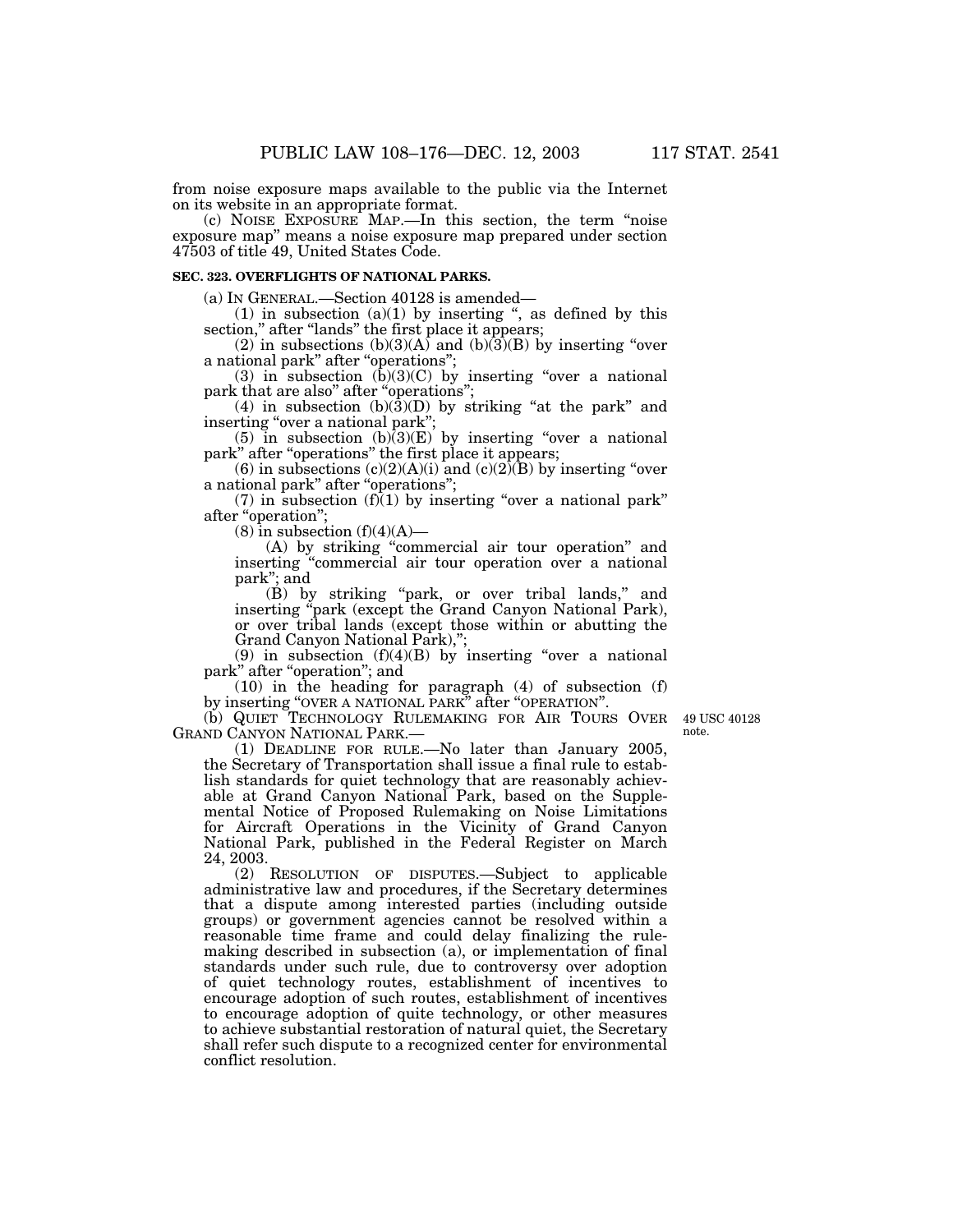# **SEC. 324. NOISE EXPOSURE MAPS.**

Section 47503 is amended—

 $(1)$  in subsection  $(a)$  by striking "1985," and inserting "a forecast period that is at least 5 years in the future''; and (2) by striking subsection (b) and inserting the following:

''(b) REVISED MAPS.—If, in an area surrounding an airport, a change in the operation of the airport would establish a substantial new noncompatible use, or would significantly reduce noise over existing noncompatible uses, that is not reflected in either the existing conditions map or forecast map currently on file with the Federal Aviation Administration, the airport operator shall submit a revised noise exposure map to the Secretary showing the new noncompatible use or noise reduction.''.

Deadline. 49 USC 47508 note.

# **SEC. 325. IMPLEMENTATION OF CHAPTER 4 NOISE STANDARDS.**

Not later than April 1, 2005, the Secretary of Transportation shall issue final regulations to implement Chapter 4 noise standards, consistent with the recommendations adopted by the International Civil Aviation Organization.

### **SEC. 326. REDUCTION OF NOISE AND EMISSIONS FROM CIVILIAN AIR-CRAFT.**

(a) ESTABLISHMENT OF RESEARCH PROGRAM.—From amounts made available under section 48102(a) of title 49, United States Code, the Secretary of Transportation shall establish a research program related to reducing community exposure to civilian aircraft noise or emissions through grants or other measures authorized under section 106(l)(6) of such title, including reimbursable agreements with other Federal agencies. The program shall include participation by educational and research institutions that have existing facilities for developing and testing noise reduction engine technology.

(b) DESIGNATION OF INSTITUTE AS A CENTER OF EXCELLENCE.— The Administrator of the Federal Aviation Administration shall designate an institution described in subsection (a) as a Center of Excellence for Noise and Emission Research.

# **SEC. 327. SPECIAL RULE FOR AIRPORT IN ILLINOIS.**

(a) IN GENERAL.—Nothing in this title shall be construed to preclude the application of any provision of this Act to the State of Illinois or any other sponsor of a new airport proposed to be constructed in the State of Illinois.

(b) AUTHORITY OF THE GOVERNOR.—Nothing in this title shall be construed to preempt the authority of the Governor of the State of Illinois as of August 1, 2001, to approve or disapprove airport development projects.

# **TITLE IV—AIRLINE SERVICE IMPROVEMENTS**

# **Subtitle A—Small Community Air Service**

### **SEC. 401. EXEMPTION FROM HOLD-IN REQUIREMENTS.**

Section 41734 is amended by adding at the end the following: "(i) EXEMPTION FROM HOLD-IN REQUIREMENTS.—If, after the date of enactment of this subsection, an air carrier commences

49 USC 40101 note.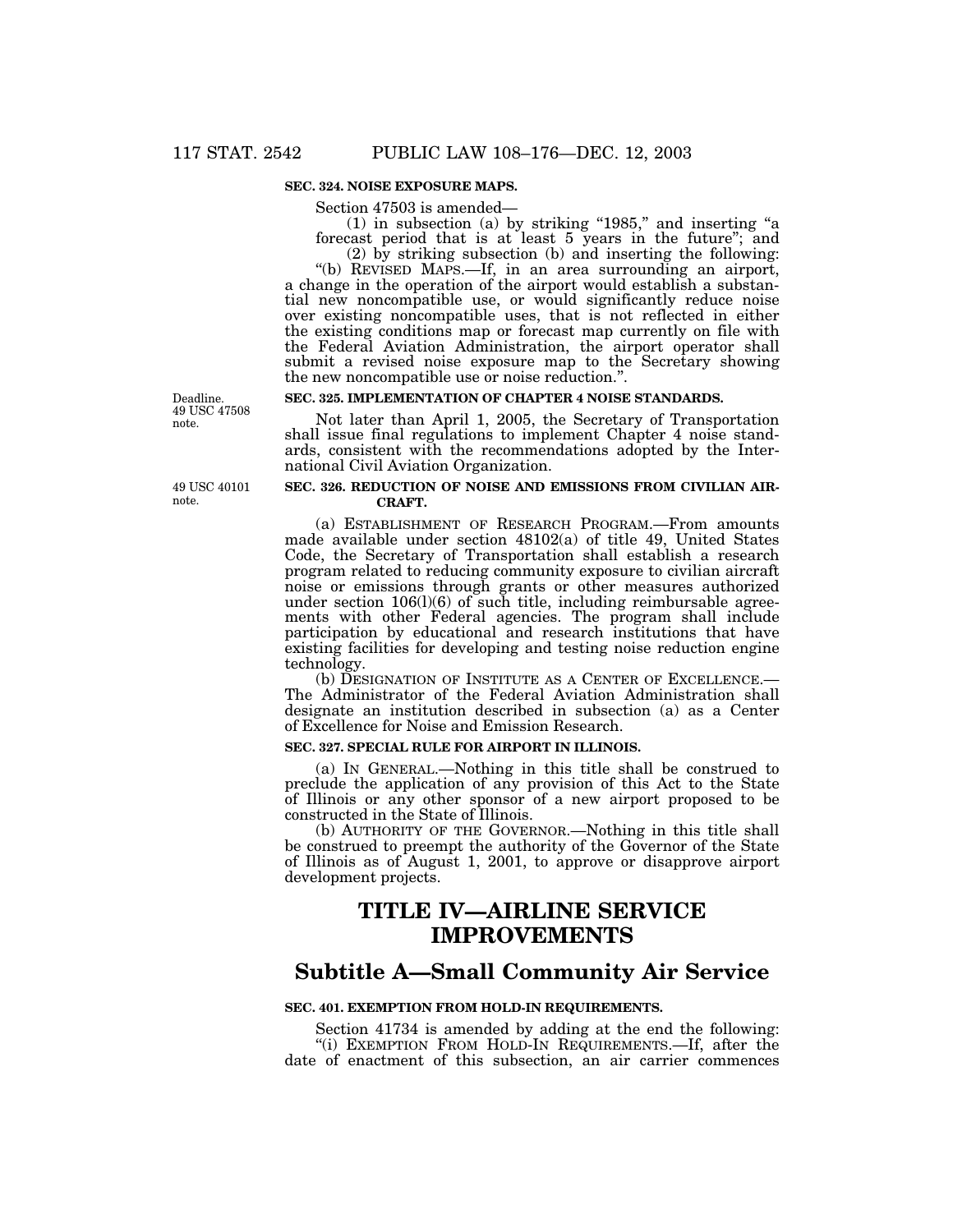air transportation to an eligible place that is not receiving scheduled passenger air service as a result of the failure of the eligible place to meet requirements contained in an appropriations Act, the air carrier shall not be subject to the requirements of subsections (b) and (c) with respect to such air transportation.".

# **SEC. 402. ADJUSTMENTS TO ACCOUNT FOR SIGNIFICANTLY INCREASED COSTS.**

(a) IN GENERAL.—Section 41737 is amended by adding at the end the following:

''(e) ADJUSTMENTS TO ACCOUNT FOR SIGNIFICANTLY INCREASED

"(1) IN GENERAL.—If the Secretary determines that air carriers are experiencing significantly increased costs in providing air service or air transportation for which compensation is being paid under this subchapter, the Secretary may increase the rates of compensation payable under this subchapter without regard to any agreement or requirement relating to the renegotiation of contracts or any notice requirement under section 41734.

"(2) READJUSTMENT IF COSTS SUBSEQUENTLY DECLINE.—If an adjustment is made under paragraph (1), and total unit costs subsequently decrease to at least the total unit cost reflected in the compensation rate, then the Secretary may reverse the adjustment previously made under paragraph  $(i)$ without regard to any agreement or requirement relating to the renegotiation of contracts or any notice requirement under section 41734.

''(3) SIGNIFICANTLY INCREASED COSTS DEFINED.—In this subsection, the term 'significantly increased costs' means a total unit cost increase (but not increases in individual unit costs) of 10 percent or more in relation to the total unit cost reflected in the compensation rate, based on the carrier's internal audit of its financial statements if such cost increase is incurred for a period of at least 2 consecutive months.''.

49 USC 41737 note.

(b) EFFECTIVE DATE.—The amendment made by subsection (a) shall take effect 30 days after the date of enactment of this Act. **SEC. 403. JOINT PROPOSALS.**

Section 41740 is amended by inserting ", including joint fares," after ''joint proposals''.

#### **SEC. 404. ESSENTIAL AIR SERVICE AUTHORIZATION.**

Section 41742 is amended—

 $(1)$  in subsection  $(a)(2)$ —

 $(A)$  by striking "\$15,000,000" and inserting ''\$77,000,000''; and

(B) by inserting before the period at the end ''of which not more than \$12,000,000 per fiscal year may be used for the marketing incentive program for communities and for State marketing assistance'';

(2) by adding at the end of subsection (a) the following: ''(3) AUTHORIZATION FOR ADDITIONAL EMPLOYEES.—In addition to amounts authorized under paragraphs (1) and (2), there are authorized to be appropriated such sums as may be necessary for the Secretary of Transportation to hire and employ 4 additional employees for the office responsible for carrying out the essential air service program.''; and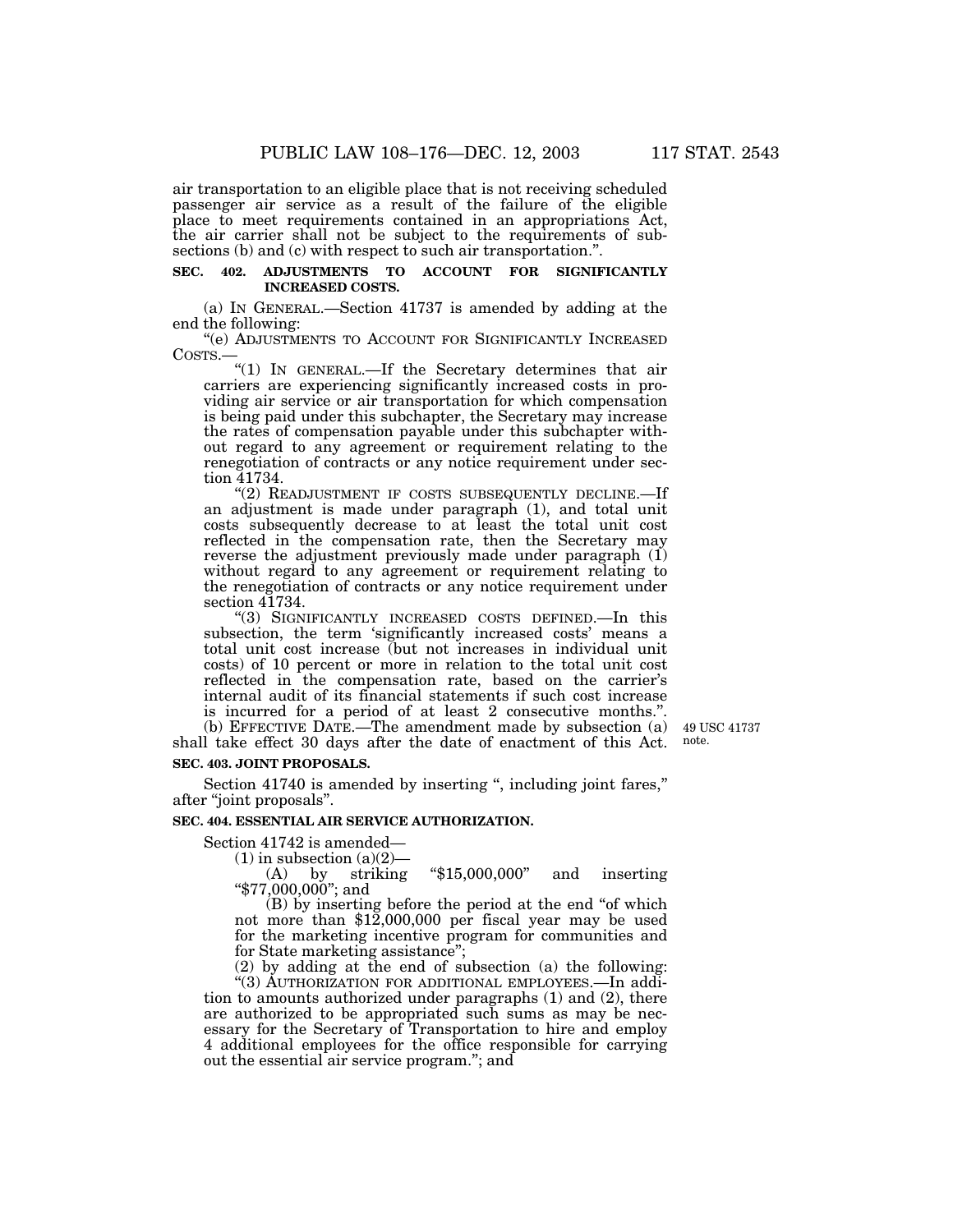# (3) by striking subsection (c).

# **SEC. 405. COMMUNITY AND REGIONAL CHOICE PROGRAMS.**

Subchapter II of chapter 417 is amended by adding at the end the following:

# **''§ 41745. Community and regional choice programs**

''(a) ALTERNATE ESSENTIAL AIR SERVICE PILOT PROGRAM.—

''(1) ESTABLISHMENT.—The Secretary of Transportation shall establish an alternate essential air service pilot program in accordance with the requirements of this section.

"(2) ASSISTANCE TO ELIGIBLE PLACES.—In carrying out the program, the Secretary, instead of paying compensation to an air carrier to provide essential air service to an eligible place, may provide assistance directly to a unit of local government having jurisdiction over the eligible place or a State within the boundaries of which the eligible place is located.

''(3) USE OF ASSISTANCE.—A unit of local government or State receiving assistance for an eligible place under the program may use the assistance for any of the following purposes:

 $K(A)$  To provide assistance to air carriers that will use smaller equipment to provide the service and to consider increasing the frequency of service using such smaller equipment if the Secretary determines that passenger safety would not be compromised by the use of such smaller equipment and if the State or unit of local government waives the minimum service requirements under section 41732(b).

''(B) To provide assistance to an air carrier to provide on-demand air taxi service to and from the eligible place.

''(C) To provide assistance to a person to provide scheduled or on-demand surface transportation to and from the eligible place and an airport in another place.

 $\mathrm{``(D)}$  In combination with other units of local government in the same region, to provide transportation services to and from all the eligible places in that region at an airport or other transportation center that can serve all the eligible places in that region.

''(E) To purchase aircraft to provide transportation to and from the eligible place or to purchase a fractional share in an aircraft to provide such transportation after the effective date of a rule the Secretary issues relating to fractional ownership.

" $(F)$  To pay for other transportation or related services" that the Secretary may permit.

''(b) COMMUNITY FLEXIBILITY PILOT PROGRAM.—

''(1) IN GENERAL.—The Secretary shall establish a pilot program for not more than 10 eligible places or consortia of units of local government.

''(2) ELECTION.—Under the program, the sponsor of an airport serving an eligible place may elect to forego any essential air service for which compensation is being provided under this subchapter for a 10-year period in exchange for a grant from the Secretary equal in value to twice the compensation paid to provide such service in the most recent 12-month period.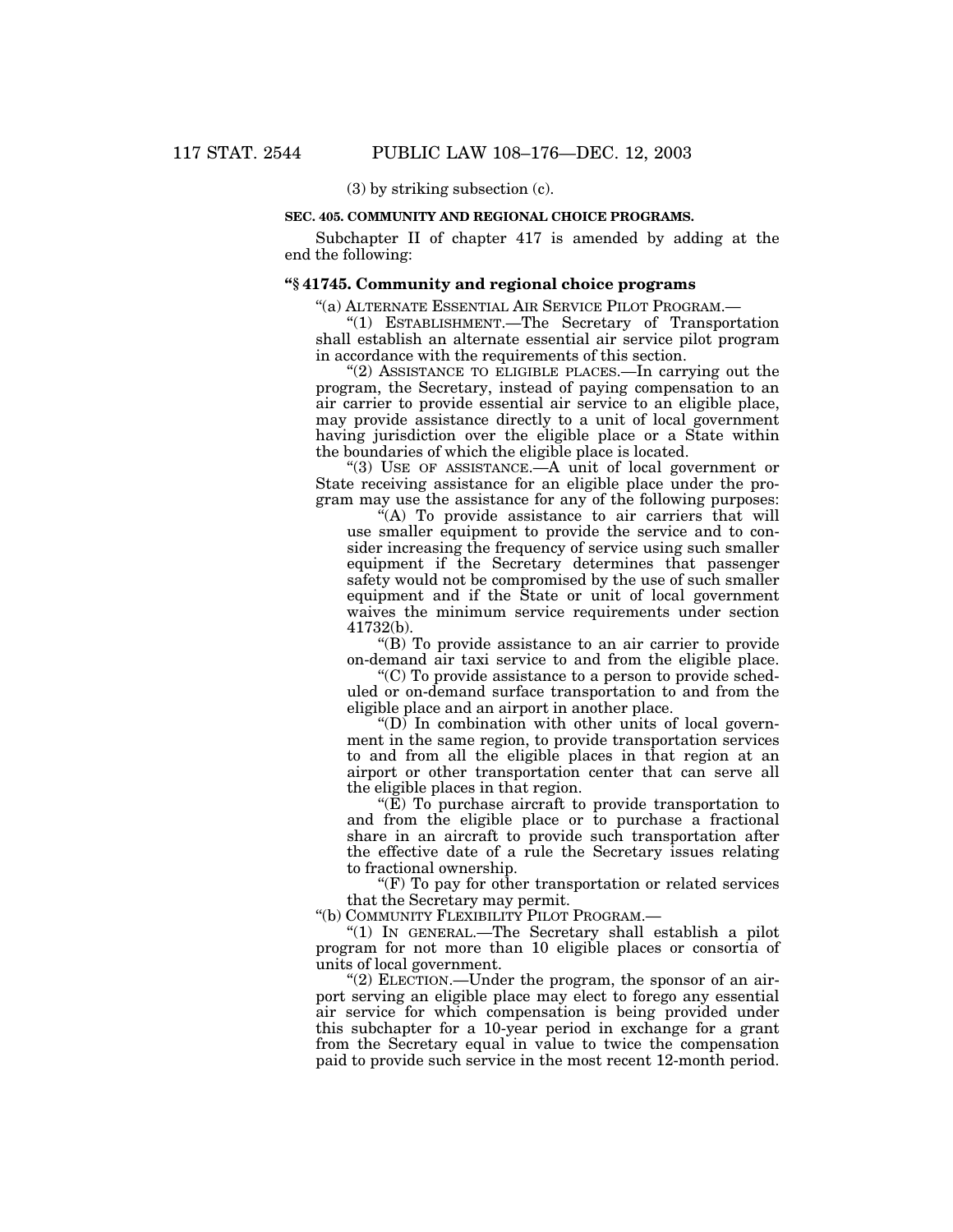''(3) GRANT.—Notwithstanding any other provision of law, the Secretary shall make a grant to each airport sponsor participating in the program for use on any project that—

''(A) is eligible for assistance under chapter 471 and complies with the requirements of that chapter;

 $\mathbf{F}(\mathbf{B})$  is located on the airport property; or

''(C) will improve airport facilities in a way that would make such facilities more usable for general aviation.

''(c) FRACTIONALLY OWNED AIRCRAFT.—After the effective date of the rule referred to in subsection  $(a)(3)(E)$ , only those operating rules that relate to an aircraft that is fractionally owned apply when an aircraft described in subsection  $(a)(3)(E)$  is used to provide transportation described in subsection  $(a)(3)(E)$ .<br>"(d) APPLICATIONS.—

"(1) IN GENERAL.—An entity seeking to participate in a program under this section shall submit to the Secretary an application in such form and containing such information as the Secretary may require.

"(2) REQUIRED INFORMATION.—At a minimum, the application shall include—

"(A) a statement of the amount of compensation or assistance required; and

''(B) a description of how the compensation or assistance will be used.

''(e) PARTICIPATION REQUIREMENTS.—An eligible place for which compensation or assistance is provided under this section in a fiscal year shall not be eligible in that fiscal year for the essential air service that it would otherwise be entitled to under this subchapter.

''(f) SUBSEQUENT PARTICIPATION.—A unit of local government participating in the program under this subsection (a) in a fiscal year shall not be prohibited from participating in the basic essential air service program under this subchapter in a subsequent fiscal year if such unit is otherwise eligible to participate in such program.

''(g) FUNDING.—Amounts appropriated or otherwise made available to carry out the essential air service program under this subchapter shall be available to carry out this section.''.

#### **SEC. 406. CODE-SHARING PILOT PROGRAM.**

(a) IN GENERAL.—The Secretary of Transportation shall establish a pilot program under which the Secretary may require air carriers providing service with compensation under subchapter II of chapter 417 of title 49, United States Code, and major air carriers (as defined in section  $41716(a)(2)$  of such title) serving large hub airports (as defined in section 40102 of such title) to participate in multiple code-share arrangements consistent with normal industry practice whenever and wherever the Secretary determines that such multiple code-sharing arrangements would improve air transportation services.

(b) LIMITATION.—The Secretary may not require air carriers to participate in the pilot program under this section for more than 10 communities receiving service under subchapter II of chapter 417 of title 49, United States Code.

#### **SEC. 407. TRACKING SERVICE.**

Subchapter II of chapter 417 is further amended by adding at the end the following:

49 USC 41731 note.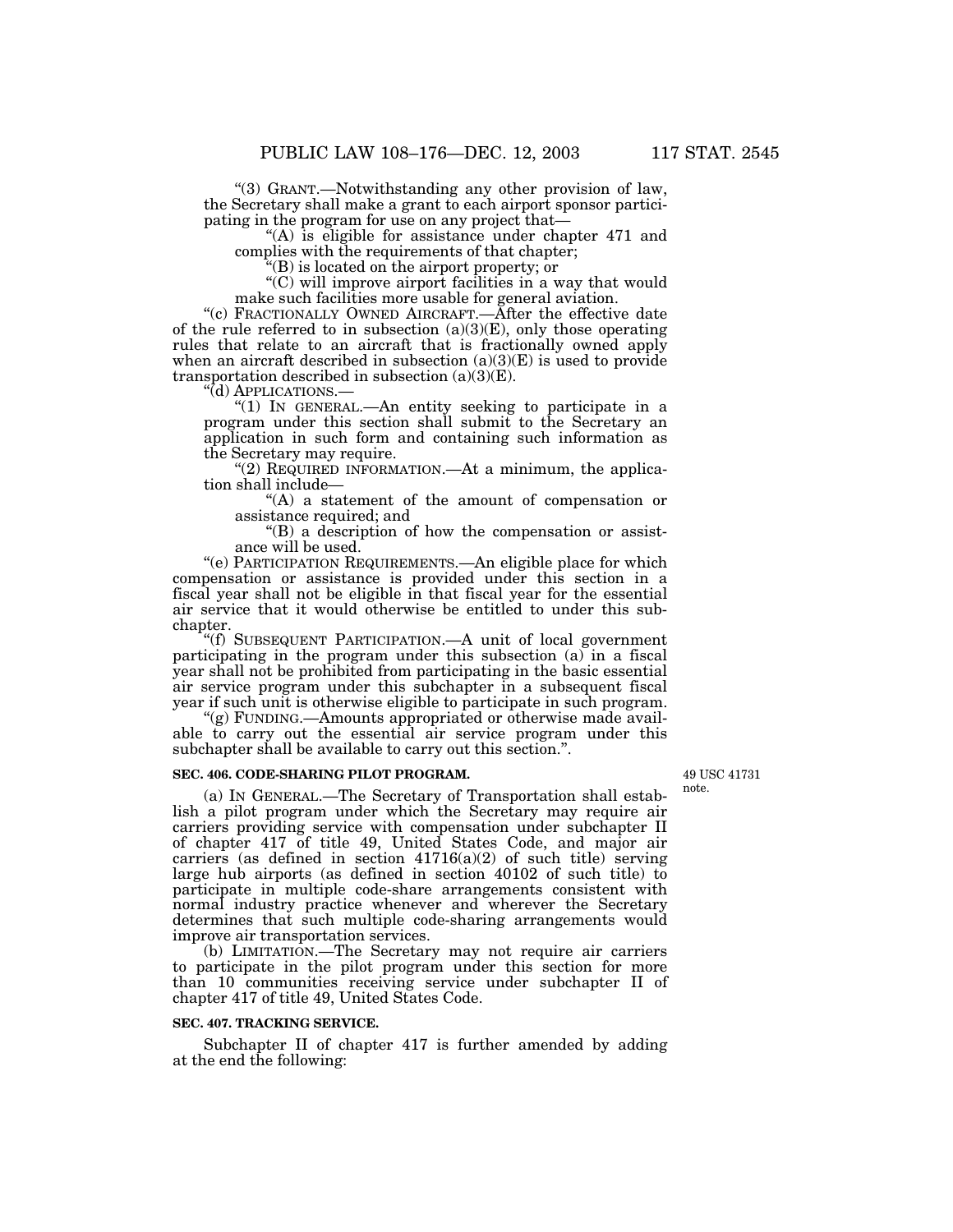# **''§ 41746. Tracking service**

''The Secretary of Transportation shall require a carrier that provides essential air service to an eligible place and that receives compensation for such service under this subchapter to report not less than semiannually—

" $(1)$  the percentage of flights to and from the place that arrive on time as defined by the Secretary; and

 $\degree$ (2) such other information as the Secretary considers necessary to evaluate service provided to passengers traveling to and from such place.''.

#### **SEC. 408. EAS LOCAL PARTICIPATION PROGRAM.**

(a) IN GENERAL.—Subchapter II of chapter 417 is further amended by adding at the end the following:

# **''§ 41747. EAS local participation program**

''(a) IN GENERAL.—The Secretary of Transportation shall establish a pilot program under which not more than 10 designated essential air service communities located in proximity to hub airports are required to assume 10 percent of their essential air service subsidy costs for a 4-year period.

''(b) DESIGNATION OF COMMUNITIES.—

''(1) IN GENERAL.—The Secretary may not designate any community under this section unless it is located within 100 miles by road of a hub airport and is not located in a noncontiguous State. In making the designation, the Secretary may take into consideration the total traveltime between a community and the nearest hub airport, taking into account terrain, traffic, weather, road conditions, and other relevant factors.

''(2) ONE COMMUNITY PER STATE.—The Secretary may not designate—

"(A) more than 1 community per State under this section; or

''(B) a community in a State in which another community that is eligible to participate in the essential air service program has elected not to participate in the essential air service program as part of a pilot program under section 41745.

''(c) APPEAL OF DESIGNATION.—A community may appeal its designation under this section. The Secretary may withdraw the designation of a community under this section based on—

" $(1)$  the airport sponsor's ability to pay; or

''(2) the relative lack of financial resources in a community, based on a comparison of the median income of the community with other communities in the State.

''(d) NON-FEDERAL SHARE.—

''(1) NON-FEDERAL AMOUNTS.—For purposes of this section, the non-Federal portion of the essential air service subsidy may be derived from contributions in kind, or through reduction in the amount of the essential air service subsidy through reduction of air carrier costs, increased ridership, prepurchase of tickets, or other means. The Secretary shall provide assistance to designated communities in identifying potential means of reducing the amount of the subsidy without adversely affecting air transportation service to the community.<br>"(2) APPLICATION WITH OTHER MATCHING REQUIREMENTS.—

This section shall apply to the Federal share of essential air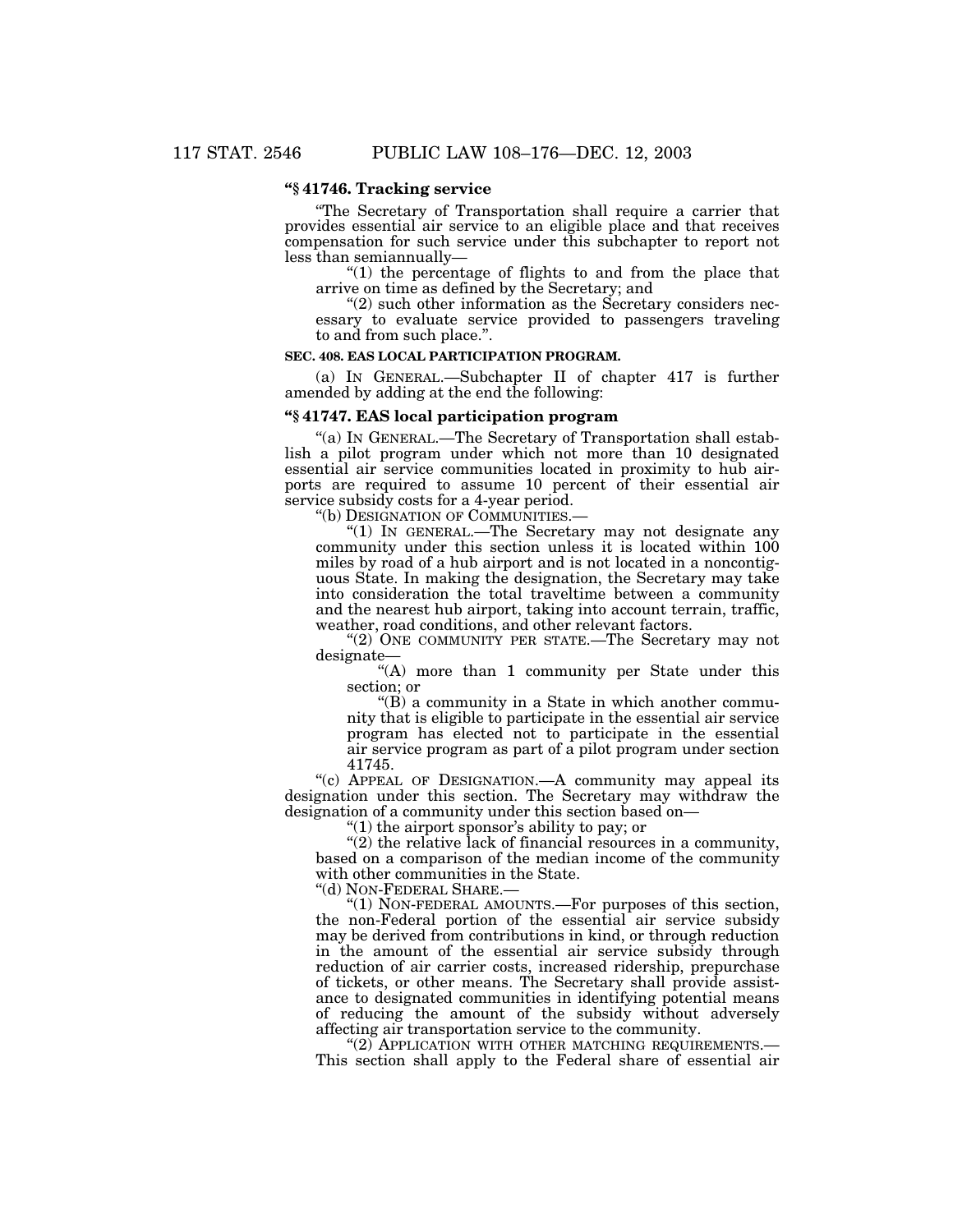service provided this subchapter, after the application of any other non-Federal share matching requirements imposed by law.<br>"(e) ELIGIBILITY FOR OTHER PROGRAMS NOT AFFECTED.—

Nothing in this section affects the eligibility of a community or consortium of communities, an airport sponsor, or any other person to participate in any program authorized by this subchapter. A community designated under this section may participate in any program (including pilot programs) authorized by this subchapter for which it is otherwise eligible—

"(1) without regard to any limitation on the number of communities that may participate in that program; and

"(2) without reducing the number of other communities that may participate in that program.

''(f) SECRETARY TO REPORT TO CONGRESS ON IMPACT.—The Secretary shall transmit a report to the Committee on Commerce, Science, and Transportation of the Senate and the Committee on Transportation and Infrastructure of the House of Representatives on—

''(1) the economic condition of communities designated under this section before their designation;

"(2) the impact of designation under this section on such communities at the end of each of the 3 years following their designation; and

''(3) the impact of designation on air traffic patterns affecting air transportation to and from communities designated under this section.''.

(b) CONFORMING AMENDMENT.—The analysis for subchapter II of chapter 417 is amended by adding at the end the following:

''41745. Community and regional choice programs.

"41746. Tracking service.

''41747. EAS local participation program.''.

#### **SEC. 409. MEASUREMENT OF HIGHWAY MILES FOR PURPOSES OF** 49 USC 41731 **DETERMINING ELIGIBILITY OF ESSENTIAL AIR SERVICE SUBSIDIES.**

note.

(a) REQUEST FOR SECRETARIAL REVIEW.—An eligible place (as defined in section 41731 of title 49, United States Code) with respect to which the Secretary has, in the 2-year period ending on the date of enactment of this Act, eliminated (or tentatively eliminated) compensation for essential air service to such place, or terminated (or tentatively terminated) the compensation eligibility of such place for essential air service, under section 332 of the Department of Transportation and Related Agencies Appropriations Act, 2000 (49 U.S.C. 41731 note), section 205 of the Wendell H. Ford Aviation Investment and Reform Act for the 21st Century (49 U.S.C. 41731 note), or any prior law of similar effect based on the highway mileage of such place from the nearest hub airport (as defined in section 40102 of such title), may request the Secretary to review such action.

(b) DETERMINATION OF MILEAGE.—In reviewing an action under subsection (a), the highway mileage between an eligible place and the nearest medium hub airport or large hub airport is the highway mileage of the most commonly used route between the place and the medium hub airport or large hub airport. In identifying such route, the Secretary shall identify the most commonly used route for a community by—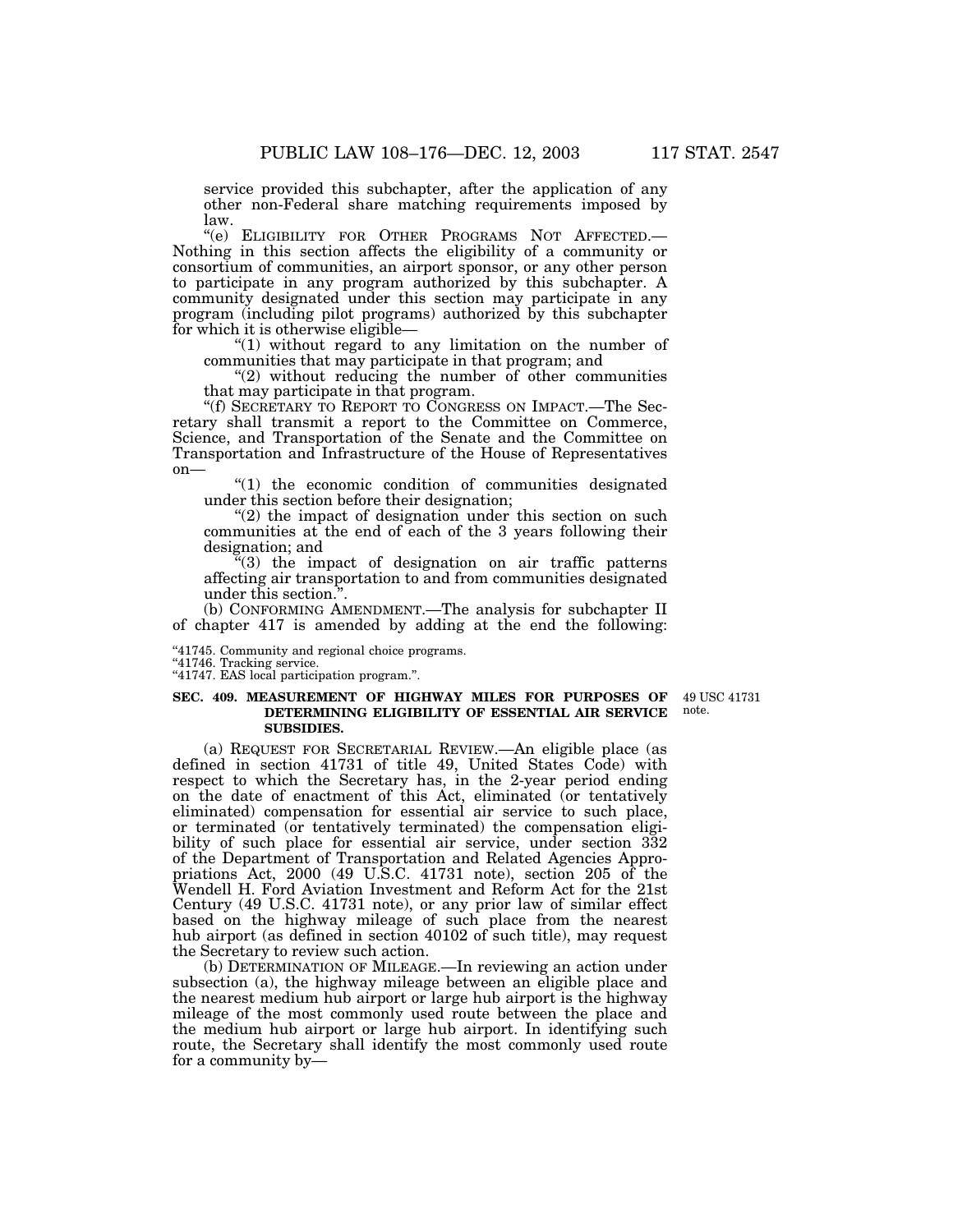(1) consulting with the Governor of a State or the Governor's designee; and

(2) considering the certification of the Governor of a State or the Governor's designee as to the most commonly used route.

(c) ELIGIBILITY DETERMINATION.—Not later than 60 days after receiving a request under subsection (a), the Secretary shall—

(1) determine whether the eligible place would have been subject to an elimination of compensation eligibility for essential air service, or termination of the eligibility of such place for essential air service, under the provisions of law referred to in subsection (a) based on the determination of the highway mileage of such place from the nearest medium hub airport or large hub airport under subsection (b); and

 $(2)$  issue a final order with respect to the eligibility of such place for essential air service compensation under subchapter II of chapter 417 of title 49, United States Code.

(d) LIMITATION ON PERIOD OF FINAL ORDER.—A final order issued under subsection (c) shall terminate on September 30, 2007.

#### **SEC. 410. INCENTIVE PROGRAM.**

(a) PURPOSES.—The purposes of this section are—

(1) to enable essential air service communities to increase boardings and the level of passenger usage of airport facilities at an eligible place by providing technical, financial, and other marketing assistance to such communities and to States;

(2) to reduce subsidy costs under subchapter II of this chapter as a consequence of such increased usage; and

(3) to provide such communities with opportunities to obtain, retain, and improve transportation services.

(b) MARKETING PROGRAM.—Subchapter II of chapter 417 is further amended by adding at the end the following:

# **''§ 41748. Marketing program**

''(a) IN GENERAL.—The Secretary of Transportation shall establish a marketing incentive program for eligible places that receive subsidized service by an air carrier under section 41733. Under the program, the sponsor of the airport serving such an eligible place may receive a grant of not more than \$50,000 in a fiscal year to develop and implement a marketing plan to increase passenger boardings and the level of passenger usage of its airport facilities.

''(b) MATCHING REQUIREMENT; SUCCESS BONUSES—

"(1) IN GENERAL.—Except as provided in paragraphs  $(2)$ and (3), not less than 25 percent of the publicly financed costs associated with a marketing plan to be developed and implemented under this section shall come from non-Federal sources. For purposes of this section—

''(A) the non-Federal portion of the publicly financed costs may be derived from contributions in kind; and

''(B) matching contributions from a State or unit of local government may not be derived, directly or indirectly, from Federal funds, but the use by the State or unit of local government of proceeds from the sale of bonds to provide the matching contribution is not considered to be a contribution derived directly or indirectly from Federal funds, without regard to the Federal income tax treatment

Deadline.

Termination date.

49 USC 41748 note.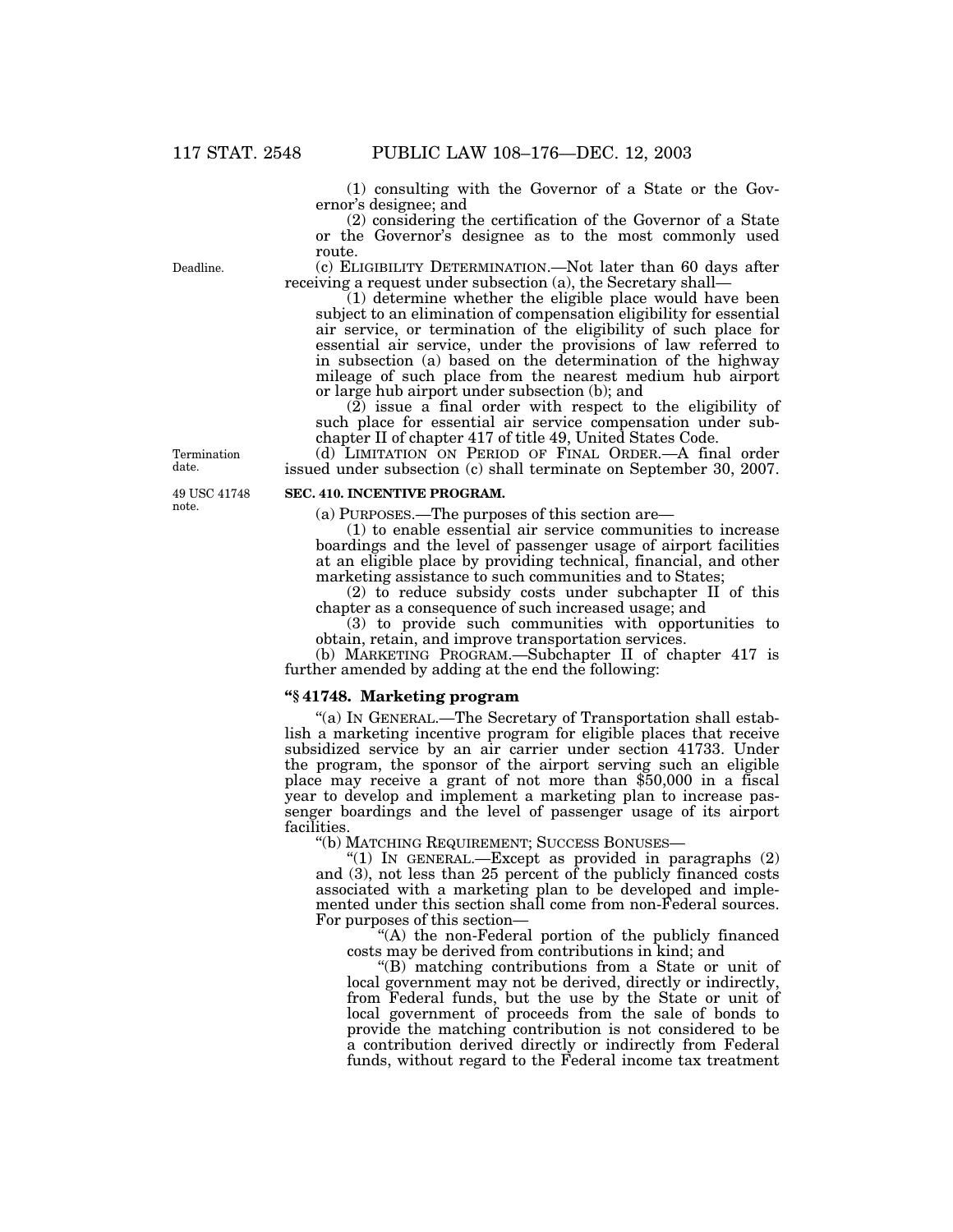of interest paid on those bonds or the Federal income tax treatment of those bonds.

''(2) BONUS FOR 25-PERCENT INCREASE IN USAGE.—Except as provided in paragraph (3), if, after any 12-month period during which a marketing plan has been in effect under this section with respect to an eligible place, the Secretary determines that the marketing plan has increased average monthly boardings, or the level of passenger usage, at the airport serving the eligible place, by 25 percent or more, then only 10 percent of the publicly financed costs associated with the marketing plan shall be required to come from non-Federal sources under this subsection for the following 12-month period.

''(3) BONUS FOR 50-PERCENT INCREASE IN USAGE.—If, after any 12-month period during which a marketing plan has been in effect under this section with respect to an eligible place, the Secretary determines that the marketing plan has increased average monthly boardings, or the level of passenger usage, at the airport serving the eligible place, by 50 percent or more, then no portion of the publicly financed costs associated with the marketing plan shall be required to come from non-Federal sources under this subsection for the following 12 month period.''.

(b) CONFORMING AMENDMENT.—The analysis for subchapter II of chapter 417 is further amended by adding at the end the following:

''41748. Marketing program.''.

#### **SEC. 411. NATIONAL COMMISSION ON SMALL COMMUNITY AIR SERVICE.**

(a) ESTABLISHMENT.—There is established a commission to be known as the ''National Commission on Small Community Air Service" (in this section referred to as the "Commission").

(b) MEMBERSHIP.—

(1) COMPOSITION.—The Commission shall be composed of nine members of whom—

(A) three members shall be appointed by the Secretary; (B) two members shall be appointed by the majority leader of the Senate;

(C) one member shall be appointed by the minority leader of the Senate;

(D) two members shall be appointed by the Speaker of the House of Representatives; and

(E) one member shall be appointed by the minority leader of the House of Representatives.

(2) QUALIFICATIONS.—Of the members appointed by the Secretary under paragraph  $(1)(A)$ —

(A) one member shall be a representative of a regional airline;

(B) one member shall be a representative of a small hub airport or nonhub airport (as such terms are defined in section 40102 of title 49, United States Code); and

(C) one member shall be a representative of a State aviation agency.

(3) TERMS.—Members shall be appointed for the life of the Commission.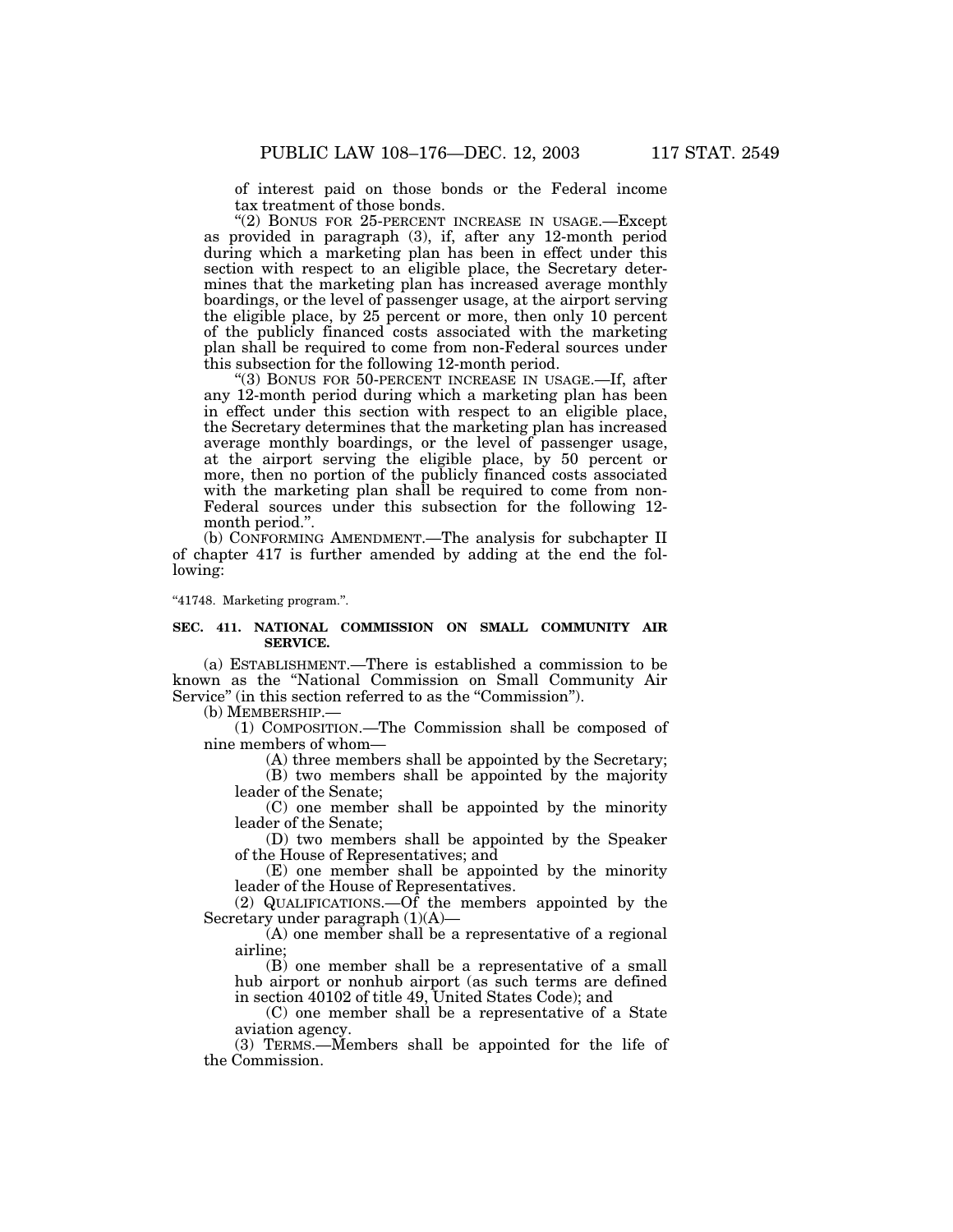(4) VACANCIES.—A vacancy in the Commission shall be filled in the manner in which the original appointment was made.

(5) TRAVEL EXPENSES.—Members shall serve without pay but shall receive travel expenses, including per diem in lieu of subsistence, in accordance with subchapter I of chapter 57 of title 5, United States Code.

(c) CHAIRPERSON.—The Secretary shall designate, from among the individuals appointed under subsection  $(b)(1)$ , an individual to serve as chairperson of the Commission.<br>(d) DUTIES.—

(1) STUDY.—The Commission shall undertake a study of— (A) the challenges faced by small communities in the United States with respect to retaining and enhancing

their scheduled commercial air service; and

(B) whether the existing Federal programs charged with helping small communities are adequate for them to retain and enhance their existing air service.

(2) ESSENTIAL AIR SERVICE COMMUNITIES.—In conducting the study, the Commission shall pay particular attention to the state of scheduled commercial air service in communities currently served by the essential air service program.

(e) RECOMMENDATIONS.—Based on the results of the study under subsection (d), the Commission shall make such recommendations as it considers necessary to—

(1) improve the state of scheduled commercial air service at small communities in the United States, especially communities described in subsection (d)(2); and

(2) improve the ability of small communities to retain and enhance their existing air service.

(f) REPORT.—Not later than 6 months after the date on which initial appointments of members to the Commission are completed, the Commission shall transmit to the President and Congress a report on the activities of the Commission, including recommendations made by the Commission under subsection (e).

(g) COMMISSION PANELS.—The chairperson of the Commission shall establish such panels consisting of members of the Commission as the chairperson determines appropriate to carry out the functions of the Commission.

(h) COMMISSION PERSONNEL MATTERS.—

(1) STAFF.—The Commission may appoint and fix the pay of such personnel as it considers appropriate.

(2) STAFF OF FEDERAL AGENCIES.—Upon request of the chairperson of the Commission, the head of any department or agency of the United States may detail, on a reimbursable basis, any of the personnel of that department or agency to the Commission to assist it in carrying out its duties under this section.

(3) OTHER STAFF AND SUPPORT.—Upon the request of the Commission, or a panel of the Commission, the Secretary shall provide the Commission or panel with professional and administrative staff and other support, on a reimbursable basis, to assist the Commission or panel in carrying out its responsibilities.

(i) OBTAINING OFFICIAL DATA.—The Commission may secure directly from any department or agency of the United States information (other than information required by any statute of

Deadline.

Establishment.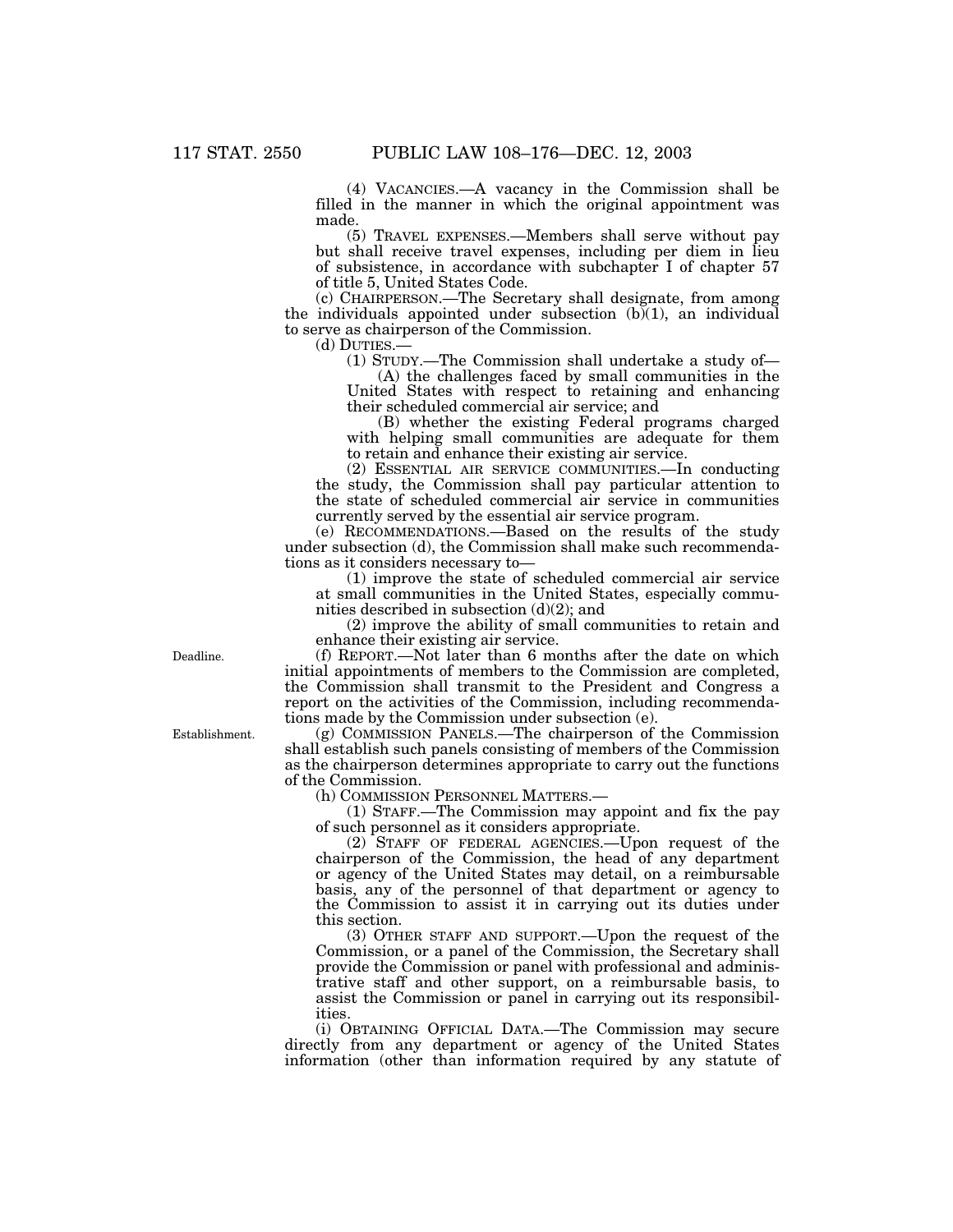the United States to be kept confidential by such department or agency) necessary for the Commission to carry out its duties under this section. Upon request of the chairperson of the Commission, the head of that department or agency shall furnish such nonconfidential information to the Commission.

(j) TERMINATION.—The Commission shall terminate on the 30th day following the date of transmittal of the report under subsection (f).

(k) APPLICABILITY OF THE FEDERAL ADVISORY COMMITTEE ACT.—The Federal Advisory Committee Act (5 U.S.C. App.) shall not apply to the Commission.

(l) AUTHORIZATION OF APPROPRIATIONS.—There are authorized to be appropriated to the Secretary \$250,000 to be used to fund the Commission.

# **SEC. 412. SMALL COMMUNITY AIR SERVICE.**

Section 41743 is amended—

 $(1)$  in the heading of subsection  $(a)$  by striking "PILOT";  $(2)$  in subsection  $(a)$  by striking "pilot";

(3) in subsection (c)—

(A) by striking paragraph (3) and inserting the following:

''(3) STATE LIMIT.—Not more than 4 communities or consortia of communities, or a combination thereof, from the same State may be selected to participate in the program in any fiscal year."

(B) by adding at the end of paragraph (4) the following: ''No community, consortia of communities, nor combination thereof may participate in the program in support of the same project more than once, but any community, consortia of communities, or combination thereof may apply, subsequent to such participation, to participate in the program in support of a different project.''; and

 $(C)$  in paragraph  $(5)$ —

 $(i)$  by striking "and" at the end of subparagraph (C);

(ii) by striking the period at the end of subparagraph (D) and inserting ''; and''; and

(iii) by adding at the end the following:

"(E) the assistance will be used in a timely fashion.";  $(4)$  in subsection  $(e)(2)$ —

(A) by striking ''and'' the first place it appears and inserting a comma; and

(B) by inserting after "2003" the following ", and \$35,000,000 for each of fiscal years 2004 through 2008''; and

 $(5)$  in subsection  $(f)$  by striking "pilot".

# **Subtitle B—Miscellaneous**

# **SEC. 421. DATA ON INCIDENTS AND COMPLAINTS INVOLVING PAS-SENGER AND BAGGAGE SECURITY SCREENING.**

Section 329 is amended by adding at the end the following: ''(e) INCIDENTS AND COMPLAINTS INVOLVING PASSENGER AND BAGGAGE SECURITY SCREENING.—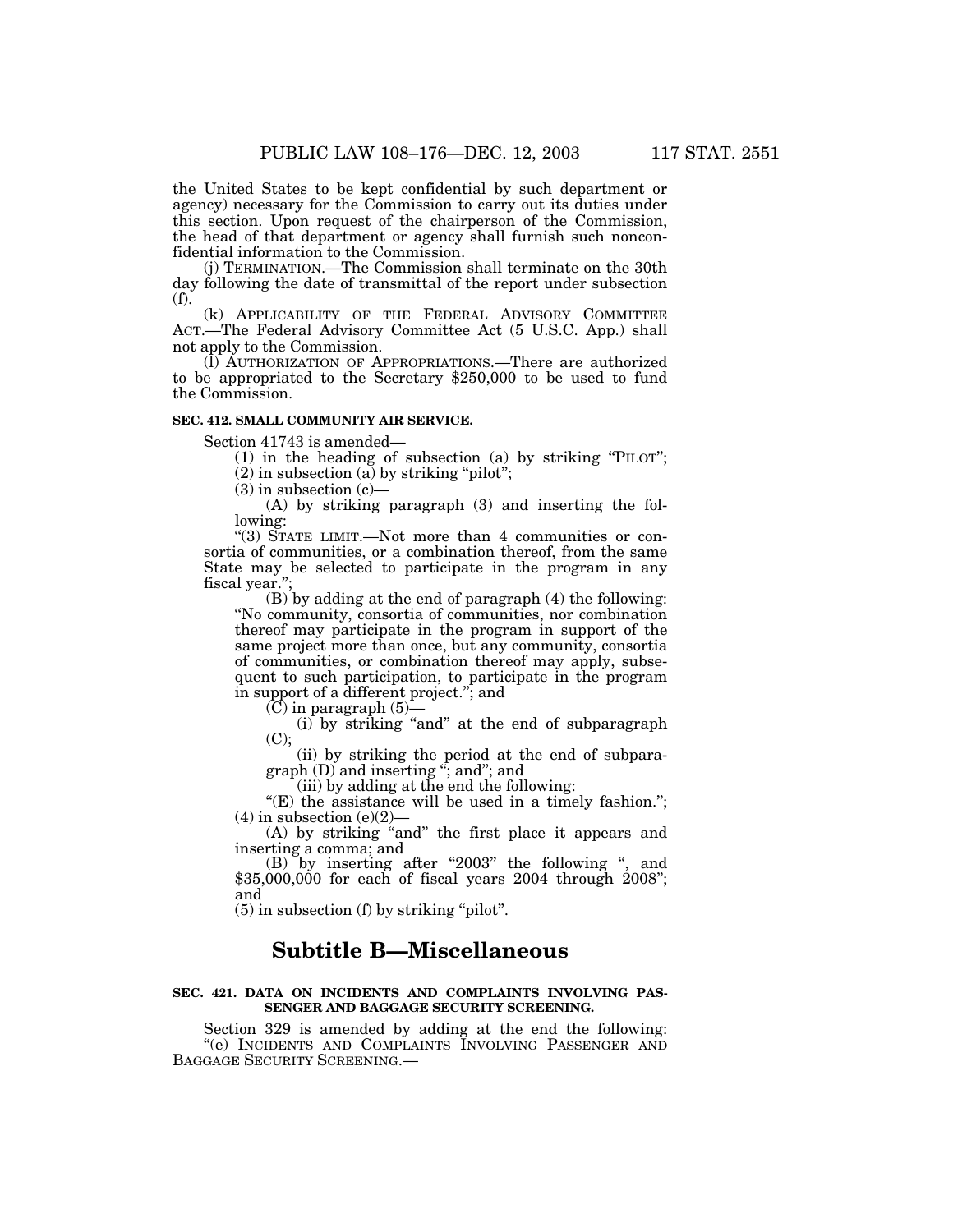"(1) PUBLICATION OF DATA.—The Secretary of Transportation shall publish data on incidents and complaints involving passenger and baggage security screening in a manner comparable to other consumer complaint and incident data.

''(2) MONTHLY REPORTS FROM SECRETARY OF HOMELAND SECURITY.—To assist in the publication of data under paragraph (1), the Secretary of Transportation may request the Secretary of Homeland Security to periodically report on the number of complaints about security screening received by the Secretary of Homeland Security.''.

# **SEC. 422. DELAY REDUCTION ACTIONS.**

(a) IN GENERAL.—Subchapter I of chapter 417 is amended by adding at the end the following new section:

#### **''§ 41722. Delay reduction actions**

''(a) SCHEDULING REDUCTION MEETINGS.—The Secretary of Transportation may request that air carriers meet with the Administrator of the Federal Aviation Administration to discuss flight reductions at severely congested airports to reduce overscheduling and flight delays during hours of peak operation if—

 $\sqrt{\left(1\right)}$  the Administrator determines that it is necessary to convene such a meeting; and

''(2) the Secretary determines that the meeting is necessary to meet a serious transportation need or achieve an important public benefit.

 $\mathrm{``(b)}$  MEETING CONDITIONS.—Any meeting under subsection (a)— ''(1) shall be chaired by the Administrator;

 $''(2)$  shall be open to all scheduled air carriers; and

''(3) shall be limited to discussions involving the airports and time periods described in the Administrator's determination.

''(c) FLIGHT REDUCTION TARGETS.—Before any such meeting is held, the Administrator shall establish flight reduction targets for the meeting and notify the attending air carriers of those targets not less than 48 hours before the meeting.

''(d) DELAY REDUCTION OFFERS.—An air carrier attending the meeting shall make any offer to meet a flight reduction target to the Administrator rather than to another carrier.

''(e) TRANSCRIPT.—The Administrator shall ensure that a transcript of the meeting is kept and made available to the public not later than 3 business days after the conclusion of the meeting.''.

(b) CONFORMING AMENDMENT.—The analysis for chapter  $\tilde{4}17$ is amended by striking the item relating to section 41721 and inserting the following:

''41721. Reports by carriers on incidents involving animals during air transport. ''41722. Delay reduction actions.''.

#### **SEC. 423. COLLABORATIVE DECISIONMAKING PILOT PROGRAM.**

(a) IN GENERAL.—Chapter 401 is amended by adding at the end the following:

## **''§ 40129. Collaborative decisionmaking pilot program**

''(a) ESTABLISHMENT.—Not later than 90 days after the date of enactment of this section, the Administrator of the Federal Aviation Administration shall establish a collaborative decisionmaking pilot program in accordance with this section.

Public information. Deadline.

Deadline.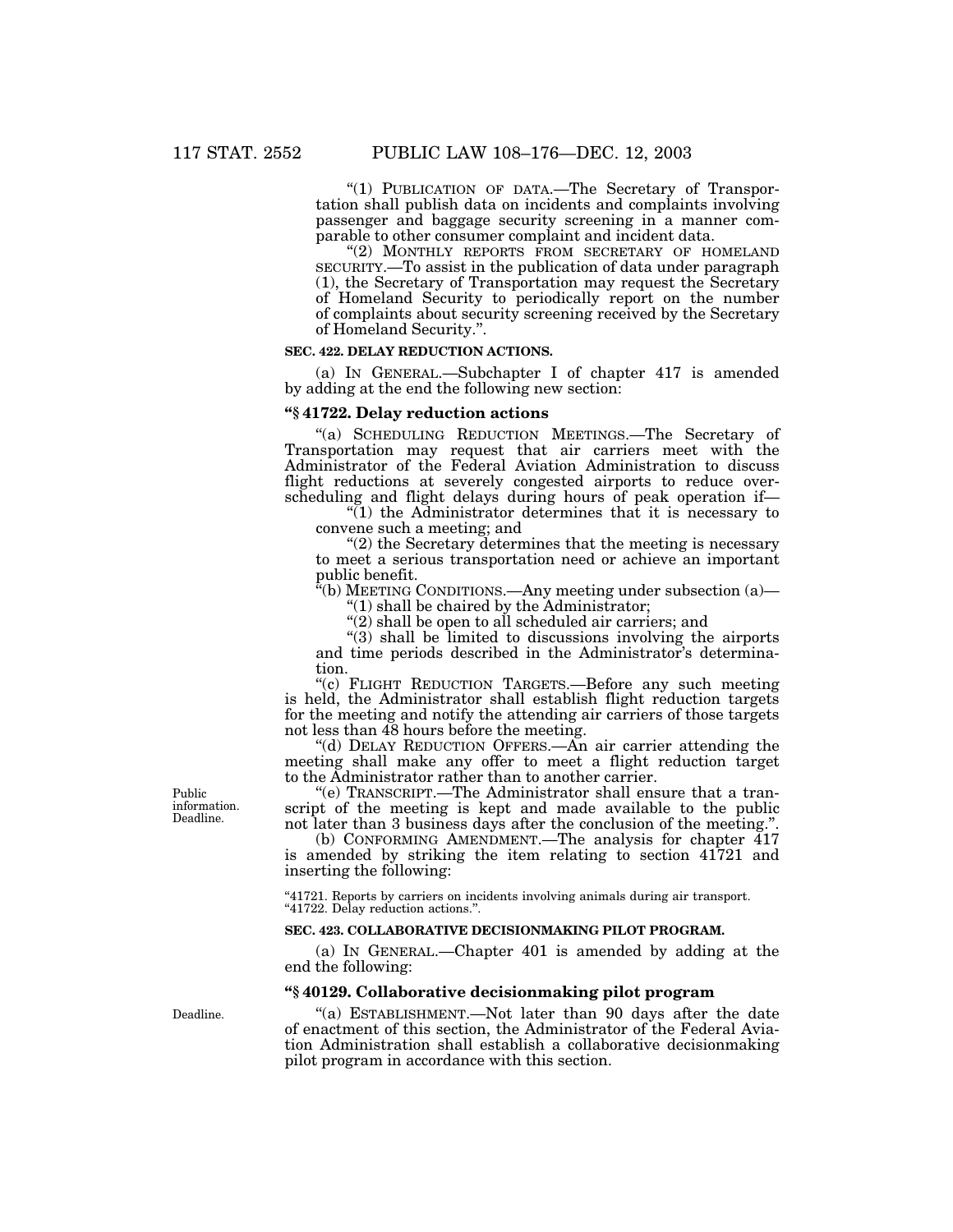''(b) DURATION.—Except as provided in subsection (k), the pilot program shall be in effect for a period of 2 years.

''(c) GUIDELINES.—

''(1) ISSUANCE.—The Administrator, with the concurrence of the Attorney General, shall issue guidelines concerning the pilot program. Such guidelines, at a minimum, shall—

 $(A)$  define a capacity reduction event;

''(B) establish the criteria and process for determining when a capacity reduction event exists that warrants the use of collaborative decisionmaking among carriers at airports participating in the pilot program; and

''(C) prescribe the methods of communication to be implemented among carriers during such an event.

" $(2)$  VIEWS.—The Administrator may obtain the views of interested parties in issuing the guidelines.

''(d) EFFECT OF DETERMINATION OF EXISTENCE OF CAPACITY REDUCTION EVENT.—Upon a determination by the Administrator that a capacity reduction event exists, the Administrator may authorize air carriers and foreign air carriers operating at an airport participating in the pilot program to communicate for a period of time not to exceed 24 hours with each other concerning changes in their respective flight schedules in order to use air traffic capacity most effectively. The Administration shall facilitate and monitor such communication. The Attorney General, or the Attorney General's designee, may monitor such communication.

''(e) SELECTION OF PARTICIPATING AIRPORTS.—Not later than Deadline. 30 days after the date on which the Administrator establishes the pilot program, the Administrator shall select 2 airports to participate in the pilot program from among the most capacityconstrained airports in the Nation based on the Administration's Airport Capacity Benchmark Report 2001 or more recent data on airport capacity that is available to the Administrator. The Administrator shall select an airport for participation in the pilot program if the Administrator determines that collaborative decisionmaking among air carriers and foreign air carriers would reduce delays at the airport and have beneficial effects on reducing delays in the national airspace system as a whole.

''(f) ELIGIBILITY OF AIR CARRIERS.—An air carrier or foreign air carrier operating at an airport selected to participate in the pilot program is eligible to participate in the pilot program if the Administrator determines that the carrier has the operational and communications capability to participate in the pilot program.

"(g) MODIFICATION OR TERMINATION OF PILOT PROGRAM AT AN AIRPORT.—The Administrator, with the concurrence of the Attorney General, may modify or end the pilot program at an airport before the term of the pilot program has expired, or may ban an air carrier or foreign air carrier from participating in the program, if the Administrator determines that the purpose of the pilot program is not being furthered by participation of the airport or air carrier or if the Secretary of Transportation, with the concurrence of the Attorney General, finds that the pilot program or the participation of an air carrier or foreign air carrier in the pilot program has had, or is having, an adverse effect on competition among carriers.<br>"(h) ANTITRUST IMMUNITY.—

" $(1)$  In GENERAL.—Unless, within 5 days after receiving notice from the Secretary of the Secretary's intention to exercise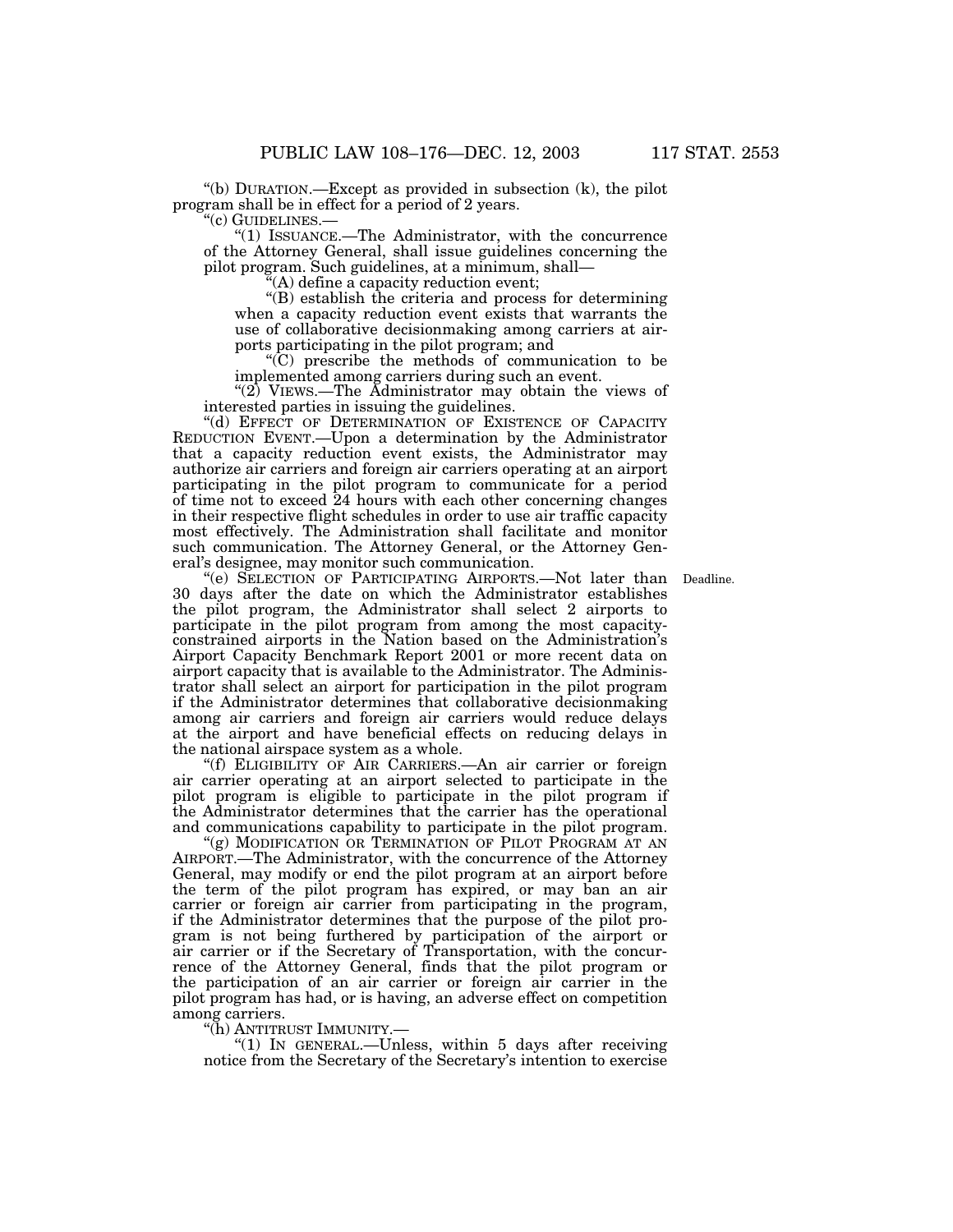authority under this subsection, the Attorney General submits to the Secretary a written objection to such action, including reasons for such objection, the Secretary may exempt an air carrier's or foreign air carrier's activities that are necessary to participate in the pilot program under this section from the antitrust laws for the sole purpose of participating in the pilot program. Such exemption shall not extend to any discussions, agreements, or activities outside the scope of the pilot program.

''(2) ANTITRUST LAWS DEFINED.—In this section, the term 'antitrust laws' has the meaning given that term in the first section of the Clayton Act (15 U.S.C. 12).

''(i) CONSULTATION WITH ATTORNEY GENERAL.—The Secretary shall consult with the Attorney General regarding the design and implementation of the pilot program, including determining whether a limit should be set on the number of occasions collaborative decisionmaking could be employed during the initial 2-year period of the pilot program.<br>"(j) EVALUATION.-

"(1) IN GENERAL.—Before the expiration of the 2-year period for which the pilot program is authorized under subsection (b), the Administrator shall determine whether the pilot program has facilitated more effective use of air traffic capacity and the Secretary, with the concurrence of the Attorney General, shall determine whether the pilot program has had an adverse effect on airline competition or the availability of air services to communities. The Administrator shall also examine whether capacity benefits resulting from the participation in the pilot program of an airport resulted in capacity benefits to other parts of the national airspace system.

''(2) OBTAINING NECESSARY DATA.—The Administrator may require participating air carriers and airports to provide data necessary to evaluate the pilot program's impact.

"(k) EXTENSION OF PILOT PROGRAM.—At the end of the 2-year period for which the pilot program is authorized, the Administrator, with the concurrence of the Attorney General, may continue the pilot program for an additional 2 years and expand participation in the program to up to 7 additional airports if the Administrator determines pursuant to subsection (j) that the pilot program has facilitated more effective use of air traffic capacity and if the Secretary, with the concurrence of the Attorney General, determines that the pilot program has had no adverse effect on airline competition or the availability of air services to communities. The Administrator shall select the additional airports to participate in the extended pilot program in the same manner in which airports were initially selected to participate.''.

(b) CONFORMING AMENDMENT.—The analysis for chapter 401 is amended by adding at the end the following:

''40129. Collaborative decisionmaking pilot program.''.

## **SEC. 424. COMPETITION DISCLOSURE REQUIREMENT FOR LARGE AND MEDIUM HUB AIRPORTS.**

Section 47107 is amended by adding at the end the following: ''(s) COMPETITION DISCLOSURE REQUIREMENT.—

''(1) IN GENERAL.—The Secretary of Transportation may approve an application under this subchapter for an airport development project grant for a large hub airport or a medium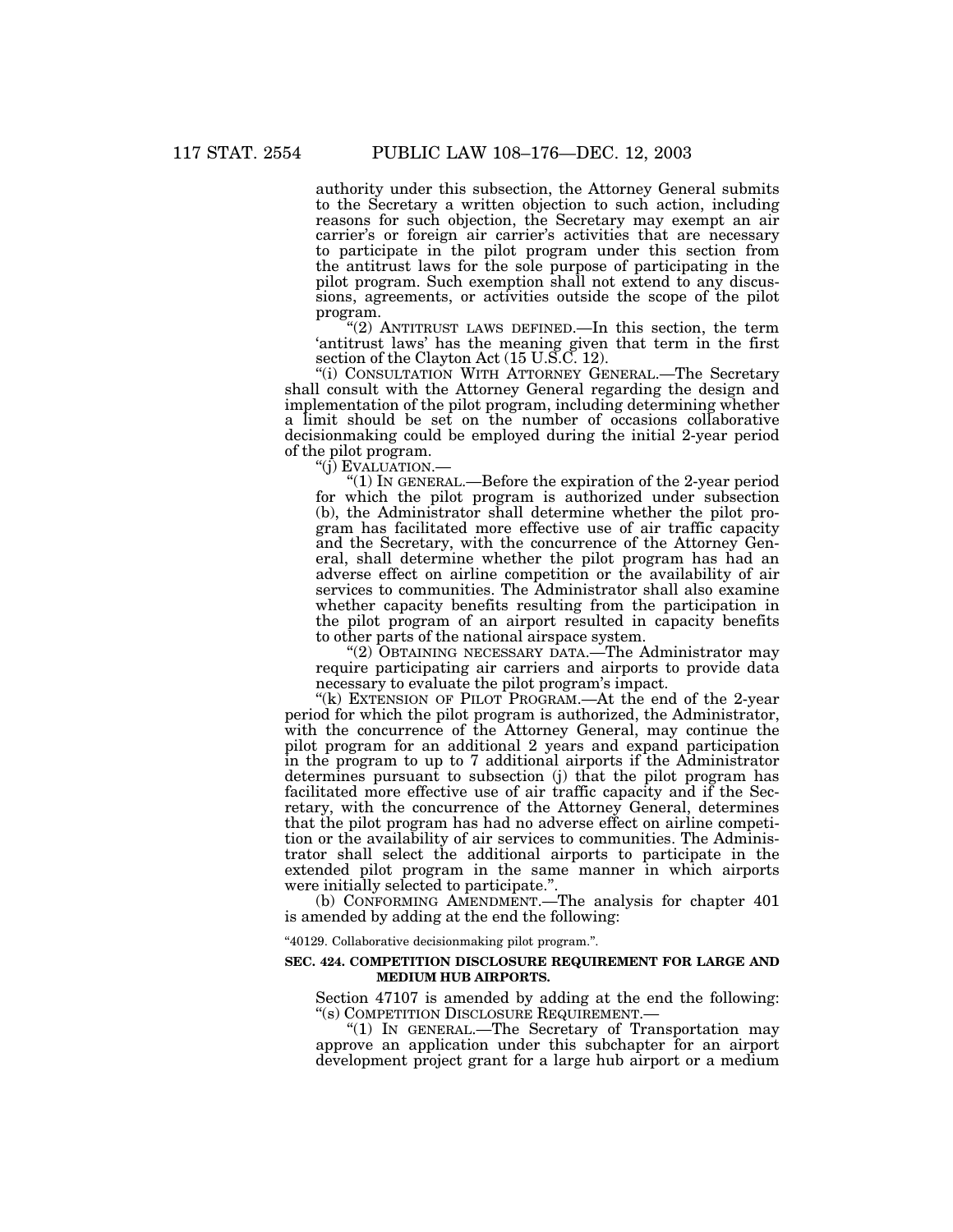hub airport only if the Secretary receives assurances that the airport sponsor will provide the information required by paragraph  $(2)$  at such time and in such form as the Secretary may require.

" $(2)$  COMPETITIVE ACCESS.—On February 1 and August 1 of each year, an airport that during the previous 6-month period has been unable to accommodate one or more requests by an air carrier for access to gates or other facilities at that airport in order to provide service to the airport or to expand service at the airport shall transmit a report to the Secretary that—

''(A) describes the requests;

''(B) provides an explanation as to why the requests could not be accommodated; and

 $(C)$  provides a time frame within which, if any, the airport will be able to accommodate the requests.

''(3) SUNSET PROVISION.—This subsection shall cease to be effective beginning October 1, 2008.''.

# **SEC. 425. SLOT EXEMPTIONS AT RONALD REAGAN WASHINGTON NATIONAL AIRPORT.**

(a) BEYOND-PERIMETER EXEMPTIONS.—Section 41718(a) is amended by striking "12" and inserting "24".

(b) WITHIN-PERIMETER EXEMPTIONS.—Section 41718(b) is amended—

 $(1)$  by striking "12" and inserting "20"; and

(2) by striking ''that were designated as medium hub or smaller airports''.

(c) LIMITATIONS.—

(1) GENERAL EXEMPTIONS.—Section 41718(c)(2) is amended by striking "two" and inserting "3".

(2) ALLOCATION OF WITHIN-PERIMETER EXEMPTIONS.—Section  $41718(c)(3)$  is amended-

 $(A)$  in subparagraph  $(A)$ –

(i) by striking ''four'' and inserting ''without regard to the criteria contained in subsection  $(b)(1)$ , six"; and

(ii) by striking "and" at the end;

(B) in subparagraph (B)—

(i) by striking ''eight'' and inserting ''ten''; and

(ii) by striking the period at the end and inserting ''; and''; and

(C) by adding at the end the following:

''(C) four shall be for air transportation to airports without regard to their size.".

(d) APPLICATION PROCEDURES.—Section 41718(d) is amended to read as follows:

''(d) APPLICATION PROCEDURES.—The Secretary shall establish Deadline. procedures to ensure that all requests for exemptions under this section are granted or denied within 90 days after the date on which the request is made.".

# **SEC. 426. DEFINITION OF COMMUTER AIRCRAFT.**

(a) IN GENERAL.—Section 41718 is amended by adding at the end the following:

''(f) COMMUTERS DEFINED.—For purposes of aircraft operations at Ronald Reagan Washington National Airport under subpart K

Deadlines. Reports.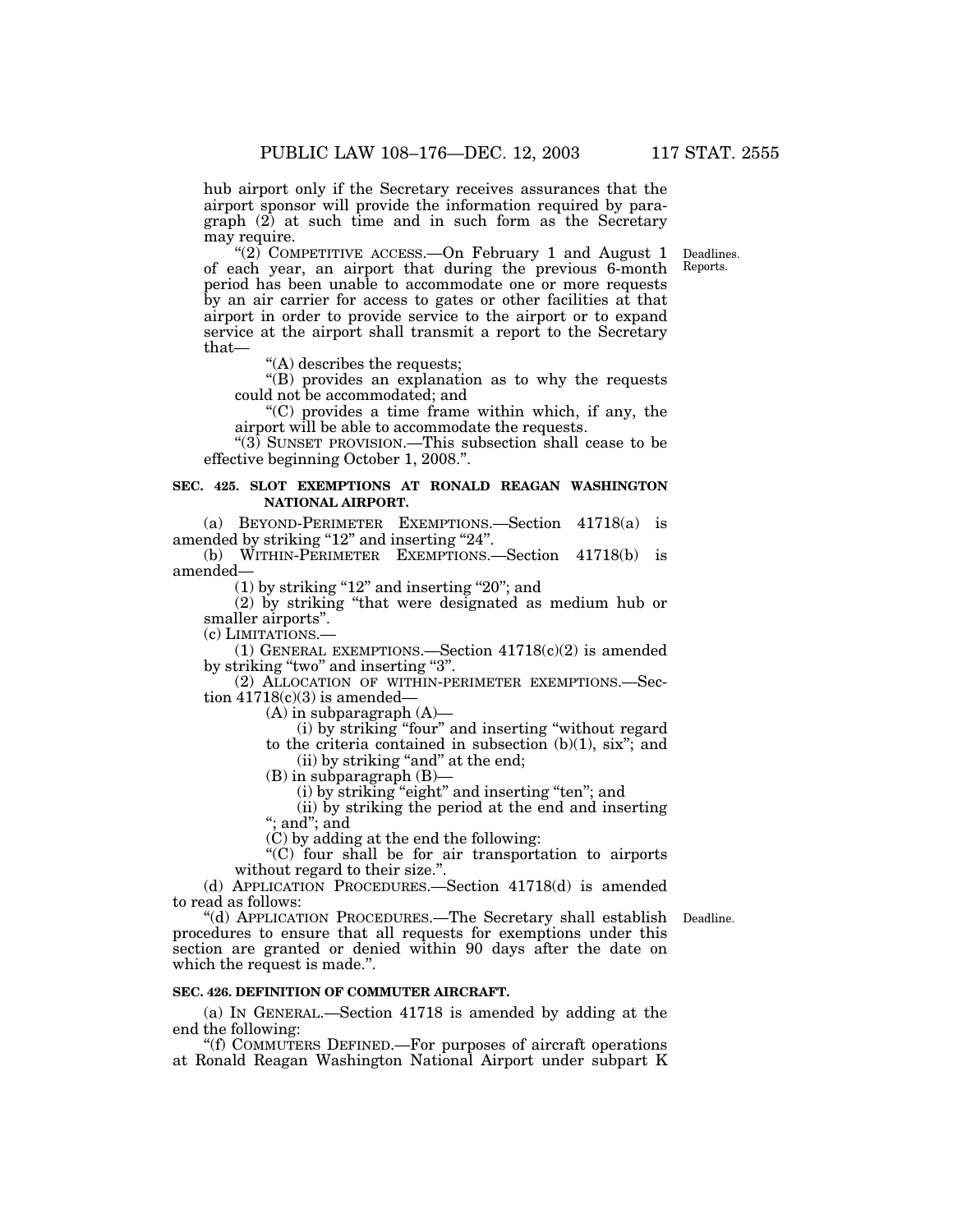of part 93 of title 14, Code of Federal Regulations, the term 'commuters' means aircraft operations using aircraft having a certificated maximum seating capacity of 76 or less.''.

49 USC 41718 note.

(b) REGULATIONS.—The Administrator of the Federal Aviation Administration shall revise regulations to take into account the amendment made by subsection (a).

#### **SEC. 427. AIRFARES FOR MEMBERS OF THE ARMED FORCES.**

(a) FINDINGS.—Congress finds that—

(1) the Armed Forces is comprised of approximately 1,400,000 members who are stationed on active duty at more than 6,000 military bases in 146 different countries;

(2) the United States is indebted to the members of the Armed Forces, many of whom are in grave danger due to their engagement in, or exposure to, combat;

(3) military service, especially in the current war against terrorism, often requires members of the Armed Forces to be separated from their families on short notice, for long periods of time, and under very stressful conditions;

(4) the unique demands of military service often preclude members of the Armed Forces from purchasing discounted advance airline tickets in order to visit their loved ones at home; and

(5) it is the patriotic duty of the people of the United States to support the members of the Armed Forces who are defending the Nation's interests around the world at great personal sacrifice.

(b) SENSE OF CONGRESS.—It is the sense of Congress that each United States air carrier should—

(1) establish for all members of the Armed Forces on active duty reduced air fares that are comparable to the lowest airfare for ticketed flights; and

(2) offer flexible terms that allow members of the Armed Forces on active duty to purchase, modify, or cancel tickets without time restrictions, fees, and penalties.

#### **SEC. 428. AIR CARRIERS REQUIRED TO HONOR TICKETS FOR SUS-PENDED SERVICE.**

Section 145(c) of the Aviation and Transportation Security Act (49 U.S.C. 40101 note) is amended by striking ''more than'' and all that follows through "after" and inserting "more than 36 months" after''.

# **TITLE V—AVIATION SAFETY**

# **SEC. 501. COUNTERFEIT OR FRAUDULENTLY REPRESENTED PARTS VIOLATIONS.**

Section  $44726(a)(1)$  is amended—

 $(1)$  by striking "or" at the end of subparagraph  $(A);$ 

(2) by redesignating subparagraph (B) as subparagraph (C);

(3) by inserting after subparagraph (A) the following:

"(B) whose certificate is revoked under subsection (b); or''; and

(4) in subparagraph (C) (as redesignated by paragraph (2) of this section) by striking ''convicted of such a violation.'' and inserting "described in subparagraph (A) or (B).".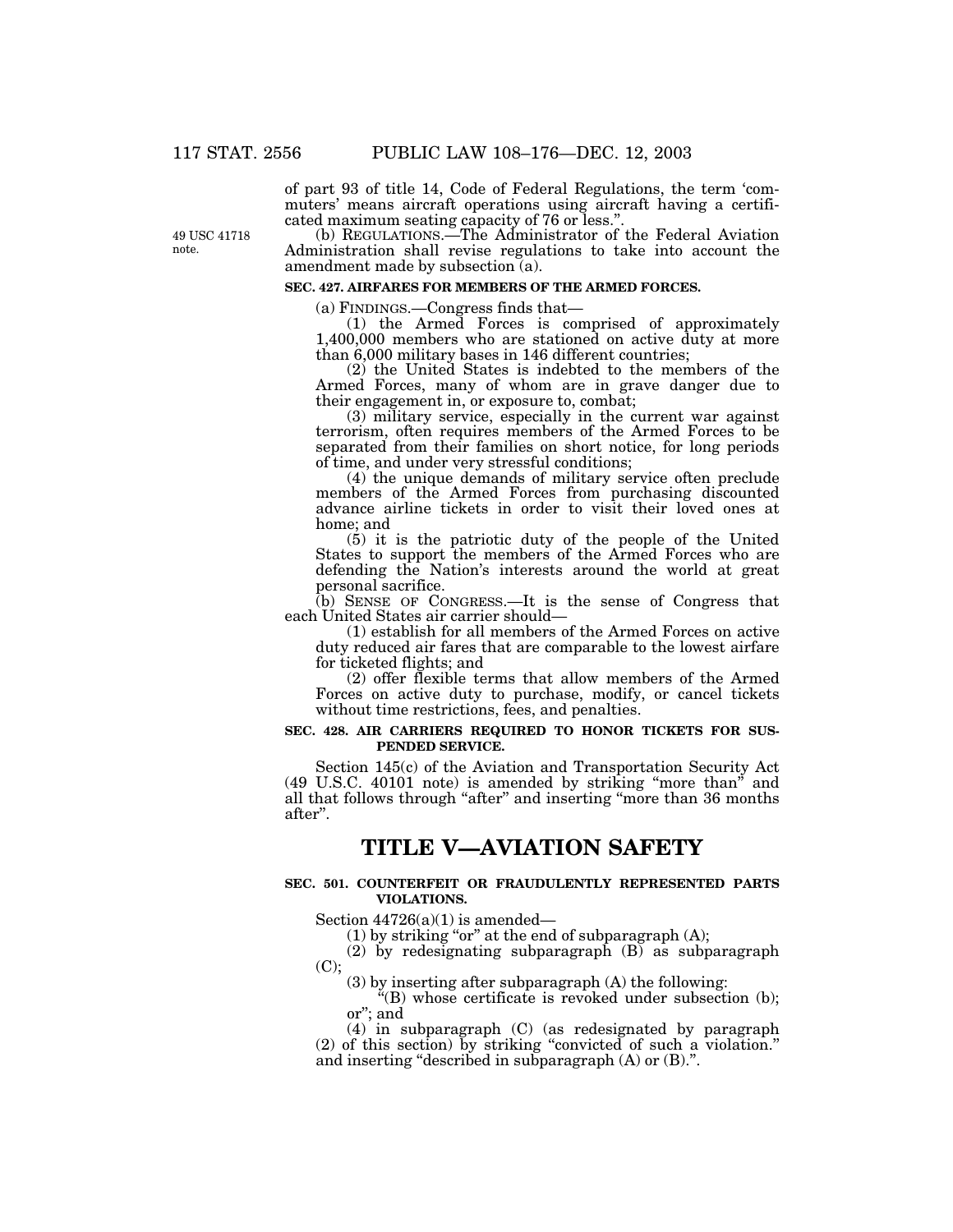## **SEC. 502. RUNWAY SAFETY STANDARDS.**

(a) IN GENERAL.—Chapter 447 is amended by adding at the end the following:

# **''§ 44727. Runway safety areas**

''(a) AIRPORTS IN ALASKA.—An airport owner or operator in the State of Alaska shall not be required to reduce the length of a runway or declare the length of a runway to be less than the actual pavement length in order to meet standards of the Federal Aviation Administration applicable to runway safety areas.<br>"(b) STUDY.—

''(b) STUDY.— ''(1) IN GENERAL.—The Secretary shall conduct a study of runways at airports in States other than Alaska to determine which airports are affected by standards of the Federal Aviation Administration applicable to runway safety areas and to assess how operations at those airports would be affected if the owner or operator of the airport is required to reduce the length of a runway or declare the length of a runway to be less than the actual pavement length in order to meet such standards.

"(2) REPORT.—Not later than 9 months after the date of Deadline. enactment of this section, the Secretary shall transmit to the Committee on Commerce, Science, and Transportation of the Senate and the Committee on Transportation and Infrastructure of the House of Representatives a report containing the results of the study.''.

(b) CONFORMING AMENDMENT.—The analysis for chapter 447 is amended by adding at the end the following:

''44727. Runway safety areas.''.

#### **SEC. 503. CIVIL PENALTIES.**

(a) INCREASE IN MAXIMUM CIVIL PENALTY.—Section 46301(a) is amended— $(1)$  by striking "\$1,000" in paragraph  $(1)$  and inserting

"\$25,000 (or \$1,100 if the person is an individual or small business concern)'';

(2) by striking ''or'' the last place it appears in paragraph  $(1)(A);$ 

(3) by striking "section)" in paragraph  $(1)(A)$  and inserting "section), or section 47133";

 $(4)$  by striking paragraphs  $(2)$ ,  $(3)$ ,  $(6)$ , and  $(7)$  and redesignating paragraphs  $(4)$ ,  $(5)$ , and  $(8)$  as paragraphs  $(2)$ ,  $(3)$ , and (4), respectively;

 $(5)$  by striking "41715" each place it appears in paragraph  $(2)$ , as redesignated, and inserting "41719";

(6) by striking "paragraphs  $(1)$  and  $(2)$ " in paragraph  $(4)$ , as redesignated, and inserting ''paragraph (1)''; and

(7) by adding at the end the following:

''(5) PENALTIES APPLICABLE TO INDIVIDUALS AND SMALL BUSINESS CONCERNS.—

''(A) An individual (except an airman serving as an airman) or small business concern is liable to the Government for a civil penalty of not more than \$10,000 for violating—

"(i) chapter  $401$  (except sections  $40103(a)$  and  $(d)$ , 40105, 40106(b), 40116, and 40117), section 44502 (b) 40105, 40106(b), 40116, and 40117), section 44502 (b) or (c), chapter 447 (except sections  $44717-44723$ ), or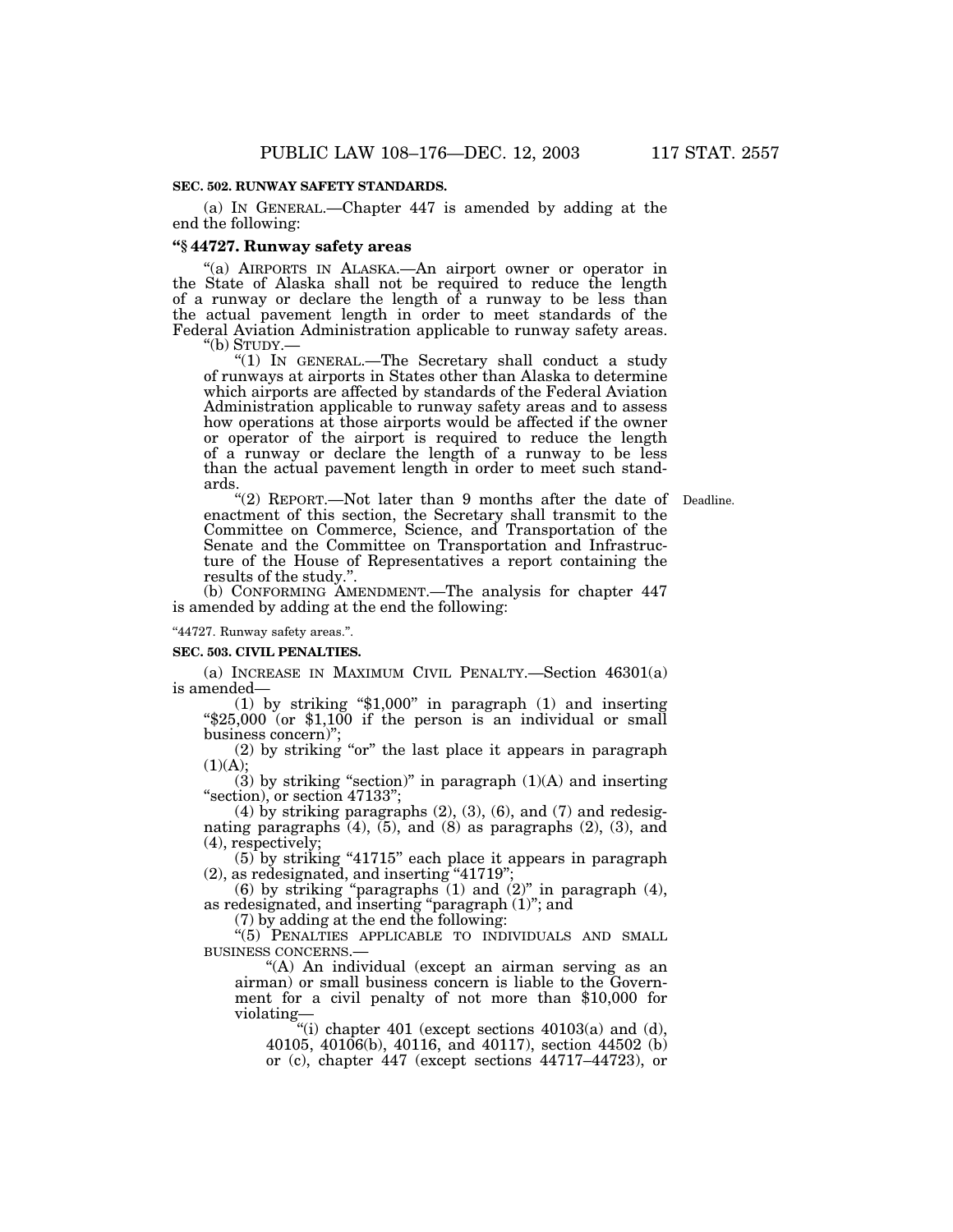chapter 449 (except sections 44902, 44903(d), 44904, and 44907–44909) of this title; or

"(ii) a regulation prescribed or order issued under any provision to which clause (i) applies.

" $(B)$ <sup>1</sup> A civil penalty of not more than \$10,000 may be imposed for each violation under paragraph (1) committed by an individual or small business concern related to—

(i) the transportation of hazardous material;

''(ii) the registration or recordation under chapter 441 of an aircraft not used to provide air transportation;

"(iii) a violation of section  $44718(d)$ , relating to the limitation on construction or establishment of landfills;

''(iv) a violation of section 44725, relating to the safe disposal of life-limited aircraft parts; or

" $(v)$  a violation of section 40127 or section 41705, relating to discrimination.

''(C) Notwithstanding paragraph (1), the maximum civil penalty for a violation of section 41719 committed by an individual or small business concern shall be \$5,000 instead of \$1,000.

''(D) Notwithstanding paragraph (1), the maximum civil penalty for a violation of section 41712 (including a regulation prescribed or order issued under such section) or any other regulation prescribed by the Secretary by an individual or small business concern that is intended to afford consumer protection to commercial air transportation passengers shall be \$2,500 for each violation.''.

(b) INCREASE IN LIMIT ON ADMINISTRATIVE AUTHORITY AND CIVIL PENALTY.—Section 46301(d) is amended—

(1) by striking "more than \$50,000;" in paragraph  $(4)(A)$ and inserting ''more than—

> ''(i) \$50,000 if the violation was committed by any person before the date of enactment of the Vision 100— Century of Aviation Reauthorization Act;

> ''(ii) \$400,000 if the violation was committed by a person other than an individual or small business concern on or after that date; or

> "(iii) \$50,000 if the violation was committed by an individual or small business concern on or after that date;''; and

(2) by striking "is \$50,000." in paragraph  $(8)$  and inserting  $\mathrm{``is-}$ 

"(A) \$50,000 if the violation was committed by any person before the date of enactment of the Vision 100— Century of Aviation Reauthorization Act;

"(B)  $$400,000$  if the violation was committed by a person other than an individual or small business concern on or after that date; or

 $(C)$  \$50,000 if the violation was committed by an individual or small business concern on or after that date.''.

(c) SMALL BUSINESS CONCERN DEFINED.—Section 46301 is amended by adding at the end the following: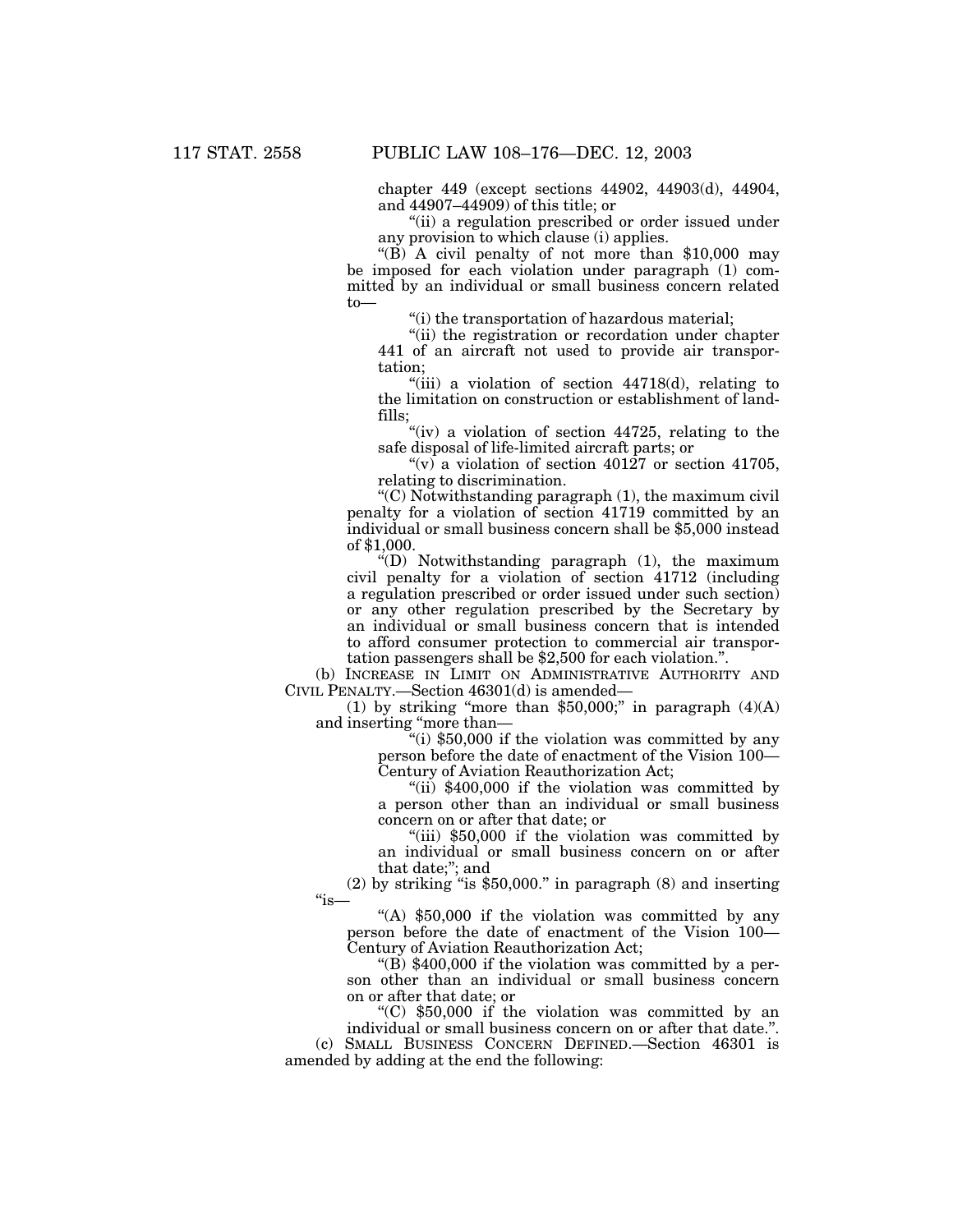''(i) SMALL BUSINESS CONCERN DEFINED.—In this section, the term 'small business concern' has the meaning given that term in section 3 of the Small Business Act (15 U.S.C. 632).''.

(d) CONFORMING AMENDMENTS.—Title 49 is amended—

(1) in section 41705(b) by striking "46301(a)(3)(E)" and inserting "46301"; and

 $(2)$  in section 46304(a) by striking ",  $(2)$ , or  $(3)$ ".

## **SEC. 504. IMPROVEMENT OF CURRICULUM STANDARDS FOR AVIATION MAINTENANCE TECHNICIANS.**

(a) IN GENERAL.—The Administrator of the Federal Aviation Administration shall ensure that the training standards for airframe and powerplant mechanics under part 65 of title 14, Code of Federal Regulations, are updated and revised in accordance with this section. The Administrator may update and revise the training standards through the initiation of a formal rulemaking or by issuing an advisory circular or other agency guidance.

(b) ELEMENTS FOR CONSIDERATION.—The updated and revised standards required under subsection (a) shall include those curriculum adjustments that are necessary to more accurately reflect current technology and maintenance practices.

(c) CERTIFICATION.—Any adjustment or modification of current curriculum standards made pursuant to this section shall be reflected in the certification examinations of airframe and powerplant mechanics.

(d) COMPLETION.—The revised and updated training standards Deadline. required by subsection (a) shall be completed not later than 12 months after the date of enactment of this Act.

(e) PERIODIC REVIEWS AND UPDATES.—The Administrator shall review the content of the curriculum standards for training airframe and powerplant mechanics referred to in subsection (a) every 3 years after completion of the revised and updated training standards required under subsection (a) as necessary to reflect current technology and maintenance practices.

#### **SEC. 505. ASSESSMENT OF WAKE TURBULENCE RESEARCH AND DEVELOPMENT PROGRAM.**

(a) ASSESSMENT.—The Administrator of the Federal Aviation Administration shall enter into an arrangement with the National Research Council for an assessment of the Federal Aviation Administration's proposed wake turbulence research and development program. The assessment shall include—

(1) an evaluation of the research and development goals and objectives of the program;

(2) a listing of any additional research and development objectives that should be included in the program;

(3) any modifications that will be necessary for the program to achieve the program's goals and objectives on schedule and within the proposed level of resources; and

(4) an evaluation of the roles, if any, that should be played by other Federal agencies, such as the National Aeronautics and Space Administration and the National Oceanic and Atmospheric Administration, in wake turbulence research and development, and how those efforts could be coordinated.

(b) REPORT.—A report containing the results of the assessment Deadline. shall be provided to the Committee on Science of the House of Representatives and to the Committee on Commerce, Science, and

49 USC 44505 note.

Contracts.

49 USC 44515 note.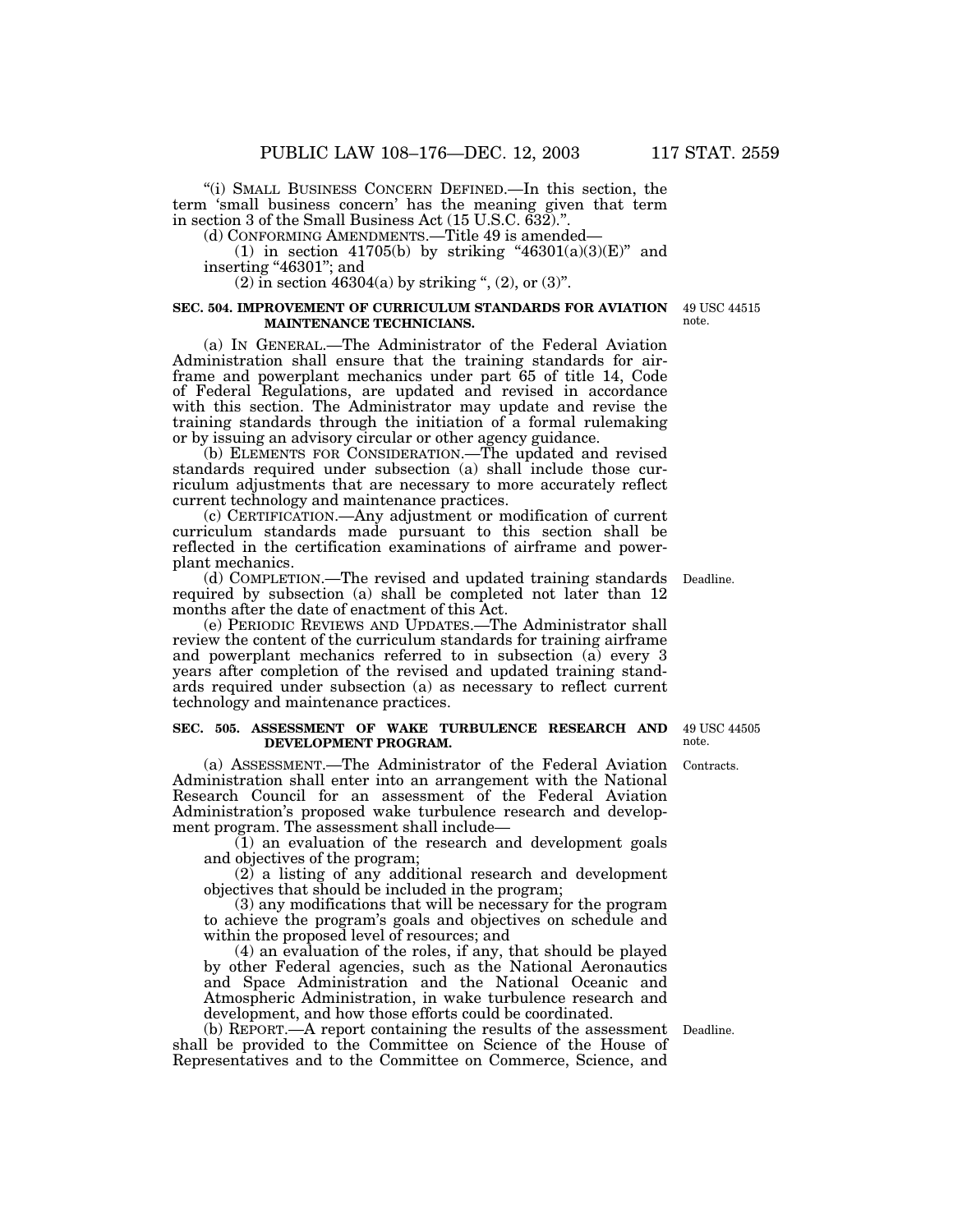Transportation of the Senate not later than 1 year after the date of enactment of this Act.

(c) AUTHORIZATION OF APPROPRIATIONS.—There is authorized to be appropriated to the Administrator of the Federal Aviation Administration \$500,000 for fiscal year 2004 to carry out this section.

49 USC 44701 note.

# **SEC. 506. FAA INSPECTOR TRAINING.**

(a) STUDY.— (1) IN GENERAL.—The Comptroller General shall conduct a study of the training of the aviation safety inspectors of the Federal Aviation Administration (in this section referred to as "FAA inspectors").

(2) CONTENTS.—The study shall include—

(A) an analysis of the type of training provided to FAA inspectors;

(B) actions that the Federal Aviation Administration has undertaken to ensure that FAA inspectors receive upto-date training on the latest technologies;

(C) the extent of FAA inspector training provided by the aviation industry and whether such training is provided without charge or on a quid pro quo basis; and

(D) the amount of travel that is required of FAA inspectors in receiving training.

(3) REPORT.—Not later than 1 year after the date of enactment of this Act, the Comptroller General shall transmit to the Committee on Transportation and Infrastructure of the House of Representatives and the Committee on Commerce, Science, and Transportation of the Senate a report on the results of the study.

(b) SENSE OF THE HOUSE.—It is the sense of the House of Representatives that—

(1) FAA inspectors should be encouraged to take the most up-to-date initial and recurrent training on the latest aviation technologies;

(2) FAA inspector training should have a direct relation to an individual's job requirements; and

(3) if possible, a FAA inspector should be allowed to take training at the location most convenient for the inspector.

(c) WORKLOAD OF INSPECTORS.—

(1) STUDY BY NATIONAL ACADEMY OF SCIENCES.—Not later than 90 days after the date of enactment of this Act, the Administrator of the Federal Aviation Administration shall make appropriate arrangements for the National Academy of Sciences to conduct a study of the assumptions and methods used by the Federal Aviation Administration to estimate staffing standards for FAA inspectors to ensure proper oversight over the aviation industry, including the designee program.

(2) CONTENTS.—The study shall include the following:

(A) A suggested method of modifying FAA inspectors staffing models for application to current local conditions or applying some other approach to developing an objective staffing standard.

(B) The approximate cost and length of time for developing such models.

(3) REPORT.—Not later than 12 months after the initiation of the arrangements under subsection (a), the National

Deadline.

Deadlines.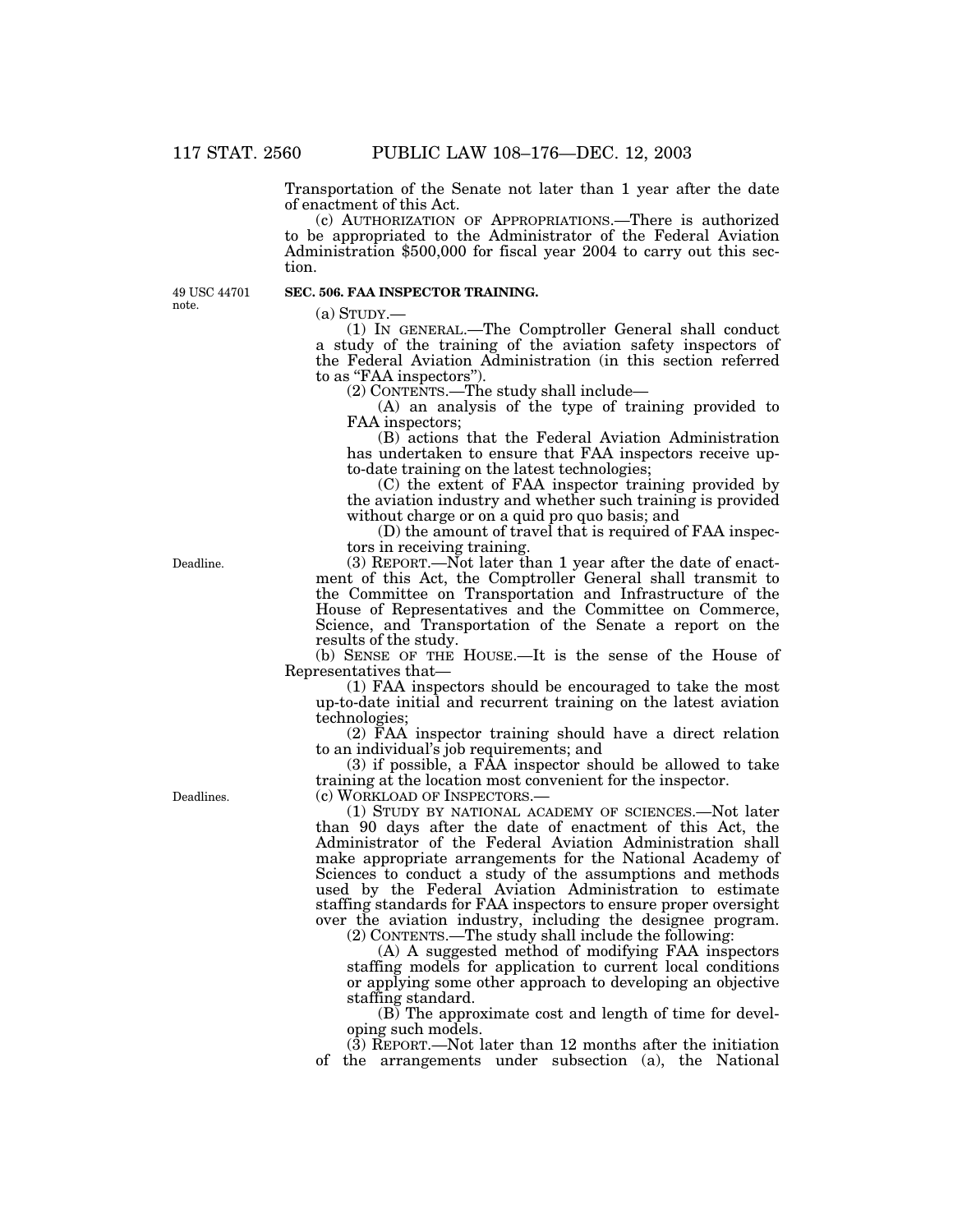Academy of Sciences shall transmit to Congress a report on the results of the study.

#### **SEC. 507. AIR TRANSPORTATION OVERSIGHT SYSTEM PLAN.**

(a) IN GENERAL.—Within 90 days after the date of enactment Deadline. of this Act, the Administrator of the Federal Aviation Administration shall transmit to the Senate Committee on Commerce, Science, and Transportation and the House of Representatives Committee on Transportation and Infrastructure a plan containing an implementation schedule for addressing problems with the air transportation oversight system that have been identified in reports by the Comptroller General and the Inspector General of the Department of Transportation.

(b) PLAN REQUIREMENTS.—The plan transmitted by the Administrator under subsection (a) shall set forth the action the Administration will take under the plan—

(1) to develop specific, clear, and meaningful inspection guidance for the use by Administration aviation safety inspectors and analysts;

(2) to provide adequate training to Administration aviation safety inspectors in system safety concepts, risk analysis, and auditing;

(3) to ensure that aviation safety inspectors with the necessary qualifications and experience are physically located where they can satisfy the most important needs;

(4) to establish strong national leadership for the air transportation oversight system and to ensure that the system is implemented consistently across Administration field offices; and

(5) to extend the air transportation oversight system beyond the 10 largest air carriers, so it governs oversight of smaller air carriers as well.

# **TITLE VI—AVIATION SECURITY**

# **SEC. 601. CERTIFICATE ACTIONS IN RESPONSE TO A SECURITY THREAT.**

(a) IN GENERAL.—Chapter 461 is amended by adding at the end the following:

# **''§ 46111. Certificate actions in response to a security threat**

''(a) ORDERS.—The Administrator of Federal Aviation Administration shall issue an order amending, modifying, suspending, or revoking any part of a certificate issued under this title if the Administrator is notified by the Under Secretary for Border and Transportation Security of the Department of Homeland Security that the holder of the certificate poses, or is suspected of posing, a risk of air piracy or terrorism or a threat to airline or passenger safety. If requested by the Under Secretary, the order shall be effective immediately.

''(b) HEARINGS FOR CITIZENS.—An individual who is a citizen of the United States who is adversely affected by an order of the Administrator under subsection (a) is entitled to a hearing on the record.

''(c) HEARINGS.—When conducting a hearing under this section, the administrative law judge shall not be bound by findings of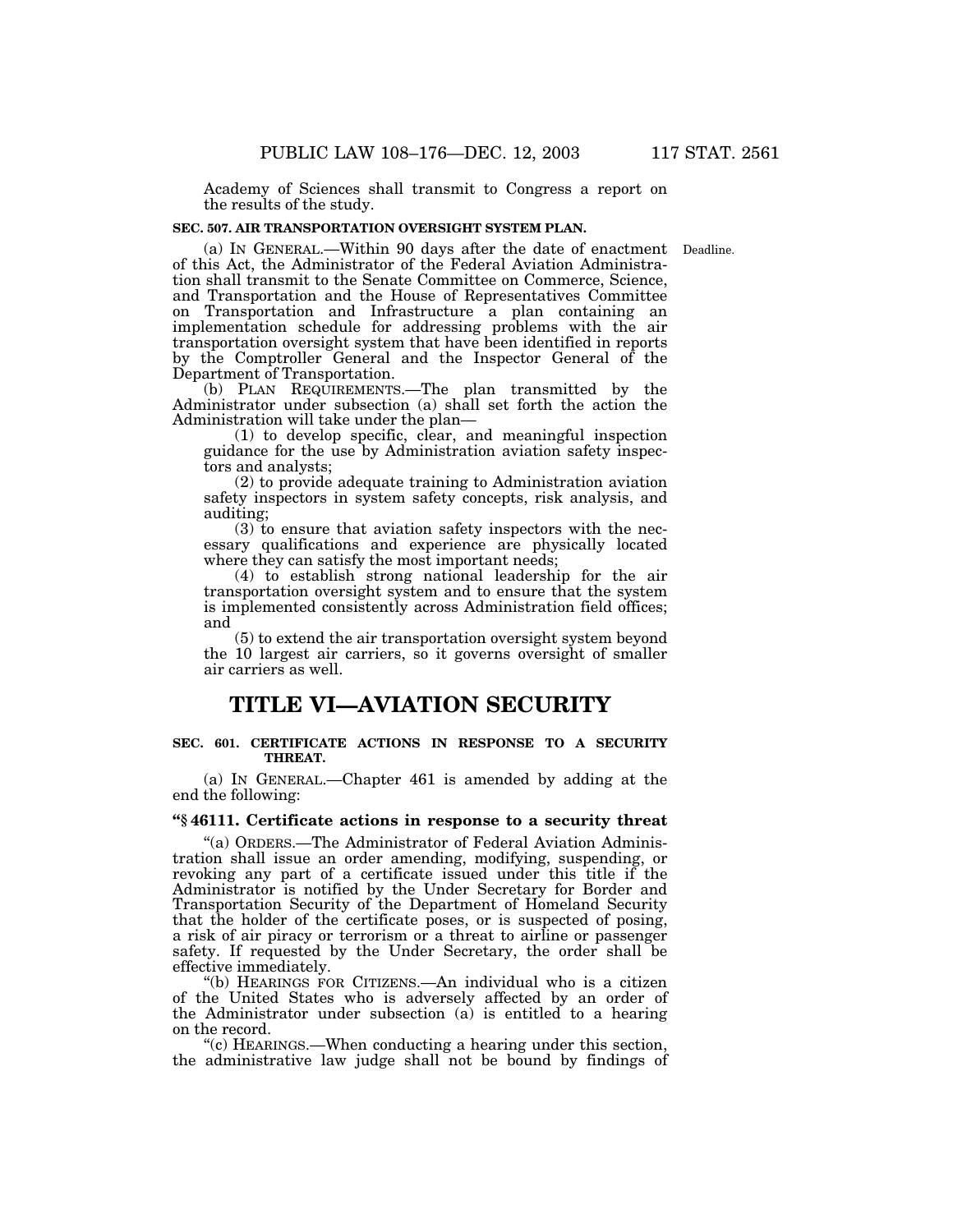Establishment.

fact or interpretations of laws and regulations of the Administrator or the Under Secretary.

''(d) APPEALS.—An appeal from a decision of an administrative law judge as the result of a hearing under subsection (b) shall be made to the Transportation Security Oversight Board established by section 115. The Board shall establish a panel to review the decision. The members of this panel (1) shall not be employees of the Transportation Security Administration, (2) shall have the level of security clearance needed to review the determination made under this section, and (3) shall be given access to all relevant documents that support that determination. The panel may affirm, modify, or reverse the decision.

''(e) REVIEW.—A person substantially affected by an action of a panel under subsection (d), or the Under Secretary when the Under Secretary decides that the action of the panel under this section will have a significant adverse impact on carrying out this part, may obtain review of the order under section 46110. The Under Secretary and the Administrator shall be made a party to the review proceedings. Findings of fact of the panel are conclusive if supported by substantial evidence.

''(f) EXPLANATION OF DECISIONS.—An individual who commences an appeal under this section shall receive a written explanation of the basis for the determination or decision and all relevant documents that support that determination to the maximum extent that the national security interests of the United States and other applicable laws permit.

''(g) CLASSIFIED EVIDENCE.—

''(1) IN GENERAL.—The Under Secretary, in consultation with the Administrator and the Director of Central Intelligence, shall issue regulations to establish procedures by which the Under Secretary, as part of a hearing conducted under this section, may provide an unclassified summary of classified evidence upon which the order of the Administrator was based to the individual adversely affected by the order.

"(2) REVIEW OF CLASSIFIED EVIDENCE BY ADMINISTRATIVE LAW JUDGE.—

''(A) REVIEW.—As part of a hearing conducted under this section, if the order of the Administrator issued under subsection (a) is based on classified information (as defined in section 1(a) of the Classified Information Procedures Act (18 U.S.C. App.), such information may be submitted by the Under Secretary to the reviewing administrative law judge, pursuant to appropriate security procedures, and shall be reviewed by the administrative law judge ex parte and in camera.

''(B) SECURITY CLEARANCES.—Pursuant to existing procedures and requirements, the Under Secretary shall, in coordination, as necessary, with the heads of other affected departments or agencies, ensure that administrative law judges reviewing orders of the Administrator under this section possess security clearances appropriate for their work under this section.

''(3) UNCLASSIFIED SUMMARIES OF CLASSIFIED EVIDENCE.— As part of a hearing conducted under this section and upon the request of the individual adversely affected by an order of the Administrator under subsection (a), the Under Secretary shall provide to the individual and reviewing administrative

Regulations. **Procedures**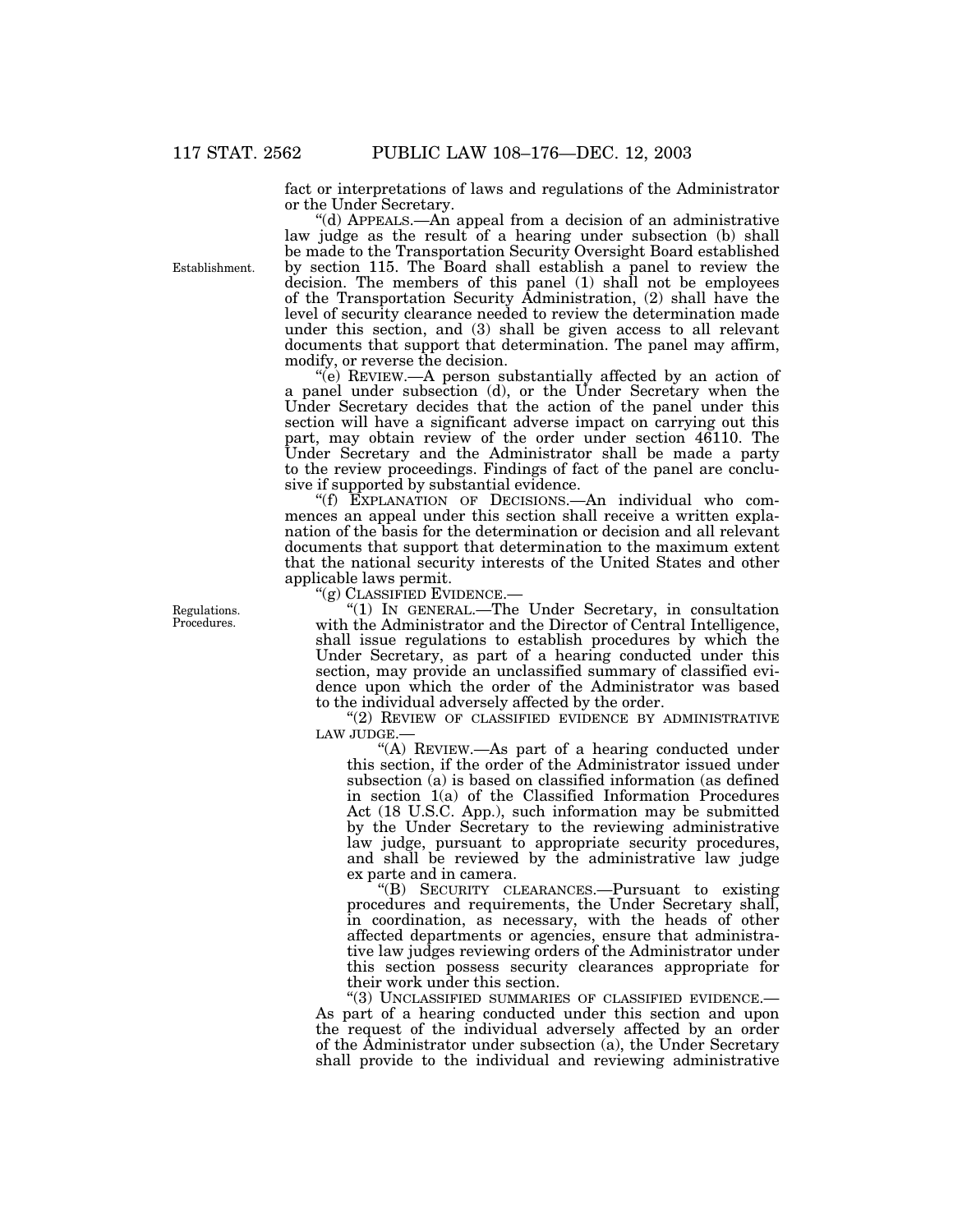law judge, consistent with the procedures established under paragraph (1), an unclassified summary of any classified information upon which the order of the Administrator is based.''.

(b) CONFORMING AMENDMENT.—The analysis for chapter 461 is amended by adding at the end the following:

''46111. Certificate actions in response to a security threat.''.

#### **SEC. 602. JUSTIFICATION FOR AIR DEFENSE IDENTIFICATION ZONE.**

Deadlines. Reports.

(a) IN GENERAL.—If the Administrator of the Federal Aviation Administration establishes an Air Defense Identification Zone (in this section referred as an ''ADIZ''), the Administrator shall transmit to the Committee on Transportation and Infrastructure of the House of Representatives and the Committee on Commerce, Science, and Transportation of the Senate, not later than 60 days after the date of establishing the ADIZ, a report containing an explanation of the need for the ADIZ. The Administrator also shall transmit to the Committees updates of the report every 60 days until the ADIZ is rescinded. The reports and updates shall be transmitted in classified form.

(b) EXISTING ADIZ.—If an ADIZ is in effect on the date of enactment of this Act, the Administrator shall transmit an initial report under subsection (a) not later than 30 days after such date of enactment.

(c) DESCRIPTION OF CHANGES TO IMPROVE OPERATIONS.—A report transmitted by the Administrator under this section shall include a description of any changes in procedures or requirements that could improve operational efficiency or minimize operational impacts of the ADIZ on pilots and controllers. This portion of the report may be transmitted in classified or unclassified form.

 $(d)$  DEFINITION.—In this section, the terms "Air Defense Identification Zone'' and ''ADIZ'' each mean a zone established by the Administrator with respect to airspace under 18,000 feet in approximately a 15- to 38-mile radius around Washington, District of Columbia, for which security measures are extended beyond the existing 15-mile no-fly zone around Washington and in which general aviation aircraft are required to adhere to certain procedures issued by the Administrator.

#### **SEC. 603. CREW TRAINING.**

Section 44918 is amended to read as follows:

# **''§ 44918. Crew training**

''(a) BASIC SECURITY TRAINING.—

''(1) IN GENERAL.—Each air carrier providing scheduled passenger air transportation shall carry out a training program for flight and cabin crew members to prepare the crew members for potential threat conditions.

''(2) PROGRAM ELEMENTS.—An air carrier training program under this subsection shall include, at a minimum, elements that address each of the following:

''(A) Recognizing suspicious activities and determining the seriousness of any occurrence.

''(B) Crew communication and coordination.

''(C) The proper commands to give passengers and attackers.

''(D) Appropriate responses to defend oneself.

Classified information.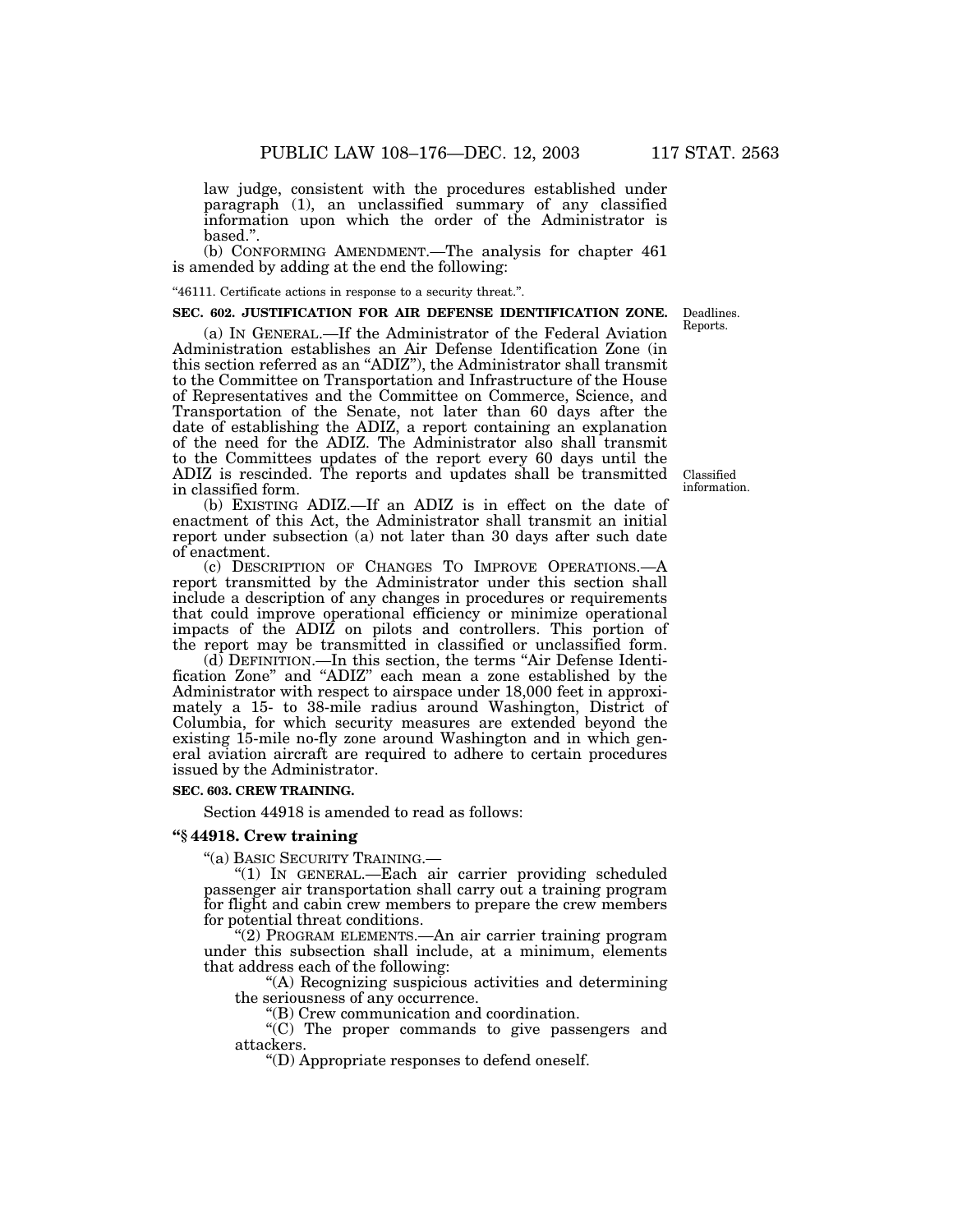"(E) Use of protective devices assigned to crew members (to the extent such devices are required by the Administrator of the Federal Aviation Administration or the Under Secretary for Border and Transportation Security of the Department of Homeland Security).

''(F) Psychology of terrorists to cope with hijacker behavior and passenger responses.

''(G) Situational training exercises regarding various threat conditions.

''(H) Flight deck procedures or aircraft maneuvers to defend the aircraft and cabin crew responses to such procedures and maneuvers.

''(I) The proper conduct of a cabin search, including explosive device recognition.

''(J) Any other subject matter considered appropriate by the Under Secretary.

"(3) APPROVAL.—An air carrier training program under this subsection shall be subject to approval by the Under Secretary.

 $\mathcal{H}(4)$  MINIMUM STANDARDS.—Not later than one year after the date of enactment of the Vision 100—Century of Aviation Reauthorization Act, the Under Secretary may establish minimum standards for the training provided under this subsection and for recurrent training.

"(5) EXISTING PROGRAMS.—Notwithstanding paragraphs  $(3)$ and (4), any training program of an air carrier to prepare flight and cabin crew members for potential threat conditions that was approved by the Administrator or the Under Secretary before the date of enactment of the Vision 100—Century of Aviation Reauthorization Act may continue in effect until disapproved or ordered modified by the Under Secretary.

''(6) MONITORING.—The Under Secretary, in consultation with the Administrator, shall monitor air carrier training programs under this subsection and periodically shall review an air carrier's training program to ensure that the program is adequately preparing crew members for potential threat conditions. In determining when an air carrier's training program should be reviewed under this paragraph, the Under Secretary shall consider complaints from crew members. The Under Secretary shall ensure that employees responsible for monitoring the training programs have the necessary resources and knowledge.

"(7) UPDATES.-The Under Secretary, in consultation with the Administrator, shall order air carriers to modify training programs under this subsection to reflect new or different security threats.

''(b) ADVANCED SELF-DEFENSE TRAINING.—

"(1) In GENERAL.—Not later than one year after the date of enactment of the Vision 100—Century of Aviation Reauthorization Act, the Under Secretary shall develop and provide a voluntary training program for flight and cabin crew members of air carriers providing scheduled passenger air transportation.

''(2) PROGRAM ELEMENTS.—The training program under this subsection shall include both classroom and effective handson training in the following elements of self-defense:

"( $\tilde{A}$ ) Deterring a passenger who might present a threat.

Deadline.

Deadline.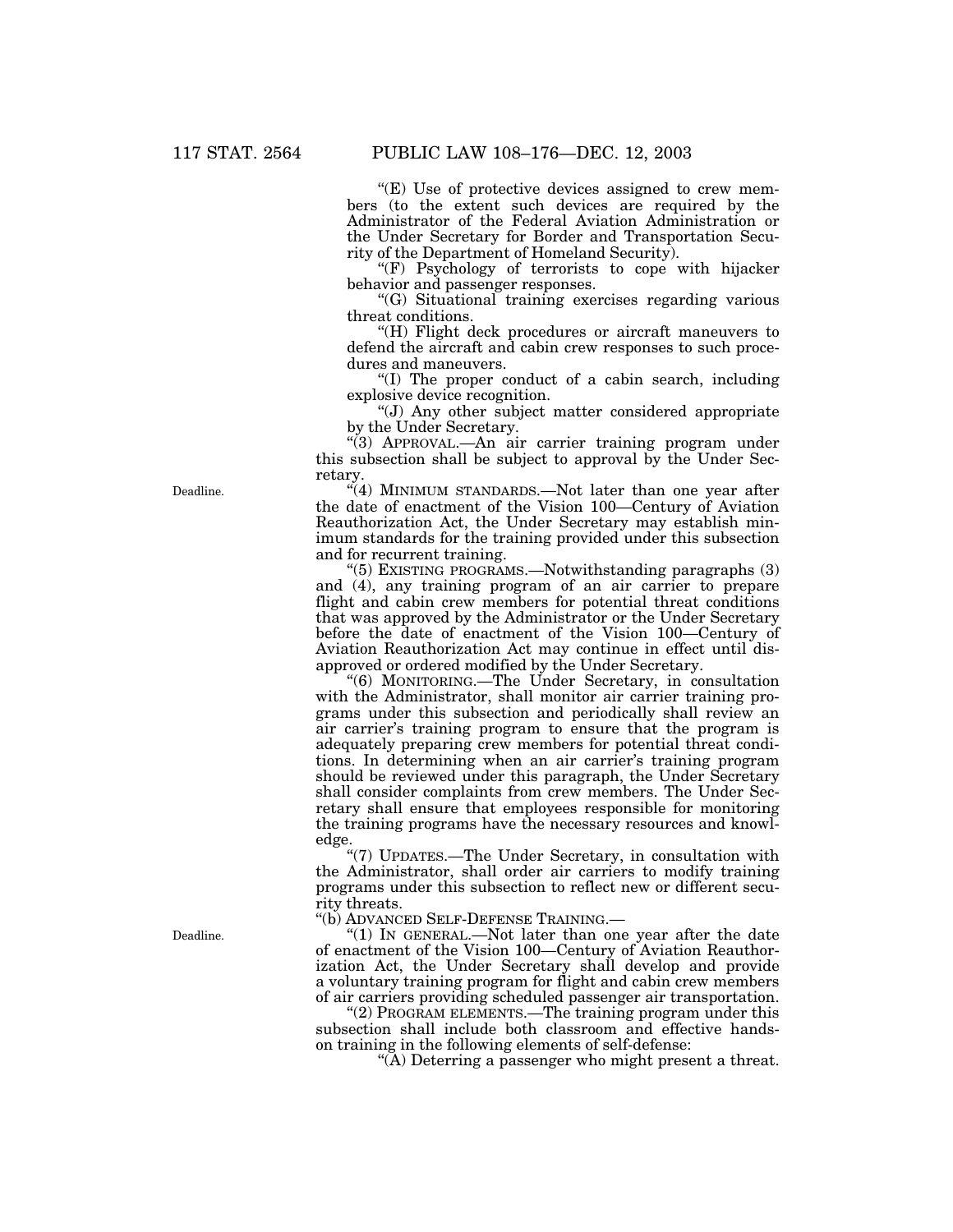''(B) Advanced control, striking, and restraint techniques.

''(C) Training to defend oneself against edged or contact weapons.

''(D) Methods to subdue and restrain an attacker.

 $\sqrt{\text{E}}$ ) Use of available items aboard the aircraft for self-defense.

 $\mathcal{C}(F)$  Appropriate and effective responses to defend oneself, including the use of force against an attacker.

''(G) Any other element of training that the Under Secretary considers appropriate.

''(3) PARTICIPATION NOT REQUIRED.—A crew member shall not be required to participate in the training program under this subsection.

''(4) COMPENSATION.—Neither the Federal Government nor an air carrier shall be required to compensate a crew member for participating in the training program under this subsection.

''(5) FEES.—A crew member shall not be required to pay a fee for the training program under this subsection.

''(6) CONSULTATION.—In developing the training program under this subsection, the Under Secretary shall consult with law enforcement personnel and security experts who have expertise in self-defense training, terrorism experts, representatives of air carriers, the director of self-defense training in the Federal Air Marshals Service, flight attendants, labor organizations representing flight attendants, and educational institutions offering law enforcement training programs.

"(7) DESIGNATION OF TSA OFFICIAL.—The Under Secretary shall designate an official in the Transportation Security Administration to be responsible for implementing the training program under this subsection. The official shall consult with air carriers and labor organizations representing crew members before implementing the program to ensure that it is appropriate for situations that may arise on board an aircraft during a flight.

''(c) LIMITATION.—Actions by crew members under this section shall be subject to the provisions of section 44903(k).''.

# **SEC. 604. STUDY OF EFFECTIVENESS OF TRANSPORTATION SECURITY SYSTEM.**

(a) IN GENERAL.—The Secretary of Homeland Security, in consultation with representatives of the aviation community, shall study the effectiveness of the aviation security system, including the air marshal program, hardening of cockpit doors, and security screening of passengers, checked baggage, and cargo.

(b) REPORT.—The Secretary shall transmit a report of the Sec-Deadline. retary's findings and conclusions together with any recommendations, including legislative recommendations, the Secretary may have for improving the effectiveness of aviation security to the Senate Committee on Commerce, Science, and Transportation and the House of Representatives Committee on Transportation and Infrastructure within 6 months after the date of enactment of this Act. In the report the Secretary shall also describe any redeployment of Transportation Security Administration resources based on those findings and conclusions. The Secretary may submit the report to the Committees in classified and redacted form. The Secretary shall submit the report in lieu of the annual report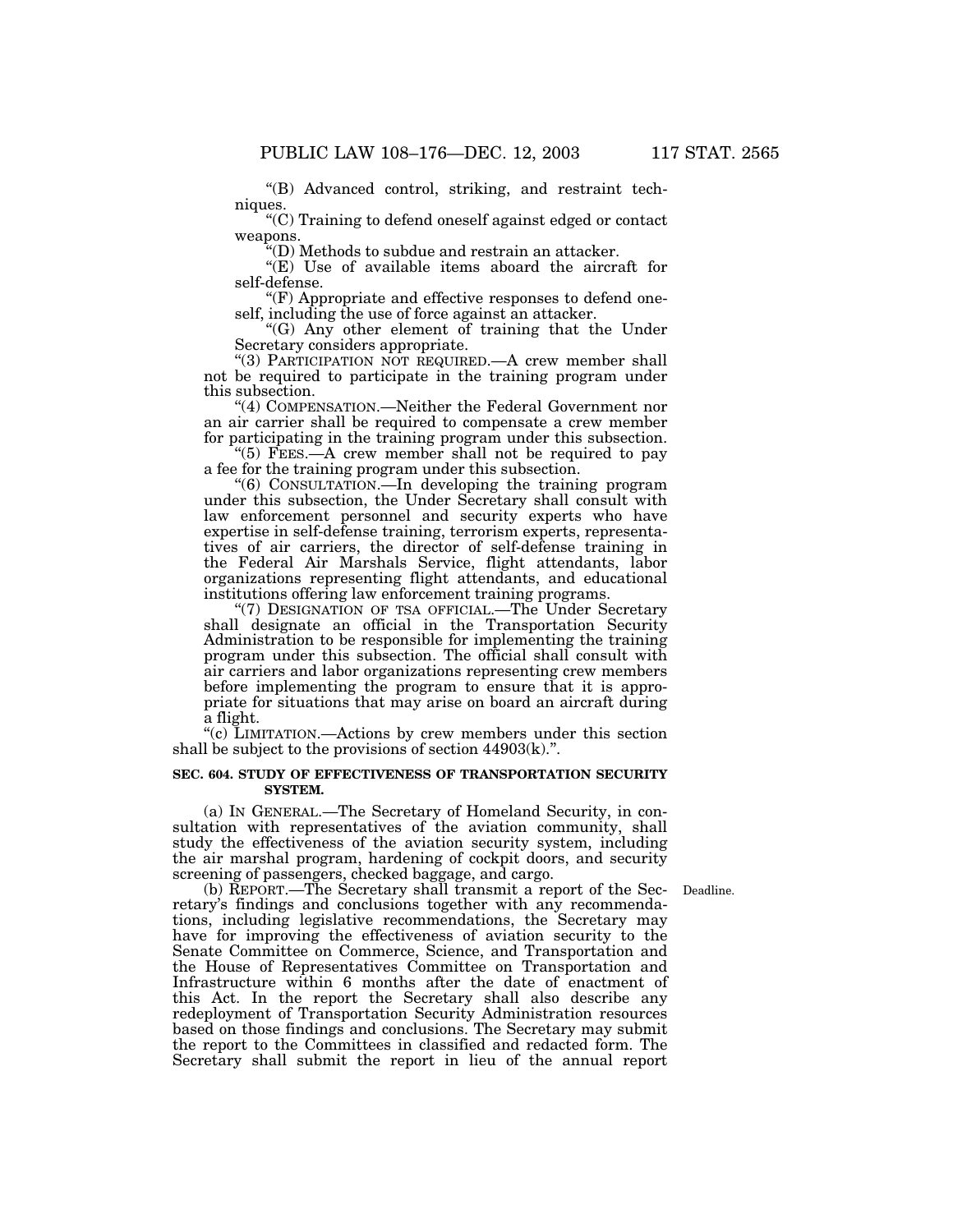required under section 44938(a) of title 49, United States Code, that is due March 31, 2004.

# **SEC. 605. AIRPORT SECURITY IMPROVEMENT PROJECTS.**

(a) IN GENERAL.—Subchapter I of chapter 449 is amended by adding at the end the following:

# **''§ 44923. Airport security improvement projects**

"(a) GRANT AUTHORITY.—Subject to the requirements of this section, the Under Secretary for Border and Transportation Security of the Department of Homeland Security may make grants to airport sponsors—

''(1) for projects to replace baggage conveyer systems related to aviation security;

"(2) for projects to reconfigure terminal baggage areas as needed to install explosive detection systems;

''(3) for projects to enable the Under Secretary to deploy explosive detection systems behind the ticket counter, in the baggage sorting area, or in line with the baggage handling system; and

''(4) for other airport security capital improvement projects. ''(b) APPLICATIONS.—A sponsor seeking a grant under this section shall submit to the Under Secretary an application in such form and containing such information as the Under Secretary prescribes.

''(c) APPROVAL.—The Under Secretary, after consultation with the Secretary of Transportation, may approve an application of a sponsor for a grant under this section only if the Under Secretary determines that the project will improve security at an airport or improve the efficiency of the airport without lessening security.

''(d) LETTERS OF INTENT.—

''(1) ISSUANCE.—The Under Secretary may issue a letter of intent to a sponsor committing to obligate from future budget authority an amount, not more than the Federal Government's share of the project's cost, for an airport security improvement project (including interest costs and costs of formulating the project).

"(2) SCHEDULE.—A letter of intent under this subsection shall establish a schedule under which the Under Secretary will reimburse the sponsor for the Government's share of the project's costs, as amounts become available, if the sponsor, after the Under Secretary issues the letter, carries out the project without receiving amounts under this section.

"(3) NOTICE TO UNDER SECRETARY.—A sponsor that has been issued a letter of intent under this subsection shall notify the Under Secretary of the sponsor's intent to carry out a project before the project begins.

"(4) NOTICE TO CONGRESS.—The Under Secretary shall transmit to the Committees on Appropriations and Transportation and Infrastructure of the House of Representatives and the Committees on Appropriations and Commerce, Science and Transportation of the Senate a written notification at least 3 days before the issuance of a letter of intent under this section.

''(5) LIMITATIONS.—A letter of intent issued under this subsection is not an obligation of the Government under section

Deadline.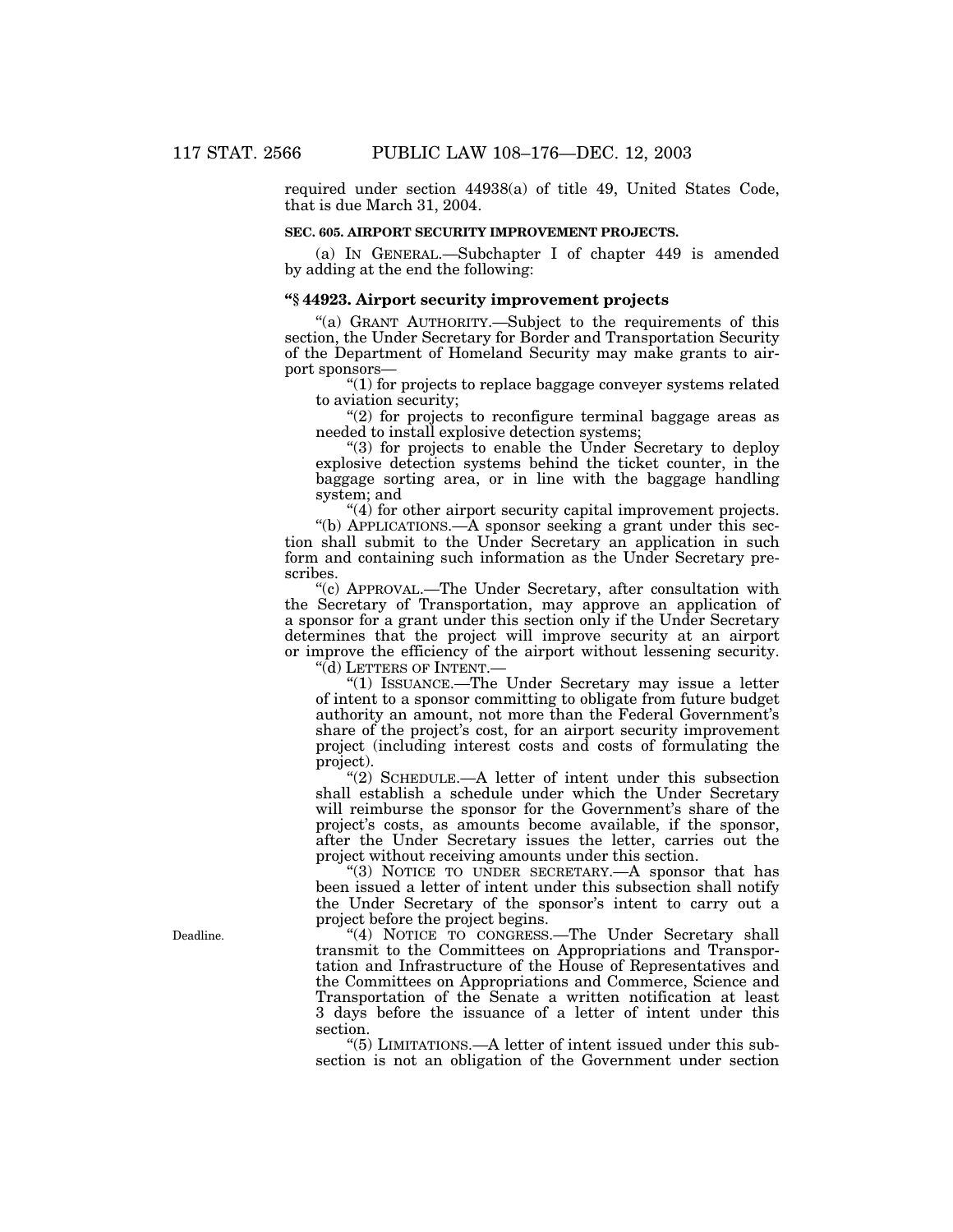1501 of title 31, and the letter is not deemed to be an administrative commitment for financing. An obligation or administrative commitment may be made only as amounts are provided in authorization and appropriations laws.

''(6) STATUTORY CONSTRUCTION.—Nothing in this subsection shall be construed to prohibit the obligation of amounts pursuant to a letter of intent under this subsection in the same fiscal year as the letter of intent is issued.

''(e) FEDERAL SHARE.— ''(1) IN GENERAL.—The Government's share of the cost of a project under this section shall be 90 percent for a project at a medium or large hub airport and 95 percent for a project at any other airport.

"(2) EXISTING LETTERS OF INTENT.—The Under Secretary shall revise letters of intent issued before the date of enactment of this section to reflect the cost share established in this subsection with respect to grants made after September 30, 2003.

''(f) SPONSOR DEFINED.—In this section, the term 'sponsor' has the meaning given that term in section 47102.

''(g) APPLICABILITY OF CERTAIN REQUIREMENTS.—The requirements that apply to grants and letters of intent issued under chapter 471 (other than section  $47102(3)$ ) shall apply to grants and letters of intent issued under this section.

"(h) AVIATION SECURITY CAPITAL FUND.-

" $(1)$  In GENERAL.—There is established within the Department of Homeland Security a fund to be known as the Aviation Security Capital Fund. The first \$250,000,000 derived from fees received under section  $44940(a)(1)$  in each of fiscal years 2004 through 2007 shall be available to be deposited in the Fund. The Under Secretary shall impose the fee authorized by section  $44940(a)(1)$  so as to collect at least \$250,000,000 in each of such fiscal years for deposit into the Fund. Amounts in the Fund shall be available to the Under Secretary to make grants under this section.

"(2) ALLOCATIONS.—Of the amount made available under paragraph (1) for a fiscal year, \$125,000,000 shall be allocated in such a manner that—

''(A) 40 percent shall be made available for large hub airports;

''(B) 20 percent shall be made available for medium hub airports;

''(C) 15 percent shall be made available for small hub airports and nonhub airports; and

''(D) 25 percent shall be distributed by the Secretary to any airport on the basis of aviation security risks.

''(3) DISCRETIONARY GRANTS.—Of the amount made available under paragraph (1) for a fiscal year, \$125,000,000 shall be used to make discretionary grants, with priority given to fulfilling intentions to obligate under letters of intent issued under subsection (d).

''(i) AUTHORIZATION OF APPROPRIATIONS.—

''(1) IN GENERAL.—In addition to amounts made available under subsection (h), there is authorized to be appropriated to carry out this section \$250,000,000 for each of fiscal years 2004 through 2007. Such sums shall remain available until expended.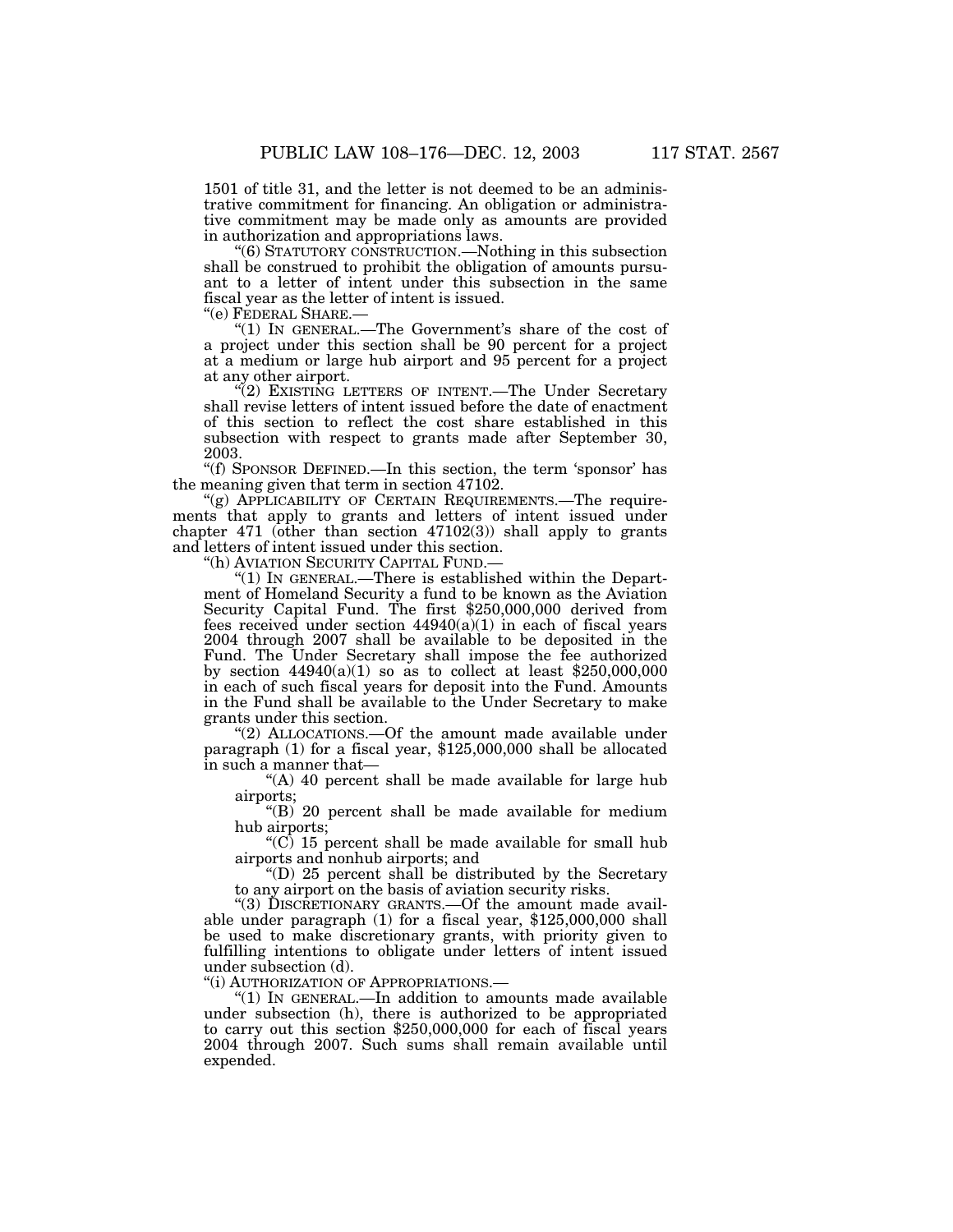"(2) ALLOCATIONS. -- 50 percent of amounts appropriated pursuant to this subsection for a fiscal year shall be used for making allocations under subsection  $(h)(2)$  and 50 percent of such amounts shall be used for making discretionary grants under subsection (h)(3).".

(b) CONFORMING AMENDMENTS.—

(1) USE OF PASSENGER FEE FUNDS. Section  $44940(a)(1)$ is amended by inserting after subparagraph (G) the following:

''(H) The costs of security-related capital improvements at airports.

''(I) The costs of training pilots and flight attendants under sections 44918 and 44921.".

(2) LIMITATION ON COLLECTION.—Section 44940(d)(4) is amended by striking "Act." and inserting "Act or in section 44923.''.

(3) CHAPTER ANALYSIS.—The analysis for subchapter I of chapter 449 is amended by adding at the end the following:

''44923. Airport security improvement projects.''.

#### **SEC. 606. CHARTER SECURITY.**

(a) IN GENERAL.—Section 44903 is amended by adding at the end the following:

''(l) AIR CHARTER PROGRAM.—

"(1) IN GENERAL.—The Under Secretary for Border and Transportation Security of the Department of Homeland Security shall implement an aviation security program for charter air carriers (as defined in section  $40102(a)$ ) with a maximum certificated takeoff weight of more than 12,500 pounds.<br>"(2) EXEMPTION FOR ARMED FORCES CHARTERS.—

"(A) IN GENERAL.—Paragraph  $(1)$  and the other requirements of this chapter do not apply to passengers and property carried by aircraft when employed to provide charter transportation to members of the armed forces.

''(B) SECURITY PROCEDURES.—The Secretary of Defense, in consultation with the Secretary of Homeland Security and the Secretary of Transportation, shall establish security procedures relating to the operation of aircraft when employed to provide charter transportation to members of the armed forces to or from an airport described in section 44903(c).

''(C) ARMED FORCES DEFINED.—In this paragraph, the term 'armed forces' has the meaning given that term by section  $101(a)(4)$  of title 10.".

(b) REPEAL.—Section 132 of the Aviation and Transportation Security Act (49 U.S.C. 44944 note) is repealed.

Certification. 49 USC 44903 note. 49 USC 44903 note.

# **SEC. 607. CAPPS2.**

(a) IN GENERAL.—The Under Secretary for Border and Transportation Security of the Department of Homeland Security shall not implement, on other than a test basis, the computer assisted passenger prescreening system (commonly known as and in this section referred to as ''CAPPS2'') until the Under Secretary provides to Congress a certification that—

(1) a procedure is established enabling airline passengers, who are delayed or prohibited from boarding a flight because CAPPS2 determined that they might pose a security threat,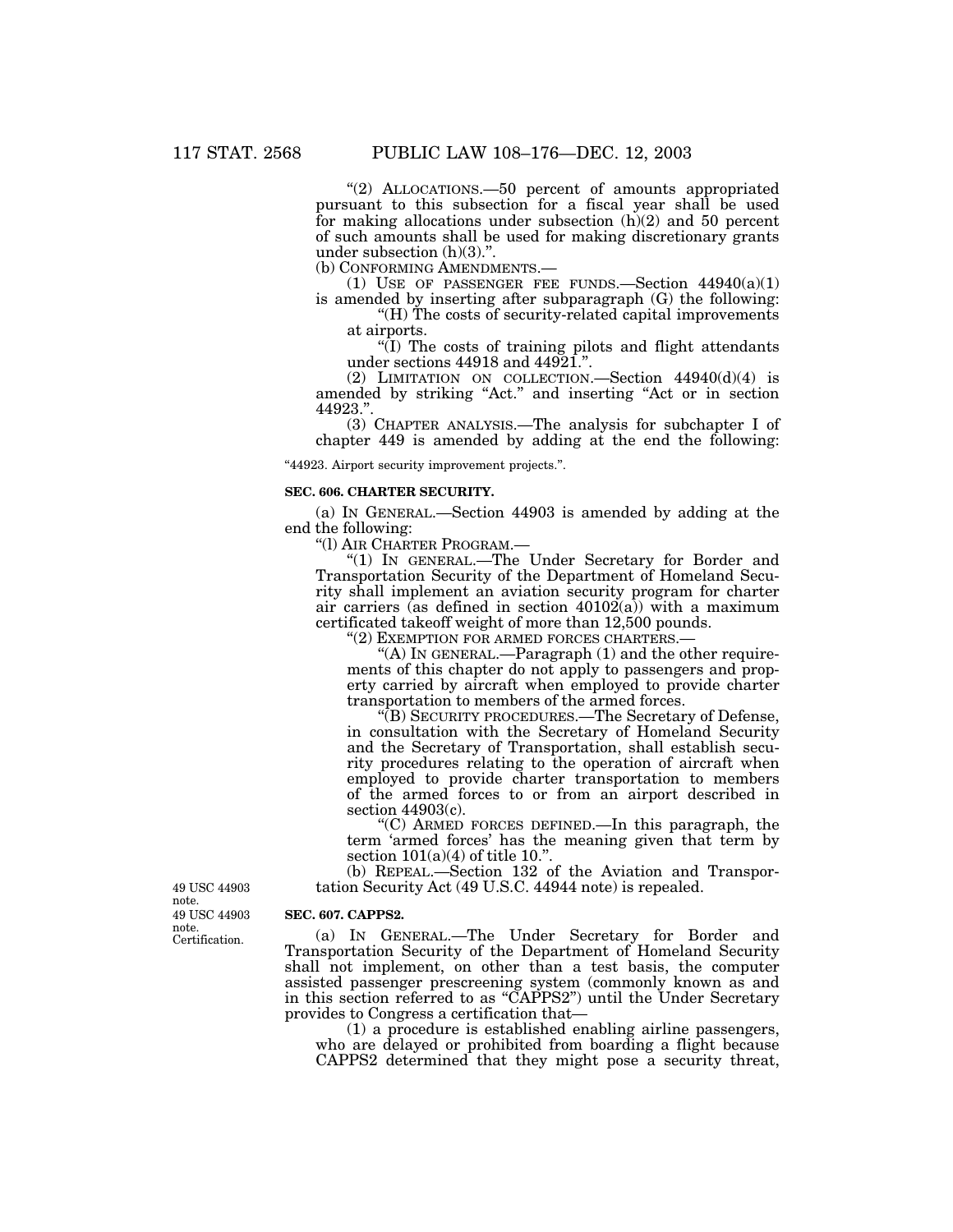to appeal such determination and correct information contained in CAPPS2;

(2) the error rate of the Government and private data bases that will be used to both establish identity and assign a risk level to a passenger under CAPPS2 will not produce a large number of false positives that will result in a significant number of passengers being mistaken as a security threat;

(3) the Under Secretary has demonstrated the efficacy and accuracy of all search tools in CAPPS2 and has demonstrated that CAPPS2 can make an accurate predictive assessment of those passengers who would constitute a security threat;

(4) the Secretary of Homeland Security has established an internal oversight board to oversee and monitor the manner in which CAPPS2 is being implemented;

(5) the Under Secretary has built in sufficient operational safeguards to reduce the opportunities for abuse;

(6) substantial security measures are in place to protect CAPPS2 from –unauthorized access by hackers or other intruders;

(7) the Under Secretary has adopted policies establishing effective oversight of the use and operation of the system; and

(8) there are no specific privacy concerns with the technological architecture of the system.

(b) GAO REPORT.—Not later than 90 days after the date on Deadline. which certification is provided under subsection (a), the Comptroller General shall submit a report to the Committees on Appropriations of the House of Representatives and the Senate, the Committee on Transportation and Infrastructure of the House of Representatives, and the Committee on Commerce, Science and Transportation of the Senate that assesses the impact of CAPPS2 on the issues listed in subsection (a) and on privacy and civil liberties. The report shall include any recommendations for practices, procedures, regulations, or legislation to eliminate or minimize adverse effect of CAPPS2 on privacy, discrimination, and other civil liberties.

# **SEC. 608. REPORT ON PASSENGER PRESCREENING PROGRAM.**

(a) IN GENERAL.—Within 90 days after the date of enactment Deadline. of this Act, the Secretary of Homeland Security, after consultation with the Attorney General, shall submit a report in writing to the Senate Committee on Commerce, Science, and Transportation and the House of Representatives Committee on Transportation and Infrastructure on the potential impact of the Transportation Security Administration's proposed Computer Assisted Passenger Prescreening system, commonly known as CAPPS2, on the privacy and civil liberties of United States citizens.

(b) SPECIFIC ISSUES TO BE ADDRESSED.—The report shall address the following:

(1) Whether and for what period of time data gathered on individual travelers will be retained, who will have access to such data, and who will make decisions concerning access to such data.

(2) How the Transportation Security Administration will treat the scores assigned to individual travelers to measure the likelihood they may pose a security threat, including how long such scores will be retained and whether and under what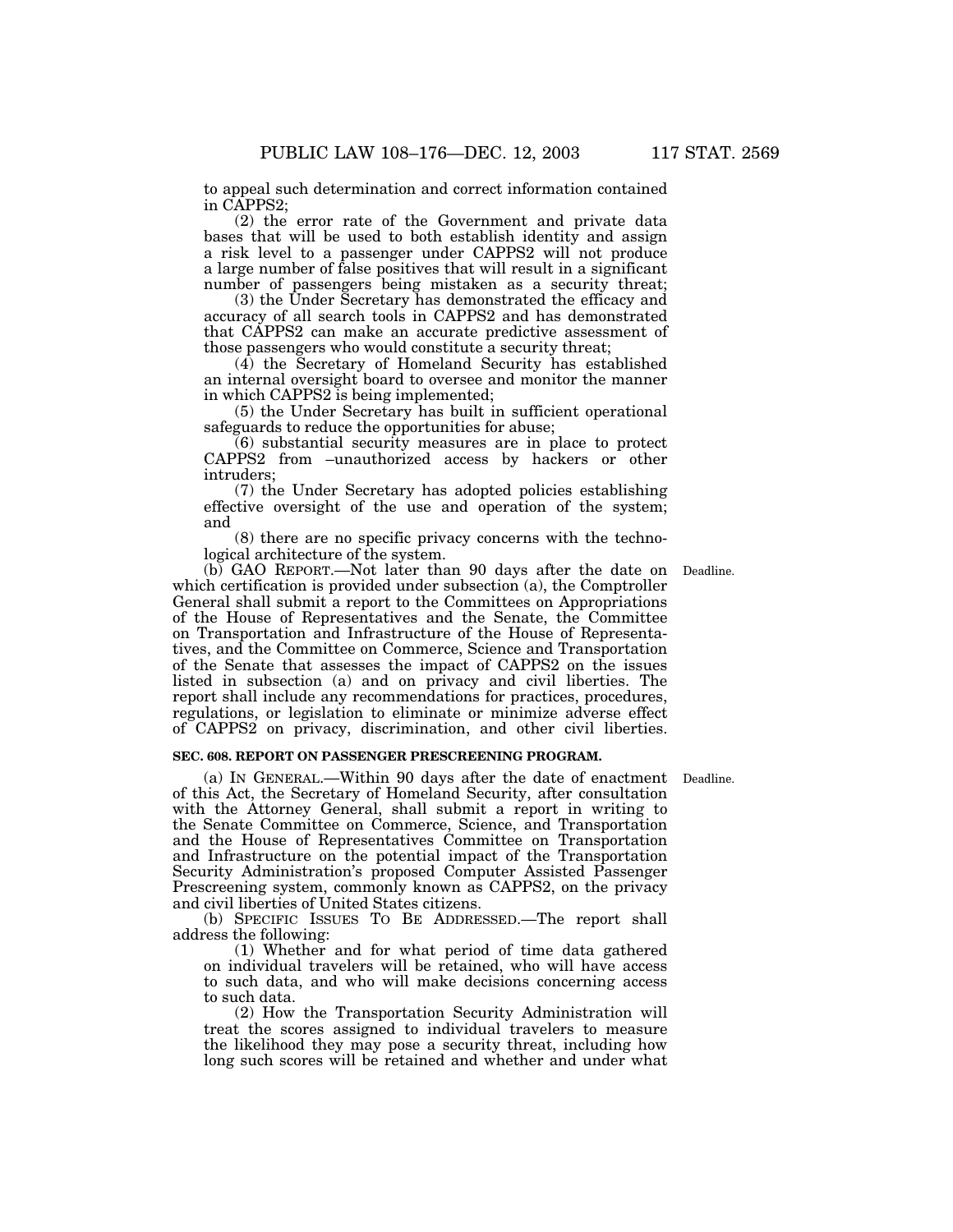circumstances they may be shared with other governmental, nongovernmental, or commercial entities.

(3) The role airlines and outside vendors or contractors will have in implementing and operating the system, and to what extent will they have access, or the means to obtain access, to data, scores, or other information generated by the system.

(4) The safeguards that will be implemented to ensure that data, scores, or other information generated by the system will be used only as officially intended.

(5) The procedures that will be implemented to mitigate the effect of any errors, and what procedural recourse will be available to passengers who believe the system has wrongly barred them from taking flights.

(6) The oversight procedures that will be implemented to ensure that, on an ongoing basis, privacy and civil liberties issues will continue to be considered and addressed with high priority as the system is installed, operated, and updated.

# **SEC. 609. ARMING CARGO PILOTS AGAINST TERRORISM.**

(a) SENSE OF CONGRESS.—It is the sense of Congress that members of a flight deck crew of a cargo aircraft should be armed with a firearm or taser to defend the cargo aircraft against an attack by terrorists that could result in the use of the aircraft as a weapon of mass destruction or for other terrorist purposes.

(b) ARMING CARGO PILOTS AGAINST TERRORISM.—Section 44921 is amended—

(1) in subsection (a) by striking ''passenger'' each place that it appears;

(2) in subsection  $(k)(2)$  by striking "or," and all that follows before the period at the end and inserting "or any other flight deck crew member''; and

(3) by adding at the end of subsection (k) the following: ''(3) ALL-CARGO AIR TRANSPORTATION.—In this section, the

term 'air transportation' includes all-cargo air transportation.''. (c) TIME FOR IMPLEMENTATION.—In carrying out the amendments made by subsection (d), the Under Secretary for Border and Transportation Security of the Department of Homeland Security shall ensure that passenger and cargo pilots are treated equitably in receiving access to training as Federal flight deck officers.

(d) EFFECT ON OTHER LAWS.—The requirements of subsection (e) shall have no effect on the deadlines for implementation contained in section 44921 of title 49, United States Code, as in effect on the day before the date of enactment of this Act.

# **SEC. 610. REMOVAL OF CAP ON TSA STAFFING LEVEL.**

The matter appearing under the heading ''AVIATION SECURITY'' in the appropriations for the Transportation Security Administration in the Transportation and Related Agencies Appropriation Act, 2003 (Public Law 108–7; 117 Stat. 386) is amended by striking the fifth proviso.

#### **SEC. 611. FOREIGN REPAIR STATIONS.**

(a) OVERSIGHT PLAN.—Within 90 days after the date of enactment of this Act, the Administrator of the Federal Aviation Administration shall transmit to the Senate Committee on Commerce, Science, and Transportation and the House of Representatives Committee on Transportation and Infrastructure a plan containing an

49 USC 44921 note.

49 USC 44921 note.

Deadline.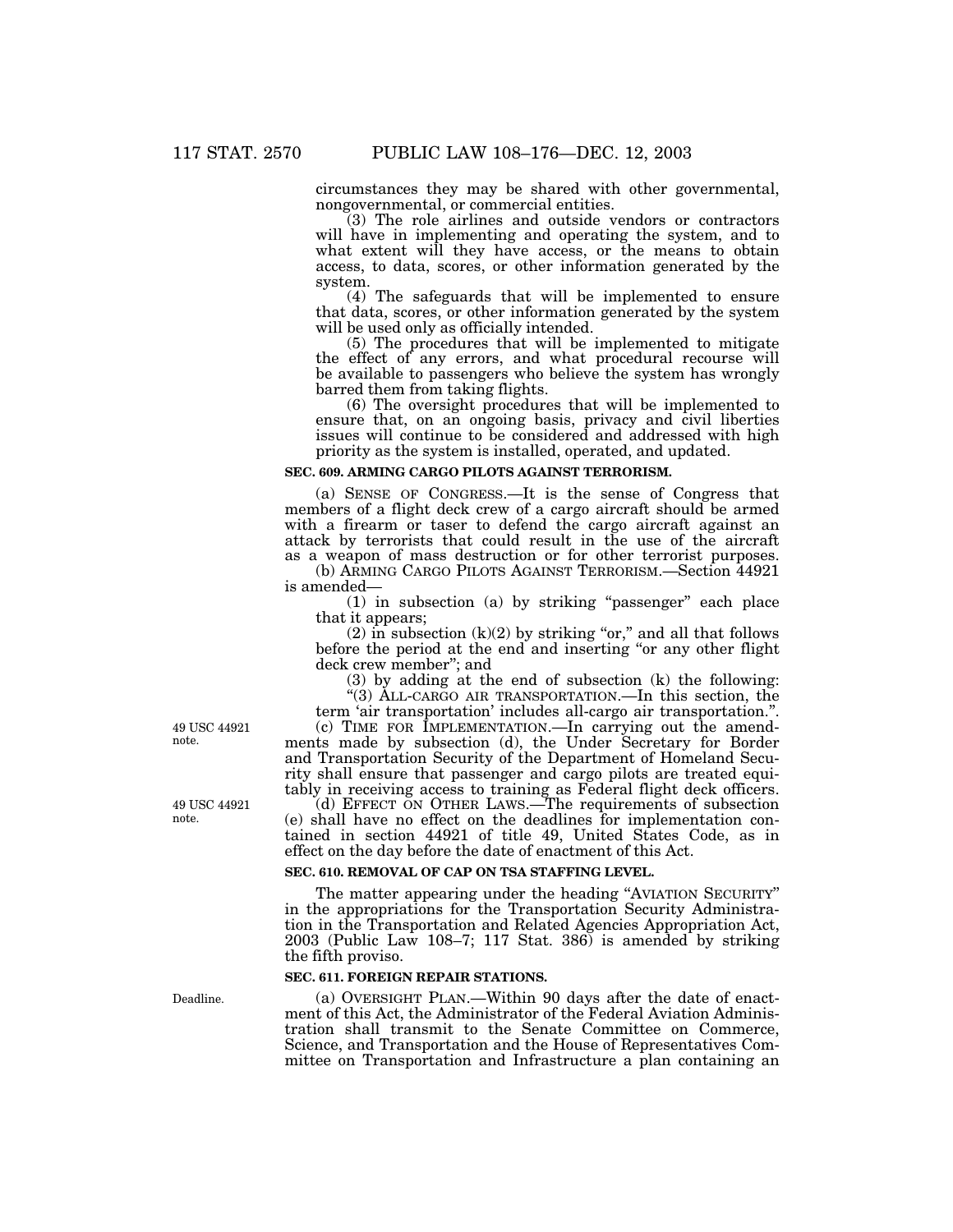implementation schedule to strengthen oversight of domestic and foreign repair stations and ensure that foreign repair stations that are certified by the Administrator under part 145 of title 14, Code of Federal Regulations, are subject to an equivalent level of safety, oversight, and quality control as those located in the United States.

(1) IN GENERAL.—Subchapter I of chapter 449 is further amended by adding at the end the following:

# **''§ 44924. Repair station security**

(a) SECURITY REVIEW AND AUDIT.—To ensure the security of maintenance and repair work conducted on air carrier aircraft and components at foreign repair stations, the Under Secretary for Border and Transportation Security of the Department of Homeland Security, in consultation with the Administrator of the Federal Aviation Administration, shall complete a security review and audit of foreign repair stations that are certified by the Administrator under part 145 of title 14, Code of Federal Regulations, and that work on air carrier aircraft and components. The review shall Deadline. be completed not later than 18 months after the date on which the Under Secretary issues regulations under subsection (f).

(b) ADDRESSING SECURITY CONCERNS.—The Under Secretary shall require a foreign repair station to address the security issues and vulnerabilities identified in a security audit conducted under subsection (a) within 90 days of providing notice to the repair station of the security issues and vulnerabilities so identified and shall notify the Administrator that a deficiency was identified in the security audit.

''(c) SUSPENSIONS AND REVOCATIONS OF CERTIFICATES.—

"(1) FAILURE TO CARRY OUT EFFECTIVE SECURITY MEAS-URES.—If, after the 90th day on which a notice is provided to a foreign repair station under subsection (b), the Under Secretary determines that the foreign repair station does not maintain and carry out effective security measures, the Under Secretary shall notify the Administrator of the determination. Upon receipt of the determination, the Administrator shall suspend the certification of the repair station until such time as the Under Secretary determines that the repair station maintains and carries out effective security measures and transmits the determination to the Administrator.

"(2) IMMEDIATE SECURITY RISK.—If the Under Secretary determines that a foreign repair station poses an immediate security risk, the Under Secretary shall notify the Administrator of the determination. Upon receipt of the determination, the Administrator shall revoke the certification of the repair station.

''(3) PROCEDURES FOR APPEALS.—The Under Secretary, in consultation with the Administrator, shall establish procedures for appealing a revocation of a certificate under this subsection.

"(d) FAILURE TO MEET AUDIT DEADLINE.—If the security audits required by subsection (a) are not completed on or before the date that is 18 months after the date on which the Under Secretary issues regulations under subsection (f), the Administrator shall be barred from certifying any foreign repair station until such audits are completed for existing stations.

''(e) PRIORITY FOR AUDITS.—In conducting the audits described in subsection (a), the Under Secretary and the Administrator shall

Deadline. Notification.

Notification.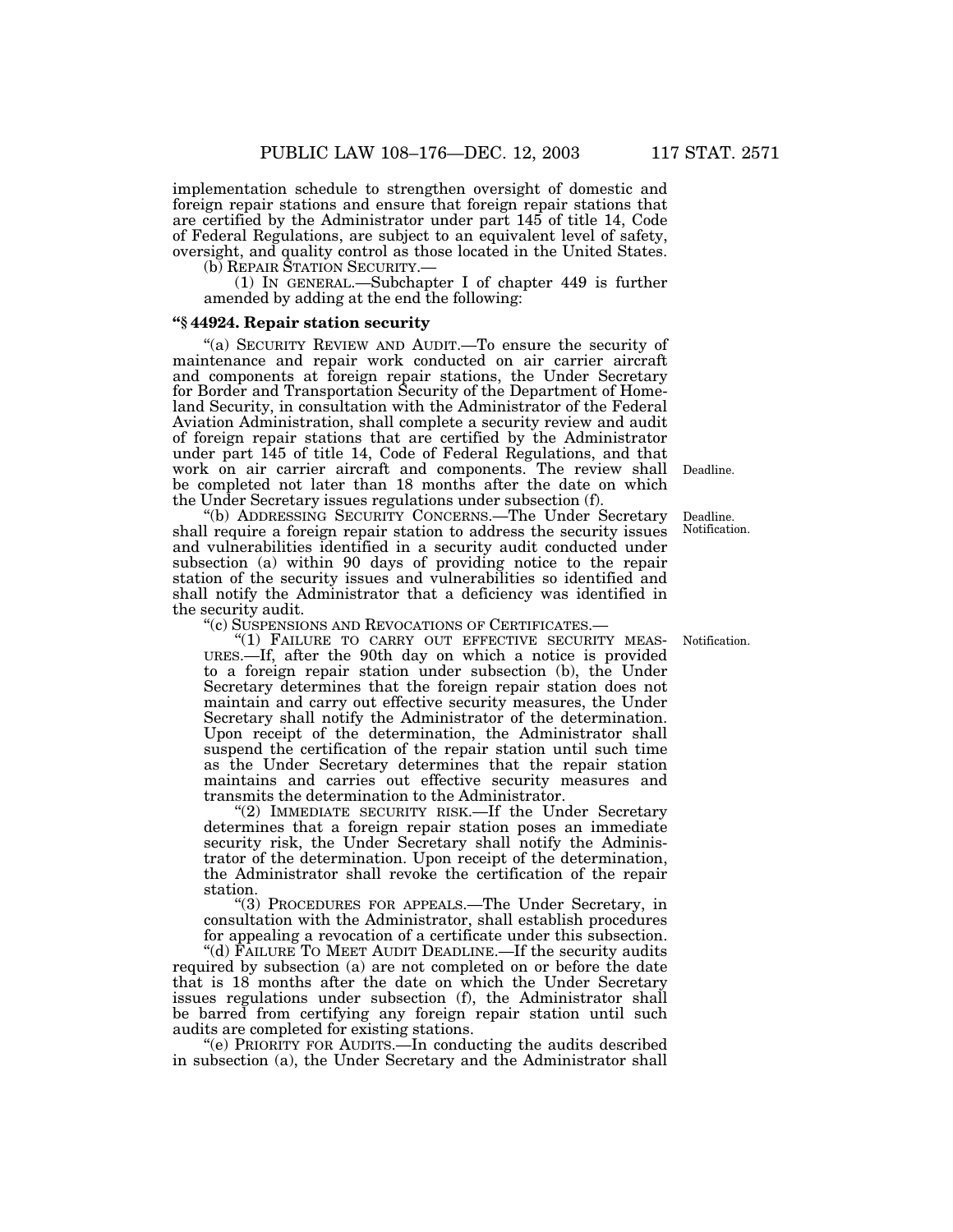give priority to foreign repair stations located in countries identified by the Government as posing the most significant security risks.

"(f) REGULATIONS.—Not later than 240 days after the date of enactment of this section, the Under Secretary, in consultation with the Administrator, shall issue final regulations to ensure the security of foreign and domestic aircraft repair stations.

"(g) REPORT TO CONGRESS.—If the Under Secretary does not issue final regulations before the deadline specified in subsection (f), the Under Secretary shall transmit to the Committee on Transportation and Infrastructure of the House of Representatives and the Committee on Commerce, Science, and Transportation of the Senate a report containing an explanation as to why the deadline was not met and a schedule for issuing the final regulations.''.

(2) CONFORMING AMENDMENT.—The analysis for subchapter I of chapter 449 is further amended by adding at the end the following:

"44924. Repair station security.".

#### **SEC. 612. FLIGHT TRAINING.**

(a) IN GENERAL.—Section 44939 is amended to read as follows:

# **''§ 44939. Training to operate certain aircraft**

''(a) WAITING PERIOD.—A person operating as a flight instructor, pilot school, or aviation training center or subject to regulation under this part may provide training in the operation of any aircraft having a maximum certificated takeoff weight of more than 12,500 pounds to an alien (as defined in section  $101(a)(3)$  of the Immigration and Nationality Act  $(8 \text{ U.S.C. } 1101(a)(3))$  or to any other individual specified by the Secretary of Homeland Security only if—

''(1) that person has first notified the Secretary that the alien or individual has requested such training and submitted to the Secretary, in such form as the Secretary may prescribe, the following information about the alien or individual:

" $(A)$  full name, including any aliases used by the applicant or variations in spelling of the applicant's name;

''(B) passport and visa information; ''(C) country of citizenship;

''(D) date of birth;

''(E) dates of training; and

 $\mathcal{F}(F)$  fingerprints collected by, or under the supervision of, a Federal, State, or local law enforcement agency or by another entity approved by the Federal Bureau of Investigation or the Secretary of Homeland Security, including fingerprints taken by United States Government personnel at a United States embassy or consulate; and

"(2) the Secretary has not directed, within 30 days after being notified under paragraph (1), that person not to provide the requested training because the Secretary has determined that the individual presents a risk to aviation or national security.

''(b) INTERRUPTION OF TRAINING.—If the Secretary of Homeland Security, more than 30 days after receiving notification under subsection (a) from a person providing training described in subsection (a), determines that the individual presents a risk to aviation or national security, the Secretary shall immediately notify the person

Notification.

Deadline.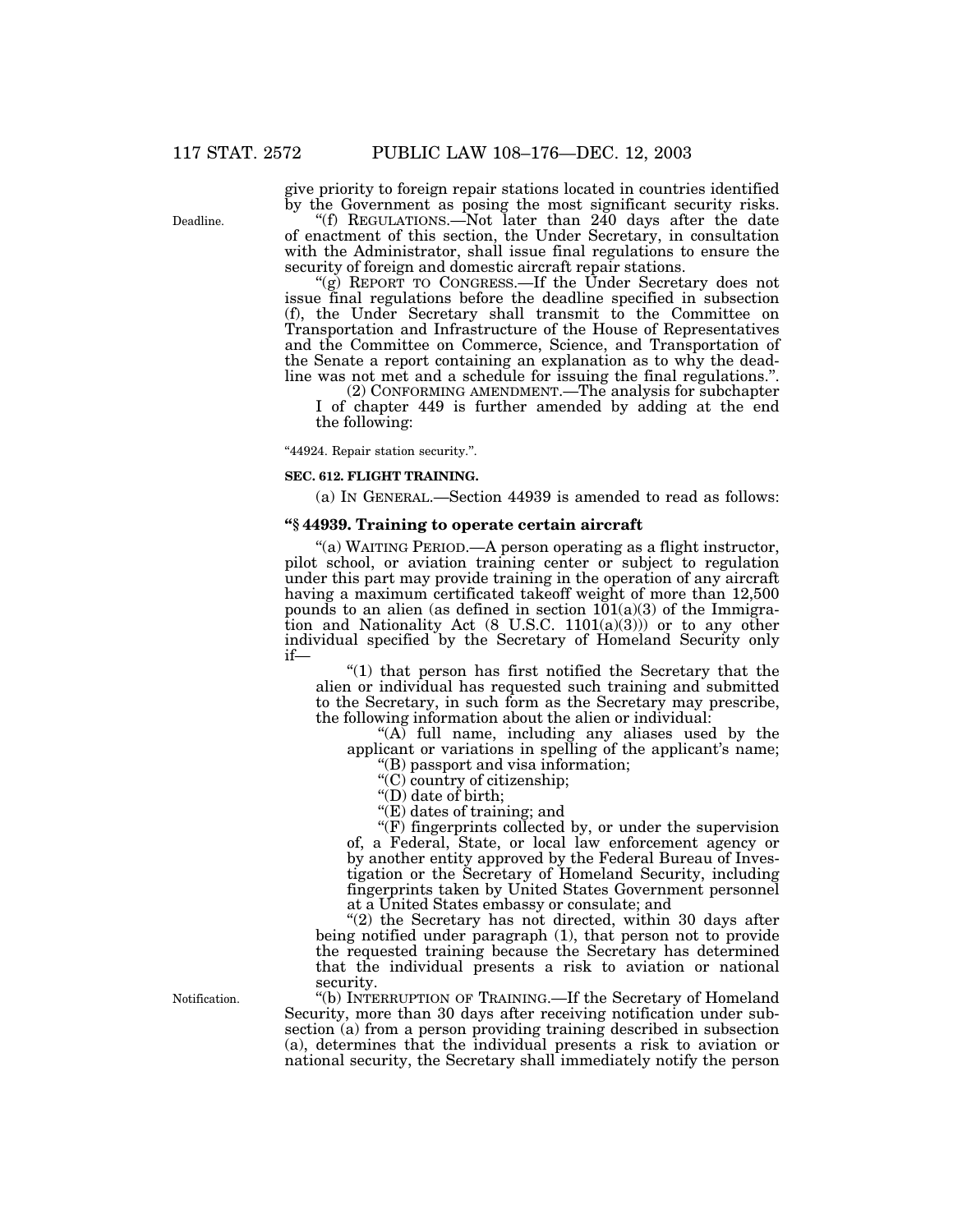providing the training of the determination and that person shall immediately terminate the training.

"(c) NOTIFICATION.—A person operating as a flight instructor, pilot school, or aviation training center or subject to regulation under this part may provide training in the operation of any aircraft having a maximum certificated takeoff weight of 12,500 pounds or less to an alien (as defined in section  $101(a)(3)$  of the Immigration and Nationality Act  $(8 \text{ U.S.C. } 1101(a)(3))$  or to any other individual specified by the Secretary of Homeland Security only if that person has notified the Secretary that the individual has requested such training and furnished the Secretary with that individual's identification in such form as the Secretary may require.

Deadline.

''(d) EXPEDITED PROCESSING.—Not later than 60 days after the date of enactment of this section, the Secretary shall establish a process to ensure that the waiting period under subsection (a) shall not exceed 5 days for an alien (as defined in section  $101(a)(3)$ ) of the Immigration and Nationality Act (8 U.S.C. 1101(a)(3))) who—

"(1) holds an airman's certification of a foreign country that is recognized by an agency of the United States, including a military agency, that permits an individual to operate a multi-engine aircraft that has a certificated takeoff weight of more than 12,500 pounds;

 $(2)$  is employed by a foreign air carrier that is certified under part 129 of title 14, Code of Federal Regulations, and that has a security program approved under section 1546 of title 49, Code of Federal Regulations;

''(3) is an individual that has unescorted access to a secured area of an airport designated under section  $44936(a)(1)(A)(ii)$ ; or

 $(4)$  is an individual that is part of a class of individuals that the Secretary has determined that providing aviation training to presents minimal risk to aviation or national security because of the aviation training already possessed by such class of individuals.

''(e) TRAINING.—In subsection (a), the term 'training' means training received from an instructor in an aircraft or aircraft simulator and does not include recurrent training, ground training, or demonstration flights for marketing purposes.

''(f) NONAPPLICABILITY TO CERTAIN FOREIGN MILITARY PILOTS.— The procedures and processes required by subsections (a) through (d) shall not apply to a foreign military pilot endorsed by the Department of Defense for flight training in the United States and seeking training described in subsection (e) in the United States.

 $\rm``(g)\,FEE$ .—

''(1) IN GENERAL.—The Secretary of Homeland Security may assess a fee for an investigation under this section, which may not exceed \$100 per individual (exclusive of the cost of transmitting fingerprints collected at overseas facilities) during fiscal years 2003 and 2004. For fiscal year 2005 and thereafter, the Secretary may adjust the maximum amount of the fee to reflect the costs of such an investigation.

''(2) OFFSET.—Notwithstanding section 3302 of title 31, any fee collected under this section—

''(A) shall be credited to the account in the Treasury from which the expenses were incurred and shall be available to the Secretary for those expenses; and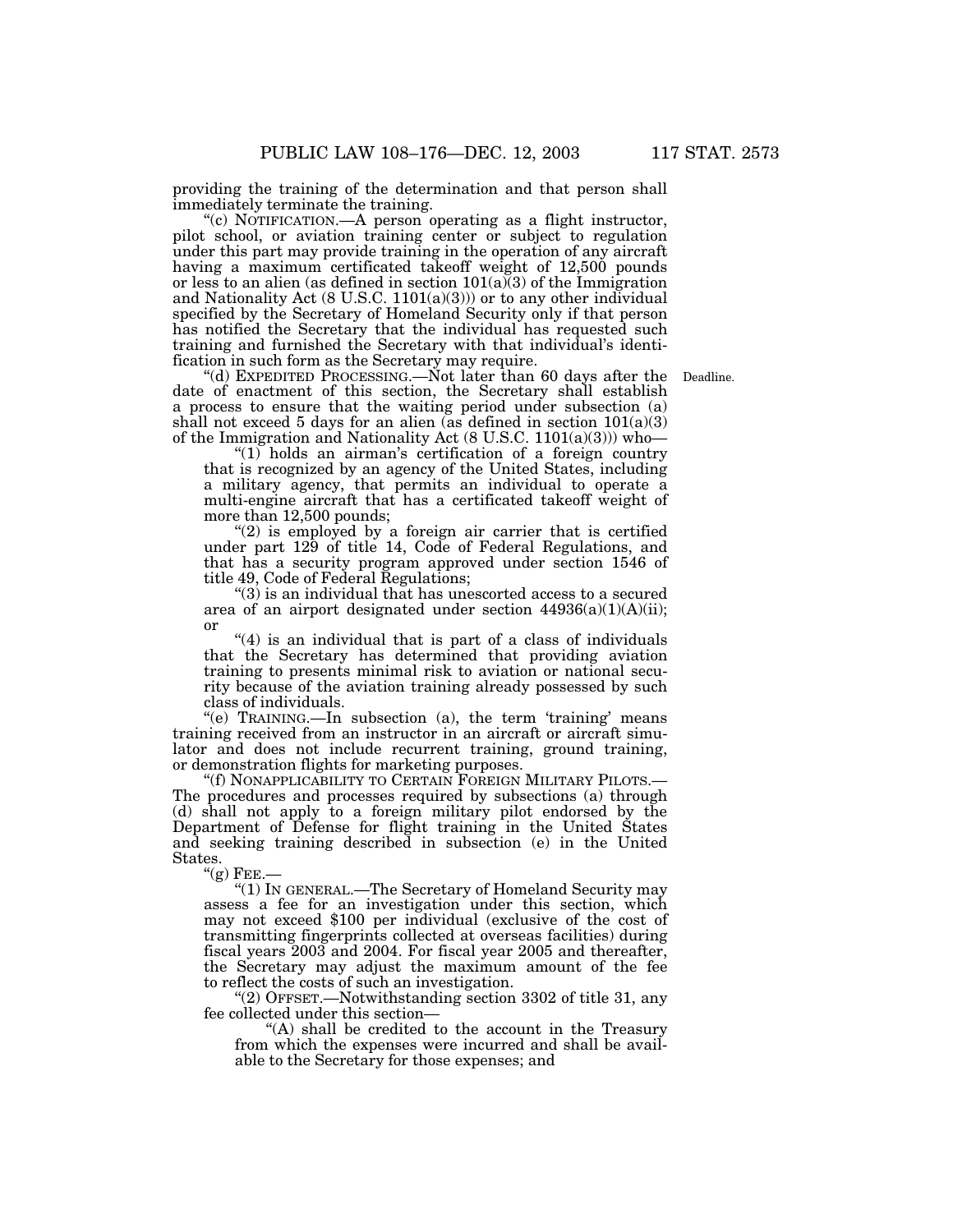''(B) shall remain available until expended.

''(h) INTERAGENCY COOPERATION.—The Attorney General, the Director of Central Intelligence, and the Administrator of the Federal Aviation Administration shall cooperate with the Secretary in implementing this section.

"(i) SECURITY AWARENESS TRAINING FOR EMPLOYEES.—The Secretary shall require flight schools to conduct a security awareness program for flight school employees to increase their awareness of suspicious circumstances and activities of individuals enrolling in or attending flight school.''.

(b) PROCEDURES.—

(1) IN GENERAL.—Not later than 60 days after the date of enactment of this Act, the Secretary of Homeland Security shall promulgate an interim final rule to implement section 44939 of title 49, United States Code, as amended by subsection (a).

(2) USE OF OVERSEAS FACILITIES.—In order to implement section 44939 of title 49, United States Code, as amended by subsection (a), United States Embassies and Consulates that possess appropriate fingerprint collection equipment and personnel certified to capture fingerprints shall provide fingerprint services to aliens covered by that section if the Secretary requires fingerprints in the administration of that section, and shall transmit the fingerprints to the Secretary or other agency designated by the Secretary. The Attorney General and the Secretary of State shall cooperate with the Secretary of Homeland Security in carrying out this paragraph.

(3) USE OF UNITED STATES FACILITIES.—If the Secretary of Homeland Security requires fingerprinting in the administration of section 44939 of title 49, United States Code, the Secretary may designate locations within the United States that will provide fingerprinting services to individuals covered by that section.

(c) EFFECTIVE DATE.—The amendment made by subsection (a) takes effect on the effective date of the interim final rule required by subsection  $(b)(1)$ .

(d) REPORT.—Not later than 1 year after the date of enactment of this Act, the Secretary of Homeland Security shall submit to the Senate Committee on Commerce, Science, and Transportation and the House of Representatives Committee on Transportation and Infrastructure a report on the effectiveness of the activities carried out under section 44939 of title 49, United States Code, in reducing risks to aviation security and national security.

Deadline.

# **SEC. 613. DEPLOYMENT OF SCREENERS AT KENAI, HOMER, AND VALDEZ, ALASKA.**

Not later than 45 days after the date of enactment of this Act, the Administrator of the Transportation Security Administration shall deploy Federal screeners at Kenai, Homer, and Valdez, Alaska.

# **TITLE VII—AVIATION RESEARCH**

# **SEC. 701. AUTHORIZATION OF APPROPRIATIONS.**

Section 48102(a) is amended—

Deadline. Regulations. 49 USC 44939 note.

49 USC 44939 note.

Deadline. 49 USC 44939 note.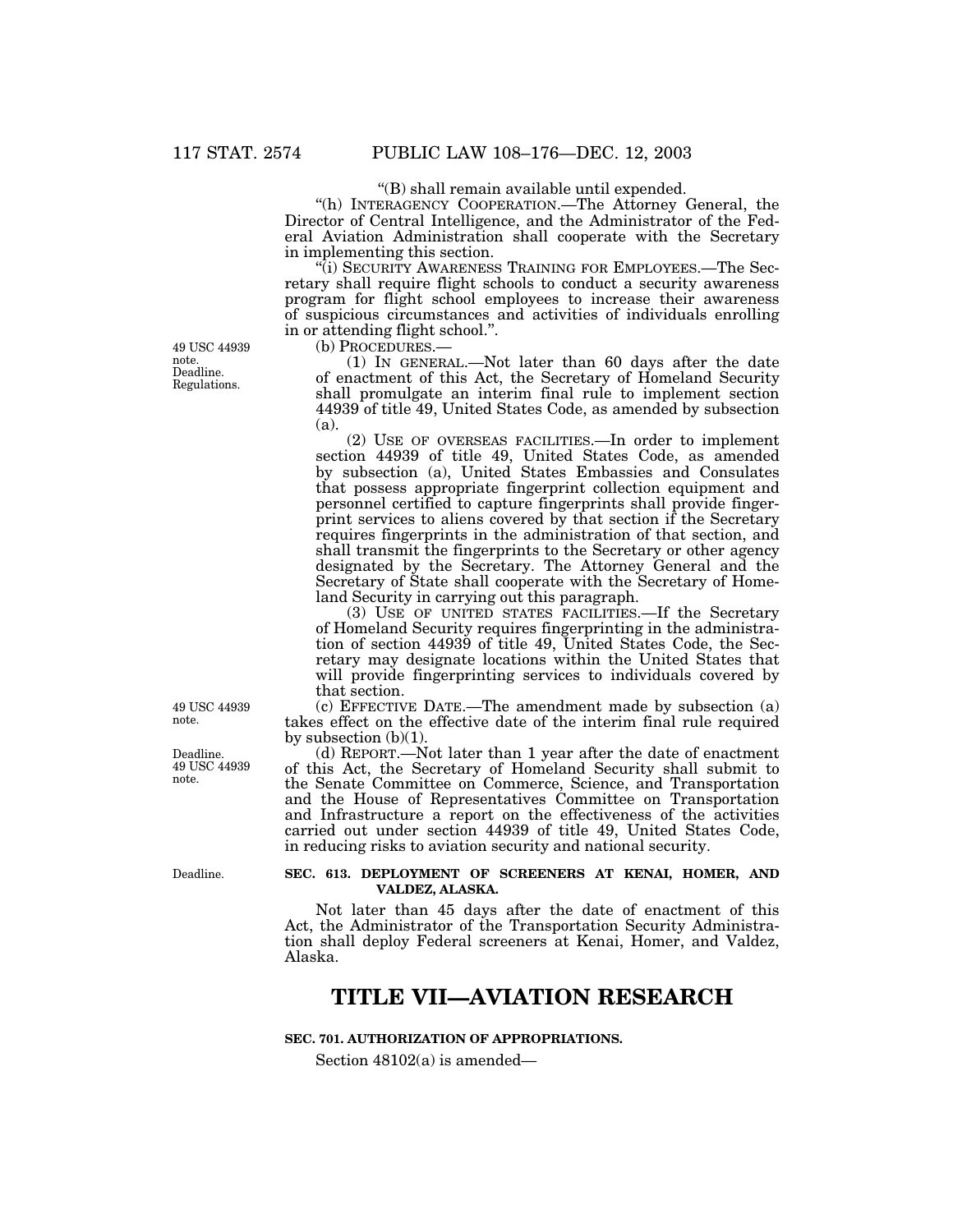(1) by striking ''to carry out sections 44504'' and inserting ''for conducting civil aviation research and development under sections  $4450\overline{4}$ <sup>9</sup>:

 $(2)$  by striking "and" at the end of paragraph  $(7)$ ;

(3) by striking the period at the end of paragraph (8) and inserting a semicolon; and

(4) by adding at the end the following new paragraphs:

"(9) for fiscal year 2004, \$346,317,000, including-

''(A) \$65,000,000 for Improving Aviation Safety;

''(B) \$24,000,000 for Weather Safety Research;

 $\sqrt{\text{C}}$ ) \$27,500,000 for Human Factors and Aeromedical Research;

''(D) \$30,000,000 for Environmental Research and Development, of which \$20,000,000 shall be for research activities related to reducing community exposure to civilian aircraft noise or emissions;

''(E) \$7,000,000 for Research Mission Support;

 $\sqrt{\text{F}}$  \$10,000,000 for the Airport Cooperative Research Program;

"(G)  $$1,500,000$  for carrying out subsection (h) of this section;

''(H) \$42,800,000 for Advanced Technology Development and Prototyping;

"(I)  $$30,300,000$  for Safe Flight 21;

''(J) \$90,800,000 for the Center for Advanced Aviation System Development;

" $(K)$  \$9,667,000 for Airports Technology-Safety; and

''(L) \$7,750,000 for Airports Technology-Efficiency;

" $(10)$  for fiscal year 2005,  $$356,192,000$ , including—

''(A) \$65,705,000 for Improving Aviation Safety;

''(B) \$24,260,000 for Weather Safety Research;

 $(C)$  \$27,800,000 for Human Factors and Aeromedical Research;

''(D) \$30,109,000 for Environmental Research and Development, of which \$20,000,000 shall be for research activities related to reducing community exposure to civilian aircraft noise or emissions;

''(E) \$7,076,000 for Research Mission Support;

''(F) \$10,000,000 for the Airport Cooperative Research Program;

"(G)  $$1,650,000$  for carrying out subsection (h) of this section;

''(H) \$43,300,000 for Advanced Technology Development and Prototyping;

''(I) \$31,100,000 for Safe Flight 21;

''(J) \$95,400,000 for the Center for Advanced Aviation System Development;

"(K)  $$2,200,000$  for Free Flight Phase 2;

 $\sqrt{\text{L}}$  \$9,764,000 for Airports Technology-Safety; and

''(M) \$7,828,000 for Airports Technology-Efficiency;

"(11) for fiscal year 2006,  $$352,157,000$ , including—

''(A) \$66,447,000 for Improving Aviation Safety;

''(B) \$24,534,000 for Weather Safety Research;

 $(C)$  \$28,114,000 for Human Factors and Aeromedical Research;

''(D) \$30,223,000 for Environmental Research and Development, of which \$20,000,000 shall be for research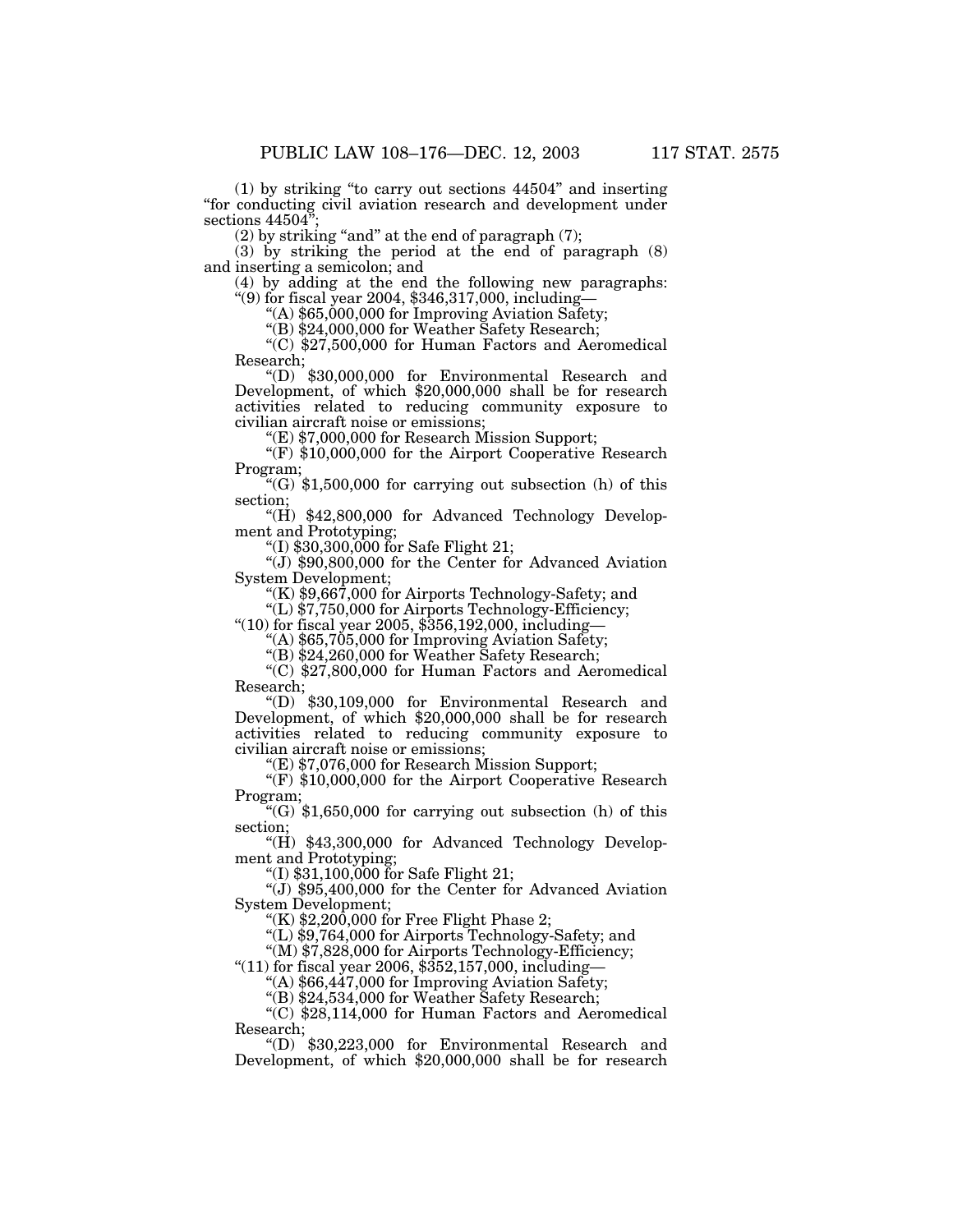activities related to reducing community exposure to civilian aircraft noise or emissions;

 $E(E)$  \$7,156,000 for Research Mission Support;

''(F) \$10,000,000 for the Airport Cooperation Research Program;

 $C'(G)$  \$1,815,000 for carrying out subsection (h) of this section;

"(H) \$42,200,000 for Advanced Technology Development and Prototyping;

''(I) \$23,900,000 for Safe Flight 21;

''(J) \$100,000,000 for the Center for Advanced Aviation System Development;

''(K) \$9,862,000 for Airports Technology-Safety; and

''(L) \$7,906,000 for Airports Technology-Efficiency; and "(12) for fiscal year 2007,  $$356,261,000$ , including—

''(A) \$67,244,000 for Improving Aviation Safety;

''(B) \$24,828,000 for Weather Safety Research;

 $(C)$  \$28,451,000 for Human Factors and Aeromedical Research;

''(D) \$30,586,000 for Environmental Research and Development, of which \$20,000,000 shall be for research activities related to reducing community exposure to civilian aircraft noise or emissions;

''(E) \$7,242,000 for Research Mission Support;

"(F) \$10,000,000 for the Airport Cooperation Research Program;

"(G)  $$1,837,000$  for carrying out subsection (h) of this section;

" $(H)$  \$42,706,000 for Advanced Technology Development and Prototyping;

''(I) \$24,187,000 for Safe Flight 21;

 $'(J)$  \$101,200,000 for the Center for Advanced Aviation System Development;

''(K) \$9,980,000 for Airports Technology-Safety; and

''(L) \$8,000,000 for Airports Technology-Efficiency.''.

49 USC 106 note.

# **SEC. 702. FEDERAL AVIATION ADMINISTRATION SCIENCE AND TECH-NOLOGY SCHOLARSHIP PROGRAM.**

(a)(1) The Administrator of the Federal Aviation Administration shall establish a Federal Aviation Administration Science and Technology Scholarship Program to award scholarships to individuals that is designed to recruit and prepare students for careers in the Federal Aviation Administration.

(2) Individuals shall be selected to receive scholarships under this section through a competitive process primarily on the basis of academic merit, with consideration given to financial need and the goal of promoting the participation of individuals identified in section 33 or 34 of the Science and Engineering Equal Opportunities Act.

(3) To carry out the Program the Administrator shall enter into contractual agreements with individuals selected under paragraph (2) under which the individuals agree to serve as full-time employees of the Federal Aviation Administration, for the period described in subsection  $(f)(1)$ , in positions needed by the Federal Aviation Administration and for which the individuals are qualified, in exchange for receiving a scholarship.

Contracts.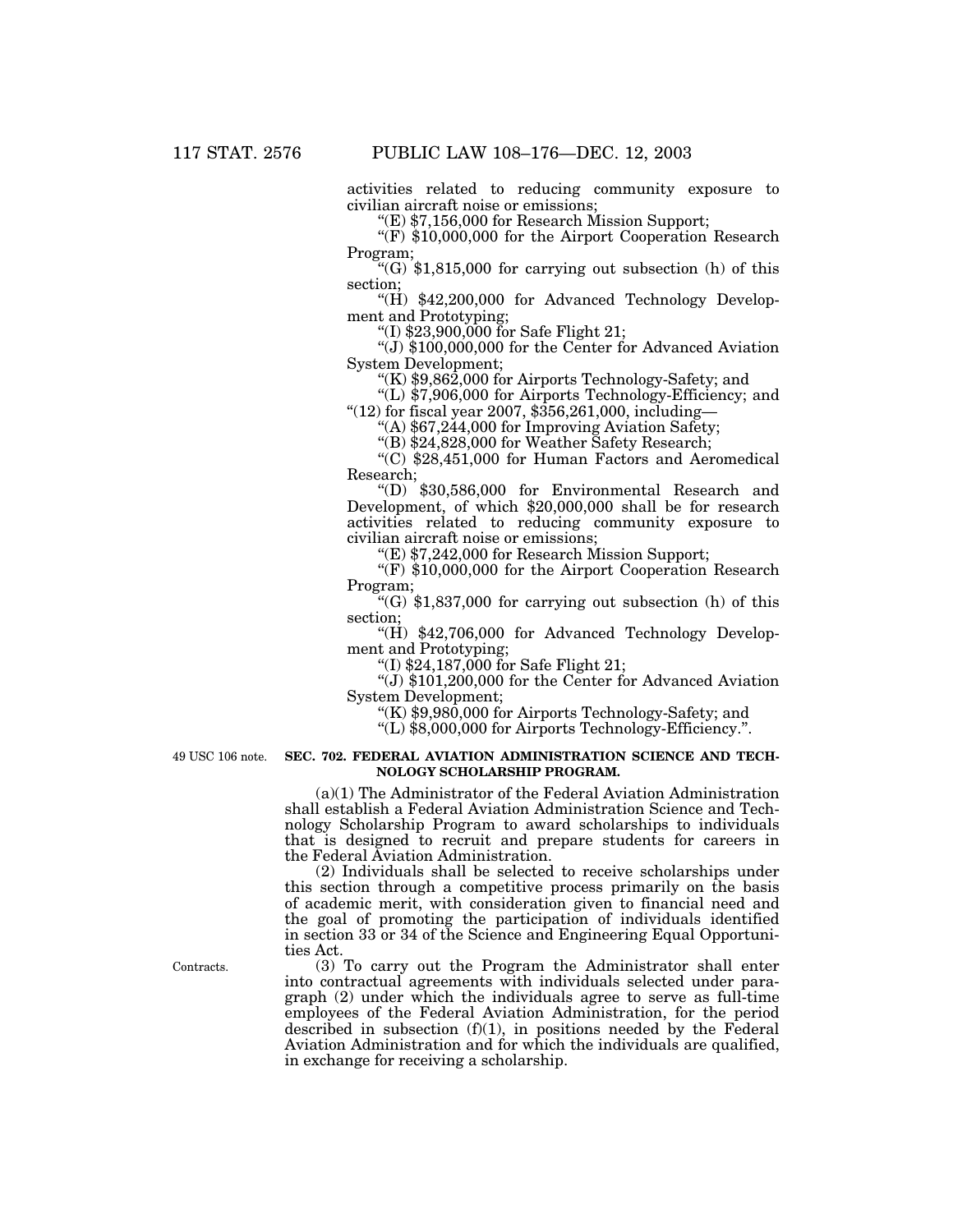(b) In order to be eligible to participate in the Program, an individual must—

(1) be enrolled or accepted for enrollment as a full-time student at an institution of higher education, as a junior or senior undergraduate or graduate student, in an academic field or discipline described in the list made available under subsection (d);

(2) be a United States citizen or permanent resident; and

(3) at the time of the initial scholarship award, not be an employee (as defined in section 2105 of title 5, United States Code).

(c) An individual seeking a scholarship under this section shall submit an application to the Administrator at such time, in such manner, and containing such information, agreements, or assurances as the Administrator may require.

(d) The Administrator shall make publicly available a list of academic programs and fields of study for which scholarships under the Program may be utilized and shall update the list as necessary.

(e)(1) The Administrator may provide a scholarship under the Program for an academic year if the individual applying for the scholarship has submitted to the Administrator, as part of the application required under subsection (c), a proposed academic program leading to a degree in a program or field of study on the list made available under subsection  $(d)$ .

(2) An individual may not receive a scholarship under this section for more than 4 academic years, unless the Administrator grants a waiver.

(3) The dollar amount of a scholarship under this section for an academic year shall be determined under regulations issued by the Administrator, but shall in no case exceed the cost of attendance.

(4) A scholarship provided under this section may be expended for tuition, fees, and other authorized expenses as established by the Administrator by regulation.

(5) The Administrator may enter into a contractual agreement with an institution of higher education under which the amounts provided for a scholarship under this section for tuition, fees, and other authorized expenses are paid directly to the institution with respect to which the scholarship is provided.

(f)(1) The period of service for which an individual shall be obligated to serve as an employee of the Federal Aviation Administration is, except as provided in subsection (h)(2), 24 months for each academic year for which a scholarship under this section is provided.

(2)(A) Except as provided in subparagraph (B), obligated service Deadline. under paragraph (1) shall begin not later than 60 days after the individual obtains the educational degree for which the scholarship was provided.

(B) The Administrator may defer the obligation of an individual to provide a period of service under paragraph (1) if the Administrator determines that such a deferral is appropriate. The Administrator shall prescribe the terms and conditions under which a service obligation may be deferred through regulation.

 $(g(1)$  Scholarship recipients who fail to maintain a high level of academic standing, as defined by the Administrator by regulation, who are dismissed from their educational institutions for disciplinary reasons, or who voluntarily terminate academic training before

Regulations.

Public information. Records.

Regulations.

Regulations.

Regulations.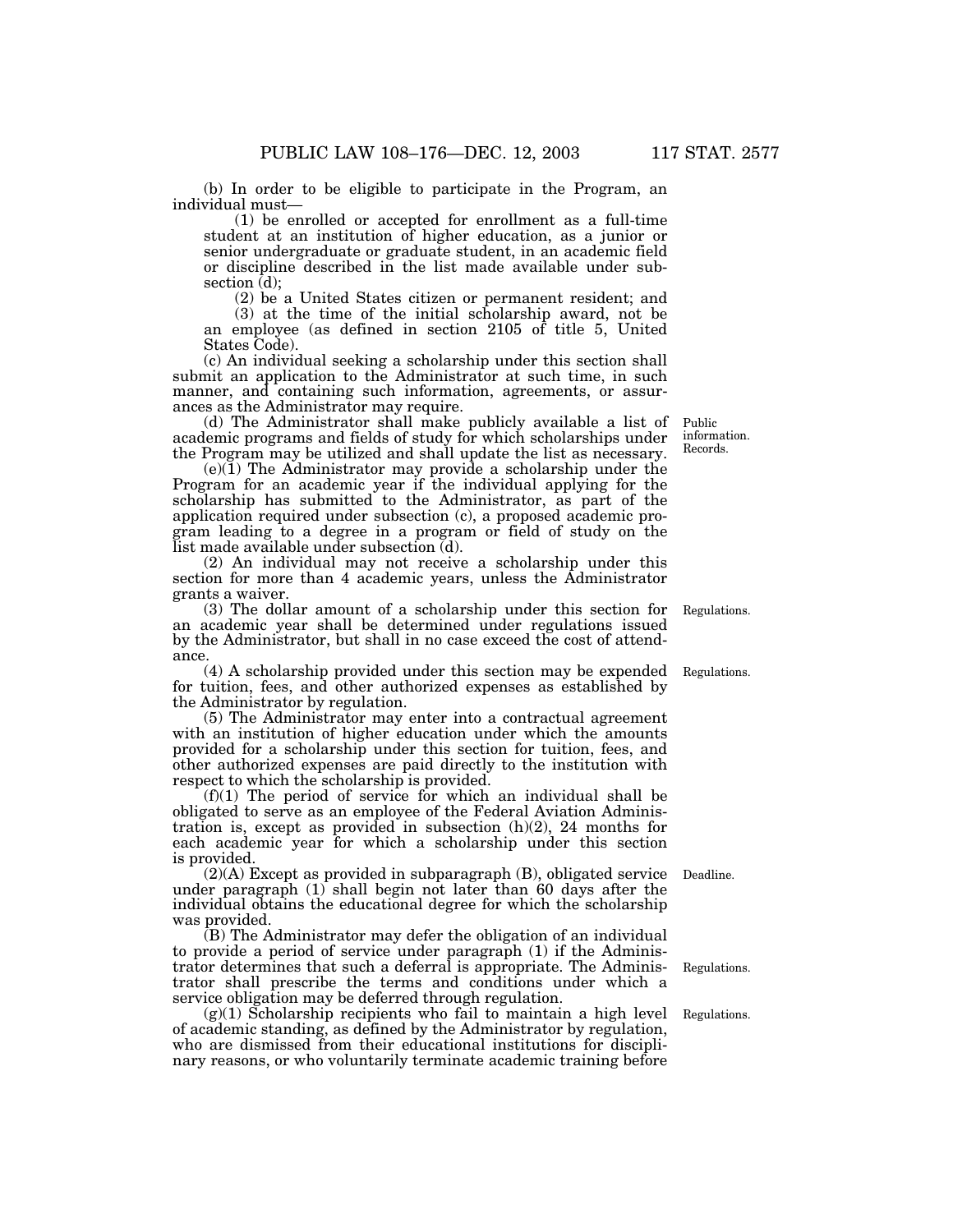graduation from the educational program for which the scholarship was awarded, shall be in breach of their contractual agreement and, in lieu of any service obligation arising under such agreement, shall be liable to the United States for repayment within 1 year after the date of default of all scholarship funds paid to them and to the institution of higher education on their behalf under the agreement, except as provided in subsection (h)(2). The repayment period may be extended by the Administrator when determined to be necessary, as established by regulation.

(2) Scholarship recipients who, for any reason, fail to begin or complete their service obligation after completion of academic training, or fail to comply with the terms and conditions of deferment established by the Administrator pursuant to subsection  $(f)(2)(B)$ , shall be in breach of their contractual agreement. When recipients breach their agreements for the reasons stated in the preceding sentence, the recipient shall be liable to the United States for an amount equal to—

(A) the total amount of scholarships received by such individual under this section; plus

(B) the interest on the amounts of such awards which would be payable if at the time the awards were received they were loans bearing interest at the maximum legal prevailing rate, as determined by the Treasurer of the United States,

multiplied by 3.

 $(\bar{h})(1)$  Any obligation of an individual incurred under the Program (or a contractual agreement thereunder) for service or payment shall be canceled upon the death of the individual.

(2) The Administrator shall by regulation provide for the partial or total waiver or suspension of any obligation of service or payment incurred by an individual under the Program (or a contractual agreement thereunder) whenever compliance by the individual is impossible or would involve extreme hardship to the individual, or if enforcement of such obligation with respect to the individual would be contrary to the best interests of the Government.

(i) For purposes of this section—

 $(1)$  the term "cost of attendance" has the meaning given that term in section 472 of the Higher Education Act of 1965;

(2) the term ''institution of higher education'' has the meaning given that term in section 101(a) of the Higher Education Act of 1965; and

(3) the term "Program" means the Federal Aviation Administration Science and Technology Scholarship Program established under this section.

 $(j)(1)$  There is authorized to be appropriated to the Federal Aviation Administration for the Program \$10,000,000 for each fiscal year.

(2) Amounts appropriated under this section shall remain available for 2 fiscal years.

(k) The Administrator may provide temporary internships to full-time students enrolled in an undergraduate or post-graduate program leading to an advanced degree in an aerospace-related or aviation safety-related field of endeavor.

Regulations.

Appropriation authorization.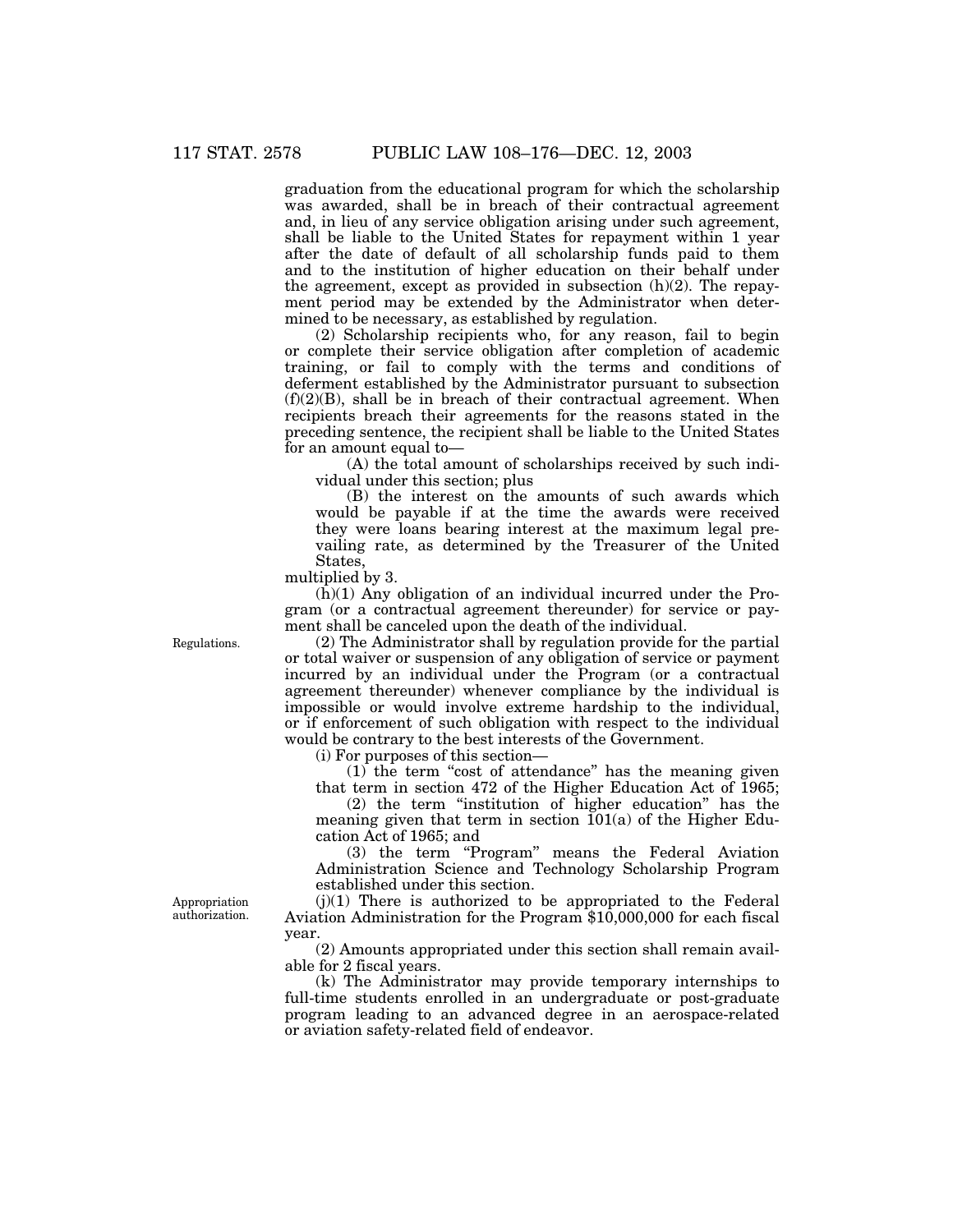#### **SEC. 703. NATIONAL AERONAUTICS AND SPACE ADMINISTRATION** 42 USC 2473e. **SCIENCE AND TECHNOLOGY SCHOLARSHIP PROGRAM.**

(a)(1) The Administrator of the National Aeronautics and Space Administration shall establish a National Aeronautics and Space Administration Science and Technology Scholarship Program to award scholarships to individuals that is designed to recruit and prepare students for careers in the National Aeronautics and Space Administration.

(2) Individuals shall be selected to receive scholarships under this section through a competitive process primarily on the basis of academic merit, with consideration given to financial need and the goal of promoting the participation of individuals identified in section 33 or 34 of the Science and Engineering Equal Opportunities Act.

(3) To carry out the Program the Administrator shall enter into contractual agreements with individuals selected under paragraph (2) under which the individuals agree to serve as full-time employees of the National Aeronautics and Space Administration, for the period described in subsection  $(f)(1)$ , in positions needed by the National Aeronautics and Space Administration and for which the individuals are qualified, in exchange for receiving a scholarship. Contracts.

(b) In order to be eligible to participate in the Program, an individual must—

(1) be enrolled or accepted for enrollment as a full-time student at an institution of higher education, as a junior or senior undergraduate or graduate student, in an academic field or discipline described in the list made available under subsection (d);

(2) be a United States citizen or permanent resident; and

(3) at the time of the initial scholarship award, not be an employee (as defined in section 2105 of title 5, United States Code).

(c) An individual seeking a scholarship under this section shall submit an application to the Administrator at such time, in such manner, and containing such information, agreements, or assurances as the Administrator may require.

(d) The Administrator shall make publicly available a list of academic programs and fields of study for which scholarships under the Program may be utilized and shall update the list as necessary.

(e)(1) The Administrator may provide a scholarship under the Program for an academic year if the individual applying for the scholarship has submitted to the Administrator, as part of the application required under subsection (c), a proposed academic program leading to a degree in a program or field of study on the list made available under subsection (d).

(2) An individual may not receive a scholarship under this section for more than 4 academic years, unless the Administrator grants a waiver.

(3) The dollar amount of a scholarship under this section for an academic year shall be determined under regulations issued by the Administrator, but shall in no case exceed the cost of attendance.

(4) A scholarship provided under this section may be expended Regulations. for tuition, fees, and other authorized expenses as established by the Administrator by regulation.

Public information. Records.

Regulations.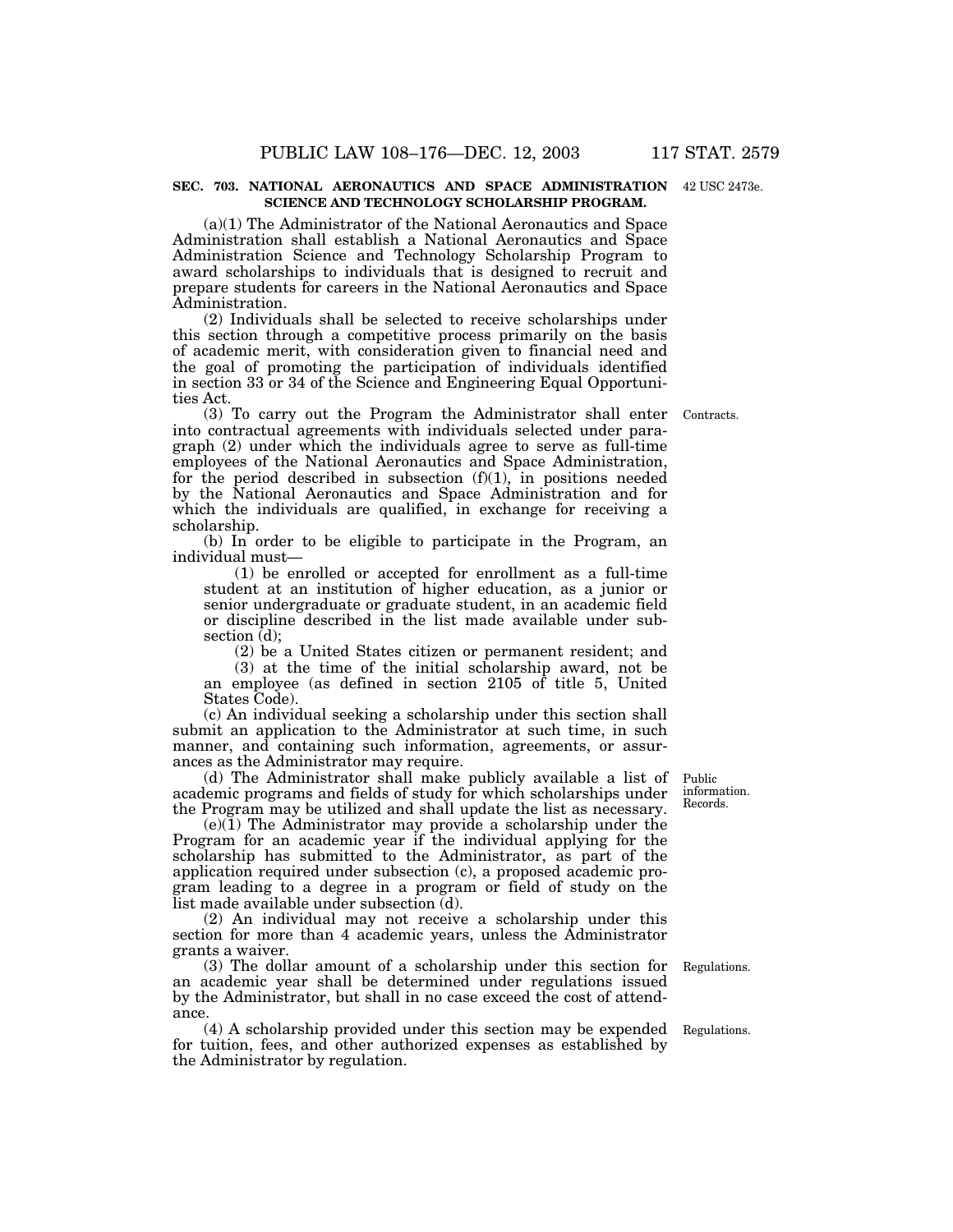(5) The Administrator may enter into a contractual agreement with an institution of higher education under which the amounts provided for a scholarship under this section for tuition, fees, and other authorized expenses are paid directly to the institution with respect to which the scholarship is provided.

(f)(1) The period of service for which an individual shall be obligated to serve as an employee of the National Aeronautics and Space Administration is, except as provided in subsection (h)(2), 24 months for each academic year for which a scholarship under this section is provided.

(2)(A) Except as provided in subparagraph (B), obligated service under paragraph (1) shall begin not later than 60 days after the individual obtains the educational degree for which the scholarship was provided.

(B) The Administrator may defer the obligation of an individual to provide a period of service under paragraph (1) if the Administrator determines that such a deferral is appropriate. The Administrator shall prescribe the terms and conditions under which a service obligation may be deferred through regulation.

 $(g)(1)$  Scholarship recipients who fail to maintain a high level of academic standing, as defined by the Administrator by regulation, who are dismissed from their educational institutions for disciplinary reasons, or who voluntarily terminate academic training before graduation from the educational program for which the scholarship was awarded, shall be in breach of their contractual agreement and, in lieu of any service obligation arising under such agreement, shall be liable to the United States for repayment within 1 year after the date of default of all scholarship funds paid to them and to the institution of higher education on their behalf under the agreement, except as provided in subsection (h)(2). The repayment period may be extended by the Administrator when determined to be necessary, as established by regulation.

(2) Scholarship recipients who, for any reason, fail to begin or complete their service obligation after completion of academic training, or fail to comply with the terms and conditions of deferment established by the Administrator pursuant to subsection  $(f)(2)(B)$ , shall be in breach of their contractual agreement. When recipients breach their agreements for the reasons stated in the preceding sentence, the recipient shall be liable to the United States for an amount equal to—

(A) the total amount of scholarships received by such individual under this section; plus

(B) the interest on the amounts of such awards which would be payable if at the time the awards were received they were loans bearing interest at the maximum legal prevailing rate, as determined by the Treasurer of the United States,

multiplied by 3.

 $(h)(1)$  Any obligation of an individual incurred under the Program (or a contractual agreement thereunder) for service or payment shall be canceled upon the death of the individual.

(2) The Administrator shall by regulation provide for the partial or total waiver or suspension of any obligation of service or payment incurred by an individual under the Program (or a contractual agreement thereunder) whenever compliance by the individual is impossible or would involve extreme hardship to the individual,

Deadline.

Regulations.

Regulations.

Regulations.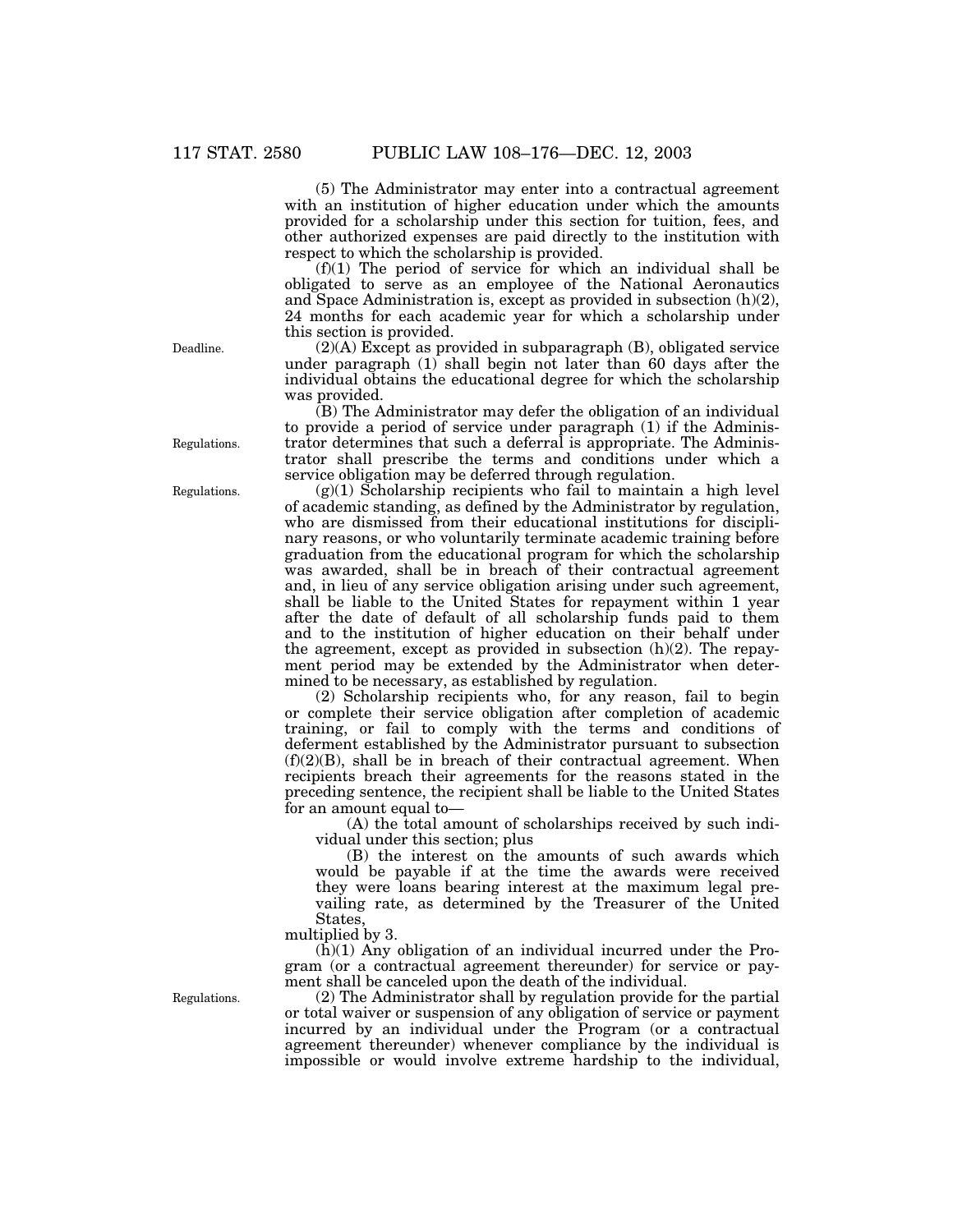or if enforcement of such obligation with respect to the individual would be contrary to the best interests of the Government.

(i) For purposes of this section—

 $(1)$  the term "cost of attendance" has the meaning given that term in section 472 of the Higher Education Act of 1965;

(2) the term ''institution of higher education'' has the meaning given that term in section  $101(a)$  of the Higher Education Act of 1965; and

(3) the term ''Program'' means the National Aeronautics and Space Administration Science and Technology Scholarship Program established under this section.

 $(j)(1)$  There is authorized to be appropriated to the National Aeronautics and Space Administration for the Program \$10,000,000 for each fiscal year.

(2) Amounts appropriated under this section shall remain available for 2 fiscal years.

(k) The Administrator may provide temporary internships to full-time students enrolled in an undergraduate or post-graduate program leading to an advanced degree in an aerospace-related or aviation safety-related field of endeavor.

# **SEC. 704. RESEARCH PROGRAM TO IMPROVE AIRFIELD PAVEMENTS.**

(a) CONTINUATION OF PROGRAM.—The Administrator of the Federal Aviation Administration shall continue the program to consider awards to nonprofit concrete and asphalt pavement research foundations to improve the design, construction, rehabilitation, and repair of airfield pavements to aid in the development of safer, more cost effective, and more durable airfield pavements.

(b) USE OF GRANTS OR COOPERATIVE AGREEMENTS.—The Administrator may use grants or cooperative agreements in carrying out this section.

(c) STATUTORY CONSTRUCTION.—Nothing in this section requires the Administrator to prioritize an airfield pavement research program above safety, security, Flight 21, environment, or energy research programs.

# **SEC. 705. ENSURING APPROPRIATE STANDARDS FOR AIRFIELD PAVE-MENTS.**

(a) IN GENERAL.—The Administrator of the Federal Aviation Administration shall review and determine whether the Federal Aviation Administration's standards used to determine the appropriate thickness for asphalt and concrete airfield pavements are in accordance with the Federal Aviation Administration's standard 20-year-life requirement using the most up-to-date available information on the life of airfield pavements. If the Administrator determines that such standards are not in accordance with that requirement, the Administrator shall make appropriate adjustments to the Federal Aviation Administration's standards for airfield pavements.

(b) REPORT.—Within 1 year after the date of enactment of Deadline. this Act, the Administrator shall report the results of the review conducted under subsection (a) and the adjustments, if any, made on the basis of that review to the Senate Committee on Commerce, Science, and Transportation and the House of Representatives Committee on Transportation and Infrastructure and Committee on Science.

49 USC 44505 note.

Appropriation authorization.

49 USC 44505 note.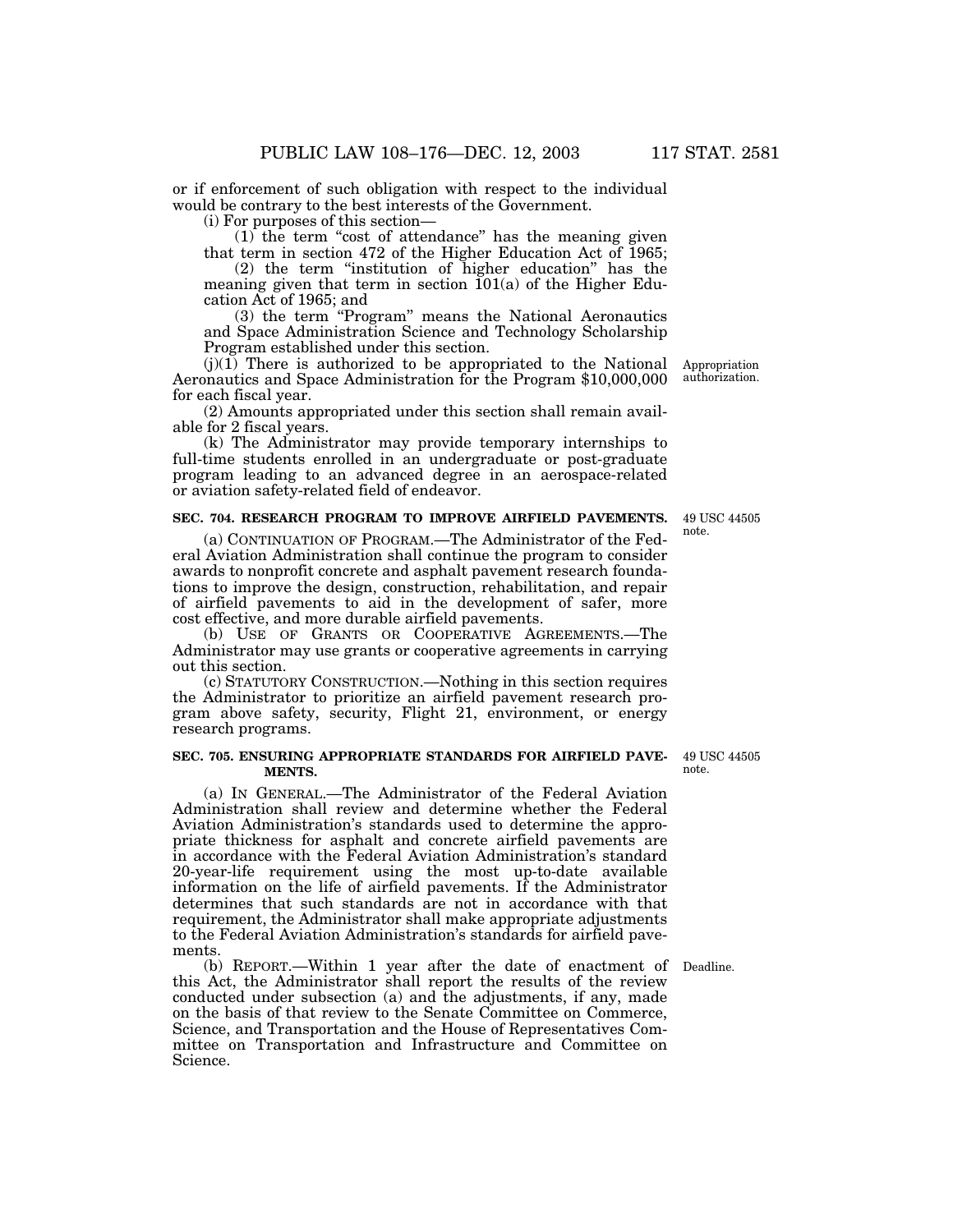49 USC 44702 note.

#### **SEC. 706. DEVELOPMENT OF ANALYTICAL TOOLS AND CERTIFICATION METHODS.**

The Federal Aviation Administration shall conduct research to promote the development of analytical tools to improve existing certification methods and to reduce the overall costs for the certification of new products.

# **SEC. 707. RESEARCH ON AVIATION TRAINING.**

Section  $48102(h)(1)$  of title 49, United States Code, is amended—

(1) by striking "or" at the end of subparagraph  $(B)$ ;

(2) by striking the period at the end of subparagraph (C) and inserting "; or"; and

(3) by adding at the end the following new subparagraph: ''(D) research on the impact of new technologies and procedures, particularly those related to aircraft flight deck and air traffic management functions, on training requirements for pilots and air traffic controllers.''.

49 USC 44504 note.

Establishment.

### **SEC. 708. FAA CENTER FOR EXCELLENCE FOR APPLIED RESEARCH AND TRAINING IN THE USE OF ADVANCED MATERIALS IN TRANSPORT AIRCRAFT.**

(a) IN GENERAL.—The Administrator of the Federal Aviation Administration shall develop a Center for Excellence focused on applied research and training on the durability and maintainability of advanced materials in transport airframe structures. The Center shall—

(1) promote and facilitate collaboration among academia, the Federal Aviation Administration's Transportation Division, and the commercial aircraft industry, including manufacturers, commercial air carriers, and suppliers; and

(2) establish goals set to advance technology, improve engineering practices, and facilitate continuing education in relevant areas of study.

(b) AUTHORIZATION OF APPROPRIATIONS.—There is authorized to be appropriated to the Administrator \$500,000 for fiscal year 2004 to carry out this section.

49 USC 40101 note.

### **SEC. 709. AIR TRANSPORTATION SYSTEM JOINT PLANNING AND DEVELOPMENT OFFICE.**

(a) ESTABLISHMENT.—(1) The Secretary of Transportation shall establish in the Federal Aviation Administration a joint planning and development office to manage work related to the Next Generation Air Transportation System. The office shall be known as the Next Generation Air Transportation System Joint Planning and Development Office (in this section referred to as the "Office").

 $(2)$  The responsibilities of the Office shall include—

(A) creating and carrying out an integrated plan for a Next Generation Air Transportation System pursuant to subsection (b);

(B) overseeing research and development on that system; (C) creating a transition plan for the implementation of that system;

(D) coordinating aviation and aeronautics research programs to achieve the goal of more effective and directed programs that will result in applicable research;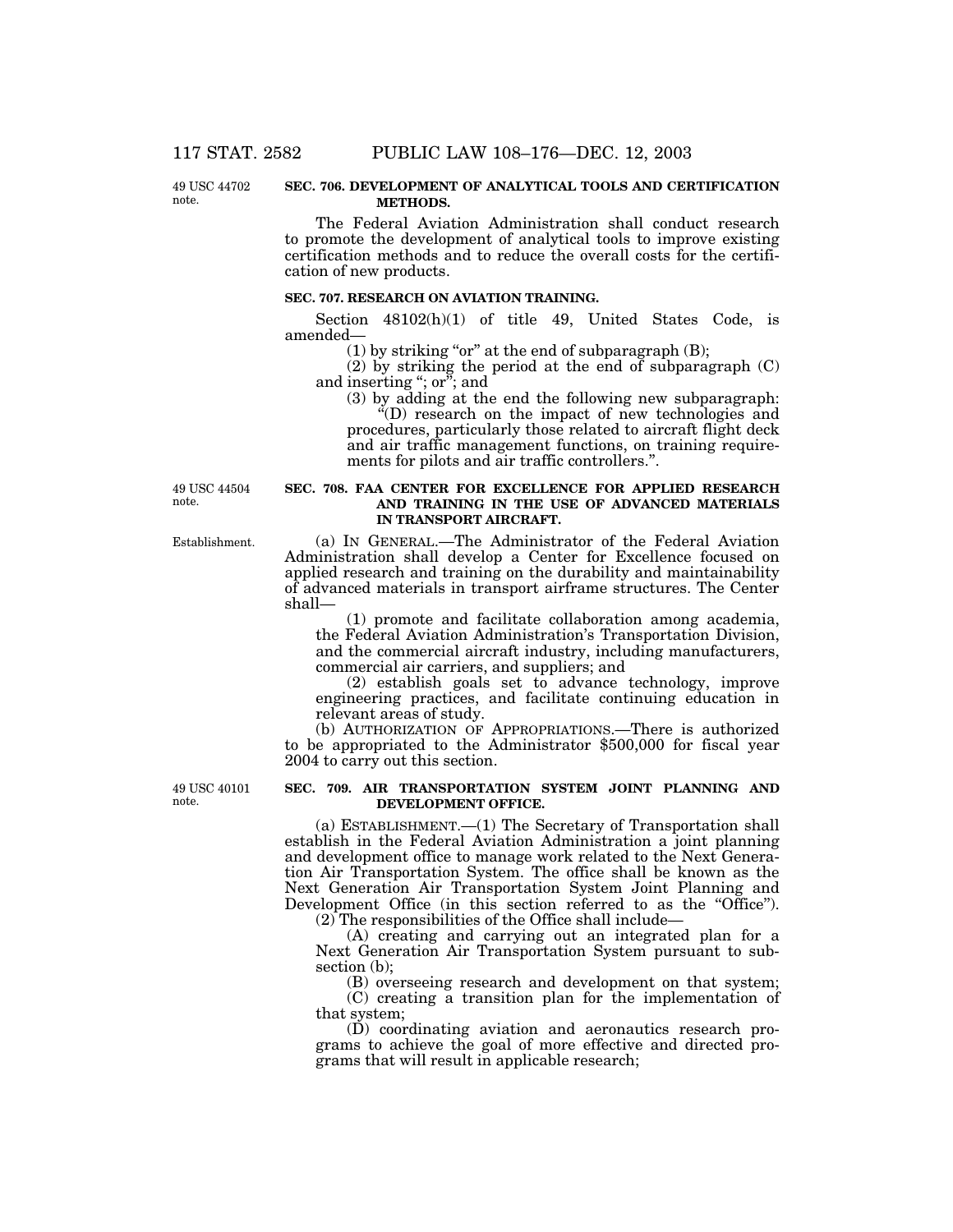(E) coordinating goals and priorities and coordinating research activities within the Federal Government with United States aviation and aeronautical firms;

(F) coordinating the development and utilization of new technologies to ensure that when available, they may be used to their fullest potential in aircraft and in the air traffic control system;

(G) facilitating the transfer of technology from research programs such as the National Aeronautics and Space Administration program and the Department of Defense Advanced Research Projects Agency program to Federal agencies with operational responsibilities and to the private sector; and

(H) reviewing activities relating to noise, emissions, fuel consumption, and safety conducted by Federal agencies, including the Federal Aviation Administration, the National Aeronautics and Space Administration, the Department of Commerce, and the Department of Defense.

(3) The Office shall operate in conjunction with relevant programs in the Department of Defense, the National Aeronautics and Space Administration, the Department of Commerce and the Department of Homeland Security. The Secretary of Transportation may request assistance from staff from those Departments and other Federal agencies.

(4) In developing and carrying out its plans, the Office shall consult with the public and ensure the participation of experts from the private sector including representatives of commercial aviation, general aviation, aviation labor groups, aviation research and development entities, aircraft and air traffic control suppliers, and the space industry.

(b) INTEGRATED PLAN.—The integrated plan shall be designed to ensure that the Next Generation Air Transportation System meets air transportation safety, security, mobility, efficiency, and capacity needs beyond those currently included in the Federal Aviation Administration's operational evolution plan and accomplishes the goals under subsection (c). The integrated plan shall include—

(1) a national vision statement for an air transportation system capable of meeting potential air traffic demand by 2025;

(2) a description of the demand and the performance characteristics that will be required of the Nation's future air transportation system, and an explanation of how those characteristics were derived, including the national goals, objectives, and policies the system is designed to further, and the underlying socioeconomic determinants, and associated models and analyses;

(3) a multiagency research and development roadmap for creating the Next Generation Air Transportation System with the characteristics outlined under clause (ii), including—

(A) the most significant technical obstacles and the research and development activities necessary to overcome them, including for each project, the role of each Federal agency, corporations, and universities;

(B) the annual anticipated cost of carrying out the research and development activities; and

(C) the technical milestones that will be used to evaluate the activities; and

(4) a description of the operational concepts to meet the system performance requirements for all system users and a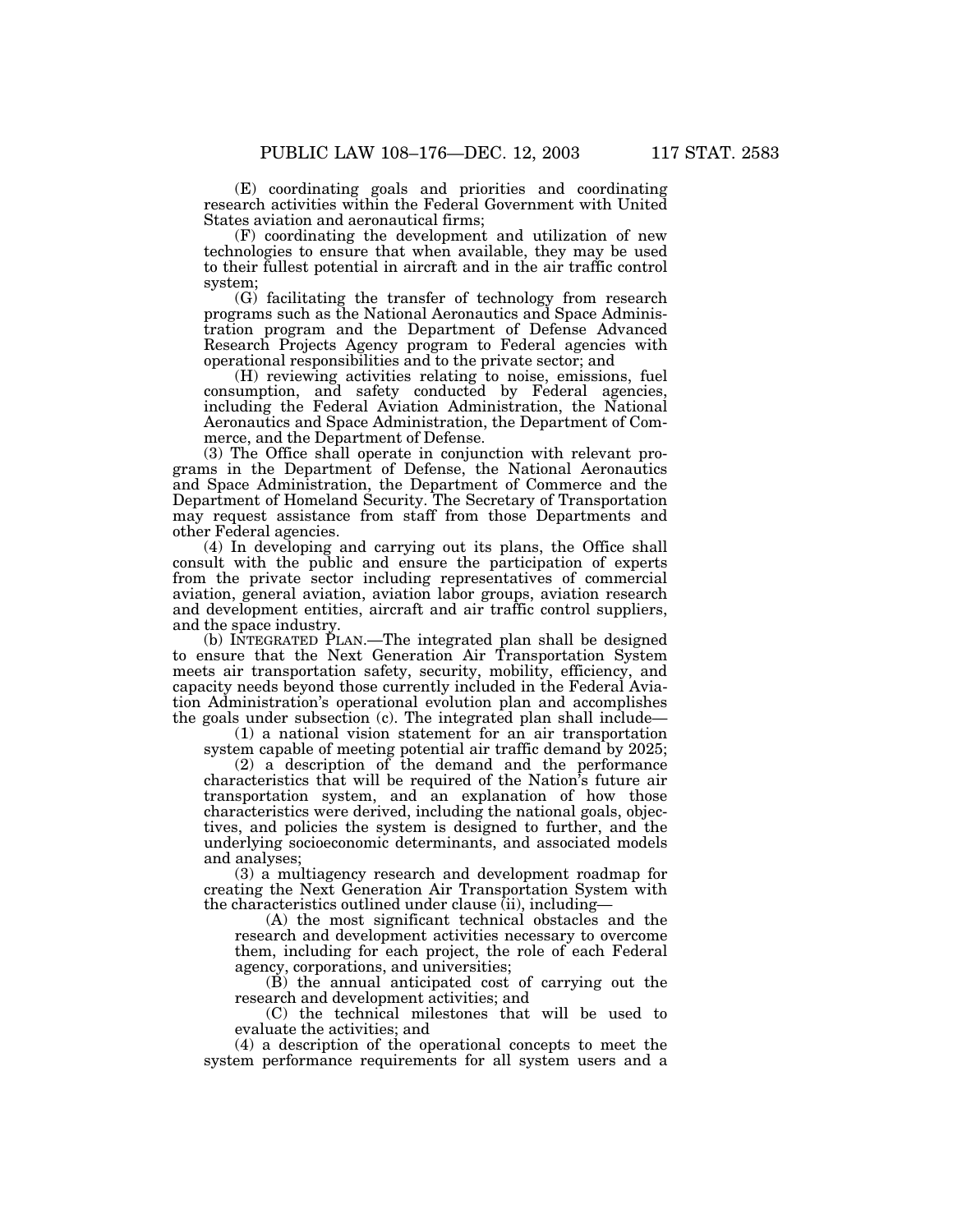timeline and anticipated expenditures needed to develop and deploy the system to meet the vision for 2025.

(c) GOALS.—The Next Generation Air Transportation System shall—

(1) improve the level of safety, security, efficiency, quality, and affordability of the National Airspace System and aviation services;

(2) take advantage of data from emerging ground-based and space-based communications, navigation, and surveillance technologies;

(3) integrate data streams from multiple agencies and sources to enable situational awareness and seamless global operations for all appropriate users of the system, including users responsible for civil aviation, homeland security, and national security;

(4) leverage investments in civil aviation, homeland security, and national security and build upon current air traffic management and infrastructure initiatives to meet system performance requirements for all system users;

(5) be scalable to accommodate and encourage substantial growth in domestic and international transportation and anticipate and accommodate continuing technology upgrades and advances;

(6) accommodate a wide range of aircraft operations, including airlines, air taxis, helicopters, general aviation, and unmanned aerial vehicles; and

(7) take into consideration, to the greatest extent practicable, design of airport approach and departure flight paths to reduce exposure of noise and emissions pollution on affected residents.

(d) REPORTS.—The Administrator of the Federal Aviation Administration shall transmit to the Committee on Commerce, Science, and Transportation in the Senate and the Committee on Transportation and Infrastructure and the Committee on Science in the House of Representatives—

(1) not later than 1 year after the date of enactment of this Act, the integrated plan required in subsection (b); and

(2) annually at the time of the President's budget request, a report describing the progress in carrying out the plan required under subsection (b) and any changes to that plan. (e) AUTHORIZATION OF APPROPRIATIONS.—There are authorized to be appropriated to the Office \$50,000,000 for each of the fiscal years 2004 through 2010.

49 USC 40101 note.

Establishment.

# **SEC. 710. NEXT GENERATION AIR TRANSPORTATION SENIOR POLICY COMMITTEE.**

(a) IN GENERAL.—The Secretary of Transportation shall establish a senior policy committee to work with the Next Generation Air Transportation System Joint Planning and Development Office. The senior policy committee shall be chaired by the Secretary.

(b) MEMBERSHIP.—In addition to the Secretary, the senior policy committee shall be composed of—

(1) the Administrator of the Federal Aviation Administration (or the Administrator's designee);

(2) the Administrator of the National Aeronautics and Space Administration (or the Administrator's designee);

(3) the Secretary of Defense (or the Secretary's designee);

Deadlines.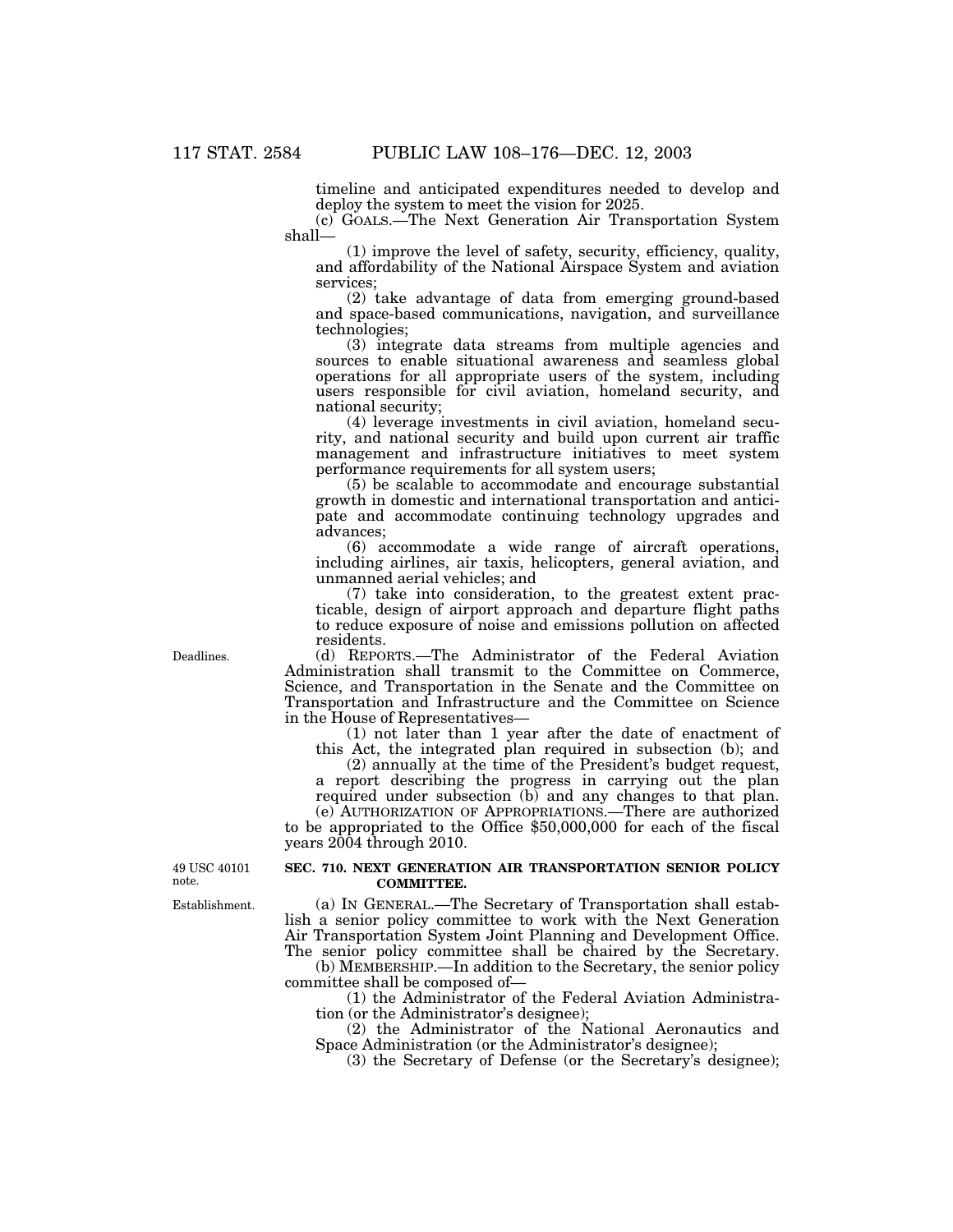(4) the Secretary of Homeland Security (or the Secretary's designee);

(5) the Secretary of Commerce (or the Secretary's designee);

(6) the Director of the Office of Science and Technology Policy (or the Director's designee); and

(7) designees from other Federal agencies determined by the Secretary of Transportation to have an important interest in, or responsibility for, other aspects of the system.

(c) FUNCTION.—The senior policy committee shall—

(1) advise the Secretary of Transportation regarding the national goals and strategic objectives for the transformation of the Nation's air transportation system to meet its future needs;

(2) provide policy guidance for the integrated plan for the air transportation system to be developed by the Next Generation Air Transportation System Joint Planning and Development Office;

(3) provide ongoing policy review for the transformation of the air transportation system;

(4) identify resource needs and make recommendations to their respective agencies for necessary funding for planning, research, and development activities; and

(5) make legislative recommendations, as appropriate, for the future air transportation system.

(d) CONSULTATION.—In carrying out its functions under this section, the senior policy committee shall consult with, and ensure participation by, the private sector (including representatives of general aviation, commercial aviation, aviation labor, and the space industry), members of the public, and other interested parties and may do so through a special advisory committee composed of such representatives.

# **SEC. 711. ROTORCRAFT RESEARCH AND DEVELOPMENT INITIATIVE.**

49 USC 44504 note.

(a) OBJECTIVE.—The Administrator of the Federal Aviation Administration shall establish a rotorcraft initiative with the objective of developing, and demonstrating in a relevant environment, within 10 years after the date of the enactment of this Act, technologies to enable rotorcraft with the following improvements relative to rotorcraft existing as of the date of the enactment of this Act:

(1) 80 percent reduction in noise levels on takeoff and on approach and landing as perceived by a human observer.

(2) Factor of 10 reduction in vibration.

(3) 30 percent reduction in empty weight.

(4) Predicted accident rate equivalent to that of fixed-wing aircraft in commercial service within 10 years after the date of the enactment of this Act.

(5) Capability for zero-ceiling, zero-visibility operations.

(b) IMPLEMENTATION.—Within 180 days after the date of the Deadline. enactment of this Act, the Administrator of the Federal Aviation Administration, in cooperation with the Administrator of the National Aeronautics and Space Administration, shall provide a plan to the Committee on Science of the House of Representatives and to the Committee on Commerce, Science, and Transportation of the Senate for the implementation of the initiative described in subsection (a).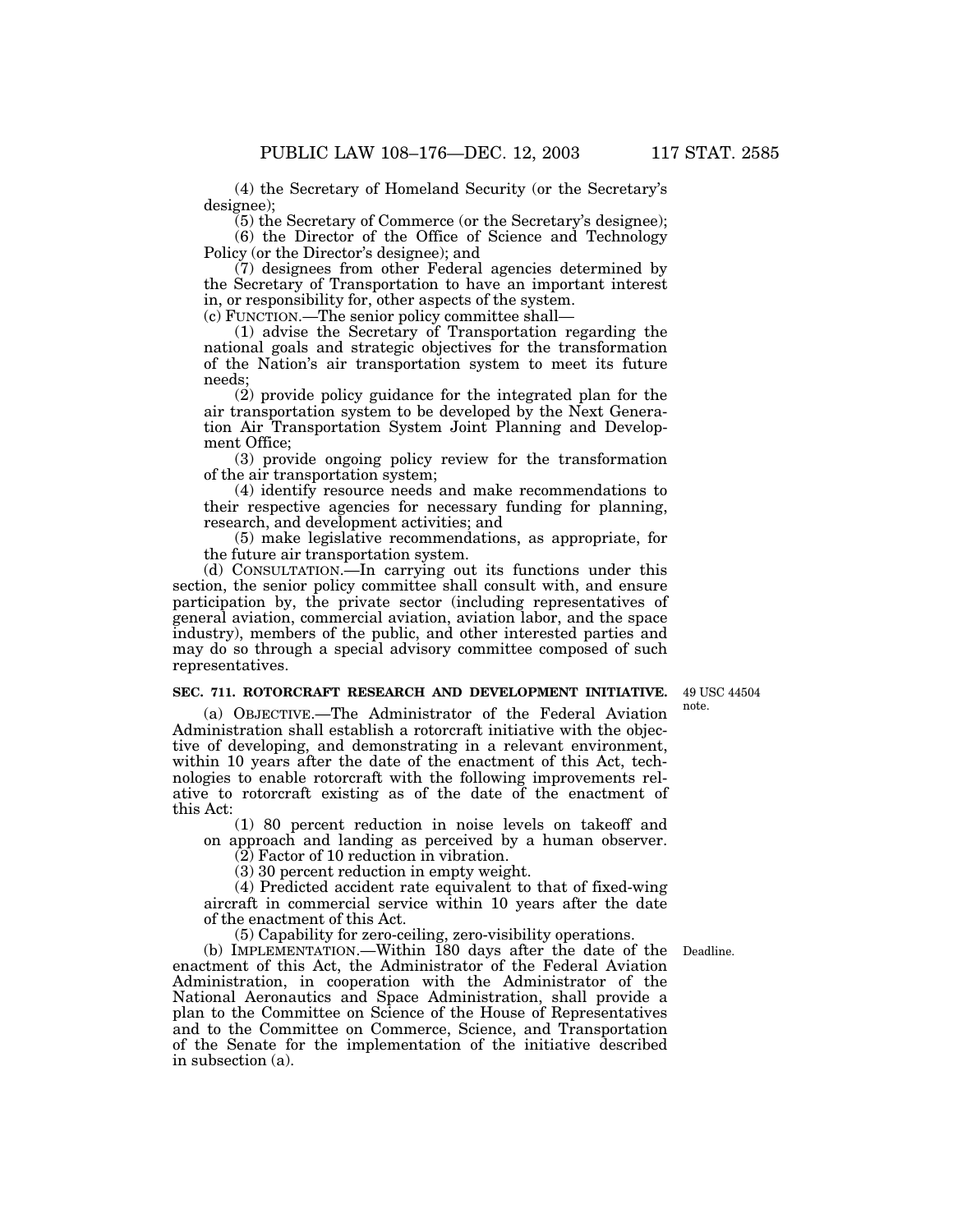# **SEC. 712. AIRPORT COOPERATIVE RESEARCH PROGRAM.**

Section 44511 is amended by adding at the end the following new subsection:

''(f) AIRPORT COOPERATIVE RESEARCH PROGRAM.— ''(1) ESTABLISHMENT.—The Secretary of Transportation shall establish a 4-year pilot airport cooperative research program to—

"(A) identify problems that are shared by airport operating agencies and can be solved through applied research but that are not being adequately addressed by existing Federal research programs; and

''(B) fund research to address those problems.

"(2) GOVERNANCE.-The Secretary of Transportation shall appoint an independent governing board for the research program established under this subsection. The governing board shall be appointed from candidates nominated by national associations representing public airport operating agencies, airport executives, State aviation officials, and the scheduled airlines, and shall include representatives of appropriate Federal agencies. Section 14 of the Federal Advisory Committee Act shall not apply to the governing board.

''(3) IMPLEMENTATION.—The Secretary of Transportation shall enter into an arrangement with the National Academy of Sciences to provide staff support to the governing board established under paragraph (2) and to carry out projects proposed by the governing board that the Secretary considers appropriate.

 $\mathcal{A}(\mathcal{A})$  REPORT.—Not later than 6 months after the expiration of the program under this subsection, the Secretary shall transmit to the Congress a report on the program, including recommendations as to the need for establishing a permanent airport cooperative research program.''.

# **TITLE VIII—MISCELLANEOUS**

# **SEC. 801. DEFINITIONS.**

(a) IN GENERAL.—Section 47102 is amended—

(1) by redesignating paragraphs (19) and (20) as paragraphs (24) and (25), respectively;

(2) by inserting after paragraph (18) the following:

"(23) 'small hub airport' means a commercial service airport that has at least 0.05 percent but less than 0.25 percent of the passenger boardings.

 $(3)$  in paragraph  $(10)$  by striking subparagraphs (A) and (B) and inserting following:

''(A) means, unless the context indicates otherwise, revenue passenger boardings in the United States in the prior calendar year on an aircraft in service in air commerce, as the Secretary determines under regulations the Secretary prescribes; and

''(B) includes passengers who continue on an aircraft in international flight that stops at an airport in the 48 contiguous States, Alaska, or Hawaii for a nontraffic purpose.'';

 $(4)$  by redesignating paragraphs  $(10)$  through  $(18)$  as paragraphs  $(14)$  through  $(22)$ , respectively;

Establishment.

Contracts.

Deadline.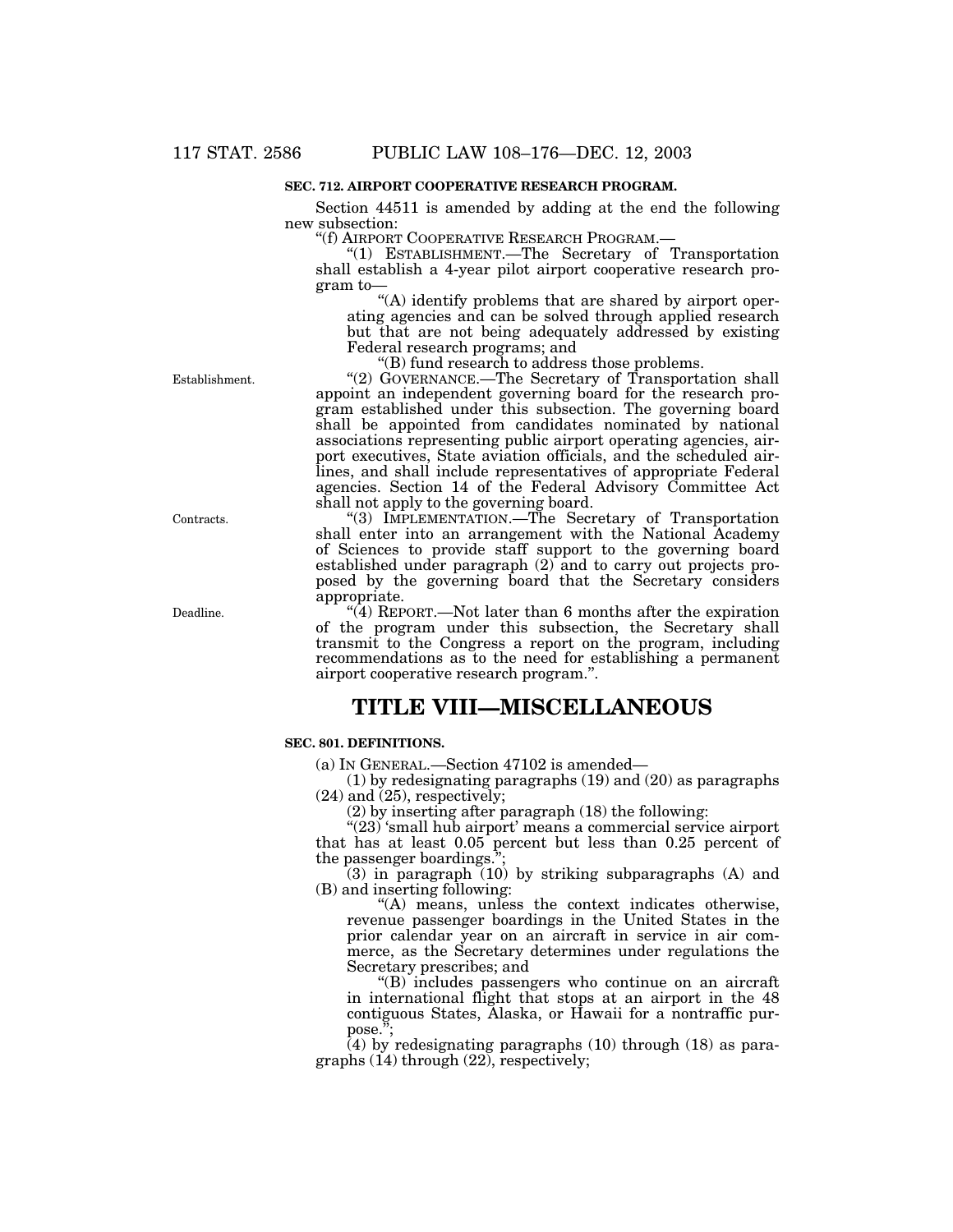(5) by inserting after paragraph (9) the following:

''(10) 'large hub airport' means a commercial service airport that has at least 1.0 percent of the passenger boardings.

"(12) 'medium hub airport' means a commercial service airport that has at least 0.25 percent but less than 1.0 percent of the passenger boardings.

" $(13)$  'nonhub airport' means a commercial service airport that has less than 0.05 percent of the passenger boardings.''; and

(6) by striking paragraph (6) and inserting the following:

''(6) 'amount made available under section 48103' or 'amount newly made available' means the amount authorized for grants under section 48103 as that amount may be limited in that year by a subsequent law, but as determined without regard to grant obligation recoveries made in that year or amounts covered by section 47107(f).''.

(b) CONFORMING AMENDMENT.—Section 47116(b)(1) is amended by striking ''(as defined in section 41731 of this title)''.

#### **SEC. 802. REPORT ON AVIATION SAFETY REPORTING SYSTEM.**

Deadline.

Not later than 90 days after the date of enactment of this Act, the Administrator of the Federal Aviation Administration shall transmit to Congress a report on the long-term goals and objectives of the Aviation Safety Reporting System and how such system interrelates with other safety reporting systems of the Federal Government.

#### **SEC. 803. ANCHORAGE AIR TRAFFIC CONTROL.**

(a) IN GENERAL.—Not later than September 30, 2004, the Deadline. Administrator of the Federal Aviation Administration shall complete a study and transmit a report to the appropriate committees regarding the feasibility of consolidating the Anchorage Terminal Radar Approach Control and the Anchorage Air Route Traffic Control Center at the existing Anchorage Air Route Traffic Control Center facility.

(b) APPROPRIATE COMMITTEES.—In this section, the term ''appropriate committees'' means the Committee on Commerce, Science, and Transportation of the Senate and the Committee on Transportation and Infrastructure of the House of Representatives.

# **SEC. 804. EXTENSION OF METROPOLITAN WASHINGTON AIRPORTS AUTHORITY.**

Section 49108 is amended by striking "2004" and inserting ''2008''.

# **SEC. 805. IMPROVEMENT OF AVIATION INFORMATION COLLECTION.**

(a) IN GENERAL.—Section  $329(b)(1)$  is amended by striking "except that in no case" and all that follows through the semicolon at the end and inserting the following: "except that, if the Secretary requires air carriers to provide flight-specific information, the Secretary—

"(A) shall not disseminate fare information for a specific flight to the general public for a period of at least 9 months following the date of the flight; and

''(B) shall give due consideration to and address confidentiality concerns of carriers, including competitive implications, in any rulemaking prior to adoption of a

Reports.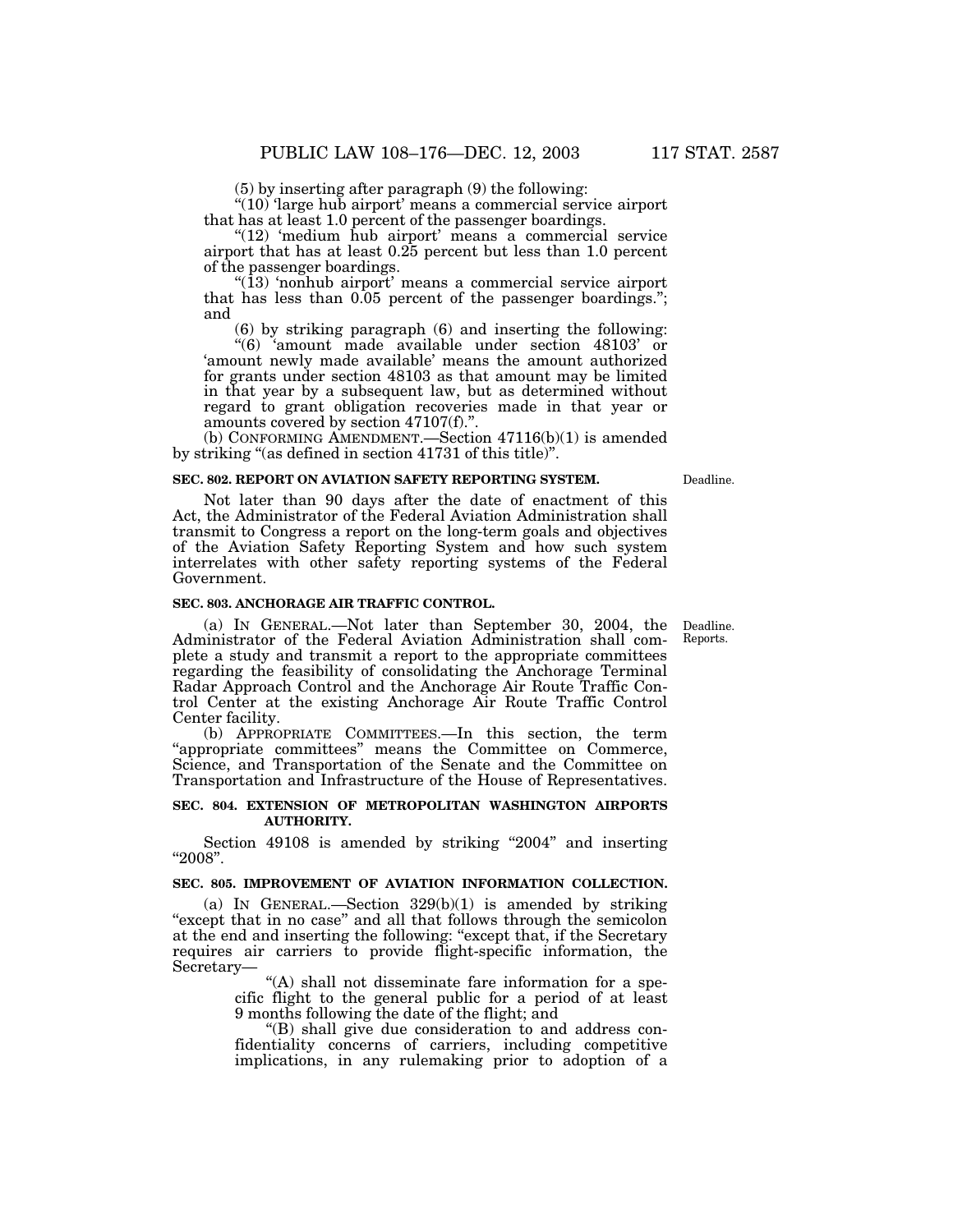49 USC 329 note.

rule requiring the dissemination to the general public of any flight-specific fare;''.

(b) EFFECTIVE DATE.—The amendment made by subsection (a) shall take effect on the date of the issuance of a final rule to modernize the Origin and Destination Survey of Airline Passenger Traffic, pursuant to the Advance Notice of Proposed Rulemaking published July 15, 1998 (Regulation Identifier Number 2105–AC71), that reduces the reporting burden for air carriers through electronic filing of the survey data collected under section  $329(b)(1)$  of title 49, United States Code.

# **SEC. 806. GOVERNMENT-FINANCED AIR TRANSPORTATION.**

Section  $40118(f)(2)$  is amended by inserting before the period at the end the following: ", except that it shall not include a contract for the transportation by air of passengers''.

#### **SEC. 807. AIR CARRIER CITIZENSHIP.**

Section  $40102(a)(15)(C)$  is amended by inserting "which is under the actual control of citizens of the United States,'' before ''and in which''.

# **SEC. 808. UNITED STATES PRESENCE IN GLOBAL AIR CARGO INDUSTRY.**

Section 41703 is amended by adding at the end the following: ''(e) CARGO IN ALASKA.—

''(1) IN GENERAL.—For the purposes of subsection (c), eligible cargo taken on or off any aircraft at a place in Alaska in the course of transportation of that cargo by any combination of 2 or more air carriers or foreign air carriers in either direction between a place in the United States and a place outside the United States shall not be deemed to have broken its international journey in, be taken on in, or be destined for Alaska.

"(2) ELIGIBLE CARGO.—For purposes of paragraph (1), the term 'eligible cargo' means cargo transported between Alaska and any other place in the United States on a foreign air carrier (having been transported from, or thereafter being transported to, a place outside the United States on a different air carrier or foreign air carrier) that is carried—

"(A) under the code of a United States air carrier providing air transportation to Alaska;

''(B) on an air carrier way bill of an air carrier providing air transportation to Alaska;

 $(C)$  under a term arrangement or block space agreement with an air carrier; or

''(D) under the code of a United States air carrier for purposes of transportation within the United States.''.

# **SEC. 809. AVAILABILITY OF AIRCRAFT ACCIDENT SITE INFORMATION.**

(a) DOMESTIC AIR TRANSPORTATION.—Section 41113(b) is amended—

(1) in paragraph (16) by striking ''the air carrier'' the third place it appears; and

(2) by adding at the end the following:

 $(17)(A)$  An assurance that, in the case of an accident that results in significant damage to a manmade structure or other property on the ground that is not government-owned, the air carrier will promptly provide notice, in writing, to

Notice.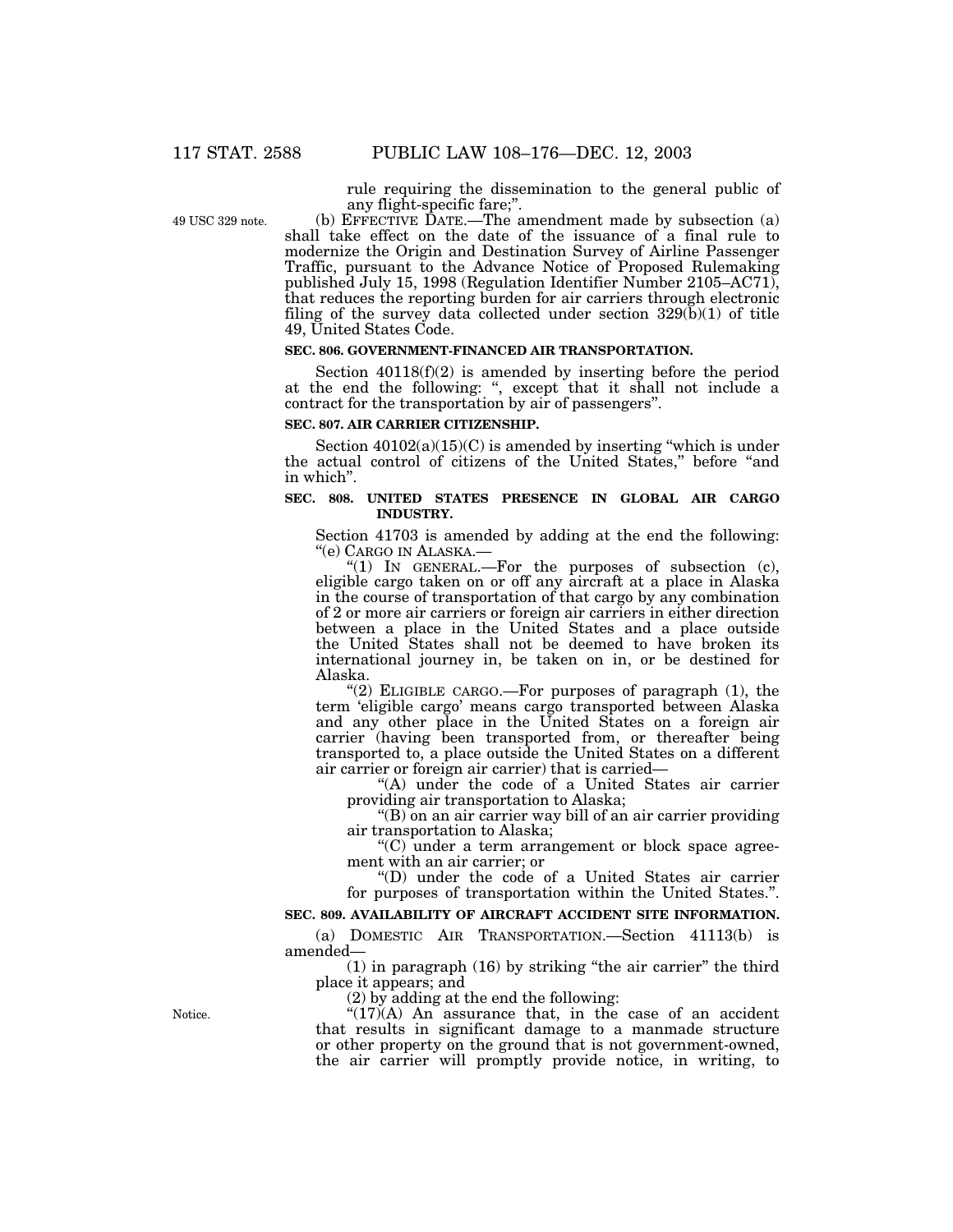the extent practicable, directly to the owner of the structure or other property about liability for any property damage and means for obtaining compensation.

''(B) At a minimum, the written notice shall advise an owner (i) to contact the insurer of the property as the authoritative source for information about coverage and compensation; (ii) to not rely on unofficial information offered by air carrier representatives about compensation by the air carrier for accident-site property damage; and (iii) to obtain photographic or other detailed evidence of property damage as soon as possible after the accident, consistent with restrictions on access to the accident site.

"(18) An assurance that, in the case of an accident in which the National Transportation Safety Board conducts a public hearing or comparable proceeding at a location greater than 80 miles from the accident site, the air carrier will ensure that the proceeding is made available simultaneously by electronic means at a location open to the public at both the origin city and destination city of the air carrier's flight if that city is located in the United States.''.

(b) FOREIGN AIR TRANSPORTATION.—Section 41313(c) is amended by adding at the end the following:

"(17) NOTICE CONCERNING LIABILITY FOR MANMADE STRUC-TURES.—

''(A) IN GENERAL.—An assurance that, in the case of an accident that results in significant damage to a manmade structure or other property on the ground that is not government-owned, the foreign air carrier will promptly provide notice, in writing, to the extent practicable, directly to the owner of the structure or other property about liability for any property damage and means for obtaining compensation.

 $E(B)$  MINIMUM CONTENTS.—At a minimum, the written notice shall advise an owner (i) to contact the insurer of the property as the authoritative source for information about coverage and compensation; (ii) to not rely on unofficial information offered by foreign air carrier representatives about compensation by the foreign air carrier for accident-site property damage; and (iii) to obtain photographic or other detailed evidence of property damage as soon as possible after the accident, consistent with restrictions on access to the accident site.

''(18) SIMULTANEOUS ELECTRONIC TRANSMISSION OF NTSB HEARING.—An assurance that, in the case of an accident in which the National Transportation Safety Board conducts a public hearing or comparable proceeding at a location greater than 80 miles from the accident site, the foreign air carrier will ensure that the proceeding is made available simultaneously by electronic means at a location open to the public at both the origin city and destination city of the foreign air carrier's flight if that city is located in the United States.''.

(c) UPDATE PLANS.—Air carriers and foreign air carriers shall update their plans under sections 41113 and 41313 of title 49, United States Code, respectively, to reflect the amendments made by subsections (a) and (b) of this section not later than 90 days after the date of enactment of this Act.

Deadline. 49 USC 41113 note.

Electronic information.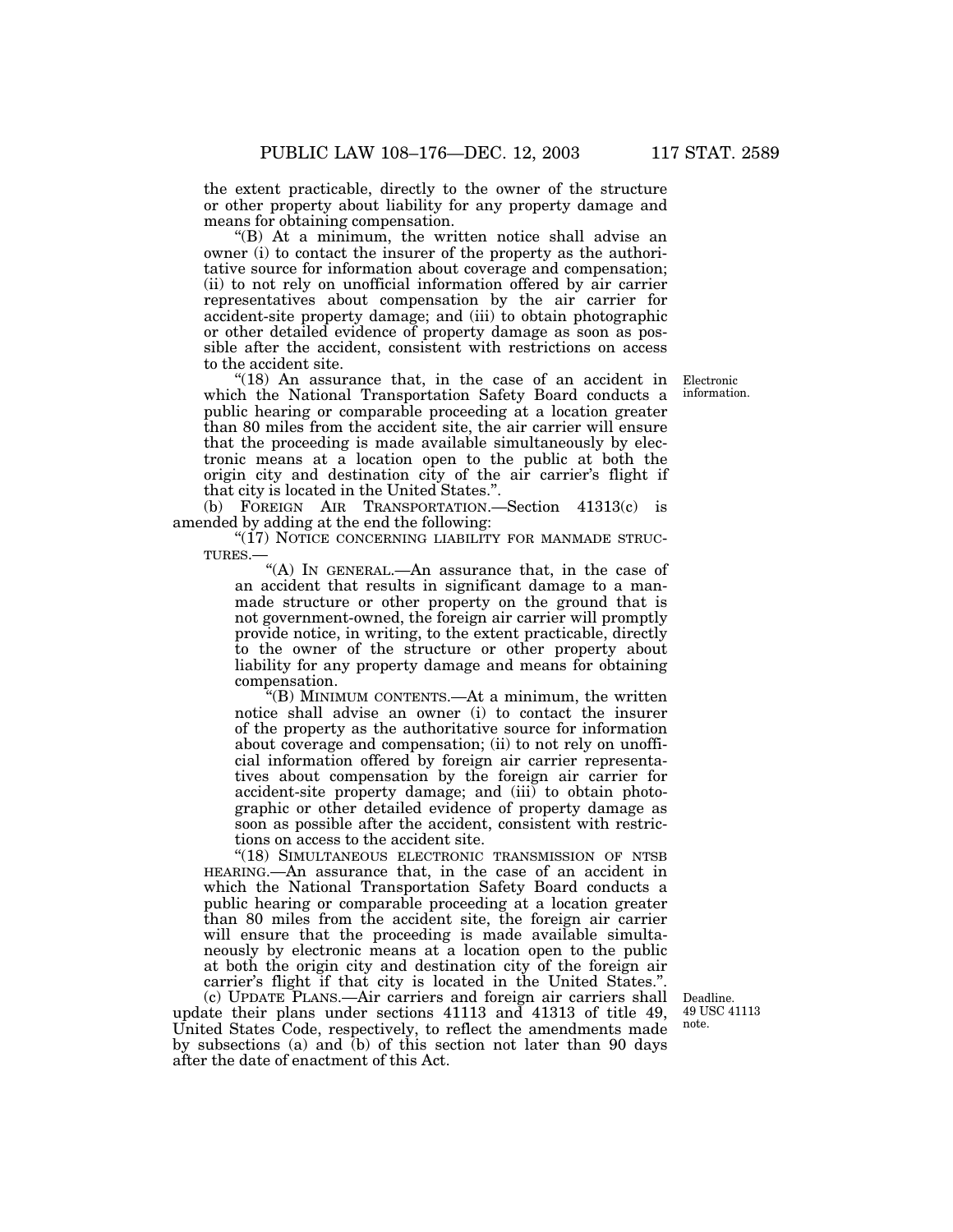# **SEC. 810. NOTICE CONCERNING AIRCRAFT ASSEMBLY.**

(a) IN GENERAL.—Subchapter I of chapter 417 is amended by adding at the end the following:

Effective date.

# **''§ 41723. Notice concerning aircraft assembly**

''The Secretary of Transportation shall require, beginning after the last day of the 18-month period following the date of enactment of this section, an air carrier using an aircraft to provide scheduled passenger air transportation to display a notice, on an information placard available to each passenger on the aircraft, that informs the passengers of the nation in which the aircraft was finally assembled.''.

(b) CONFORMING AMENDMENT.—The analysis for chapter 417 is amended by inserting after the item relating to section 41722 the following:

#### ''41723. Notice concerning aircraft assembly.''.

#### **SEC. 811. TYPE CERTIFICATES.**

Section 44704(a) is amended by adding at the end the following:

''(3) If the holder of a type certificate agrees to permit another person to use the certificate to manufacture a new aircraft, aircraft engine, propeller, or appliance, the holder shall provide the other person with written evidence, in a form acceptable to the Administrator, of that agreement. Such other person may manufacture a new aircraft, aircraft engine, propeller, or appliance based on a type certificate only if such other person is the holder of the type certificate or has permission from the holder.''.

# **SEC. 812. RECIPROCAL AIRWORTHINESS CERTIFICATION.**

(a) IN GENERAL.—As part of their bilateral negotiations with foreign nations and their civil aviation counterparts, the Secretary of State and the Administrator of the Federal Aviation Administration shall facilitate the reciprocal airworthiness certification of aviation products.

(b) RECIPROCAL AIRWORTHINESS DEFINED.—In this section, the term ''reciprocal airworthiness certification of aviation products'' means that the regulatory authorities of each nation perform a similar review in certifying or validating the certification of aircraft and aircraft components of other nations.

# **SEC. 813. INTERNATIONAL ROLE OF THE FAA.**

Section 40104(b) is amended to read as follows:

''(b) INTERNATIONAL ROLE OF THE FAA.—The Administrator shall promote and achieve global improvements in the safety, efficiency, and environmental effect of air travel by exercising leadership with the Administrator's foreign counterparts, in the International Civil Aviation Organization and its subsidiary organizations, and other international organizations and fora, and with the private sector.''.

# **SEC. 814. FLIGHT ATTENDANT CERTIFICATION.**

(a) IN GENERAL.—Chapter 447 is further amended by adding at the end the following:

# **''§ 44728. Flight attendant certification**

''(a) CERTIFICATE REQUIRED.— ''(1) IN GENERAL.—No person may serve as a flight attendant aboard an aircraft of an air carrier unless that person

49 USC 40105 note.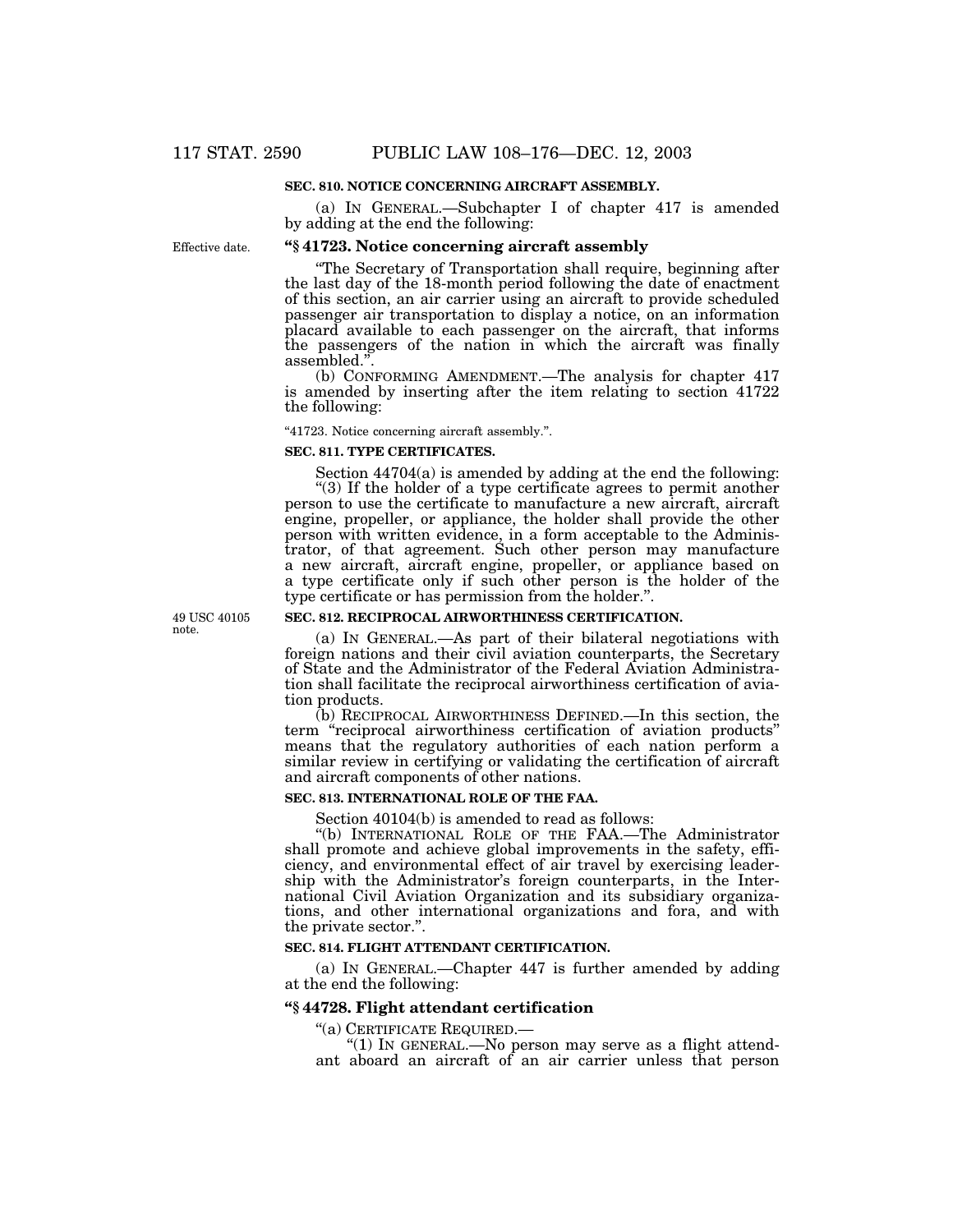holds a certificate of demonstrated proficiency from the Administrator of the Federal Aviation Administration. Upon the request of the Administrator or an authorized representative of the National Transportation Safety Board or another Federal agency, a person who holds such a certificate shall present the certificate for inspection within a reasonable period of time after the date of the request.

"(2) SPECIAL RULE FOR CURRENT FLIGHT ATTENDANTS.— An individual serving as a flight attendant on the effective date of this section may continue to serve aboard an aircraft as a flight attendant until completion by that individual of the required recurrent or requalification training and subsequent certification under this section.

"(3) TREATMENT OF FLIGHT ATTENDANT AFTER NOTIFICA-TION.—On the date that the Administrator is notified by an air carrier that an individual has the demonstrated proficiency to be a flight attendant, the individual shall be treated for purposes of this section as holding a certificate issued under the section.

''(b) ISSUANCE OF CERTIFICATE.—The Administrator shall issue a certificate of demonstrated proficiency under this section to an individual after the Administrator is notified by the air carrier that the individual has successfully completed all the training requirements for flight attendants approved by the Administrator.

''(c) DESIGNATION OF PERSON TO DETERMINE SUCCESSFUL COMPLETION OF TRAINING.—In accordance with part 183 of chapter 14, Code of Federal Regulation, the director of operations of an air carrier is designated to determine that an individual has successfully completed the training requirements approved by the Administrator for such individual to serve as a flight attendant.

''(d) SPECIFICATIONS RELATING TO CERTIFICATES.—Each certificate issued under this section shall—

 $''(1)$  be numbered and recorded by the Administrator;

 $''(2)$  contain the name, address, and description of the individual to whom the certificate is issued;

''(3) is similar in size and appearance to certificates issued to airmen;

 $(4)$  contain the airplane group for which the certificate is issued; and

Deadlines.

''(5) be issued not later than 120 days after the Administrator receives notification from the air carrier of demonstrated proficiency and, in the case of an individual serving as flight attendant on the effective date of this section, not later than 1 year after such effective date.

"(e) APPROVAL OF TRAINING PROGRAMS.—Air carrier flight attendant training programs shall be subject to approval by the Administrator. All flight attendant training programs approved by the Administrator in the 1-year period ending on the date of enactment of this section shall be treated as providing a demonstrated proficiency for purposes of meeting the certification requirements of this section.

''(f) FLIGHT ATTENDANT DEFINED.—In this section, the term 'flight attendant' means an individual working as a flight attendant in the cabin of an aircraft that has 20 or more seats and is being used by an air carrier to provide air transportation.''.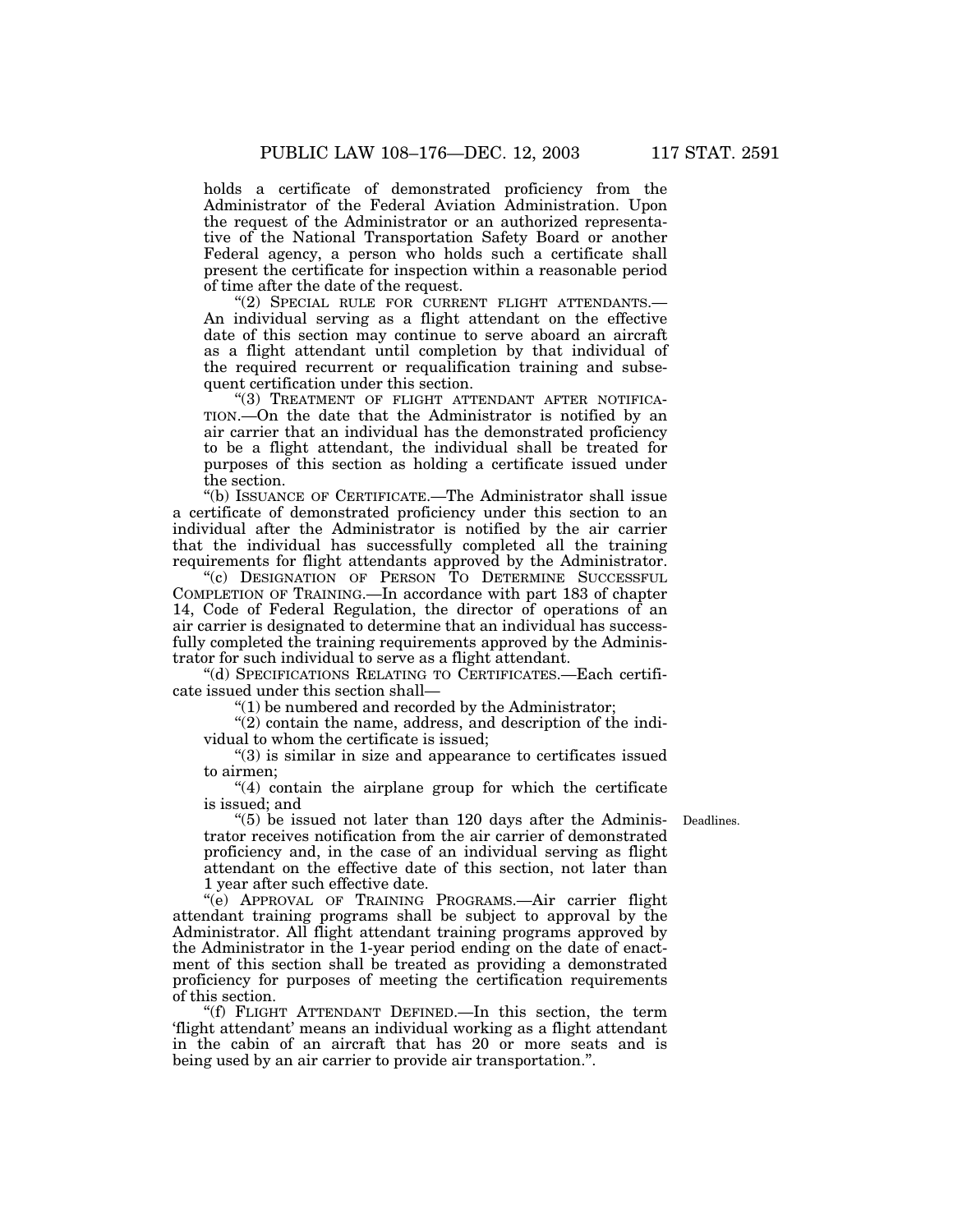(b) CONFORMING AMENDMENT.—The analysis for chapter 447 is further amended by adding at the end the following:

(c) EFFECTIVE DATE.—The amendments made by subsections (a) and (b) shall take effect on the 365th day following the date

''44728. Flight attendant certification.''.

of enactment of this Act.

49 USC 44728 note.

49 USC 40101 note.

#### **SEC. 815. AIR QUALITY IN AIRCRAFT CABINS.**

(a) IN GENERAL.—The Administrator of the Federal Aviation Administration shall undertake the studies and analysis called for in the report of the National Research Council entitled ''The Airliner Cabin Environment and the Health of Passengers and Crew'<sub>.</sub>

(b) REQUIRED ACTIVITIES.—In carrying out this section, the Administrator, at a minimum, shall—

(1) conduct surveillance to monitor ozone in the cabin on a representative number of flights and aircraft to determine compliance with existing Federal Aviation Regulations for ozone;

(2) collect pesticide exposure data to determine exposures of passengers and crew;

(3) analyze samples of residue from aircraft ventilation ducts and filters after air quality incidents to identify the contaminants to which passengers and crew were exposed;

(4) analyze and study cabin air pressure and altitude; and

(5) establish an air quality incident reporting system.

(c) REPORT.—Not later than 30 months after the date of enactment of this Act, the Administrator shall transmit to Congress a report on the findings of the Administrator under this section. **SEC. 816. RECOMMENDATIONS CONCERNING TRAVEL AGENTS.**

(a) REPORT.—Not later than 6 months after the date of enactment of this Act, the Secretary of Transportation shall transmit to Congress a report on any actions that should be taken with respect to recommendations made by the National Commission to Ensure Consumer Information and Choice in the Airline Industry on—

(1) the travel agent arbiter program; and

(2) the special box on tickets for agents to include their service fee charges.

(b) CONSULTATION.—In preparing this report, the Secretary shall consult with representatives from the airline and travel agent industry.

49 USC 40101 note.

# **SEC. 817. REIMBURSEMENT FOR LOSSES INCURRED BY GENERAL AVIA-TION ENTITIES.**

(a) IN GENERAL.—The Secretary of Transportation may make grants to reimburse the following general aviation entities for the security costs incurred and revenue foregone as a result of the restrictions imposed by the Federal Government following the terrorist attacks on the United States that occurred on September 11, 2001:

(1) General aviation entities that operate at Ronald Reagan Washington National Airport.

(2) Airports that are located within 15 miles of Ronald Reagan Washington National Airport and were operating under

Deadline.

Deadline.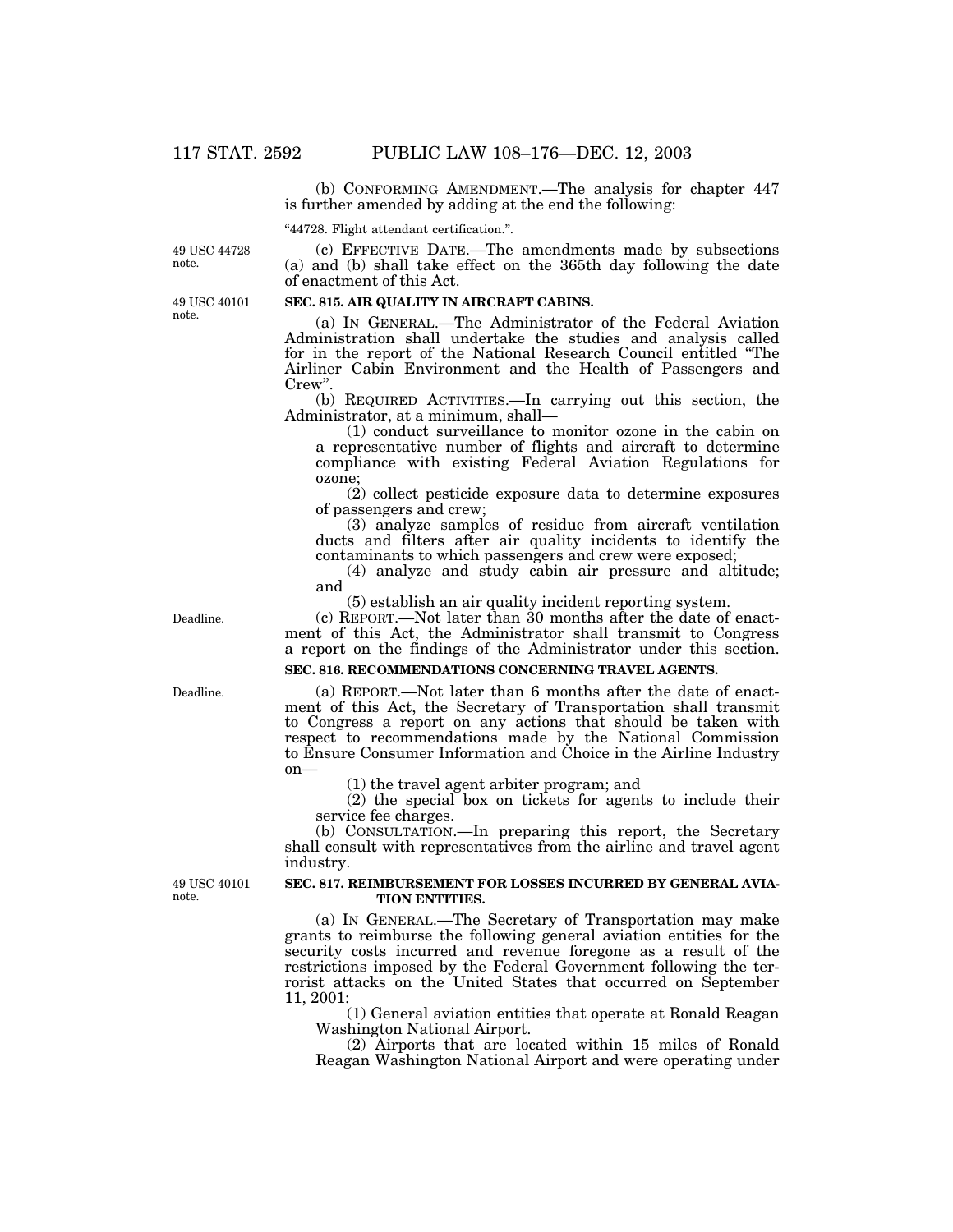security restrictions on the date of enactment of this Act and general aviation entities operating at those airports.

(3) General aviation entities affected by implementation of section 44939 of title 49, United States Code.

(4) General aviation entities that were affected by Federal Aviation Administration Notices to Airmen FDC 2/1099 and 3/1862 or section 352 of the Department of Transportation and Related Agencies Appropriations Act, 2003 (Public Law 108–7, division  $\overline{I}$ ), or both.

(5) Sightseeing operations that were not authorized to resume in enhanced class B air space under Federal Aviation Administration notice to airmen 1/1225.

(b) DOCUMENTATION.—Reimbursement under this section shall be made in accordance with sworn financial statements or other appropriate data submitted by each general aviation entity demonstrating the costs incurred and revenue foregone to the satisfaction of the Secretary.

(c) GENERAL AVIATION ENTITY DEFINED.—In this section, the term "general aviation entity" means any person (other than a scheduled air carrier or foreign air carrier, as such terms are defined in section 40102 of title 49, United States Code) that—

(1) operates nonmilitary aircraft under part 91 of title 14, Code of Federal Regulations, for the purpose of conducting its primary business;

(2) manufactures nonmilitary aircraft with a maximum seating capacity of fewer than 20 passengers or aircraft parts to be used in such aircraft;

(3) provides services necessary for nonmilitary operations under such part 91; or

(4) operates an airport, other than a primary airport (as such terms are defined in such section 40102), that—

(A) is listed in the national plan of integrated airport systems developed by the Federal Aviation Administration under section 47103 of such title; or

(B) is normally open to the public, is located within the confines of enhanced class B airspace (as defined by the Federal Aviation Administration in Notice to Airmen FDC 1/0618), and was closed as a result of an order issued by the Federal Aviation Administration in the period beginning September 11, 2001, and ending January 1, 2002, and remained closed as a result of that order on January 1, 2002.

Such term includes fixed based operators, flight schools, manufacturers of general aviation aircraft and products, persons engaged in nonscheduled aviation enterprises, and general aviation independent contractors.

(d) AUTHORIZATION OF APPROPRIATIONS.—There is authorized to be appropriated to carry out this section \$100,000,000. Such sums shall remain available until expended.

# **SEC. 818. INTERNATIONAL AIR SHOW.**

If the Secretary of Defense conducts activities necessary to enable the United States to host a major international air show in the United States, the Secretary of Defense shall coordinate such activities with the Secretary of Transportation and the Secretary of Commerce.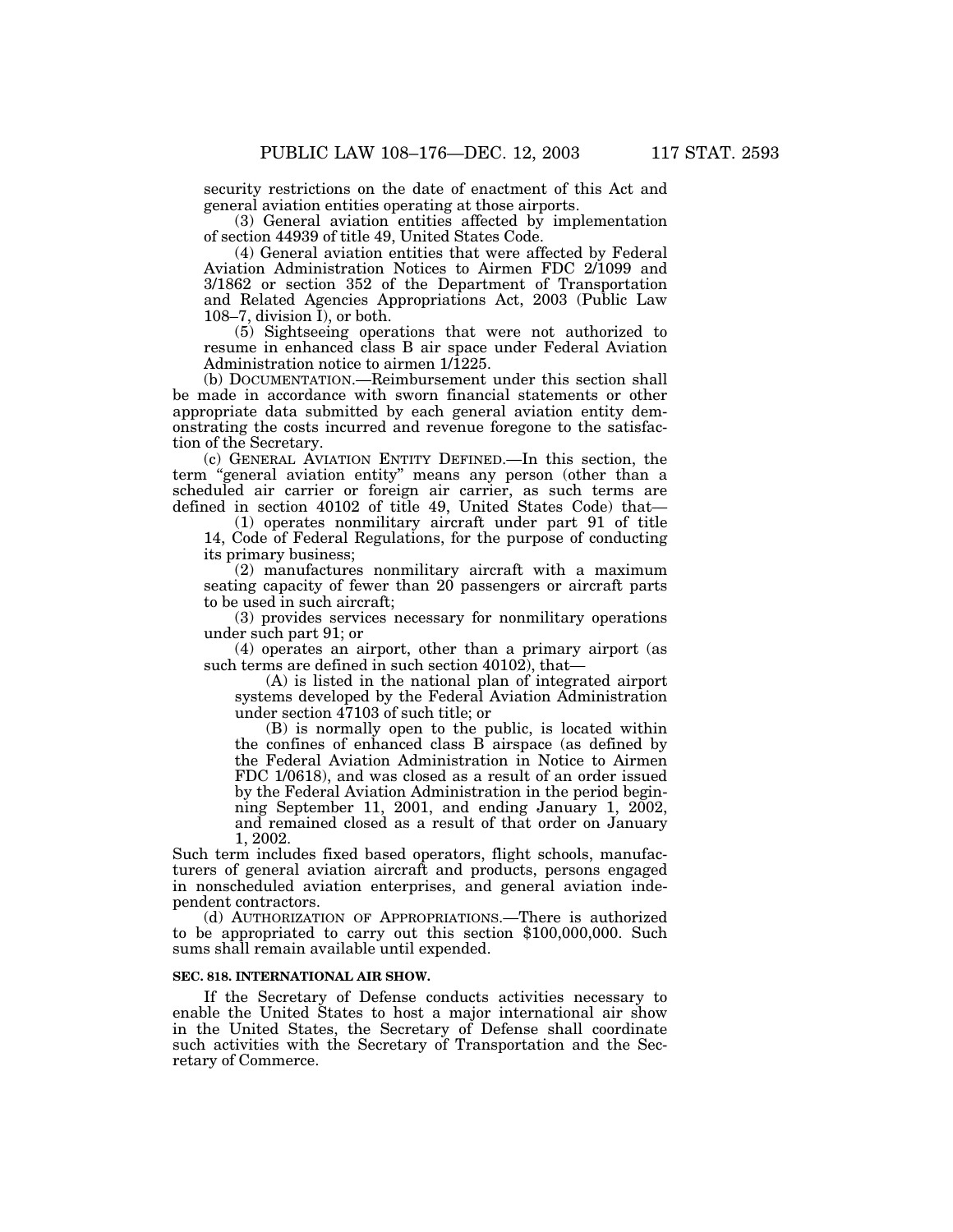# Deadline.

### **SEC. 819. REPORT ON CERTAIN MARKET DEVELOPMENTS AND GOVERNMENT POLICIES.**

Within 6 months after the date of enactment of this Act, the Department of Commerce, in consultation with the Department of Transportation and other appropriate Federal agencies, shall submit to the Senate Committee on Commerce, Science, and Transportation, the House of Representatives Committee on Science, and the House of Representatives Committee on Transportation and Infrastructure a report about market developments and government policies influencing the competitiveness of the United States jet transport aircraft industry that—

(1) describes the structural characteristics of the United States and the European Union jet transport industries, and the markets for these industries;

(2) examines the global market factors affecting the jet transport industries in the United States and the European Union, such as passenger and freight airline purchasing patterns, the rise of low-cost carriers and point-to-point service, the evolution of new market niches, and direct and indirect operating cost trends;

(3) reviews government regulations in the United States and the European Union that have altered the competitive landscape for jet transport aircraft, such as airline deregulation, certification and safety regulations, noise and emissions regulations, government research and development programs, advances in air traffic control and other infrastructure issues, corporate and air travel tax issues, and industry consolidation strategies;

(4) analyzes how changes in the global market and government regulations have affected the competitive position of the United States aerospace and aviation industry vis-a-vis the European Union aerospace and aviation industry; and

(5) describes any other significant developments that affect the market for jet transport aircraft.

#### **SEC. 820. INTERNATIONAL AIR TRANSPORTATION.**

It is the sense of Congress that, in an effort to modernize its regulations, the Department of Transportation should formally define "Fifth Freedom" and "Seventh Freedom" consistently for both scheduled and charter passenger and cargo traffic.

49 USC 44903 note.

# **SEC. 821. REIMBURSEMENT OF AIR CARRIERS FOR CERTAIN SCREENING AND RELATED ACTIVITIES.**

The Secretary of Homeland Security, subject to the availability of funds (other than amounts in the Aviation Trust Fund) provided for this purpose, shall reimburse air carriers and airports for—

(1) the screening of catering supplies; and

(2) checking documents at security checkpoints.

## **SEC. 822. CHARTER AIRLINES.**

(a) IN GENERAL.—Section  $41104(b)(1)$  is amended—

 $(1)$  by striking "paragraph  $(3)$ " and inserting "paragraphs"  $(3)$  and  $(4)$ ";

(2) by inserting a comma after ''regularly scheduled charter air transportation''; and

(3) by striking ''flight unless such air transportation'' and all that follows through the period at the end and inserting the following: ''flight, to or from an airport that—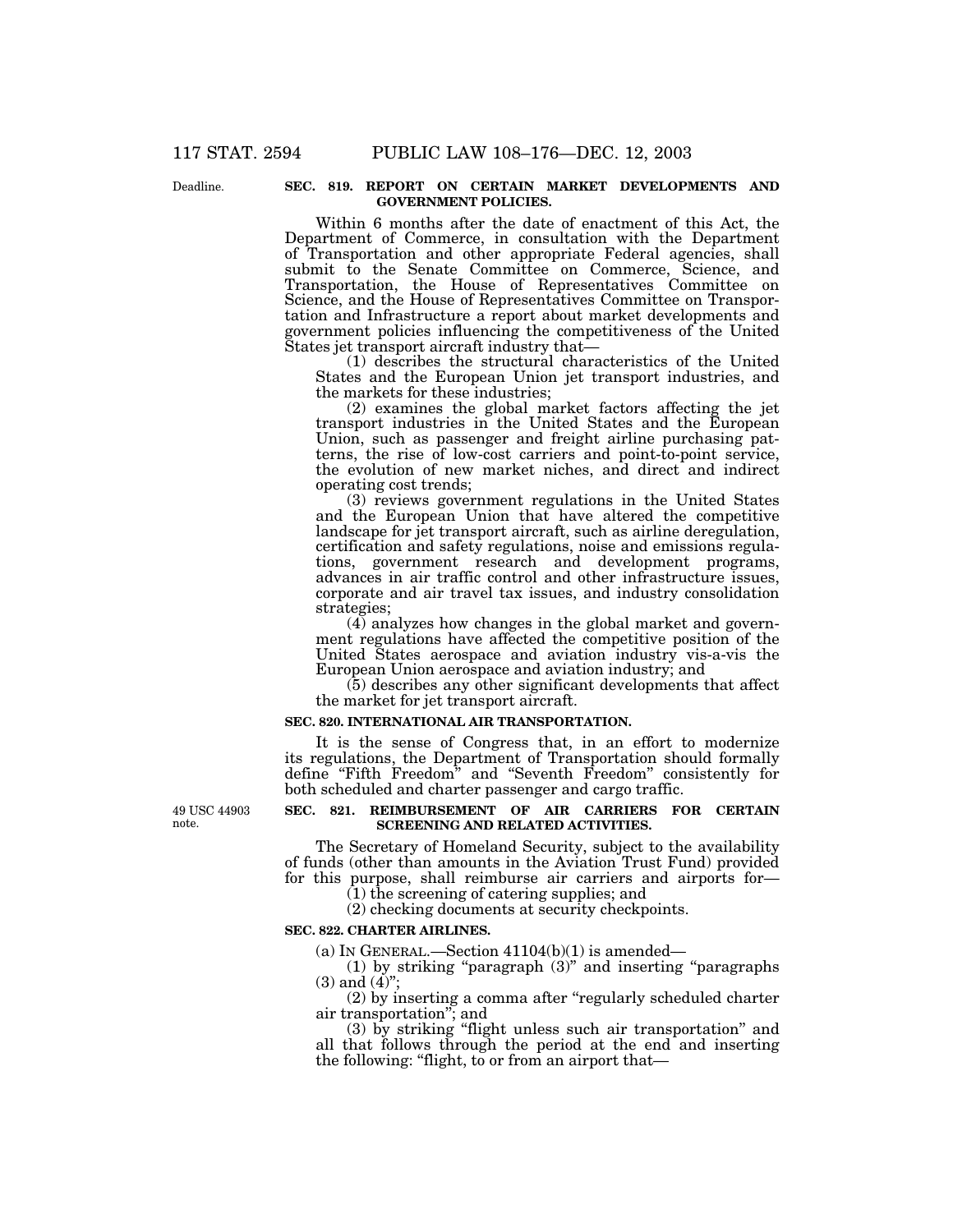''(A) does not have an airport operating certificate issued under part 139 of title 14, Code of Federal Regulations (or any subsequent similar regulation); or

''(B) has an airport operating certificate issued under part 139 of title 14, Code of Federal Regulations (or any subsequent similar regulation) if the airport—

"(i) is a reliever airport (as defined in section 47102) and is designated as such in the national plan of integrated airports maintained under section 47103; and

"(ii) is located within 20 nautical miles (22 statute miles) of 3 or more airports that each annually account for at least 1 percent of the total United States passenger enplanements and at least 2 of which are operated by the sponsor of the reliever airport.''.

(b) WAIVERS.—Section 41104(b) is amended by adding at the end the following:

"(4) WAIVERS.—The Secretary may waive the application of paragraph  $(1)(B)$  in cases in which the Secretary determines that the public interest so requires.''.

# **SEC. 823. GENERAL AVIATION FLIGHTS AT RONALD REAGAN WASH-INGTON NATIONAL AIRPORT.**

(a) SECURITY PLAN.—The Secretary of Homeland Security shall develop and implement a security plan to permit general aviation aircraft to land and take off at Ronald Reagan Washington National Airport.

(b) LANDINGS AND TAKEOFFS.—The Administrator of the Federal Aviation Administration shall allow general aviation aircraft that comply with the requirements of the security plan to land and take off at the Airport except during any period that the President suspends the plan developed under subsection (a) due to national security concerns.

(c) REPORT.—If the President suspends the security plan developed under subsection (a), the President shall submit to the Senate Committee on Commerce, Science, and Transportation and the House of Representatives Committee on Transportation and Infrastructure a report on the reasons for the suspension not later than 30 days following the first day of the suspension. The report may be submitted in classified form. President.

### **SEC. 824. REVIEW OF AIR CARRIER COMPENSATION.**

Not later than 6 months after the date of enactment of this Act, the Comptroller General shall submit to Congress a report on the criteria and procedures used by the Secretary of Transportation under the Air Transportation Safety and System Stabilization Act (Public Law 107–42) to compensate air carriers after the terrorist attack of September 11, 2001, with a particular focus on whether it is appropriate—

(1) to compensate air carriers for the decrease in value of their aircraft after September 11, 2001; and

(2) to ensure that comparable air carriers receive comparable percentages of the maximum compensation payable under section  $103(b)(2)$  of such Act (49 U.S.C. 40101 note).

#### **SEC. 825. NOISE CONTROL PLAN FOR CERTAIN AIRPORTS.**

(a) IN GENERAL.—Notwithstanding chapter 475 of title 49, United States Code, or any other provision of law or regulation,

Deadline. Reports.

49 USC 41718 note.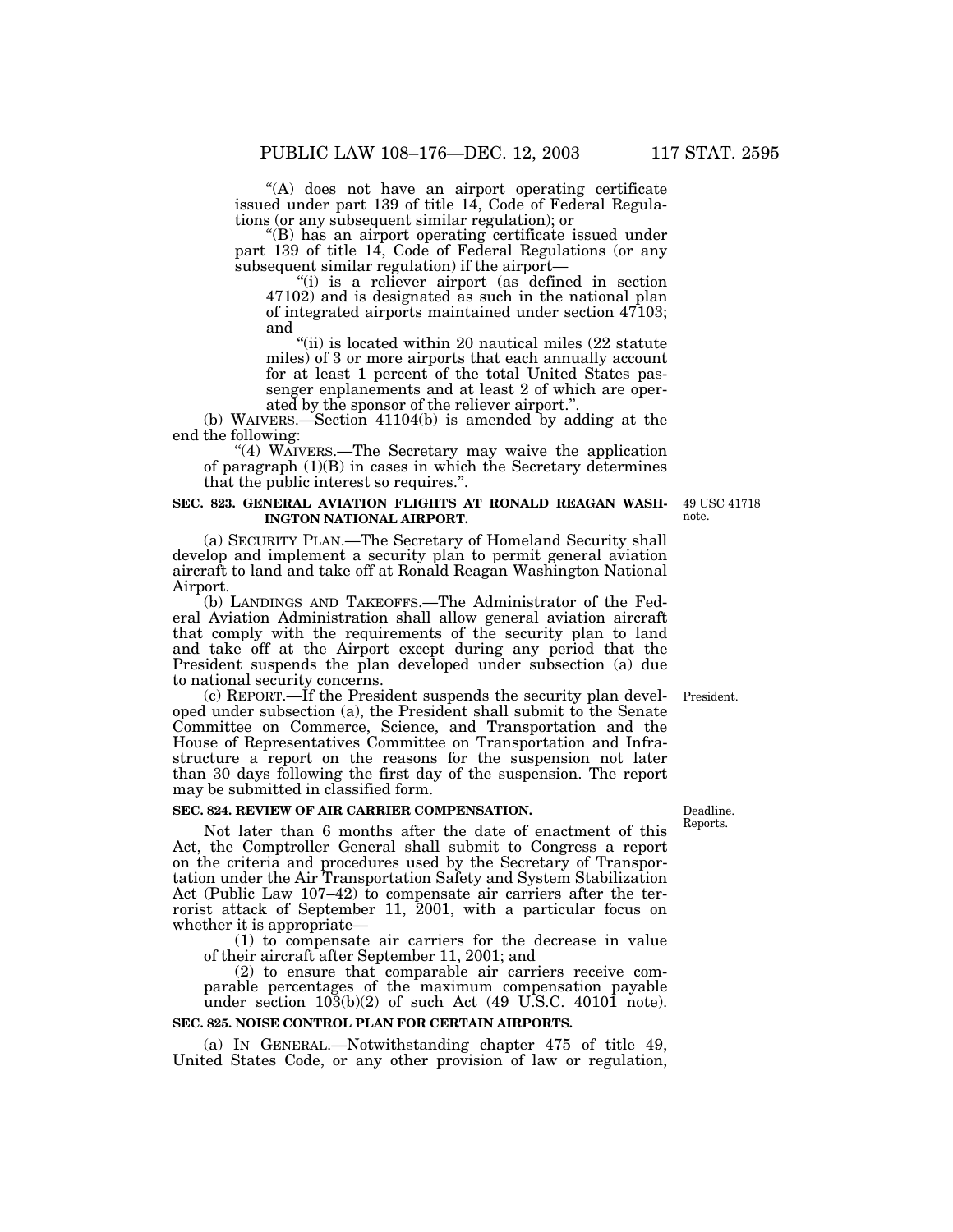a sponsor of a commercial service airport that does not own the airport land and is a party to a long-term lease agreement with a Federal agency (other than the Department of Defense or the Department of Transportation) may impose restrictions on, or prohibit, the operation of Stage 2 aircraft weighing less than 75,000 pounds, in order to help meet the noise control plan contained within the lease agreement. A use restriction imposed pursuant to this section must contain reasonable exemptions for public health and safety.

(b) PUBLIC NOTICE AND COMMENT.—Prior to imposing restrictions on, or prohibiting, the operation of Stage 2 aircraft weighing less than 75,000 pounds, the airport sponsor must provide reasonable notice and the opportunity to comment on the proposed airport use restriction limited to no more than 90 days.

(c) DEFINITIONS.—In this section, the terms ''Stage 2 aircraft'' and ''Stage 3 aircraft'' have the same meaning as those terms have in chapter 475 of title 49, United States Code.

49 USC 40101 note.

# **SEC. 826. GAO REPORT ON AIRLINES' ACTIONS TO IMPROVE FINANCES AND ON EXECUTIVE COMPENSATION.**

(a) FINDING.—Congress finds that the United States Government has by law provided substantial financial assistance to United States commercial airlines in the form of war risk insurance and reinsurance and other economic benefits and has imposed substantial economic and regulatory burdens on those airlines. In order to determine the economic viability of the domestic commercial airline industry and to evaluate the need for additional measures or the modification of existing laws, Congress needs more frequent information and independently verified information about the financial condition of these airlines.

(b) GAO REPORT.—Not later than one year after the date of enactment of this Act, the Comptroller General shall prepare a report for Congress analyzing the financial condition of the United States airline industry in its efforts to reduce the costs, improve the earnings and profits and balances of each individual air carrier. The report shall recommend steps that the industry should take to become financially self-sufficient.

(c) GAO AUTHORITY.—In order to compile the report required by subsection (b), the Comptroller General, or any of the Comptroller General's duly authorized representatives, shall have access for the purpose of audit and examination to any books, accounts, documents, papers, and records of such air carriers that relate to the information required to compile the report. The Comptroller General shall submit with the report a certification as to whether the Comptroller General has had access to sufficient information to make informed judgments on the matters covered by the report.

(d) REPORTS TO CONGRESS.—The Comptroller General shall transmit the report required by subsection (b) to the Senate Committee on Commerce, Science, and Transportation and the House of Representatives Committee on Transportation and Infrastructure.

#### **SEC. 827. PRIVATE AIR CARRIAGE IN ALASKA.**

(a) IN GENERAL.—Due to the demands of conducting business within and from the State of Alaska, the Secretary of Transportation shall permit, under the operating rules of part 91 of title 14 of the Code of Federal Regulations where common carriage is not involved, a company, located in the State of Alaska, to organize

Certification.

Deadline.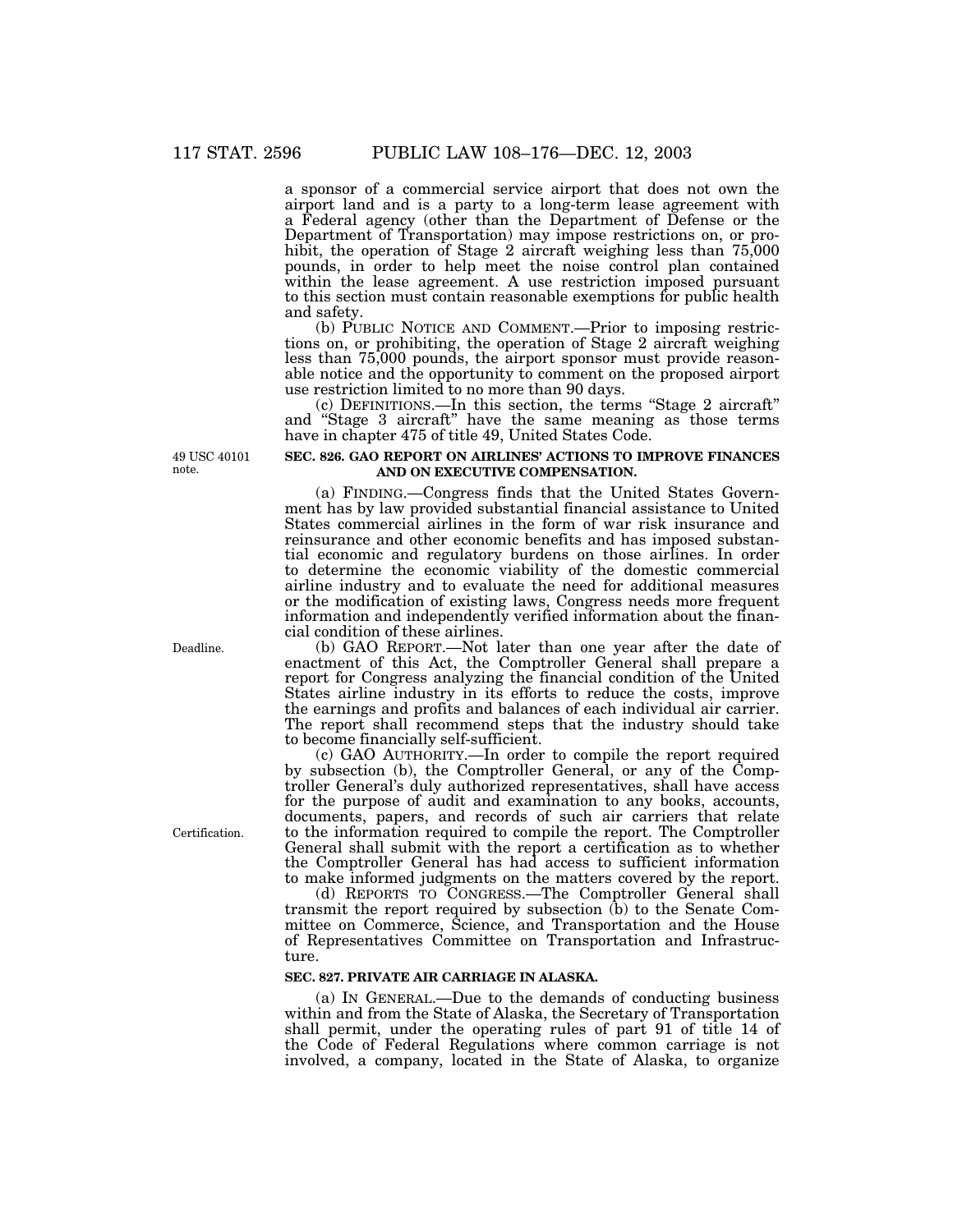a subsidiary where the only enterprise of the subsidiary is to provide air carriage of officials, employees, guests, and property of the company, or its affiliate, when the carriage—

(1) originates or terminates in the State of Alaska;

 $(2)$  is by an aircraft with no more than 20 seats;

(3) is within the scope of, and incidental to, the business of the company or its affiliate; and

(4) no charge, assessment, or fee is made for the carriage in excess of the cost of owning, operating, and maintaining the airplane.

(b) LIMITATION ON STATUTORY CONSTRUCTION.—Nothing in this subsection shall be construed as prohibiting a company from making intermediate stops in providing air carriage under this section.

#### **SEC. 828. REPORT ON WAIVERS OF PREFERENCE FOR BUYING GOODS** Deadline. **PRODUCED IN THE UNITED STATES.**

Not later than 90 days after the date of the enactment of this Act, the Secretary of Transportation shall submit to Congress a report on the waiver contained in section 50101(b) of title 49, United States Code (relating to buying goods produced in the United States). The report shall, at a minimum, include—

(1) a list of all waivers granted pursuant to that section during the 2-year period ending on the date of enactment of that section; and

(2) for each such waiver—

(A) the specific authority under such section 50101(b) for granting the waiver; and

(B) the rationale for granting the waiver.

### **SEC. 829. NAVIGATION FEES.**

(a) IN GENERAL.—Section 4(b) of the Rivers and Harbors Appropriation Act of July 5, 1884 (33 U.S.C. 5(b); 116 Stat. 2133), is amended—

(1) by striking "or" at the end of paragraph  $(1)$ ;

 $(2)$  by striking the period at the end of paragraph  $(2)$ and inserting ''; or''; and

(3) by adding at the end the following:

"(3) property taxes on vessels or watercraft, other than vessels or watercraft that are primarily engaged in foreign commerce if those taxes are permissible under the United States Constitution.''.

(b) EFFECTIVE DATE.—The amendment made by subsection (a) 33 USC 5 note. is effective on and after November 25, 2002.

# **TITLE IX—EXTENSION OF AIRPORT AND AIRWAY TRUST FUND EXPENDITURE AUTHORITY**

# **SEC. 901. EXTENSION OF EXPENDITURE AUTHORITY.**

(a) IN GENERAL.—Paragraph (1) of section 9502(d) of the Internal Revenue Code of 1986 (relating to expenditures from Air-26 USC 9502. port and Airway Trust Fund) is amended—

(1) by striking ''October 1, 2003'' and inserting ''October 1, 2007'', and